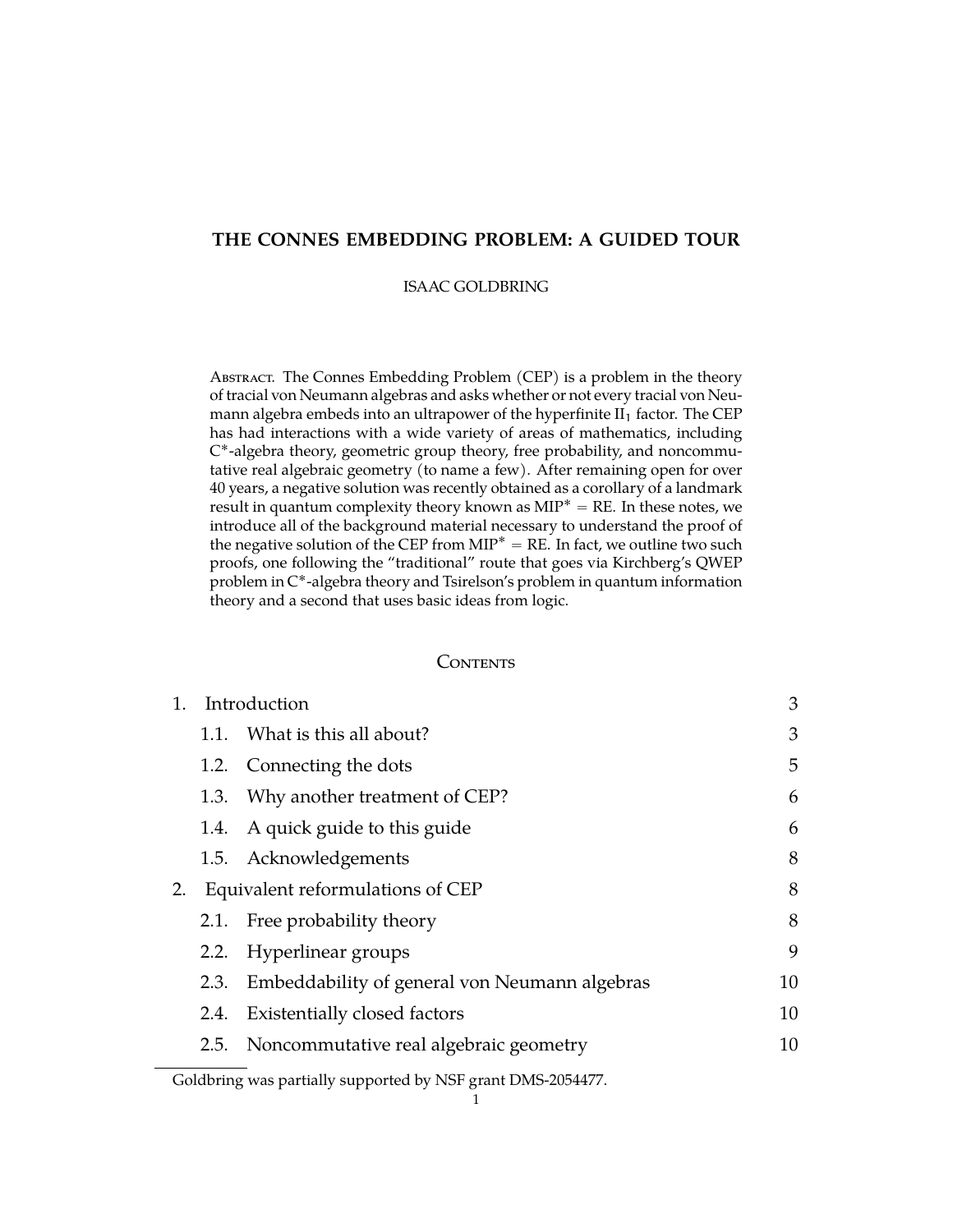| $\overline{2}$ |    |                                        | <b>ISAAC GOLDBRING</b>                                                       |    |
|----------------|----|----------------------------------------|------------------------------------------------------------------------------|----|
|                |    |                                        | 3. A crash course in operator algebras                                       | 11 |
|                |    | 3.1.                                   | Introducing C*-algebras                                                      | 11 |
|                |    |                                        | 3.2. Let's be positive                                                       | 14 |
|                |    | 3.3.                                   | Introducing von Neumann algebras                                             | 15 |
|                |    | 3.4.                                   | States and traces                                                            | 16 |
|                |    | 3.5.                                   | More on von Neumann algebras                                                 | 19 |
|                |    | 3.6.                                   | The tracial ultrapower construction and the official statement of<br>the CEP | 20 |
|                |    | 3.7.                                   | Operator algebras coming from groups                                         | 23 |
|                |    | 3.8.                                   | The problem with $C^*$ -algebra tensor products                              | 25 |
|                |    | 3.9.                                   | Kirchberg's QWEP problem                                                     | 28 |
|                |    | 3.10.                                  | From CEP to QWEP                                                             | 31 |
|                |    | 4. A crash course in complexity theory |                                                                              |    |
|                |    | 4.1.                                   | Turing machines                                                              | 33 |
|                |    | 4.2.                                   | Some basic complexity classes                                                | 35 |
|                |    | 4.3.                                   | Interactive proofs                                                           | 37 |
|                |    | 4.4.                                   | Nonlocal games                                                               | 40 |
|                | 5. |                                        | A quantum detour                                                             | 41 |
|                |    | 5.1.                                   | Quantum measurements                                                         | 41 |
|                |    | 5.2.                                   | The spookiness of entanglement                                               | 44 |
|                |    | 5.3.                                   | $MIP^*$                                                                      | 48 |
|                | 6. |                                        | From MIP*=RE to the failure of CEP: the traditional route                    | 50 |
|                |    | 6.1.                                   | A negative solution to Tsirelson's problem                                   | 50 |
|                |    | 6.2.                                   | A negative solution to Kirchberg's QWEP problem                              | 52 |
|                | 7. |                                        | From MIP*=RE to the failure of CEP: a model-theoretic shortcut               | 55 |
|                |    | 7.1.                                   | A continuous logic for studying tracial von Neumann algebras                 | 55 |
|                |    | 7.2.                                   | The model-theoretic reformulation of CEP                                     | 57 |
|                |    | 7.3.                                   | The Completeness Theorem for (continuous) first-order logic                  | 57 |
|                |    | 7.4.                                   | CEP and the computability of the universal theory of $R$                     | 59 |
|                |    | 7.5.                                   | Synchronous strategies, definable sets, and finishing the proof              | 59 |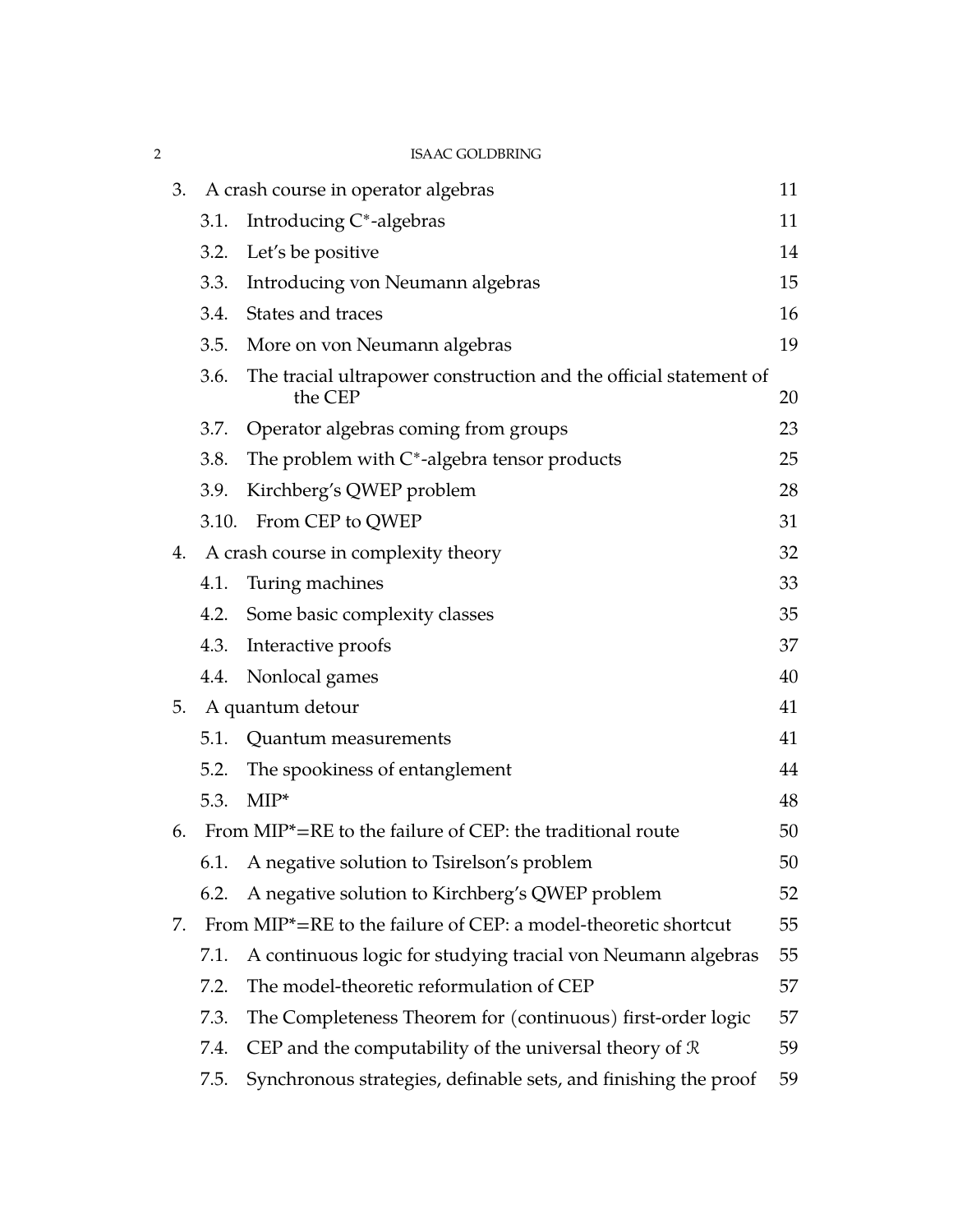|    |            | THE CONNES EMBEDDING PROBLEM: A GUIDED TOUR                                                 | 3  |  |  |
|----|------------|---------------------------------------------------------------------------------------------|----|--|--|
|    | 7.6.       | A Gödelian refutation of the CEP                                                            | 62 |  |  |
|    | 7.7.       | The universal theory of $R$ and the moment approximation<br>problem                         | 63 |  |  |
|    | 7.8.       | A negative solution to Tsirelson's problem from $MIP^* = RE$                                | 64 |  |  |
| 8. |            | The enforceable $II_1$ factor (should it exist)                                             | 66 |  |  |
|    |            | 8.1. A different kind of game                                                               | 66 |  |  |
|    |            | 8.2. Enforceable properties of tracial von Neumann algebras                                 | 66 |  |  |
|    | 8.3.       | Existentially closed tracial von Neumann algebras (and yet<br>another reformulation of CEP) | 68 |  |  |
|    | 8.4.       | CEP and enforceability                                                                      | 69 |  |  |
|    | 8.5.       | Properties of the enforceable $II_1$ factor (again, should it exist)                        | 70 |  |  |
|    | References |                                                                                             |    |  |  |

# 1. Introduction

<span id="page-2-1"></span><span id="page-2-0"></span>1.1. **What is this all about?** The story told in this tour is (in this author's humble opinion) absolutely fascinating! It can also be completely confusing and terrifying to an outsider. It contains a seemingly infinite number of acronyms (CEP, WEP, QWEP, LLP, MIP\*, RE,...), all sorts of tensor products  $(\bar{\otimes}, \otimes_{max}, \otimes_{min})$ , entangled particles, and even good friends Einstein and Gödel both make an appearance (the latter twice).

At one end of the story is the *Connes embedding problem* (CEP), a problem in the field of *von Neumann algebras* first posed by Alain Connes in his famous 1976 paper "Classification of Injective Factors" [\[16\]](#page-71-0) (the paper mainly responsible for his being awarded the Fields Medal in 1982). Roughly speaking, a von Neumann algebra is a collection of bounded operators on a Hilbert space containing the identity operator, closed under addition, composition, scalar multiplication, and adjoint, and which is closed in a certain topology known as the weak operator topology. The von Neumann algebras Connes was considering came equipped with a trace functional that shares many of the nice properties enjoyed by the (normalized) trace functional on matrices.

Here is the passage from [\[16\]](#page-71-0) which led to the establishment of the CEP: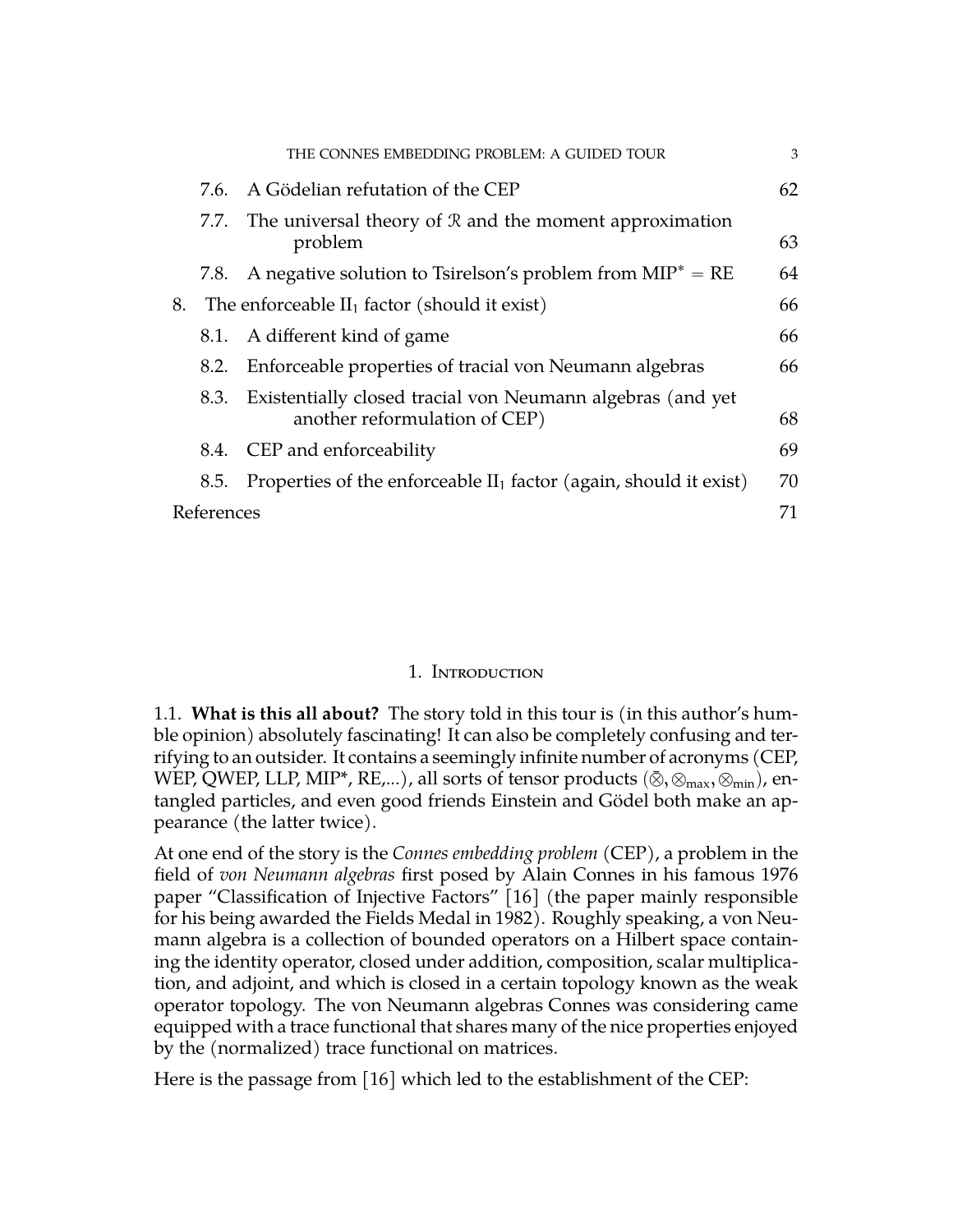"We now construct an approximate imbedding of  $N$  in  $\mathcal{R}$ . Apparently such an imbedding ought to exist for all  $II_1$  factors because it does for the regular representation of free groups. However, the construction below relies on condition 6."

What is this quote trying to convey? R is the *hyperfinite II*<sup>1</sup> *factor*, arguably the most important tracial von Neumann algebra. For now, one should just think of R as an appropriate limit of matrix algebras  $M_n(\mathbb{C})$  of increasing sizes. We will have much to say about this algebra throughout this paper. A  $II<sub>1</sub>$  factor is just a particular kind of tracial von Neumann algebra and the N appearing in the passage is a particular  $II_1$  factor satisfying a certain list of properties. By an approximate imbedding of N in R, Connes means that any finite amount of "information" about elements of  $N$  (that is, the trace of finitely many  $*$ -polynomials with elements from N plugged in) can be "simulated" by appropriate elements of R. Connes later shows that such approximate imbeddings correspond to actual embeddings of N into a so-called *ultrapower* of  $\mathcal{R}$ , denoted  $\mathcal{R}^{\mathcal{U}}$ . He comments that such an embedding "ought" to always exist since it does for a particular von Neumann algebra, namely the group von Neumann algebra associated to the free group, denoted  $L(\mathbb{F}_2)$  (see Subsection [3.7](#page-22-0) below). Why that "ought to be" is not quite clear. Nevertheless, Connes is only able to show that the N under consideration can be embedded in  $\mathcal{R}^\mathfrak{U}$  using one of the conditions (namely the sixth one) he has assumed about this particular algebra.

Thus, the Connes Embedding Problem (CEP) states: every tracial von Neumann algebra embeds (in a trace-preserving way) in an ultrapower  $\mathcal{R}^{\mathfrak{U}}$  of  $\mathcal{R}.$ We will say this slightly more precisely in Subsection [3.6](#page-19-0) below. Many prefer to call this a "Problem" rather than a "Conjecture" since "ought to" is not a very strong sentiment.

The robustness of the CEP lies in its many reformulations and from the many areas of mathematics it has touched upon; see Section [2](#page-7-1) for some examples.

At the other end of this story (and seemingly a world far, far away), is a landmark theorem in *quantum complexity theory* known as  $MIP^* = RE [40]$  $MIP^* = RE [40]$ . Like most theorems in complexity theory, it compares two *complexity classes*. Roughly speaking, a complexity class consists of a collection of "problems" that all share some common level of "difficulty" with which one can solve or verify these problems. The class RE denotes those problems for which there is a computer program so that, if you left the program running long enough, would list all instances for which the problem has a positive answer (but you would never known about instances with a negative answer). Usually complexity theorists are more interested in levels of efficiency and the class RE is hardly ever discussed. The other complexity class in the above equation is MIP˚ , which denotes those problems for which a "verifier" interacting with multiple cooperating (but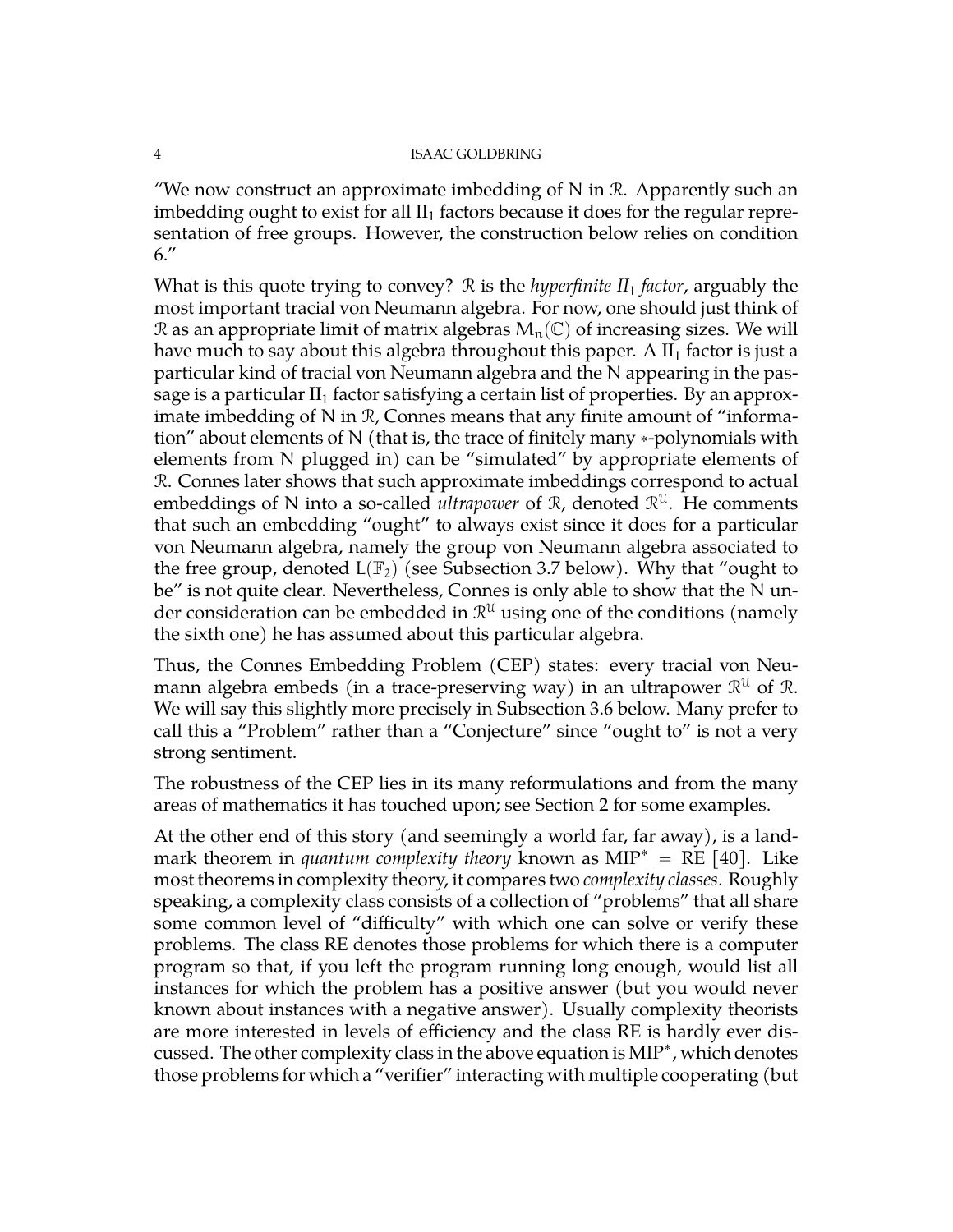noncommunicating) "provers" who share a source of quantum entanglement can reliably verify a positive instance of a problem. The result  $MIP^* = RE$  states that these two classes coincide! This is a monumental result for it shows the power of quantum ideas in computational complexity. One particular instance of this result is that the (in)famous *halting problem*, which asks if a particular computer program will halt on, say, the empty input, which is known to be an undecidable problem, can actually be efficiently and reliably verified by two provers sharing some quantum entanglement; here efficiently means in polynomial time and reliably means that if the machine halts, then the verifier will accept the provers' proof of that fact with probability 1, while if it does not halt, then only half the time will they accept a proof of halting when it in fact should not. (An execution of the protocol has a probabilistic outcome, whence here the condition is that there is acceptance with probability at most  $\frac{1}{2}$  over the verifier's and provers' random choices in the case of a Turing machine that does not halt.) This is an astounding result!

Even more amazing than the sheer statement of the result is that the equality  $MIP^* = RE$  actually yields a negative solution to CEP!

<span id="page-4-0"></span>1.2. **Connecting the dots.** But how could these seemingly unrelated topics be so tightly connected? The answer lies through a series of previous known connections. First, in a fundamental paper of Kirchberg [\[45\]](#page-72-1), it was shown that CEP is equivalent to an important problem (Kirchberg even used the word conjecture) in the theory of  $C^*$ -algebras stemming from the complexity of  $C^*$ -tensor products known now as Kirchberg's QWEP problem (see Subsection [3.8](#page-24-0) be-low). Later, Fritz [\[26\]](#page-71-1) and independently Junge et. al. [\[42\]](#page-72-2) demonstrated that a positive answer to the QWEP problem would yield a positive answer to a problem in quantum information theory known as *Tsirelson's problem* which, roughly speaking, ask whether the usual quantum mechanical framework and that coming from quantum field theory yield the same set of quantum correlations corresponding to Bell experiments. While the jump from the QWEP problem to Tsirelson's problem might seem like quite a leap, once one unravels the definitions, this is actually a fairly straightforward argument and will be given in Subsection [6.1](#page-49-1) below. Both sets of authors almost proved that the Kirchberg and Tsirelson problems were actually equivalent; Ozawa succeded in connecting the last dots in  $[48]$ .

Now we are at least in the same arena: quantum information theory and quantum complexity theory (both area at least have "quantum" in their names). The last step in the puzzle is to use a result of Fritz, Netzer, and Thom [\[27\]](#page-71-2) about the computability of the operator norm for universal group C\*-algebras and the analysis leading to the equivalence of QWEP and Tsirelson to show that if Tsirelson's problem has a positive answer, then every language in MIP˚ would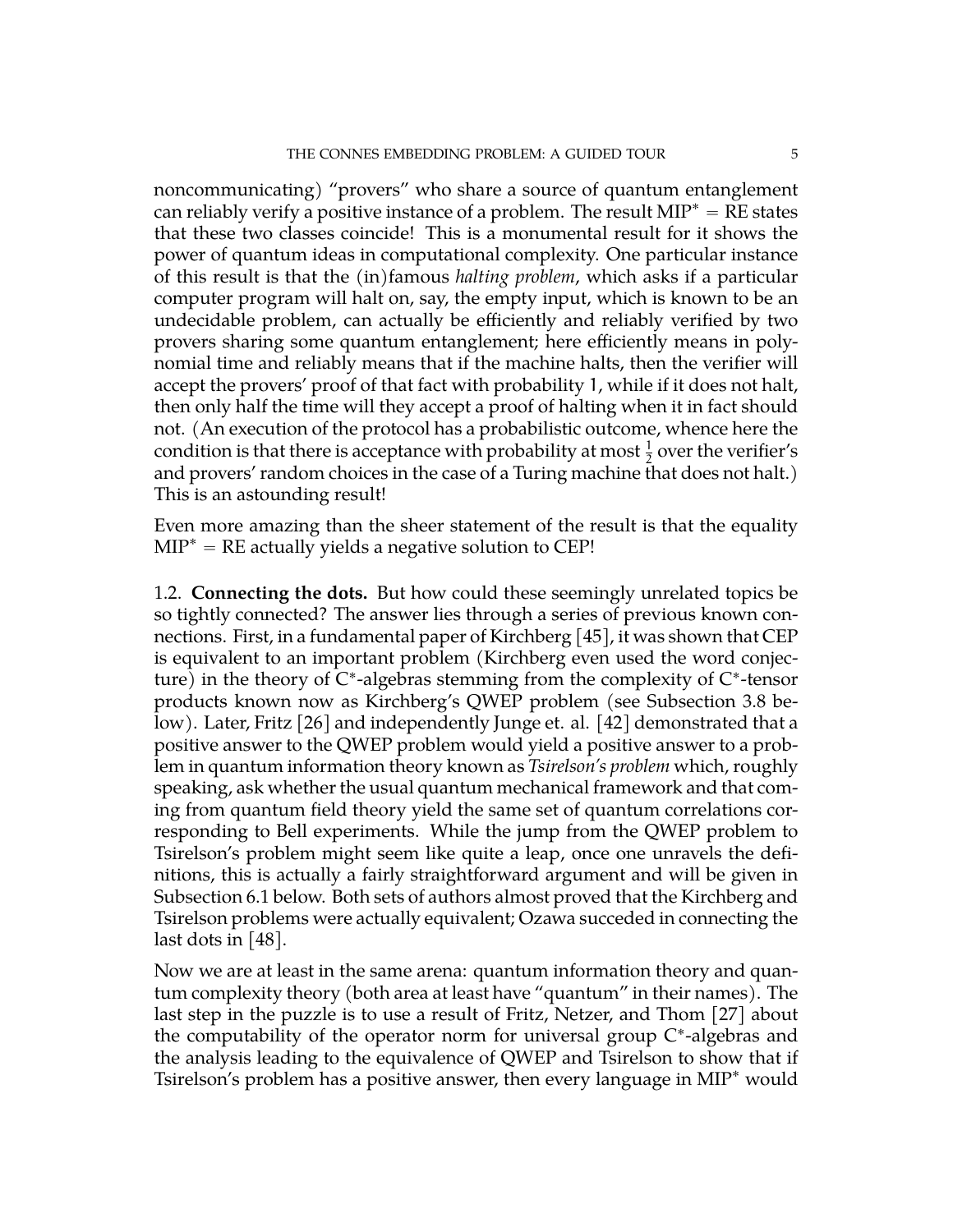actually be decidable, contradicting  $MIP^* = RE$ . (See Subsection [6.1](#page-49-1) below for the complete argument.)

Okay, so that was a mouthful!

<span id="page-5-0"></span>1.3. **Why another treatment of CEP?.** Numerous accounts of the CEP and its many equivalents can be found in the literature. In fact, Pisier [\[53\]](#page-72-4) recently wrote a fascinating account (coming in just shy of 500 pages) on the CEP and its equivalences with QWEP and Tsirelson (and so, so much more). Much trimmer accounts were given by Ozawa [\[48,](#page-72-3) [49\]](#page-72-5) and Capraro and Lupini [\[14\]](#page-71-3).

So if there are so many accounts of the CEP, why write another? We have several good reasons:

First, all of the above accounts were written pre-MIP<sup>\*</sup> = RE, so none of them actually explain how the story resolves itself.

Second, all of the above accounts go into an extreme amount of detail and assume a fair amount of background knowledge in operator algebras. We envision the reader in, say quantum physics or complexity theory, wanting to understand the main thread of the story and being overburdened by the overhead needed to enter the fray. In this survey, we try very hard to at least state all of the necessary definitions. On the other hand, we offer very little details or proofs in the interest of space and refer the reader to the above references if they are interested in the gritty details. Also, since we are focusing on the one-way implications (as opposed to the equivalences the other accounts present), we save ourselves some complications.

Third, the operator algebra community may know very little quantum theory or complexity theory, so we offer brief introductions to these areas to at least paint the picture for them.

Finally, and most certainly gratuitously, we offer an "alternative" and, in this author's biased opinion, "simpler" path from  $MIP^* = RE$  to the failure of CEP than that outlined above using basic methods from mathematical logic. This path also offers some extra bells and whistles to the failure of CEP, including a Gödelian refutation of the CEP and a proof of the existence of "many" counterexamples to the CEP. While we have our logician hats on, we take advantage of the fact that we have the readers' attention to describe a model-theoretic weakening of the CEP that is still open and quite fascinating (at least to us!).

<span id="page-5-1"></span>1.4. **A quick guide to this guide.** In Section 2, we briefly describe some of the known equivalents of the CEP. The reader may benefit from coming back to this section after having read some of the definitions, but this is supposed to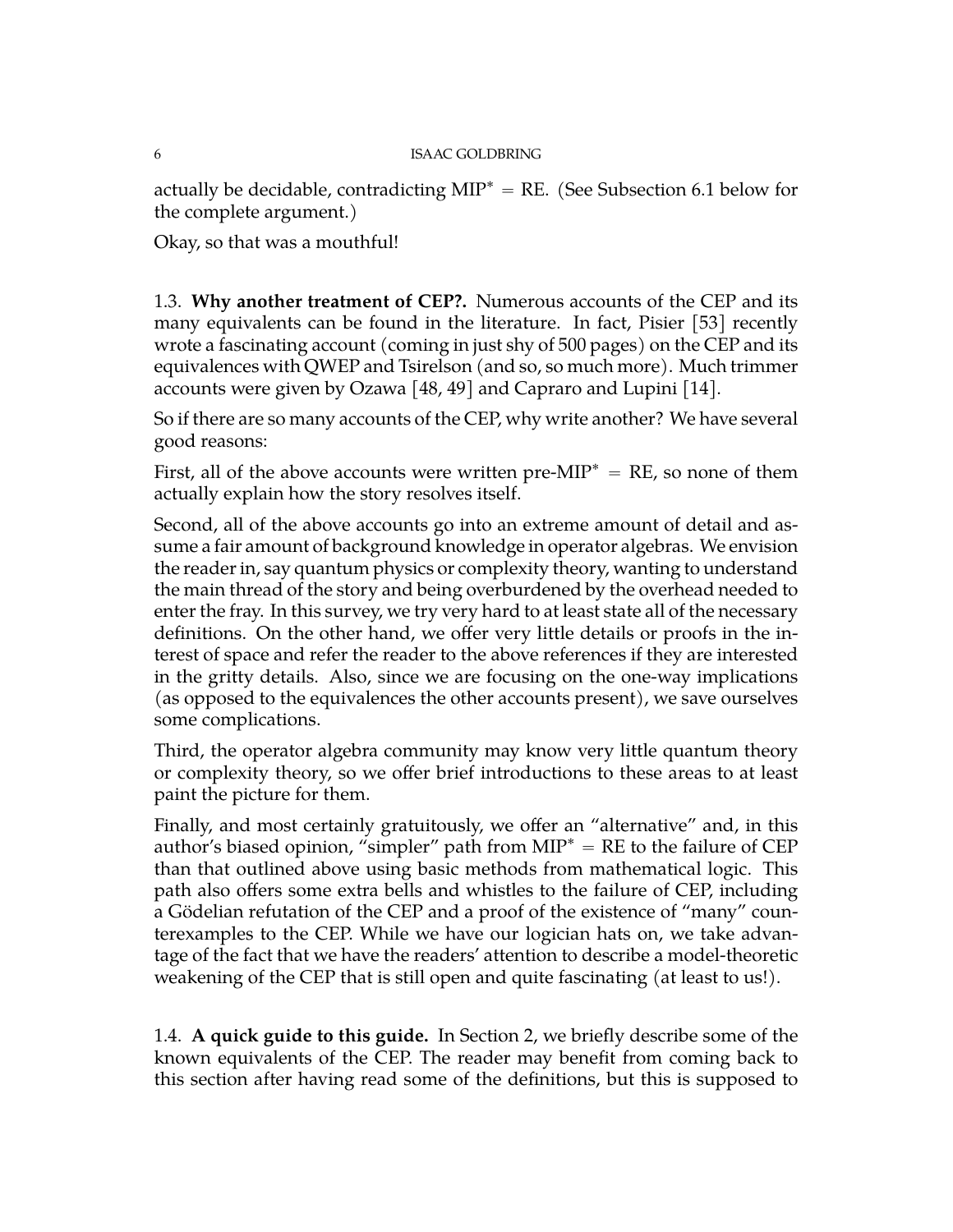whet the reader's appetite and convince them that the rest of the paper is worth reading.

Section 3 is a crash course in operator algebras, assuming some basic functional analysis that someone in quantum physics should probably be familiar with. We cover both the C\*and von Neumann algebra background needed as well as topics such as states and traces, the ultrapower construction, operator algebras arising from groups, and finally, what is so darn complicated about C ˚ -algebra tensor products, culiminating in a discussion of why a positive solution to the CEP implies a positive solution to the QWEP problem.

Section 4 is a similar crash course, but this time in complexity theory. We start from the definition of Turing machines, defining some of the basic complexity classes, and then work our way up to the class MIP of languages verifiable by a verifier interacting with multiple cooperating provers.

In Section 5, we make a quantum detour for those unfamiliar with the basic tenets of quantum mechanics and even take a digression on superdense coding just for fun (and to indicate the power of entanglement). This section culminates with the definition of the complexity class  $\text{MIP}^*$ , the analog of MIP where the provers are allowed to share quantum entanglement as a resource, and the precise statement of the result  $MIP^* = RE$ .

Section 6 contains the details of the proof of the failure of the QWEP problem from  $MIP^* = RE$  by first showing how the latter yields a negative solution to Tsirelson's problem and then by establishing how a negative solution to Tsirelson's problem yields a negative solution to the QWEP problem. Combined with our derivation of a positive solution of the QWEP problem from a positive solution to the CEP, this completes the proof of the negative solution to the CEP from  $MIP^* = RE$ .

Section 7 offers the alternative proof alluded to above using basic ideas from logic. We present the appropriate logic for studying tracial von Neumann algebras and discuss the main contribution from logic, namely Gödel's Completeness Theorem. We also describe the extra information about the CEP gleamed from the logical perspective mentioned above, including a completely operatoralgebraic reformulation of our main model-theoretic contribution in terms of the undecidability of a certain "moment approximation problem." We also offer an alternative proof of the failure of Tsirelson from  $MIP^* = RE$  using the Completeness Theorem. Most of the material in this section represents joint work with Bradd Hart [\[32,](#page-72-6) [33\]](#page-72-7).

Finally, in Section 8, we discuss the open problem around the existence of the so-called *enforceable factor*, which is the model-theoretic weakening of the CEP referred to above.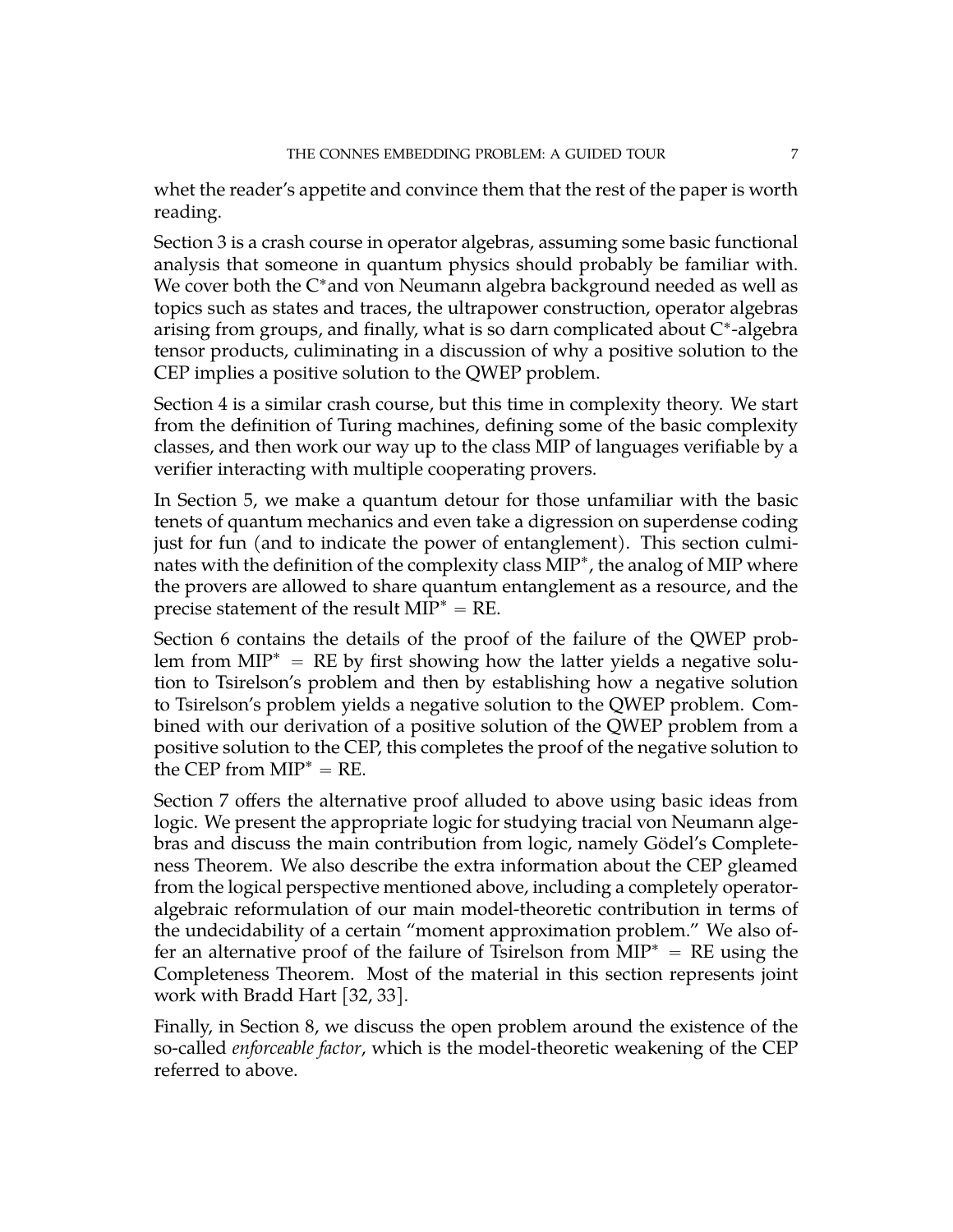<span id="page-7-0"></span>1.5. **Acknowledgements.** We would like to thank the following people for giving us helpful comments and/or corrections regarding earlier versions of this manuscript: Alec Fox, Jeffrey Barrett, Michael Cranston, Vern Paulsen, Jennifer Pi, Thomas Vidick, and Henry Yuen.

# 2. Equivalent reformulations of CEP

<span id="page-7-1"></span>One of the aspects of the CEP that makes it such an interesting problem is its numerous equivalences spanning many seemingly different areas of mathematics. In the main text, the equivalences with Kirchberg's QWEP conjecture in  $\mathrm{C}^*$ algebra theory and Tsirelson's problem in quantum information theory will be expounded on in more detail due to their relevance to the current story. In this section, we briefly mention some of the other well-known equivalences:

<span id="page-7-2"></span>2.1. **Free probability theory.** In free probability theory, one considers "noncommutative" probability spaces, such as tracial von Neumann algebras  $(M, \tau)$ , where the elements of M act as noncommutative random variables and the trace  $\tau$  is the analog of the integral. Voiculescu demonstrated the robustness of this theory, establishing free analogues of many familiar facts from ordinary probability theory and giving applications to operator algebras and random matrices (to name a few). A nice introduction to free probability is Speicher's lecture notes [\[57\]](#page-73-0).

In classical probability theory, the entropy of a random variable is an important numerical value measuring the amount of information obtained when measuring the random variable. One method of calculating the entropy of a discrete random variable with probability distriubtion  $\{p_1, \ldots, p_n\}$  is to approximate the distribution using "microstates," which are functions  $f: \{1, \ldots, N\} \rightarrow \{1, \ldots, n\}$ for which the fraction of  $j \in \{1, ..., N\}$  for which  $f(j) = k$  is within  $\epsilon$  of  $p_k$  for all  $k = 1, \ldots, n$ . By taking the logarithm of the number of such functions divided by N for a given pair  $(N, \epsilon)$  of parameters and then letting  $N \to \infty$  and  $\epsilon \to 0$ , we obtain the entropy  $H(p_1, \ldots, p_n)$  of the distribution. A more general version of this works for a wider class of random variables.

When faced with the task of defining the free entropy of a tuple  $(a_1, \ldots, a_n)$ of self-adjoint elements in a tracial von Neumann algebra  $(M, \tau)$ , Voiculescu proceeds analogously by considering those tuples  $(A_1, \ldots, A_n)$  of self-adjoint matrices in some matrix algebra  $M_k(\mathbb{C})$  for which a certain finite number of "moments" approximate the corresponding moments in the tracial von Neumann algebra, that is,  $\tau(p(a_1, \ldots, a_n))$  and  $\text{tr}(p(A_1, \ldots, A_n))$  differ by at most  $\epsilon$ for finitely many noncommutative \*-polynomials  $p(X_1, \ldots, X_n)$  in n-variables. Now one has to calculate the volume of the set of those matrices and let the various parameters involved tend to infinity or 0. With this definition of free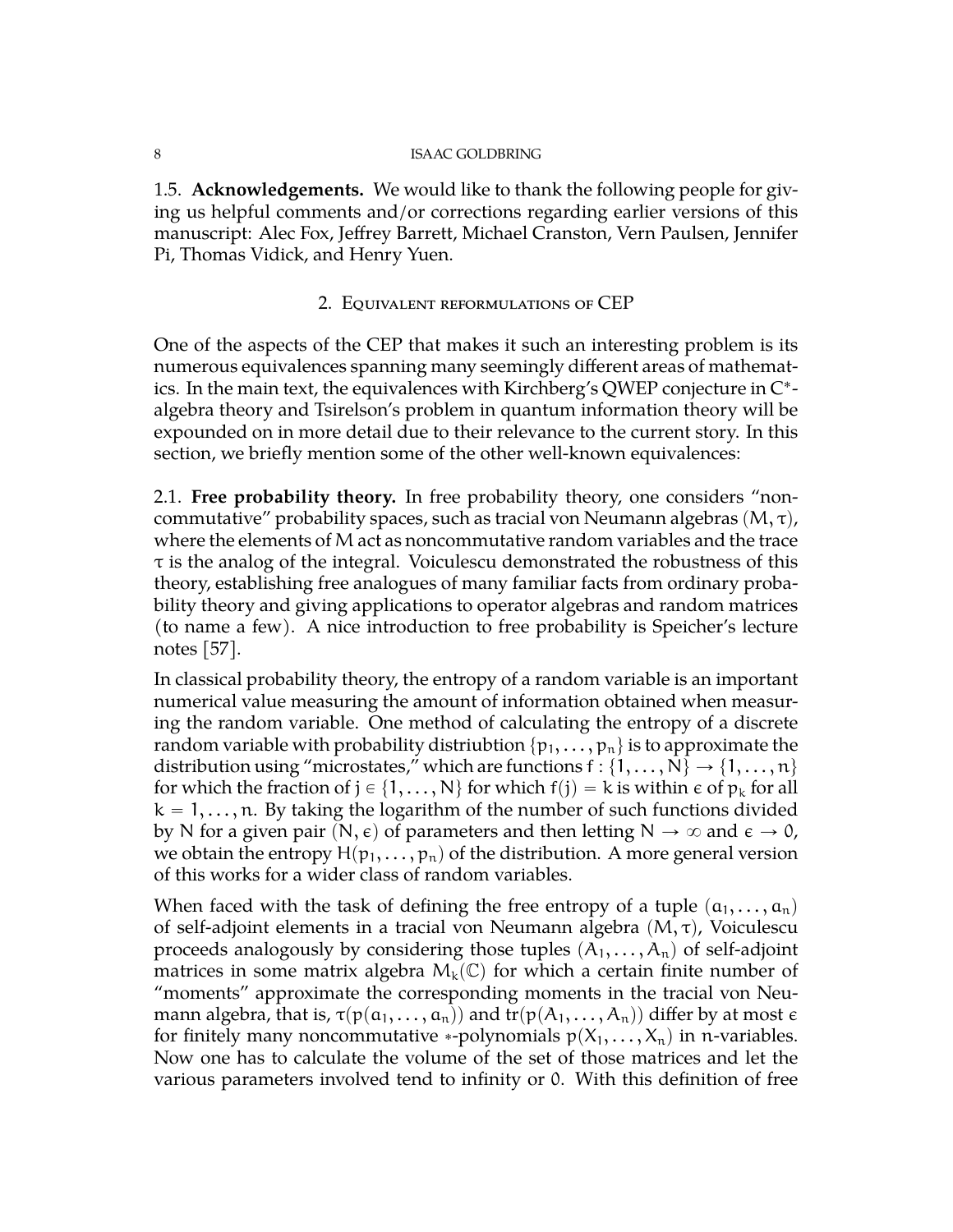entropy, one can prove a number of results which are the "free" analog of the corresponding result in the classical theory. For example, it is known that a tuple of classical random variables has maximal entropy if and only if they are independent and have Gaussian distribution. In the free theory, the free entropy of a tuple is maximal if and only if the elements of the tuple are freely independent and have "semicircular distributions" (which are known to be the free analog of the Gaussian distribution). The paper [\[63\]](#page-73-1) is a survey of free entropy by Voiculescu himself.

This definition of free entropy leads to an interesting feature: if there are no such tuples  $(A_1, \ldots, A_n)$  that "simulate"  $(a_1, \ldots, a_n)$ , then the free entropy of  $(a_1, \ldots, a_n)$  equals  $-\infty$ . It is well-known (see Subsection [3.6](#page-19-0) below) that, for a given tracial von Neumann algebra  $(M, \tau)$ , the set of such moments is nonempty for all such tuples  $(a_1, \ldots, a_n)$  from M if and only if M embeds into  $\mathcal{R}^{\mathfrak{U}}$  (in a trace-preserving way). Thus, CEP is equivalent to all tuples of self-adjoint elements in tracial von Neumann algebras having nonnegative free entropy.

<span id="page-8-0"></span>2.2. **Hyperlinear groups.** Okay, so this one really is not an equivalence, but rather an equivalence with a *special case* of the CEP. An important notion in group theory is that of a *sofic group*. Roughly speaking, a countable discrete group G is sofic if, for every finite subset F of G, there is a symmetric group S<sub>n</sub> and a function  $\phi$  : F  $\rightarrow$  S<sub>n</sub> that is an "approximately injective approximate homomorphism". For example, if g, h, gh  $\in$  F, then one would like to say that  $\varphi(\varphi h)$  is close to  $\varphi(\varphi)\varphi(h)$ , where closeness is measured with respect to the normalized Hamming distance between permutations (which calculates what fraction of elements the permutations disagree on). The importance of this class of groups is that many important conjectures in group theory are known to hold when restricted to the class of sofic groups. Surprisingly, there is no known example of a non-sofic group! One can make a similar definition, replacing symmetric groups  $S_n$  with unitary groups  $U_n$ , equipped with their normalized Hilbert-Schmidt metric; the resulting class of groups is called the class of *hyperlinear groups*. Every sofic group is hyperlinear and since we do not know if every group is sofic, we do not know if this inclusion is proper. Moreover, there is no known example of a non-hyperlinear group. We refer the reader to [\[14\]](#page-71-3) for more information on sofic and hyperlinear groups.

The connection with CEP comes via an observation of Radulescu [\[54\]](#page-72-8), who showed that G is hyperlinear if and only if the group von Neumann algebra  $L(G)$  of G (see Subsection [3.7](#page-22-0) below) embeds into  $\mathcal{R}^{U}$ . In other words, if CEP is true just for group von Neumann algebras, then every group is hyperlinear!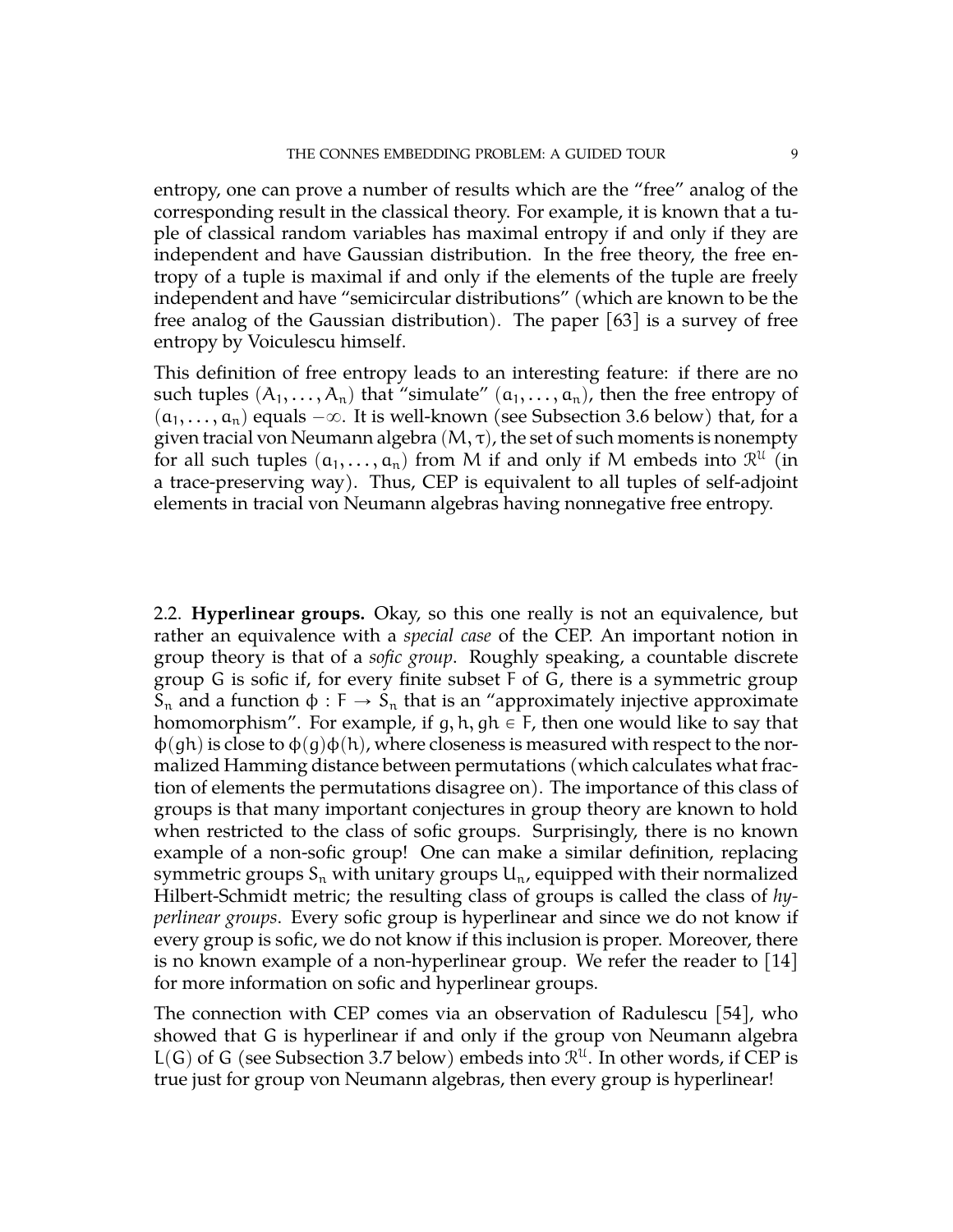Interestingly enough, even though we now know that CEP is false, we still do not know if its special case for group von Neumann algebras holds, that is, we still do not know if every group is hyperlinear.

<span id="page-9-0"></span>2.3. **Embeddability of general von Neumann algebras.** The CEP is about tracial von Neumann algebras. But there is a much wider class of von Neumann algebras out there. Is there a reformulation of the CEP that addresses them? The answer is yes and was established by Ando, Haagerup, and Winslow in [\[2\]](#page-70-1). There is a so-called type III (in the sense of Subsection [3.5](#page-18-0) below) version of R, called the *Araki Woods factor*  $\mathcal{R}_{\infty}$ , which is the unique hyperfinite type  $III_1$ factor. Moreover, there is a generalization of the tracial ultraproduct construction, known as the *Ocneanu ultraproduct*, that covers the much larger class of σ-finite von Neumann algebras, of which  $\mathcal{R}_{\infty}$  is one of them. The main result of [\[2\]](#page-70-1) states that CEP is equivalent to the assertion that *every* separably acting von Neumann algebra embeds  $with \, expectation$  into the Ocneanu ultrapower  $\mathcal{R}_\infty^{\mathfrak{U}}.$  The notion of an embedding with expectation is defined in Subsection [3.9](#page-27-0) below. In the case of tracial von Neumann algebras, the embedding is automatically with expectation, but in the general case, it is a necessary nontriviality condition.

<span id="page-9-1"></span>2.4. **Existentially closed factors.** The model-theoretic notion of an *existentially closed (e.c.)* structure is the generalization of the notion of algebraically closed field to an arbitrary structure (see Subsection [8.3](#page-67-0) below for a precise definition). In particular, it makes sense to study e.c. groups, e.c. graphs, and, yes, even e.c. tracial von Neumann algebras. One can prove many general facts about the class of e.c. tracial von Neumann algebras, such as they must be  $II_1$  factors with McDuff's property and with only approximate inner automorphisms. There are a plethora of e.c. tracial von Neumann algebras; in particular, every tracial von Neumann algebra embeds in an e.c. one. However, can one actually name a concrete e.c. tracial von Neumann algebra? It turns out that a positive solution to CEP is equivalent to the statement that  $\Re$  is an e.c. tracial von Neumann algebra; a proof of this fact will be given in Subsection [8.3](#page-67-0) below.

<span id="page-9-2"></span>2.5. **Noncommutative real algebraic geometry.** A Positivstellenzats is a theorem that declares that certain elements that are positive in some way are so for some "good reason." Perhaps the best-known such result is the positive solution to Hilbert's 17th Problem, due to Artin [\[3\]](#page-70-2) (although this author is unabashedly fond of Abraham Robinson's model-theoretic solution [\[55\]](#page-73-2)): if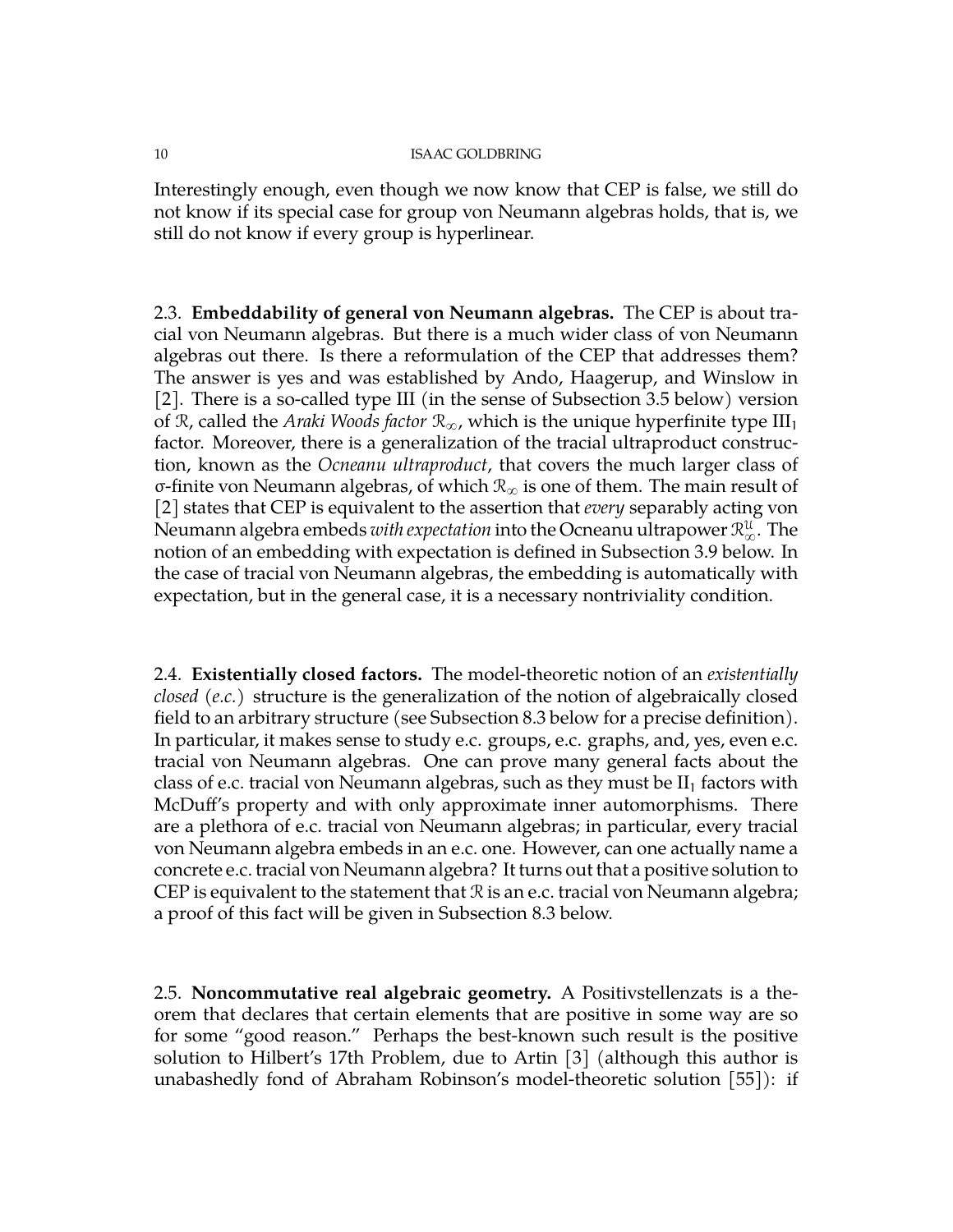$f(X_1, \ldots, X_n) \in \mathbb{R}(X_1, \ldots, X_n)$  is a positive semidefinite rational function, that is, a rational function such that  $f(x_1, \ldots, x_n) \geq 0$  for all  $x_1, \ldots, x_n \in \mathbb{R}$ , then f is a sum of squares of rational functions, providing a "good reason" that f is positive semidefinite.

One can ponder noncommutative versions of Artin's theorem. First, we set  $\mathbb{R}\langle X_1,\ldots,X_n\rangle$  to be the set of polynomials in n noncommuting variables. Consider the "positivity" statement that  $f(A_1, \ldots, A_n) \ge 0$  for all self-adjoint matrices  $A_1, \ldots, A_n \in M_m(\mathbb{R})$  of operator norm at most 1, for all  $m \in \mathbb{N}$ . Then a theorem of Helton and McCullough [\[37\]](#page-72-9) tells us that there is a good reason for this kind of positivity, namely that, for all  $\epsilon \in \mathbb{R}^{>0}$ ,  $f + \epsilon$  belongs to the *quadratic module* generated by  $1 - X_i^2$ ,  $i = 1, ..., n$ . Here, a quadratic module is a subset M of  $\mathbb{R}\langle X_1,\ldots,X_n\rangle$  containing 1, closed under addition, and closed under the function  $a \mapsto g^*ag$ , where  $a \in M$  and  $g \in \mathbb{R}\langle X_1,\ldots,X_n\rangle$  (and where  $g^*$  is the result of reversing the orders of the variables in each monomial of g). Note indeed that all functions in the quadratic module generated by the  $1 - X_i^2$ 's must be positive in the above sense and the Helton-McCullough result says that this is (approximately) the good reason that any such noncommutative polynomial might be positive.

Now suppose instead that we assume that f is merely "trace positive," that is,  $tr(f(A_1, ..., A_n)) \ge 0$  for all such  $A_1, ..., A_n$  as in the previous paragraph. Clearly the operators in the Helton and McCullough result are trace positive. But now you can also add finite sums of commutators  $[A, B] := AB - BA$  since the trace of a commutator vanishes. One can ask if this new class of noncommutative polynomials gives a necessary and sufficient condition to be trace positive, that is, if f is tracially positive, must it be the case that, for every  $\epsilon > 0$ ,  $f + \epsilon$ differs from an element of the quadratic module generated by the  $1 - X_i^2$ 's by a sum of commutators? It turns out that this tracial version of the Positivstellenzats from the previous paragraph is actually equivalent to the CEP, a result proven by Klep and Schweighofer in in [\[46\]](#page-72-10).

## 3. A crash course in operator algebras

<span id="page-10-0"></span>In this long section, we explain all of the background material in operator algebras one needs to know to understand the statements of both the CEP and the QWEP problem as well as to understand how a positive solution to the former implies a positive solution to the latter. Nearly everything discussed here can be found in Pisier's book [\[53\]](#page-72-4). Brown and Ozawa's book [\[13\]](#page-71-4) is another nice reference.

<span id="page-10-1"></span>3.1. Introducing C<sup>\*</sup>-algebras. A \*-algebra is an algebra A over C satisfying, for all  $x, y \in A$  and  $\lambda \in \mathbb{C}$ :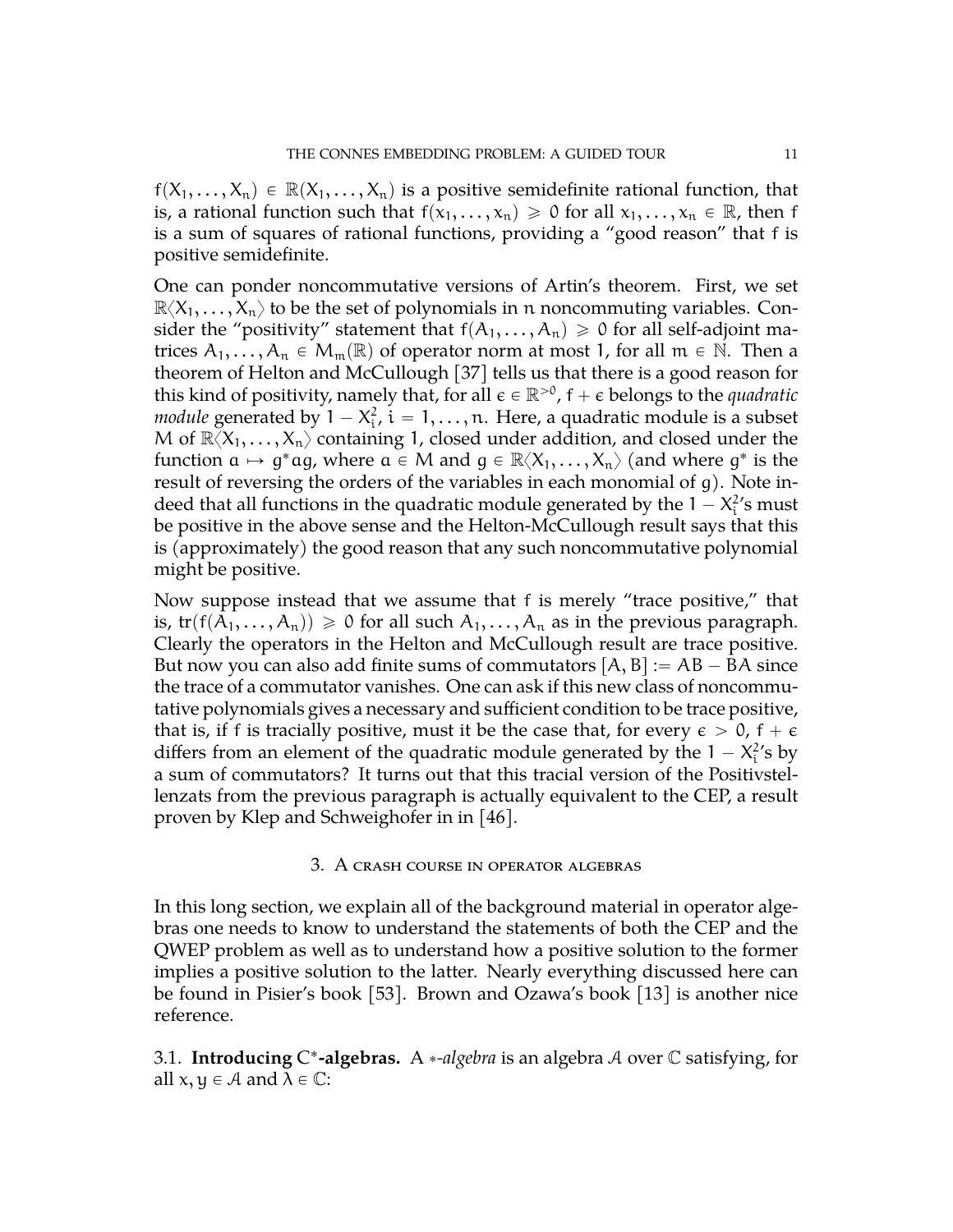- $(x + y)^* = x^* + y^*$
- $(xy)^* = y^*x^*$
- $\bullet$   $(x^*)^* = x$
- $(\lambda x)^* = \bar{\lambda}x^*$ .

If A is actually a unital algebra over  $\mathbb C$  with unit 1 for which  $1^* = 1$ , we say that A is a *unital* \*-algebra. There are obvious notions of \*-subalgebra of a \*-algebra and unital \*-subalgebra of a unital \*-algebra.

A *\*-homomorphism* between \*-algebras is an algebra homomorphism that also preserves the \*-operation. If  $\phi : A \rightarrow B$  is a \*-homomorphism between unital  $*$ -algebras, then we implicitly assume that  $\phi$  maps the unit of A to the unit of B.

In this paper, the most relevant (unital) \*-algebras are  $\mathcal{B}(\mathcal{H})$  and its (unital) \*-subalgebras. Recall that for a Hilbert space  $H$ , a linear operator  $T : H \rightarrow H$ is *bounded* if its *operator norm*  $\|T\| := \sup\{\|T\xi\| : \|\xi\| \leq 1\}$  is finite.  $B(\mathcal{H})$  is a ˚-algebra with the algebra operations being addition, composition, and scalar multiplication and with the ˚-operation being given by the *adjoint*, where, for  $T \in \mathcal{B}(\mathcal{H})$ , we have that  $T^* \in \mathcal{B}(\mathcal{H})$  is the unique operator for which  $\langle T\xi, \eta \rangle = 0$  $\langle \xi, T^*\eta \rangle$  for all  $\xi, \eta \in \mathcal{H}$ . (In connection with this formula, we follow the convention that inner products are linear in the first argument and conjugate-linear in the second argument; this is the opposite of the convention used in the physics literature.)  $\mathcal{B}(\mathcal{H})$  is a unital \*-algebra with identity operator I<sub>It</sub> acting as the unit.

We now define the first kind of operator algebra, namely the class of  $C^*$ -algebras. For both classes of operator algebras, there are two approaches to their definition, namely the concrete and the abstract. A *concrete* C ˚ *-algebra* is a ˚-subalgebra A of  $\mathcal{B}(\mathcal{H})$  that is closed in the operator norm topology. If, moreover, A contains the identity  $I_{\mathcal{H}}$ , then we say that  $\mathcal A$  is a *unital concrete*  $C^*$ -algebra.

We now present the abstract approach to  $C^*$ -algebras. Suppose that A is a  $*$ algebra. A C<sup>\*</sup>-norm on A is a norm on A satisfying the following identities for all  $x, y \in \mathcal{A}$ :

- $\bullet \|\mathrm{xy}\| \leqslant \|\mathrm{x}\| \|\mathrm{y}\|$
- $\|x^*\| = \|x\|$
- $\|x^*x\| = \|x\|^2.$

The first two identities are the usual axioms for defining a *normed* \*-algebra; the last axiom, called the C<sup>\*</sup>-identity, is what makes a C<sup>\*</sup>-norm a C<sup>\*</sup>-norm. An abstract C<sup>\*</sup>-algebra is a \*-algebra equipped with a complete C<sup>\*</sup>-norm. If A is a \*-algebra equipped with a C\*-norm, then the \*-algebra operations extend naturally to the completion of the  $*$ -algebra, which is then an abstract  $C^*$ -algebra.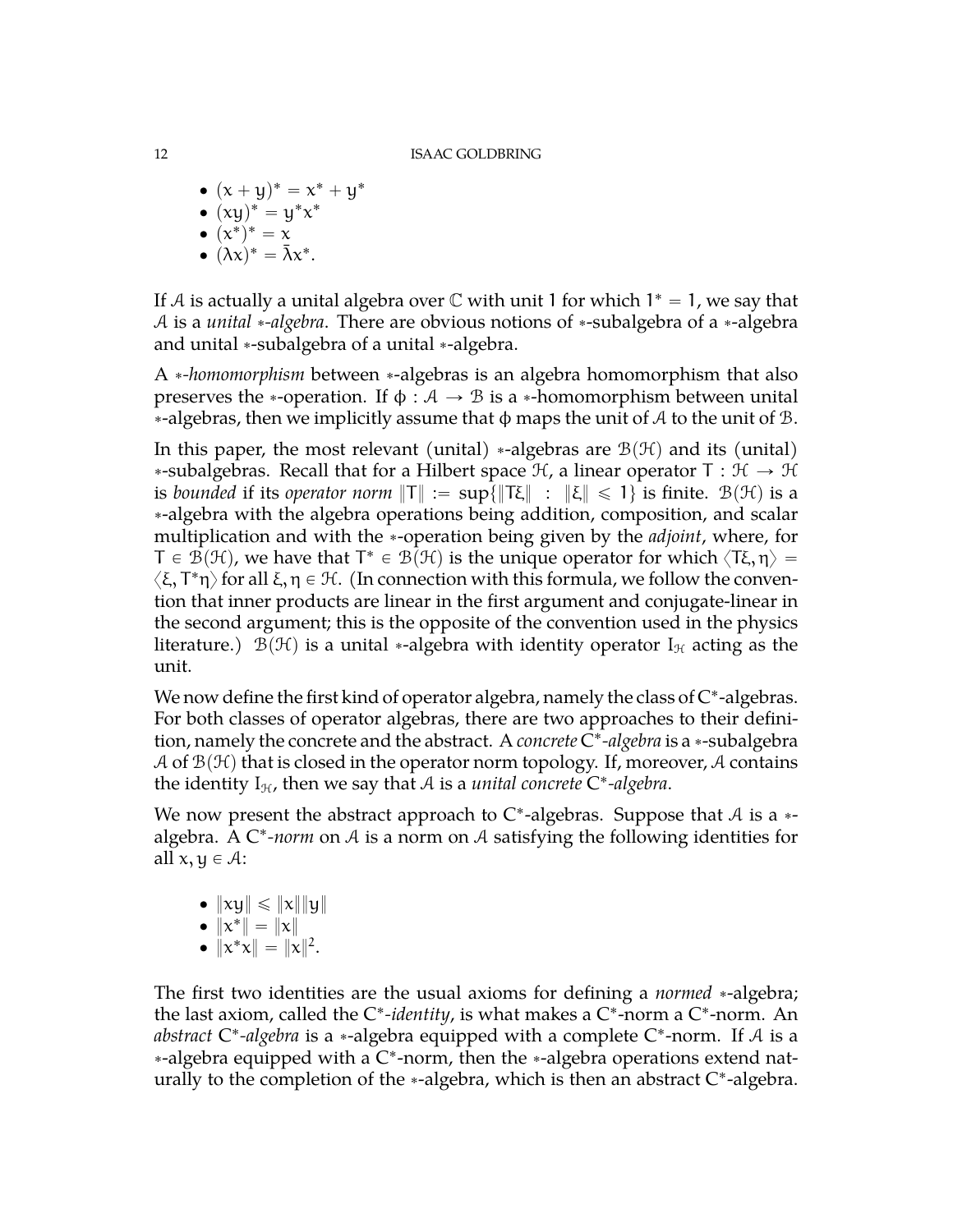An *abstract unital* C\*-algebra is an abstract C\*-algebra that is a unital \*-algebra; in this case, we have  $||1|| = 1$ .

It is an important fact that a  $\ast$ -homomorphism between abstract C $\ast$ -algebras is necessarily contractive; it is an isometric embedding if and only if it is injective. In particular, given any \*-algebra A, there is at most one norm on A which makes A into a C<sup>\*</sup>-algebra.

It is an easy exercise to see that the operator norm on  $\mathcal{B}(\mathcal{H})$  is a  $\mathsf{C}^*$ -norm, whence every concrete C\*-algebra is an abstract C\*-algebra. On the other hand, the Gelfand-Naimark theorem states that every abstract C\*-algebra is isomorphic (as abstract C ˚ -algebras) to a concrete C ˚ -algebra. This result can be reformulated in terms of representations of C\*-algebras. Given a C\*-algebra A, a *representation* of A is a \*-homomorphism  $\pi : A \rightarrow B(H)$  for some Hilbert space H. Usually a nondegeneracy condition is assumed on a representation, namely that  $\{\pi(\alpha)(\xi) : \alpha \in \mathcal{A}, \xi \in \mathcal{H}\}\$  is dense in  $\mathcal{H}$ ; if A is unital, this is equivalent to assuming that  $\pi(1) = I_{\mathcal{H}}$ . The representation  $\pi$  is *faithful* if it is moreover injective (equivalently isometric). Thus, the Gelfand-Naimark theorem states that every abstract C ˚ -algebra admits a faithful representation.

From here on out, we no longer make a distinction between concrete and abstract C ˚ -algebras and simply take either perspective whenever it is convenient.

# **Unless stated otherwise, in the rest of this paper, we restrict attention to unital** C ˚ **-algebras; we might often repeat this convention for emphasis**.

A C ˚ -algebra is *commutative* (or *abelian*) if its multiplication is commutative. Given a compact Hausdorff space X, the set  $C(X)$  of continuous, complex-valued functions is a unital commutative C\*-algebra under the pointwise operations of addition, multiplication, and scalar multiplication, with the \*-operation being given by  $f^* := \bar{f}$  (complex conjugate), and with norm given by  $||f|| :=$  $\sup_{x \in X} |f(x)|$ . In fact, all unital commutative C\*-algebras are of this form and there is a dual equivalence of categories (known as *Gelfand duality*) between compact Hausdorff spaces with continuous maps and unital commutative C ˚ algebras with  $*$ -homomorphisms. For this reason,  $C^*$ -algebra theory is often dubbed "noncommutative topology."

There are special kinds of elements in C ˚ -algebras that will be important throughout this paper. If  $A$  is a C\*-algebra,  $x \in A$  is called:

- *self-adjoint* if  $x^* = x$
- *positive* if  $x = y^*y$  for some  $y \in A$
- a *projection* if x is self-adjoint and  $x^2 = x$
- *unitary* if  $x^*x = xx^* = 1$ .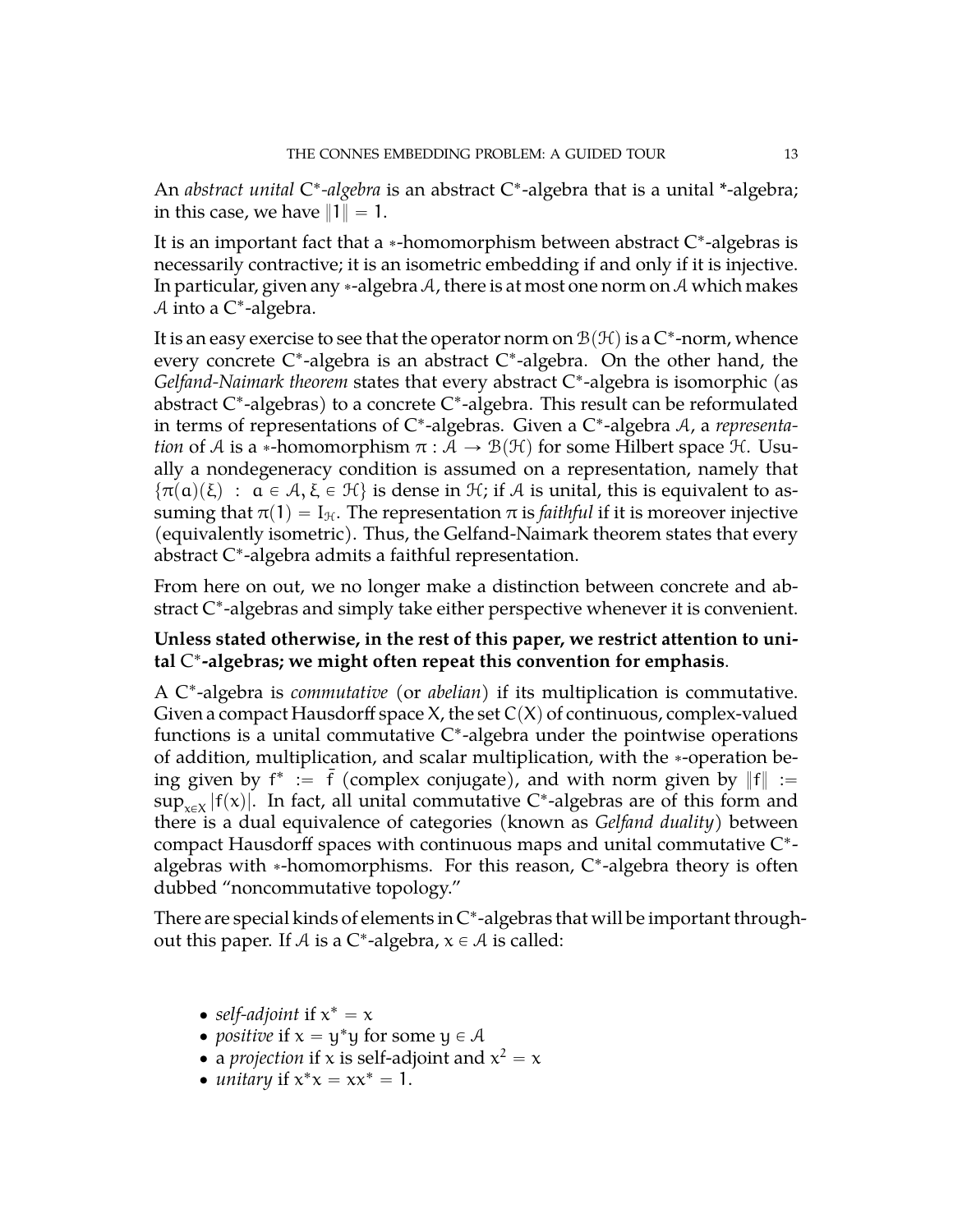In the case that  $A = B(H)$ , the self-adjoint (resp. positive) elements are those with spectrum contained in the reals (resp. the positive reals) while the projections correspond to orthogonal projections onto closed subspaces. In the case that  $A = C(X)$  for X a compact space, the self-adjoint (resp. positive) elements correspond to the real-valued (resp. positive real-valued) functions while the projections correspond to those functions which take only the values 0 or 1.

<span id="page-13-0"></span>3.2. **Let's be positive.** An important role in this story is played by maps between C\*-algebras which are not necessarily \*-homomorphisms but still preserve some remnants of the C\*-algebra structure. It is hard to truly appreciate the importance of these maps without getting into the details of the results to follow, but we introduce the terminology in order to be able to follow the definitions and theorems.

First, we say that a linear map  $\phi : \mathcal{A} \to \mathcal{B}$  between C\*-algebras is *positive* if it maps positive elements to positive elements. Note that a \*-homomorphism is positive:  $\phi(\mathfrak{a}^*\mathfrak{a}) = \phi(\mathfrak{a})^*\phi(\mathfrak{a})$ .

For many purposes, a stronger version of positivity is needed. First, for any  $\mathrm{C}^*$ algebra A and any  $n \ge 1$ , we let  $M_n(\mathcal{A})$  denote the set of  $n \times n$  matrices with  $\text{antis}$  from  $\mathcal{A}$ .  $M_0$  can view  $M_n(\mathcal{A})$  as a usubalgebra of  $\mathcal{B}(\mathbb{C}^n, \mathcal{X})$  and it is entries from A. We can view  $M_n(\mathcal{A})$  as a  $*$ -subalgebra of  $\mathcal{B}(\bigoplus_{i=1}^n \mathcal{H})$  and it is readily verified that, under this identification,  $M_n(\mathcal{A})$  is closed in the operator norm topology, that is,  $\mathcal{M}_\mathfrak{n}(\mathcal{A})$  is a C\*-algebra once again. Note also that a linear map  $\phi : \mathcal{A} \to \mathcal{B}$  induces a linear map  $\phi_n : M_n(\mathcal{A}) \to M_n(\mathcal{B})$  given by  $\phi_n(a_{ii}) =$  $(\varphi(\mathfrak{a}_{ij}))$ . We say that  $\varphi$  is *completely positive* if each  $\varphi_n$  is a positive map. If, in addition,  $\phi(1) = 1$ , we say that  $\phi$  is *unital, completely positive*, or *ucp* for short. A \*-homomorphism  $\phi : A \rightarrow B$  is easily seen to induce \*-homomorphisms  $\phi_n : M_n(\mathcal{A}) \to M_n(\mathcal{B})$ , whence \*-homomorphisms are ucp. It can be shown that if A is commutative, then any positive map  $\phi : A \rightarrow B$  is automatically completely positive.

In a similar vein, one says that φ as above is *completely bounded* (resp. *completely contractive*) if each  $\phi_n$  is bounded (resp. contractive).

A fundamental theorem of Stinespring says that ucp maps are not too far away from being \*-homomorphisms. More precisely, consider the following situation: suppose that  $\mathcal H$  and  $\mathcal K$  are Hilbert spaces and  $V : \mathcal H \to \mathcal K$  is an isometry, that is, a linear map for which  $V^*V = I_{\mathcal{H}}$  (or, in other words,  $\langle V\xi, V\xi \rangle = \langle \xi, \xi \rangle$ for all  $\xi \in \mathcal{H}$ ). Then for any representation  $\pi : \mathcal{A} \to \mathcal{B}(\mathcal{K})$  of A, we have a map  $\varphi : A \to B(H)$  given by  $\varphi(\alpha)(\xi) := V^*(\pi(\alpha)(V\xi))$  which is readily verified to be ucp. The Stinespring dilation theorem says that all ucp maps  $\phi : A \to B(H)$ arise in this way. A particular consequence of this theorem is that ucp maps are completely contractive. The relevance of Stinespring's theorem to our story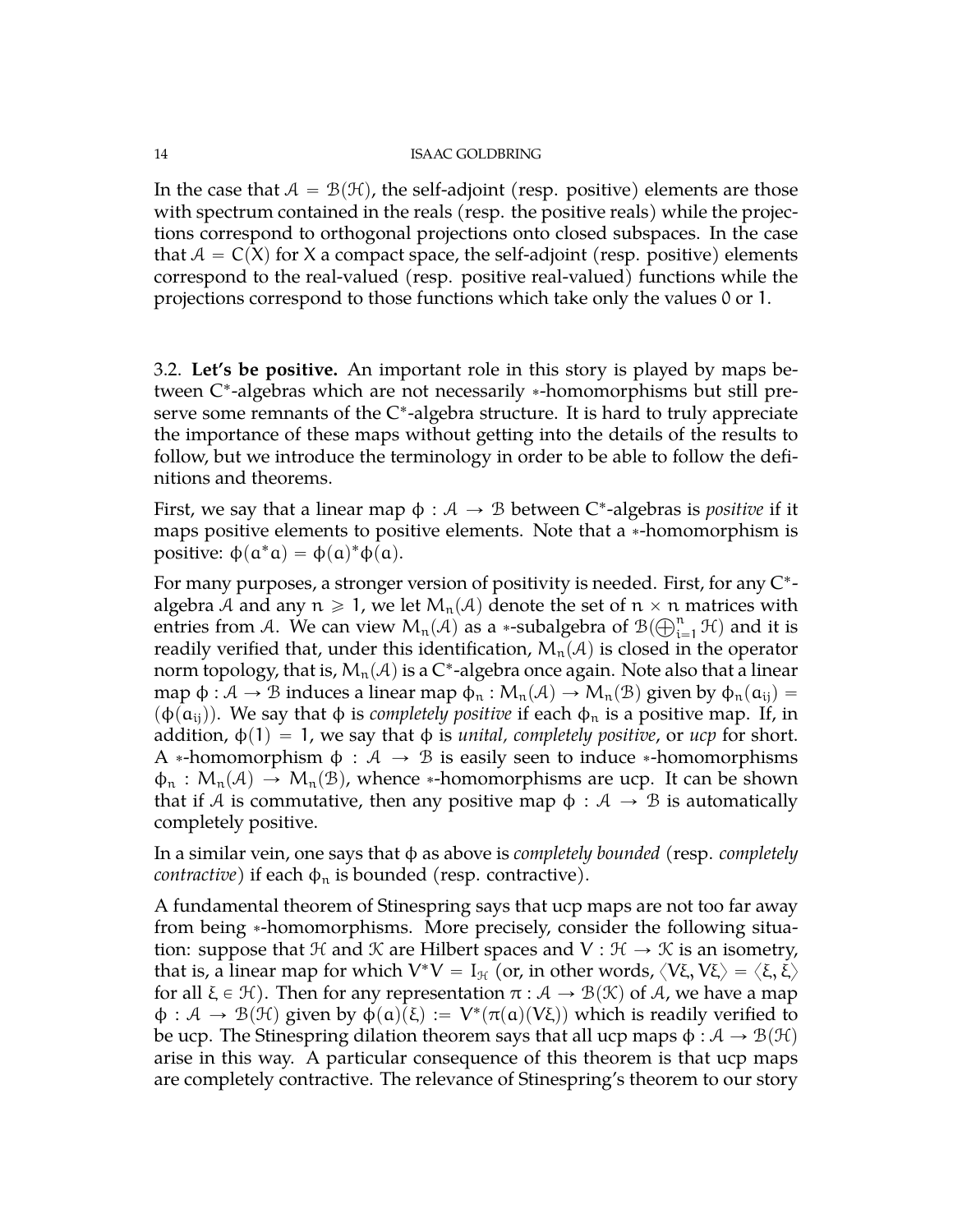is that certain results that hold somewhat immediately for \*-homomorphisms will also hold for ucp maps (see Subsection [3.8](#page-24-0) below).

We mention in passing that cp maps play an important role in quantum information theory. Indeed, one perspective on a quantum state (say on a finitedimensional state space) is that of a positive matrix of trace 1, corresponding to the density matrix of some mixed state. A *quantum channel* is a linear map that is to represent some allowable physical transformation on quantum states. In particular, if it is to map density matrices to density matrices, then it should be trace-preserving and positive. However, often one needs to add "ancilla bits" to a given state and then apply the correspondiing quantum channel. The desire to have the resulting matrix be a density matrix again is equivalent to the requirement that the quantum channel be completely positive instead of merely positive. The reader can find more details in, for example, Vern Paulsen's lecture notes [\[51\]](#page-72-11).

<span id="page-14-0"></span>3.3. **Introducing von Neumann algebras.** We now turn our attention to the other kind of operator algebra, the von Neumann algebra. Once again, we have a choice between a concrete definition and an abstract definition. A *concrete von Neumann algebra* is a unital \*-subalgebra of  $\mathcal{B}(\mathcal{H})$  closed in the *weak operator topology* (WOT), where the WOT on  $\mathcal{B}(\mathcal{H})$  has as a subbasic open neighborhood of T  $\in \mathcal{B}(\mathcal{H})$  those sets of the form  $\{S \in \mathcal{B}(\mathcal{H}) : |\langle T\xi, \eta \rangle - \langle S\xi, \eta \rangle| < \varepsilon\}$ , where  $\xi$ and  $\eta$  range over  $\mathcal H$  and  $\epsilon$  ranges over positive real numbers. It is easy to check that the WOT is a finer topology on  $\mathcal{B}(\mathcal{H})$  than the operator norm topology, whence every concrete von Neumann algebra is a (unital) concrete C\*-algebra.

A theorem of Sakai allows for an abstract reformulation: a (unital) abstract C\*algebra M is isomorphic (as an abstract C ˚ -algebra) to a concrete von Neumann algebra if and only if M is isometrically isomorphic to a dual Banach space, that is, if and only if there is a closed subspace  $X \subseteq \mathcal{M}^{**}$  such that  $\mathcal{M} = X^*$ isometrically. In this case, X is unique and is called the *predual* of M, denoted  $\mathcal{M}_{*}$ .

Von Neumann's *bicommutant theorem* allows for a purely algebraic reformulation of being a von Neumann algebra that is incredibly important to the theory. First, given a subset  $S \subseteq \mathcal{B}(\mathcal{H})$ , set  $S' := \{T \in \mathcal{B}(\mathcal{H}) : TS = ST$  for all  $S \in \mathcal{S}\}$ , the socalled *commutant of* S. Note that for any set S, we have that S' is a von Neumann subalgebra of  $\mathcal{B}(\mathcal{H})$  and that  $\mathcal{S} \subseteq \mathcal{S}'' := (\mathcal{S}')'.$  von Neumann's bicommutant theorem states that for any unital  $*$ -subalgebra  ${\mathcal A}$  of  ${\mathcal B}({\mathsf H})$ ,  ${\mathcal A}''$  coincides with the WOT-closure of A in  $\mathcal{B}(\mathcal{H})$ ; this common algebra is the von Neumann algebra generated by  $\mathcal{A}$ . In fact, the bicommutant theorem shows that both of these coincide with the closure of A in the *strong operator topology* (SOT), where the SOT is the topology on  $\mathcal H$  where a subbasic open neighborhood of  $T \in \mathcal B(\mathcal H)$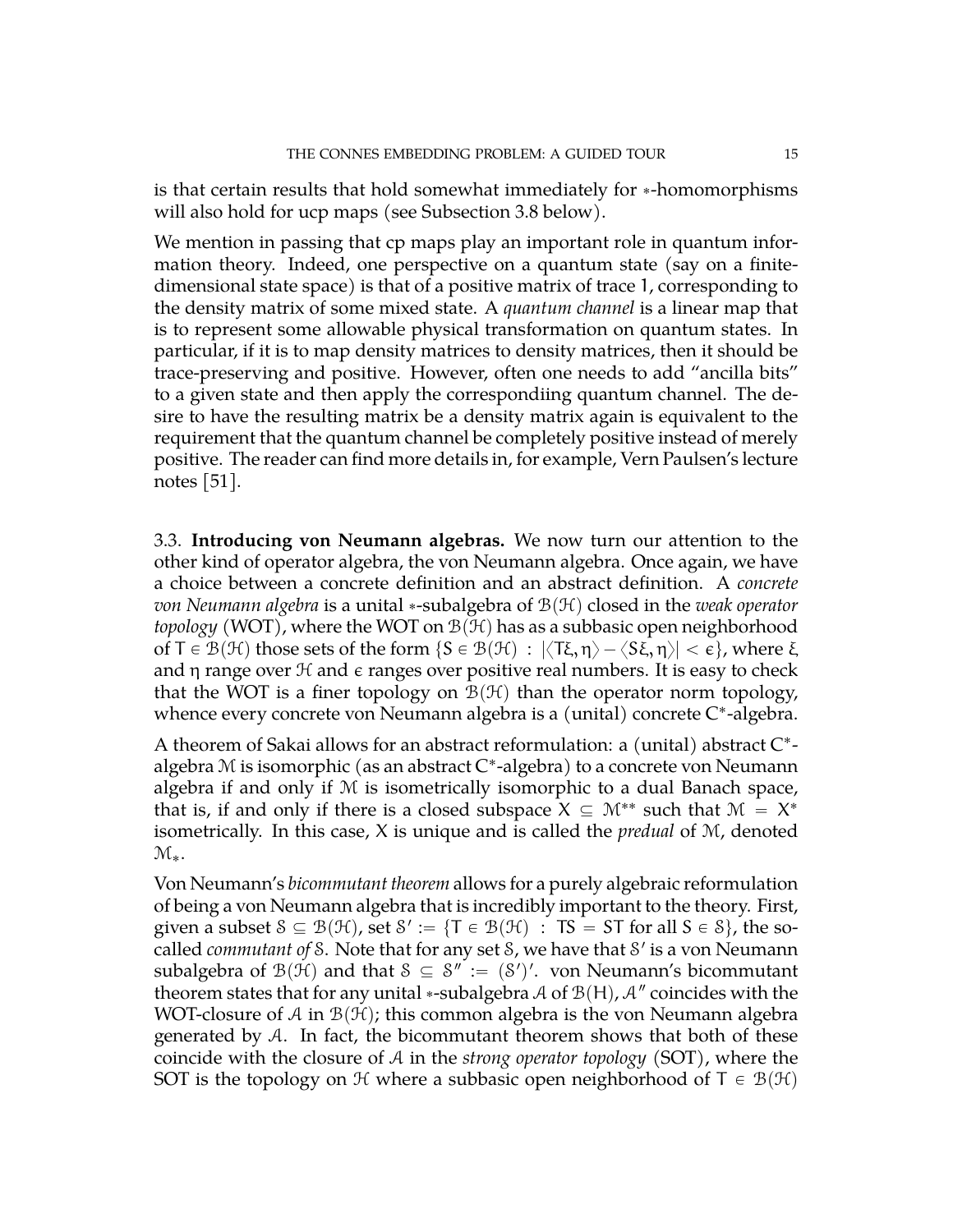is the set  $\{S \in \mathcal{B}(\mathcal{H}) : ||(T - S)\xi|| < \varepsilon\}$ , where  $\xi$  ranges over  $\mathcal{H}$  and  $\varepsilon$  ranges over the positive real numbers. A consequence of the bicommutant theorem is that a unital \*-subalgebra M of  $\mathcal{B}(\mathcal{H})$  is a von Neumann algebra if and only if  $\mathcal{M} = \mathcal{M}''$ .

A von Neumann algebra M is called *separable* if its bidual is a separable Banach space. This is equivalent to having a concrete representation of M on a separable Hilbert space, whence one sometimes calls such a von Neumann algebra *separably acting*.

Just as in the case of C\*-algebras, we can completely characterize the commutative von Neumann algebras. Given a  $\sigma$ -finite measure space  $(X, \mu)$ , we can view  $L^{\infty}(X, \mu) \subseteq \mathcal{B}(L^2(X, \mu))$  by identifying  $f \in L^{\infty}(X, \mu)$  with  $M_f \in \mathcal{B}(L^2(X, \mu))$  given by  $M_f(g) := fg$ . It is an exercise to check that  $L^{\infty}(X, \mu) = L^{\infty}(X, \mu)'$ , whence  $L^{\infty}(X,\mu)$  is a commutative von Neumann algebra. Moreover, all commutative von Neumann algebras have this form, whence von Neumann algebra theory is often dubbed "noncommutative measure theory."

While \*-homommorphisms between von Neumann algebras are automatically contractive with respect to the operator norm (as they are  $C^*$ -algebras), since the relevant topology for defining von Neumann algebras is the WOT, the appropriate continuity condition relates to this latter topology. More precisely, a positive linear map  $\Phi : \mathcal{M} \to \mathcal{N}$  between von Neumann algebras is *normal* if the restriction of  $\Phi$  to the operator norm unit ball of M is continuous when M and N are equipped with their WOT topologies. (The restriction to the operator norm unit ball may seem slightly unsightly; this is equivalent to saying that  $\Phi$  is continuous when both  $M$  and  $N$  are equipped with their weak\*-topologies when viewed as dual Banach spaces.) One can reformulate normality in an intrinsic way that does not refer to the particular realization of M and N:  $\Phi : \mathcal{M} \to \mathcal{N}$ is normal if and only if it is positive, linear, and  $\Phi(\sup_{i\in I} x_i) = \sup_{i\in I} \Phi(x_i)$  for every bounded increasing net  $(x_i)_{i\in I}$  of positive elements in M.

<span id="page-15-0"></span>3.4. **States and traces.** Fix a compact Hausdorff space X. Given a complex Borel measure  $\mu$  on X, we can consider the associated integration functional  $I_{\mu}$   $\in$  $C(X)^*$  given by  $I_{\mu}(f) := \int_X f d\mu$  which satisfies  $\|I_{\mu}\| = \|\mu\|$ , where  $\|\mu\|$  denotes the total variation norm of  $\mu$ . Setting  $M(X)$  to be the Banach space of complex Borel measures on X, the Riesz representation theorem implies that this association yields an isomorphism  $C(X)^* \cong M(X)$ . Moreover, the probability measures  $\mu$  on X correspond to those  $I \in C(X)^*$  for which I is a positive map satisfying  $I(1) = 1.$ 

More generally, given a unital C<sup>\*</sup>-algebra A, a *state* on A is a positive linear functional φ on  $A$  with  $\varphi(1) = 1$ . Thus, the states on a unital abelian C\*-algebra C(X) correspond to the integration functionals associated to probability measures on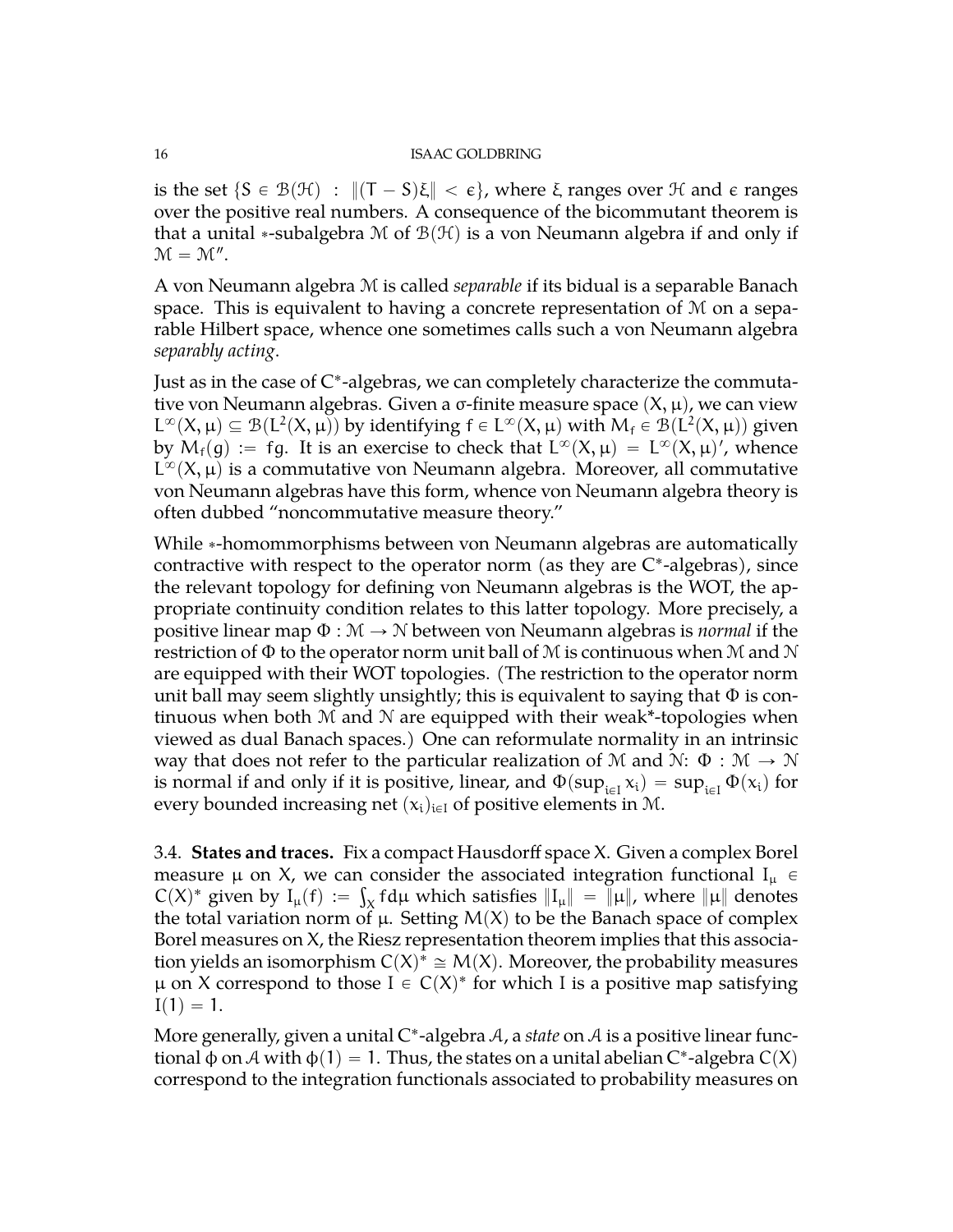X and one thinks of states on arbitrary  $C^*$ -algebras as the abstract analog of such an integral.

The states on  ${\mathcal{A}}$  form a convex, closed subset  $\mathfrak{S}({\mathcal{A}})$  of  ${\mathcal{A}}^*.$  The extreme points of  $\mathfrak{S}(A)$  are referred to as *pure states*. By the Krein-Milman theorem, finite convex combinations of pure states are dense in the space of all states. The pure states on  $\mathcal{B}(\mathcal{H})$  are the *vector states*, that is, the states of the form  $\Gamma \mapsto \langle T\xi, \xi \rangle$  for some ξ $∈ 𝒩$ .

A consequence of the Hahn-Banach theorem is the fact that, for any C\*-algebra A and any self-adjoint element  $\mathfrak{a}\in A$ , we have  $\|\mathfrak{a}\|=\sup_{\varphi\in\mathfrak{S}(\mathcal{A})}|\varphi(\mathfrak{a})|.$  Another consequence of the Hahn-Banach theorem is that whenever A is a subalgebra of B, any state on A can be extended to a state on B.

When H is finite-dimensional, every state on  $\mathcal{B}(\mathcal{H})$  is of the form  $\mathsf{T} \mapsto \mathrm{Tr}(\mathsf{T}\rho)$  for a unique positive operator ρ of trace 1, where Tr denotes the trace of an operator. The operator ρ is often called the *density matrix* for the state. When H is not necessarily finite-dimensional, the same result holds true for states on  $\mathcal{B}(\mathcal{H})$ that are continuous with respect to the weak\*-topology on  $\mathcal{B}(\mathcal{H})$ , except that ρ is now stipulated to be a trace-class operator (see, for example, [\[36,](#page-72-12) Theorem 19.9]).

The term state comes from quantum mechanics. A first introduction to quantum mechanics will introduce a state of a physical system as simply a unit vector ξ in the Hilbert space  $H$  associated to the physical system. This usage of the word state corresponds to the vector states described above. Later, one then encounters the notion of *mixed state* (to accomodate for the fact that results of quantum measurements are merely probabilistic "ensembles" of pure states), which is often defined in terms of the density matrix as defined above. The role of a state in quantum mechanics is simply to assign expected values of observables (see [\[36,](#page-72-12) Section 19]).

An important construction associated to a state is the *GNS construction*, which associates a representation of the C\*-algebra to the state. Suppose that  $\phi$  is a state on A. We define a sesquilinear form  $\langle\cdot,\cdot\rangle_\phi$  on A by  $\langle x,y\rangle_\phi:=\varphi(y^*x).$  It is straightforward to check that this is a so-called pre-inner product on A in that it satisfies all of the properties of being an inner product except that  $\langle x, x \rangle_{\phi} = 0$ need not necessarily imply that  $x = 0$ ; when  $\langle, \rangle_{\phi}$  is actually an inner product, we say that  $\phi$  is *faithful*. Associated to  $\langle\cdot,\cdot\rangle_\phi$  is the semi-norm  $\|\cdot\|_\phi$  on  ${\mathcal A}$  given by  $\|x\|_{\phi} := \sqrt{\langle x, x \rangle_{\phi}}.$  We obtain a Hilbert space  $L^2(\mathcal{A}, \phi)$  by quotienting out by the closed subspace of vectors with  $\|\cdot\|_{\Phi} = 0$  and then taking the completion. Given  $a \in A$ , we let  $\hat{a}$  denote its equivalence class in  $L^2(A, \phi)$ . It follows that there is a representation  $\pi_{\phi}: \mathcal{A} \to L^2(\mathcal{A}, \phi)$  uniquely determined by the condition  $\pi_{\phi}(\mathfrak{a})(\hat{\mathfrak{b}}) := \hat{\mathfrak{a}}\hat{\mathfrak{b}}$  for all  $\mathfrak{a}, \mathfrak{b} \in A$ . The representation  $\pi_{\phi}$  is *cyclic*, meaning that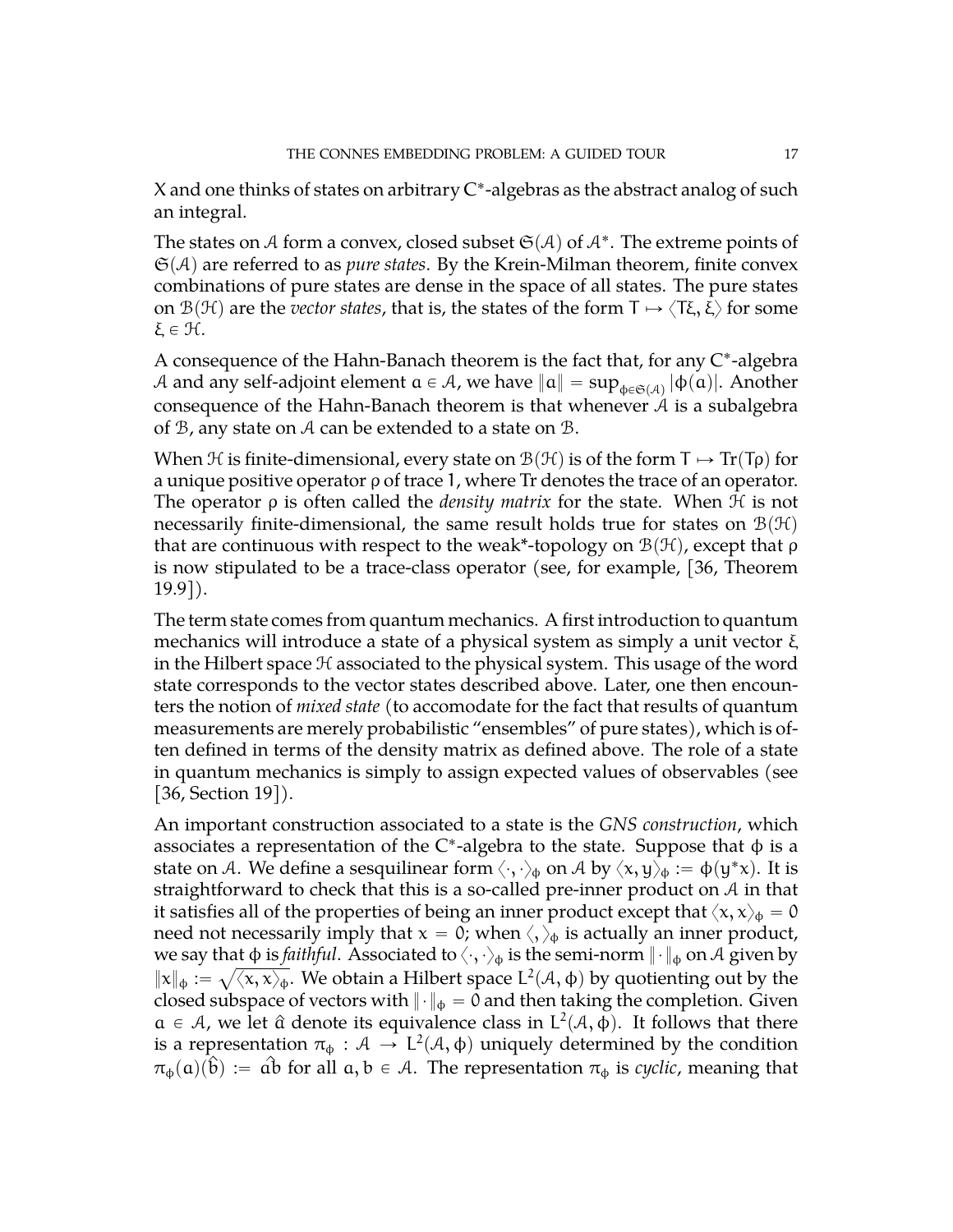there is a vector  $\xi \in L^2(\mathcal{A}, \phi)$  for which  $\overline{\{\pi_{\phi}(\mathfrak{a})\xi} : \mathfrak{a} \in \mathcal{A}\}\ = L^2(\mathcal{A}, \phi)$ , namely ξ = Î. Moreover, the vector state  $\langle \cdot \hat{\bf 1}, \hat{\bf 1}\rangle_\Phi$  on L<sup>2</sup>( $\cal A$ , φ) restricts to φ on the image of A. Note that  $\pi_{\phi}$  is a faithful representation precisely when  $\phi$  is faithful.

There is a converse to the above construction: if  $\pi : A \rightarrow B(H)$  is a cyclic representation of A with cyclic vector  $\xi \in \mathcal{H}$ , then one obtains a state  $\phi_{\pi}$  on A by  $\phi_{\pi}(\mathfrak{a}) := \langle \pi(\mathfrak{a}) \xi, \xi \rangle$  and the GNS representation associated to  $\phi_{\pi}$  is unitarily equivalent to  $π$ . À

Define  $\mathfrak{H}_{\mathfrak{u}} :=$  $_{\Phi \in \mathfrak{S}(\mathcal{A})}$  L<sup>2</sup>( $\mathcal{A}, \Phi$ ) and set  $\pi_u =$  $_{\Phi \in \mathfrak{S}(\mathcal{A})}\pi _{\Phi }:\mathcal{A}\,\rightarrow \,\mathfrak{H}_{\mathfrak{u}}$ , which we call the *universal representation* of A. Since  $\|\alpha\|$  =  $\sup_{\phi \in \mathfrak{S}(\mathcal{A})} |\phi(\alpha)|$  for any self-adjoint  $\alpha \in A$ , it follows that  $\pi_u$  is a faithful representation of A. Since any representation of  $A$  is a direct sum of cyclic representations and since every cyclic representation of A is, up to unitary equivalence, of the form  $\pi_{\phi}$  for some  $\Phi \in \mathfrak{S}(A)$ , we see that every representation of A is unitarily equivalent to a subrepresentation of  $\pi_{\mu}$ , whence the name!

An important ingredient in this story is the von Neumann algebra  $\pi_{\mathfrak{u}}(\mathcal{A})''$  generated by the image of A in  $\mathcal{B}(\mathcal{H}_{u})$ . It can be shown that this von Neumann algebra is isometrically isomorphic to the Banach space  $A^{**}$ , whence it is this notation that is usually used.

A state  $\phi$  on A is called a *tracial state* if  $\phi$ (ab) =  $\phi$ (ba) for all  $\alpha, \beta \in A$ . For example, the normalized trace tr on  $M_n(\mathbb{C})$  given by tr $(\mathfrak{a}) := \frac{1}{n}$  $\frac{1}{n}$  Tr(a) is a tracial state on  $M_n(\mathbb{C})$ .

Since C is a von Neumann algebra, it makes sense to speak of *normal* states on von Neumann algebras. A faithful normal tracial state on a von Neumann algebra is simply referred to as a *trace*. A von Neumann algebra is called *finite* if it admits a trace. (This terminology makes much more sense if you introduce Murray-von Neumann equivalence of projections.) A *tracial von Neumann algebra* is a pair  $(M, \tau)$ , where M is a von Neumann algebra and  $\tau$  is a trace on M. An embedding of tracial von Neumann algebras is a normal, injective \*homomorphism that preserves the trace. The normalized trace tr on  $M_n(\mathbb{C})$  is a trace (in the von Neumann algebra sense) on  $M_n(\mathbb{C})$ . However, when  $\mathcal H$  is infinite-dimensional, there is no trace on  $\mathcal{B}(\mathcal{H})$ .

Suppose that  $\tau$  is a trace on M. The corresponding representation  $\pi_{\tau} : \mathcal{M} \to$  $\mathcal{B}(L^2(\mathcal{M}, \tau))$  is normal and the image of  $\pi_{\tau}(M)$  is WOT-closed in  $\mathcal{B}(L^2(\mathcal{M}, \tau))$ . Also, M is separable if and only if it is separable with respect to the metric stemming from the norm  $\|\cdot\|_{\tau}$ . When restricted to the unit ball of M, the topology induced by  $\|\cdot\|_{\tau}$  coincides with the SOT on M it inherits from  $\mathsf{L}^2(\mathfrak{M},\tau).$ 

We end this section by showing how traces can be used to define the hyperfinite  $II<sub>1</sub>$  factor, the star of this paper!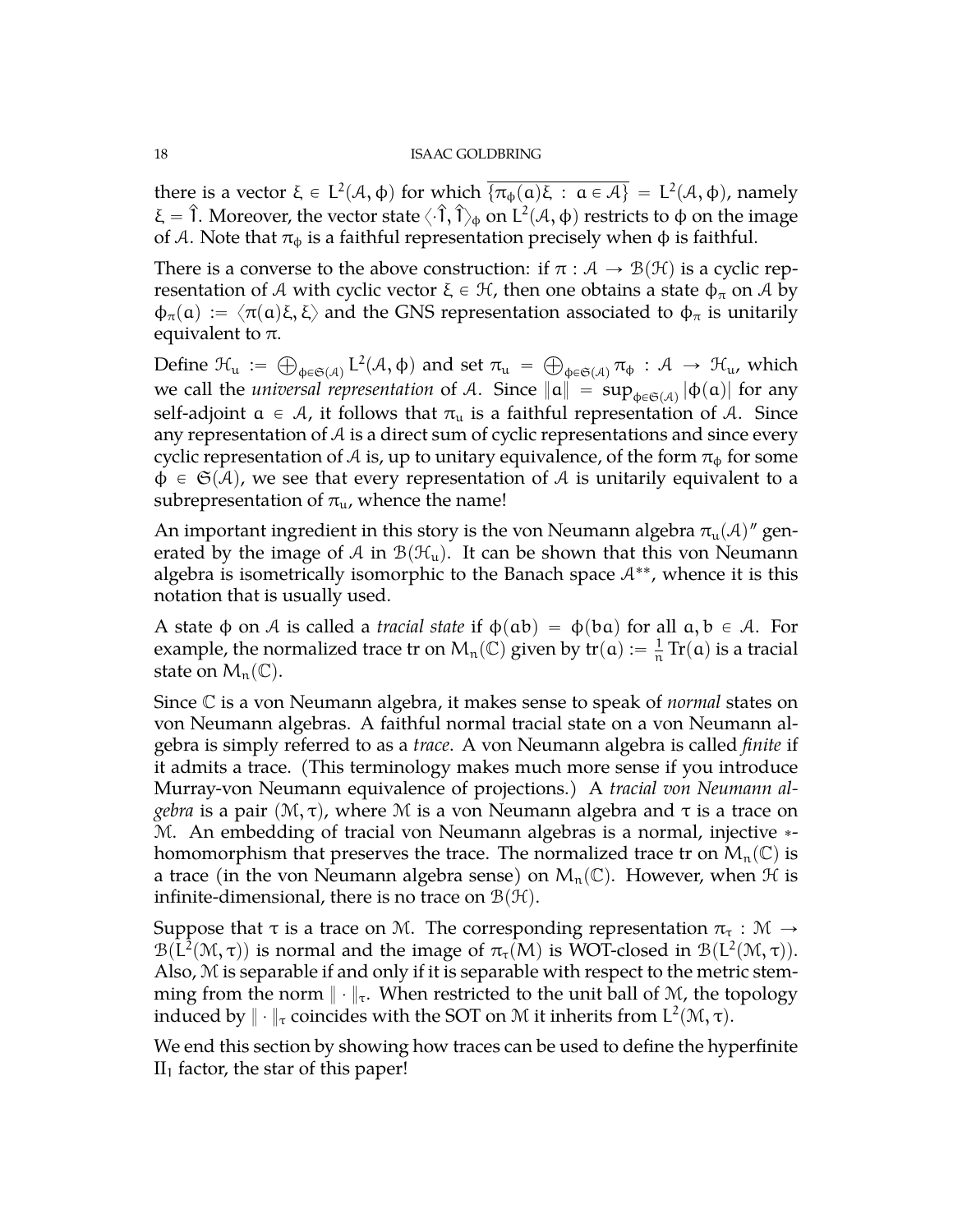Given  $n \geqslant 1$ , there is a natural embedding of tracial von Neumann algebras  $M_{2^n}(\mathbb{C}) \hookrightarrow M_{2^{n+1}}(\mathbb{C})$  given by  $A \mapsto \begin{pmatrix} A & 0 \\ 0 & A \end{pmatrix}$ edding of tracial von Neumann algebras<br>A 0<br><sub>0</sub> A ). In this way, we obtain a directed system of tracial von Neumann algebras whose union is a  $\ast$ -algebra we denote by  $\mathcal{M} := \bigcup_n M_{2^n}(\mathbb{C})$ . The fact that the embeddings preserve the normalized traces on the individual matrix algebras implies that  $M$  has a tracial state  $\tau$  on it. We apply the GNS construction to  $\tau$  (which still works even though the original algebra is not necessarily complete) and take the von Neumann algebra generated by  $\pi_{\tau}(M)$  inside of  $\mathcal{B}(L^2(\mathcal{M}, \tau))$ . This von Neumann algebra is called the *hyperfinite II*<sub>1</sub> *factor* R. We will see the reason for the "II<sub>1</sub> *factor"* in the name in the next section but the terminology *hyperfinite* can be explained now. A separable von Neumann algebra is called *hyperfinite* if it contains an increasing union of finite-dimensional subalgebras whose union is WOT-dense. Murray and von Neumann showed that there is a unique separable hyperfinite  $II_1$  factor. Consequently, if we started the above construction with any  $M_n(\mathbb{C})$  instead of  $M_2(\mathbb{C})$ , we would have arrived at the same  $II_1$  factor, namely  $\mathcal{R}$ .

<span id="page-18-0"></span>3.5. **More on von Neumann algebras.** The *center of a von Neumann algebra* M is  $\mathsf{Z}(\mathcal{M}) := \mathcal{M} \cap \mathcal{M}' = \{x \in \mathcal{M} : xy = yx \text{ for all } y \in \mathcal{M}\}\$ . A von Neumann algebra M is called a *factor* when its center is trivial, that is when  $Z(\mathcal{M}) = \mathbb{C} \cdot 1$ . It is quite easy to see that  $\mathcal{B}(\mathcal{H})$  is a factor; in particular, each  $M_n(\mathbb{C})$  is a factor. This makes it plausible that  $\Re$  is also a factor, given that it is the completion of an increasing sequence of factors; one just needs to check that no elements snuck into the center at the completion stage.

The interest in factors comes from the fact that they are the "building blocks" of all von Neumann algebras in the sense that every von Neumann algebra can be written as a direct integral (a generalization of direct sum) of factors and thus the study of arbitrary von Neumann algebras can usually be reduced to studying factors.

Murry and von Neumann divided the collection of factors into three types, (creatively) called types I, II, and III. They further split the first two types into subtypes as follows. First, for each  $n \in \mathbb{N}$ , there is a unique factor of type  $I_n$ , namely  $\mathcal{M}_n(\mathbb{C})$ . The unique factor of type  $I_\infty$  is  $\mathcal{B}(\mathcal{H})$  for H infinite-dimensional. Next, a  $II<sub>1</sub>$  factor is an infinite-dimensional finite factor, that is, an infinite-dimensional factor that admits a trace. Thus, the hyperfinite  $II_1$  factor is indeed a  $II_1$  factor. A  $II_{\infty}$  factor is one that can be written as a proper increasing union of type  $II_1$ factors. Equivalently, a  $II_{\infty}$  factor can be written in the form  $M\bar{\otimes}B(\mathcal{H})$  for some  $II<sub>1</sub>$  factor M (see Subsection [3.8](#page-24-0) below for the definition of tensor products of von Neumann algebras). There is also division of type III factors into subtypes III<sub> $\lambda$ </sub> for  $\lambda \in [0, 1]$ , but we will not need to get into that here.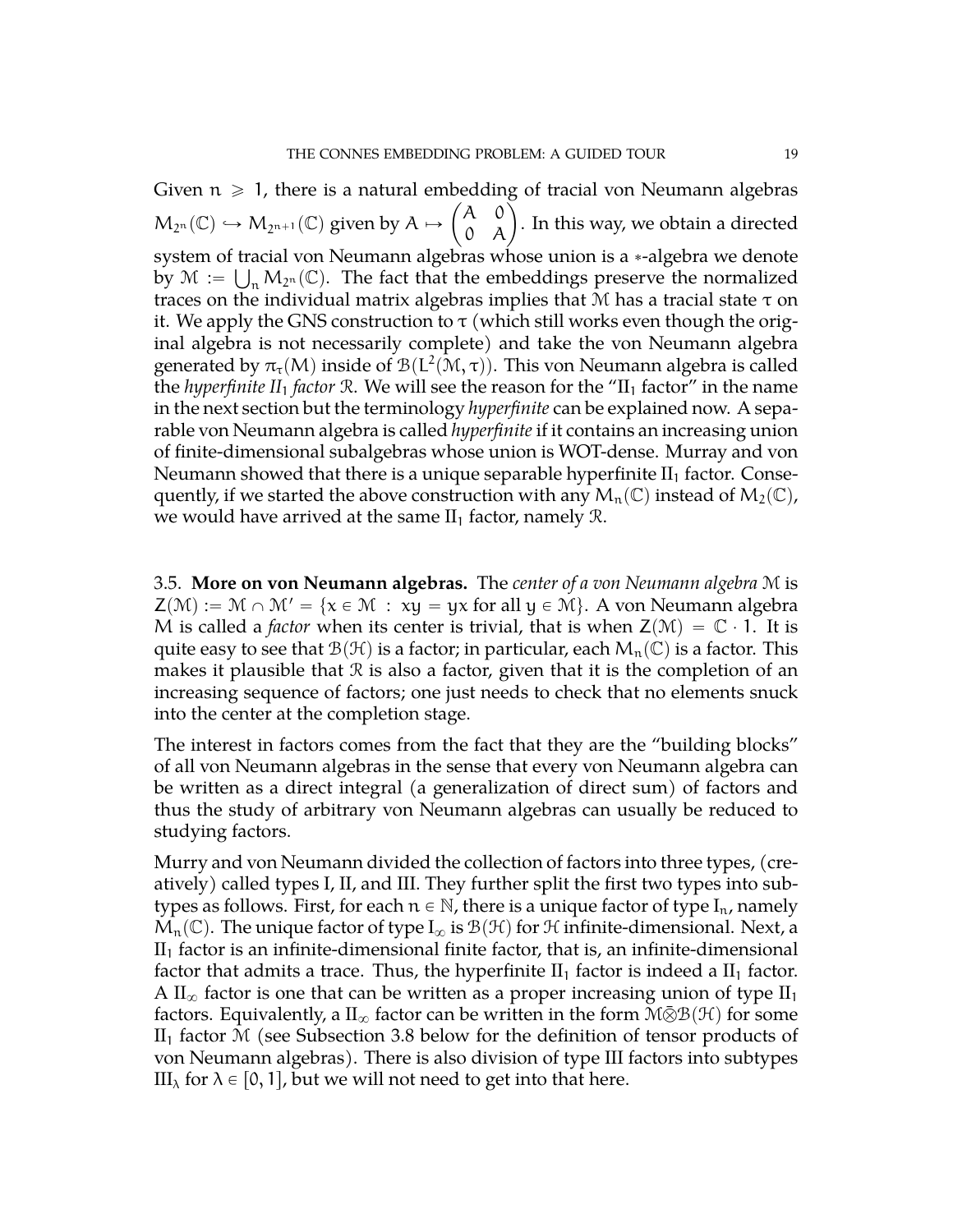It is important to note that, while an arbitrary finite von Neumann algebra may have many traces, the trace on a finite factor is unique. We also note the crucial fact that R embeds into any  $II_1$  factor.

As alluded to above when defining finite von Neumann algebras, the above type classification makes more sense in the context of Murray-von Neumann equivalence. However, we can still see understand this division using traces. Given a von Neumann algebra M, let  $\mathcal{P}(\mathcal{M})$  denote the set of projections in M. If  $\tau$  is a trace on M, set  $\tau(\mathcal{P}(\mathcal{M})) := {\tau(p) : p \in \mathcal{P}(\mathcal{M})}.$  Note that, for the unique type I<sub>n</sub> factor  $M_n(\mathbb{C})$ , we have  $\tau(\mathcal{P}(M_n(\mathbb{C}))) = \{0, \frac{1}{n}, \dots, \frac{n-1}{n}\}$  $\frac{-1}{n}$ , 1, one value for every dimension being projected onto. On the other hand, for a  $II_1$  factor  $M$ , one can show that  $\tau(\mathcal{P}(\mathcal{M})) = [0, 1]$ . Thus, we think of II<sub>1</sub> factors being like matrix factors in that they admit traces, but now we have a "continuous" dimension for projections.

One can explain the cases  $\text{I}_{\infty}$  and  $\text{II}_{\infty}$  using traces if one considers the unnormalized trace Tr on  $\mathcal{B}(\mathcal{H})$  given by Tr(T) :=  $\sum_{i\in I}\langle T\xi_i,\xi_i\rangle$ , where  $(\xi_i)_{i\in I}$  is any orthonormal basis for  $H$ . Note that Tr can take the value  $\infty$ . We then have that the possible traces of projections for the  $I_{\infty}$  factor are  $\{0, 1, 2, \ldots\}$   $\cup$   $\{\infty\}$  while in the type  $\mathcal{II}_{\infty}$  case they are  $[0, \infty]$ .

<span id="page-19-0"></span>3.6. **The tracial ultrapower construction and the official statement of the CEP.** In general, an ultraproduct of a collection of "similar" structures is a structure of the same type that represents some sort of "limit" of these structures. There are ways of making this precise using model theory and we will discuss this later in Subsection [7.2.](#page-56-0) In this section, we show how to carry this construction out in the case of tracial von Neumann algebras and see how this allows us to precisely state the CEP.

First, one needs to introduce the notion of an *ultrafilter*. Given an index set I, an ultrafilter U on I is simply a  $\{0, 1\}$ -valued finitely additive probability measure on I. One often identifies U with its set of measure 1 sets and writes  $X \in \mathcal{U}$ instead of  $\mathfrak{U}(X) = 1$ . Following typical measure-theoretic terminology, given a property P that may or may not hold of elements of I, we may write "for Ualmost all  $i \in I$ ,  $P(i)$  holds" when  $\{i \in I : P(i)$  holds $\}$  belongs to U.

Given a bounded sequence  $(z_i)_{i\in I}$  of complex numbers, it is straightforward to show that there is a unique complex number z such that, for every  $\epsilon > 0$ , we have  $|z - z_\mathfrak{i}| < \epsilon$  for U-almost all  $\mathfrak{i} \in$  I. This unique complex number  $z$  is called the U-*ultralimit* of the sequence  $(z_i)_{i\in I}$ , denoted  $\lim_{i,\mathfrak{U}}z_i$  or simply  $\lim_{\mathfrak{U}}z_i$ .

Given  $j \in I$ , the unique ultrafilter U on I for which  $\mathfrak{U}(\{j\}) = 1$  is called the *princi*pal ultrafilter generated by j, denoted  $\mathfrak{U}_\mathfrak{j}$ . An ultrafilter  $\mathfrak U$  on I is called *nonprincipal* if it is not principal. Equivalently, U is nonprincipal if  $U(X) = 0$  for all finite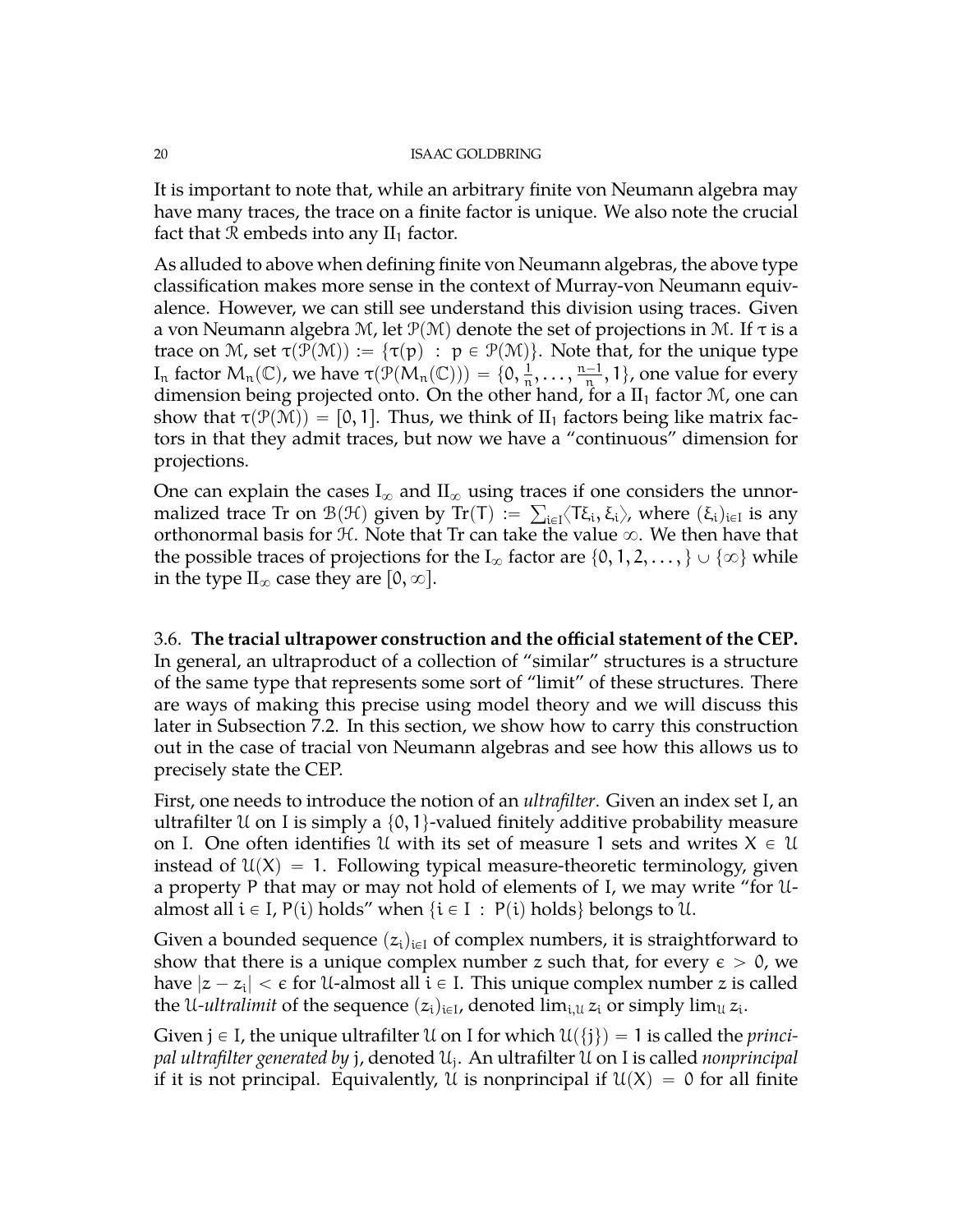$X \subseteq I$ . It is easy to check that  $\lim_{\mathcal{U}_i} z_i = z_j$ , whence ultralimits along principal ultrafilters do not really capture a genuine notion of limit. It is a basic fact that, for any infinite set I, there is a nonprincipal ultrafilter U on I.

We now come to the tracial ultraproduct construction. Fix a family  $(\mathcal{M}_{\mathfrak i},\tau_{\mathfrak i})_{\mathfrak i \in \mathfrak l}$  of tracial von Neumann algebras and an ultrafilter U on I. We first set

$$
\ell^\infty(\mathcal{M}_i) := \left\{ x \in \prod_{i \in I} \mathcal{M}_i \ : \ \sup_{i \in I} \|x(i)\| < \infty \right\},
$$

that is,  $\ell^{\infty}(\mathcal{M}_i)$  collects all those sequences from the Cartesian product  $\prod_{i\in I}\mathcal{M}_i$ for which the operator norms of the coordinates are uniformly bounded. It is readily verified that  $\ell^\infty({\mathcal M}_\mathfrak{i})$  is a C\*-algebra under the supremum norm. It is tempting to try to define a tracial state  $\tau$  on  $\ell^{\infty}(\mathcal{M}_i)$  by declaring  $\tau(x) :=$  $\lim_{\mathfrak{U}}\tau_{\mathfrak{i}}(\mathsf{x}(\mathfrak{i})),$  which makes sense given that the sequence  $(\tau_{\mathfrak{i}}(\mathsf{x}(\mathfrak{i})))_{\mathfrak{i}\in\mathfrak{l}}$  is a uniformly bounded sequence of complex numbers (a consequence of the uniform bound on the operator norms of the coordinates of  $x$ ). Unfortunately, if each  $\mathsf{x}(\mathfrak{i})$  is a positive element of  $\mathfrak{M}_{\mathfrak{i}}$ , whence x is a positive element of  $\ell^\infty(\mathfrak{M}_{\mathfrak{i}})$ , with the property that  $\lim_{\mathfrak{U}} \tau_i(x(i)) = 0$ , then we have that  $\tau(x) = 0$  even though x may not be zero. In other words, this definition leads to a tracial state on  $\ell^\infty(\mathcal{M}_\mathfrak{i})$ that is not faithful.

We fix the above problem by defining  $c_{\mathfrak{U}} := \{ x \in \ell^{\infty}(\mathcal{M}_{i}) \ : \ \lim_{\mathfrak{U}} \tau_{i}(x(i)) = 0 \}.$ While there are a lot of things to check, we have that:

- $c_{\mathfrak{U}}$  is a two-sided ideal in  $\ell^{\infty}(\mathcal{M}_i)$ ,
- $\bullet \ \ell^{\infty}(\mathcal{M}_i)/c_{\mathfrak{U}}$  is a von Neumann algebra, and
- the induced tracial state  $\tau$  on  $\ell^{\infty}(\mathcal{M}_i)/c_{\mathfrak{U}}$  given by  $\tau([x]_{\mathfrak{U}}) := \lim_{\mathfrak{U}} \tau_i(x(i))$ is a trace (that is, a faithful, normal tracial state) on  $\ell^\infty(\mathcal{M}_\textnormal{i})/c_\mathfrak{U}$ , where  $[x]_u$  denotes the coset of x modulo  $c_u$ .

The resulting tracial von Neumann algebra is denoted  $(\prod_u \mathcal{M}_\mathfrak{i}, \lim_u \tau_\mathfrak{i})$  and is called the *tracial ultraproduct* of the family  $(\mathcal{M}_\text{i}, \tau_\text{i})$  with respect to U. When each  $\mathcal{M}_{\mathfrak i}$  is a finite factor, then the trace on each factor is unique and we simplify the  $\mathcal{M}_i$  is a finite factor, then the trace on each factor is unique and we simplify the notation to  $\prod_u \mathcal{M}_i$ . When each  $(\mathcal{M}_i, \tau_i) = (\mathcal{M}, \tau)$  equals a common tracial von Neumann algebra, we simply write  $(\mathcal{M}, \tau)^{\mathcal{U}}$  and speak of the *ultrapower* of  $(\mathcal{M}, \tau)$ with respect to U. Similarly, the ultrapower of a finite factor is denoted  $\mathcal{M}^{\mathfrak{U}}.$  We view any tracial von Neumann algebra  $(\mathcal{M}, \tau)$  as a subalgebra of  $(\mathcal{M}, \tau)^{\mathfrak{U}}$  via the *diagonal embedding* which maps an element  $a \in M$  to the coset of the diagonal sequence  $(i \mapsto a)$  modulo  $c_{\mathfrak{U}}$ .

When  $\mathcal{U} = \mathcal{U}_j$  is principal, one can verify that  $\prod_u (\mathcal{M}_i, \tau_i) \cong (\mathcal{M}_j, \tau_j)$ , whence this is not a terribly interesting procedure. The true power of the ultraproduct construction comes when one uses a nonprincipal ultrafilter, for then the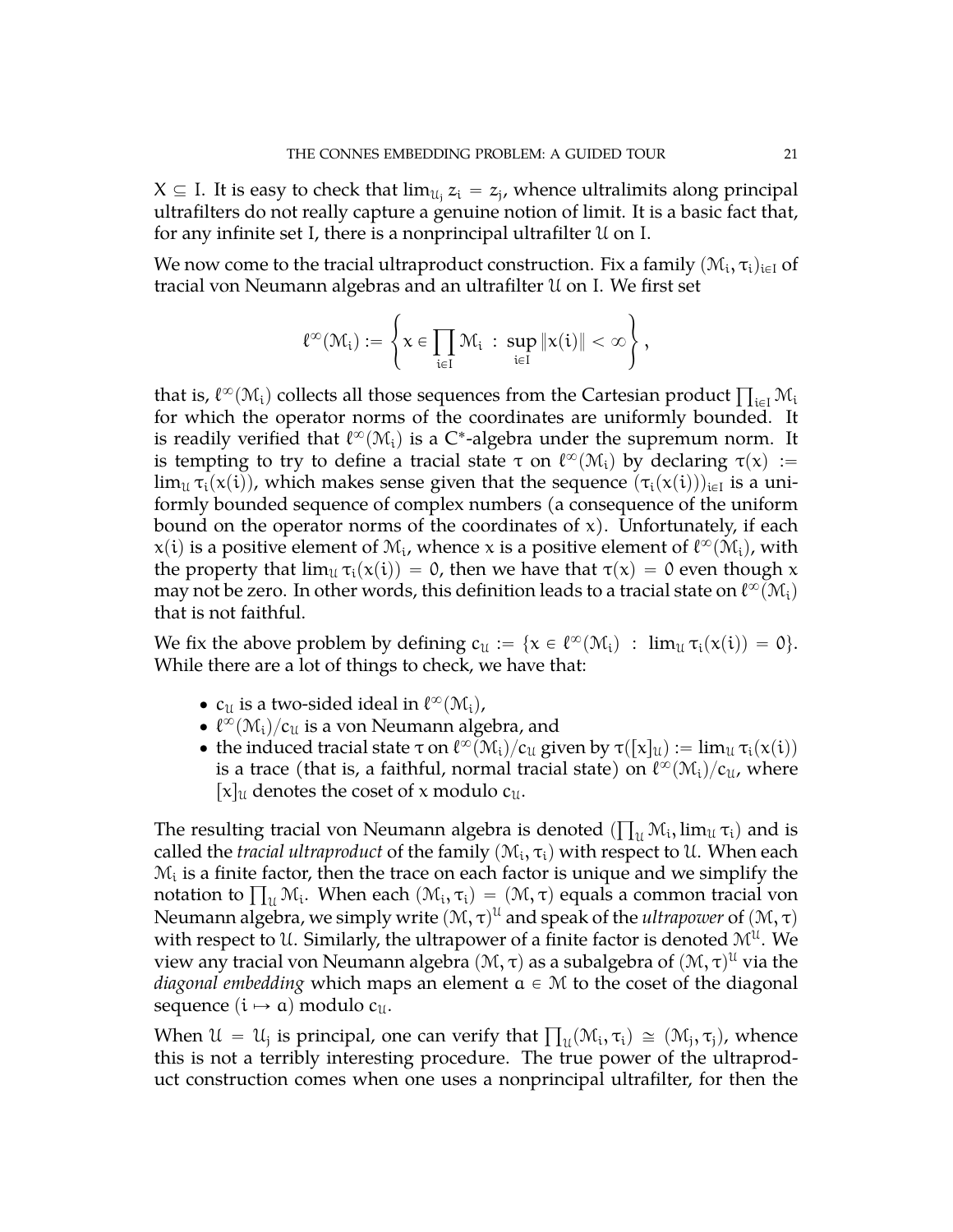ultraproduct is sort of an "average" or "limit" of the constitutent tracial von Neumann algebras.

If  $\lim_{\mathfrak{U}} \dim(\mathfrak{M}_{j}) < \infty$ , then  $\prod_{\mathfrak{U}} (\mathfrak{M}_{i}, \tau_{i})$  is also finite-dimensional. Otherwise,  $_{\mathfrak{U}}(\mathfrak{M_i}, \tau_i)$  is quite large, in fact, non-separable, even if each  $\mathfrak{M_i}$  is separable. It is quite common to hear expressions such as "every  $II_1$  factor in this paper (or talk) is separable unless it isn't." This tautology refers to the fact that often researchers are only interested in separable tracial von Neumann algebras and the only nonseparable  $II_1$  factors that one might encounter are those obtained from a nonprincipal ultraproduct of a family of separable  $II_1$  factors. (We are being a bit sloppy: nonprincipality only guarantees non-separability when the index set is countable; otherwise, one needs the mild assumption of *countable incompleteness*.)

We can now officially state the:

**Connes Embedding Problem**: Given any nonprincipal ultrafilter U on N, every separable tracial von Neumann algebra embeds into  $\mathcal{R}^\mathfrak{U}$ , that is, admits a tracepreserving injective  $*$ -homomorphism into  $\mathcal{R}^\mathfrak{U}.$ 

Let us make several remarks on variations of the statement of the CEP:

- It can be shown using some basic model theory that the CEP is equivalent to the statement that every separable tracial von Neumann algebra embeds into  $\mathcal{R}^{\mathcal{U}}$  for *some* nonprincipal ultrafilter  $\mathcal{U}$  on  $\mathbb{N}$ . This fact can also be witnessed by using a simple ultrafilter-free equivalent reformulation of the CEP known as the *Microstate Conjecture*, discussed below.
- The restriction to separable tracial von Neumann algebras is not necessary. It can be shown that ultrapowers of R with respect to certain kinds of ultrafilters on larger index sets known as *good ultrafilters* lead to larger ultrapowers that can embed tracial von Neumann algebras of larger density character. In other words, we can reformulate CEP by saying every tracial von Neumann algebra embeds into some ultrapower of R.
- The validity of the CEP does not change if we restrict to embedding  $II_1$ factors into an ultrapower of R. The reason for this is due to the fact that every tracial von Neumann algebra  $(M, τ)$  embeds into a II<sub>1</sub> factor, say  $(\mathcal{M} * L(\mathbb{Z}), \tau * \tau_{L(\mathbb{Z})})$ ; here  $L(\mathbb{Z})$  is the group von Neumann algebra of the group of integers (see Subsection [3.7](#page-22-0) below) and ˚ denotes the *free product* of tracial von Neumann algebras.
- $\bullet$  One can replace  $\mathcal{R}^{\mathfrak{U}}$  with a nonprincipal ultraproduct of matrix algebras without changing the validity of the CEP. More precisely, CEP is equivalent to the statement that, for any nonprincipal ultrafilter  $\mathfrak U$  on  $\mathbb N$ , every alent to the statement that, for any nonprincipal ultrafilter  $\mathfrak U$  on  $\mathbb N$ , every<br>separable tracial von Neumann algebra embeds into  $\prod_{\mathfrak{U}}\mathsf{M}_{\mathfrak{n}}(\mathbb C).$  This separable tracial von Neumann algebra embeds into  $\prod_u M_n(\mathbb{C})$ . This follows from the fact that each  $M_n(\mathbb{C})$  embeds in R, whence  $\prod_u M_n(\mathbb{C})$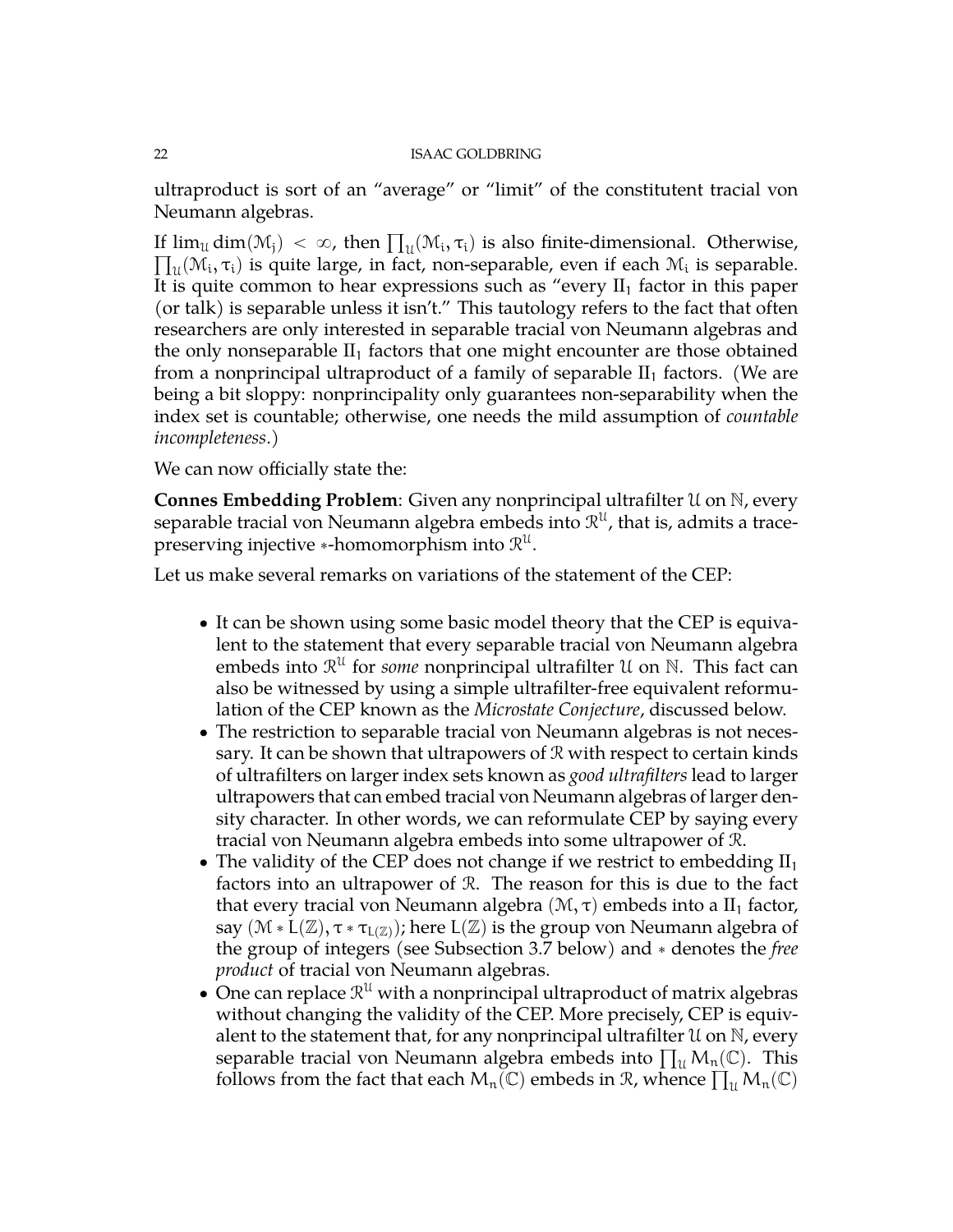embeds in  $\mathcal{R}^{\mathfrak{U}}$  , while there are conditional expectations  $\Phi_{\mathfrak{n}}: \mathcal{R} \rightarrow \mathsf{M}_{\mathfrak{n}}(\mathbb{C})$ and the ultralimit of these expectations yields an embedding  $\lim_{\mathfrak{U}} \Phi_\mathfrak{n}$  :  $\mathcal{R}^{\mathfrak{U}} \hookrightarrow \prod_{\mathfrak{U}} \mathsf{M}_{\mathfrak{n}}(\mathbb{C})$ . (See Subsection [3.9](#page-27-0) below for the definition of conditional expectation.)

The last alternate reformulation makes the equivalence with the so-called *Microstates Conjecture* more apparent. The Microstate Conjecture states that: for any tracial von Neumann algebra  $(M, \tau)$ , any finite collection  $p_1(x), \ldots, p_m(x)$  of \*-polynomials in the noncommuting variables  $x = (x_1, \ldots, x_n)$ , any  $a_1, \ldots, a_n \in$ M in the operator norm unit ball of M, and any  $\epsilon > 0$ , there is  $k \in \mathbb{N}$  and  $b_1, \ldots, b_n \in M_k(\mathbb{C})$  in the operator norm unit ball such that

$$
\max_{1\leqslant i\leqslant n}|\tau(\mathfrak{p}_i(\mathfrak{a}))-tr(\mathfrak{p}_i(\mathfrak{b}))|<\varepsilon.
$$

In other words, any "finite configuration" that can be obtained in some tracial von Neumann algebra can be approximately obtained in some matrix algebra. It is this formulation of CEP that appeared in connection with free entropy as discussed in Subsection [2.1](#page-7-2) above.

<span id="page-22-0"></span>3.7. **Operator algebras coming from groups.** A large source of operator algebras arise from groups and these algebras play an important role in our story.

First, a *unitary representation* of a (discrete) group G is a group homomorphism  $\pi : G \to U(\mathcal{A})$ , where  $\mathcal A$  is a C\*-algebra and  $U(\mathcal{A})$  denotes the group of unitary elements of A.

Suppose that G is a group. Let  $\ell^2(\mathsf{G})$  be the Hilbert space formally generated by an orthonormal basis  $\zeta_h$  for all  $h \in G$ . For any  $g \in G$ , define  $u_g$  to be the linear operator on  $\ell^2(G)$  determined by  $u_g(\zeta_h) = \zeta_{gh}$  for all  $h \in G$ . Notice that  $u_g$  is unitary for all  $g \in G$  (since  $u_g^* = u_g^{-1} = u_{g^{-1}}$ ) and so  $\lambda : G \to \mathcal{U}(\ell^2(G))$  given by  $\lambda(g) := u_g$  is a unitary representation of G, called the *left regular representation* of G.

Recall that the group algebra  $\mathbb C[\mathsf G]$  consists of formal linear combinations  $\sum_{\mathsf{g}\in\mathsf G}\mathsf c_{\mathsf{g}}\mathsf{g}$ with only finitely many nonzero coefficients. There is a natural \*-algebra structure on  $\mathrm{\check{C}}[G]$ , the addition and multiplication being the obvious ones and the \*-operation being given by  $(\sum_{g\in G}c_gg)^* = \sum_{g\in G}\overline{c_g}g^{-1}$ .  $\mathbb{C}[G]$  is in fact a unital ˚-algebra with unit e, where e denotes the identity of the group.

The left regular representation  $\lambda$  of G extends by linearity to a unital  $*$ -algebra homomorphism  $\pi : \mathbb{C}[G] \to \mathcal{B}(\ell^2(G)).$ 

The *reduced group*  $C^*$ -algebra of G, denoted  $C^*_r(G)$ , is the closure of  $\pi(\mathbb{C}[G])$  in the operator norm topology on  $\mathcal{B}(\ell^2(G))$ . The *group von Neumann algebra of* G, denoted  $L(G)$ , is the closure of  $\pi(\mathbb{C}[G])$  in the WOT on  $\mathcal{B}(\ell^2(G))$ . Moreover, the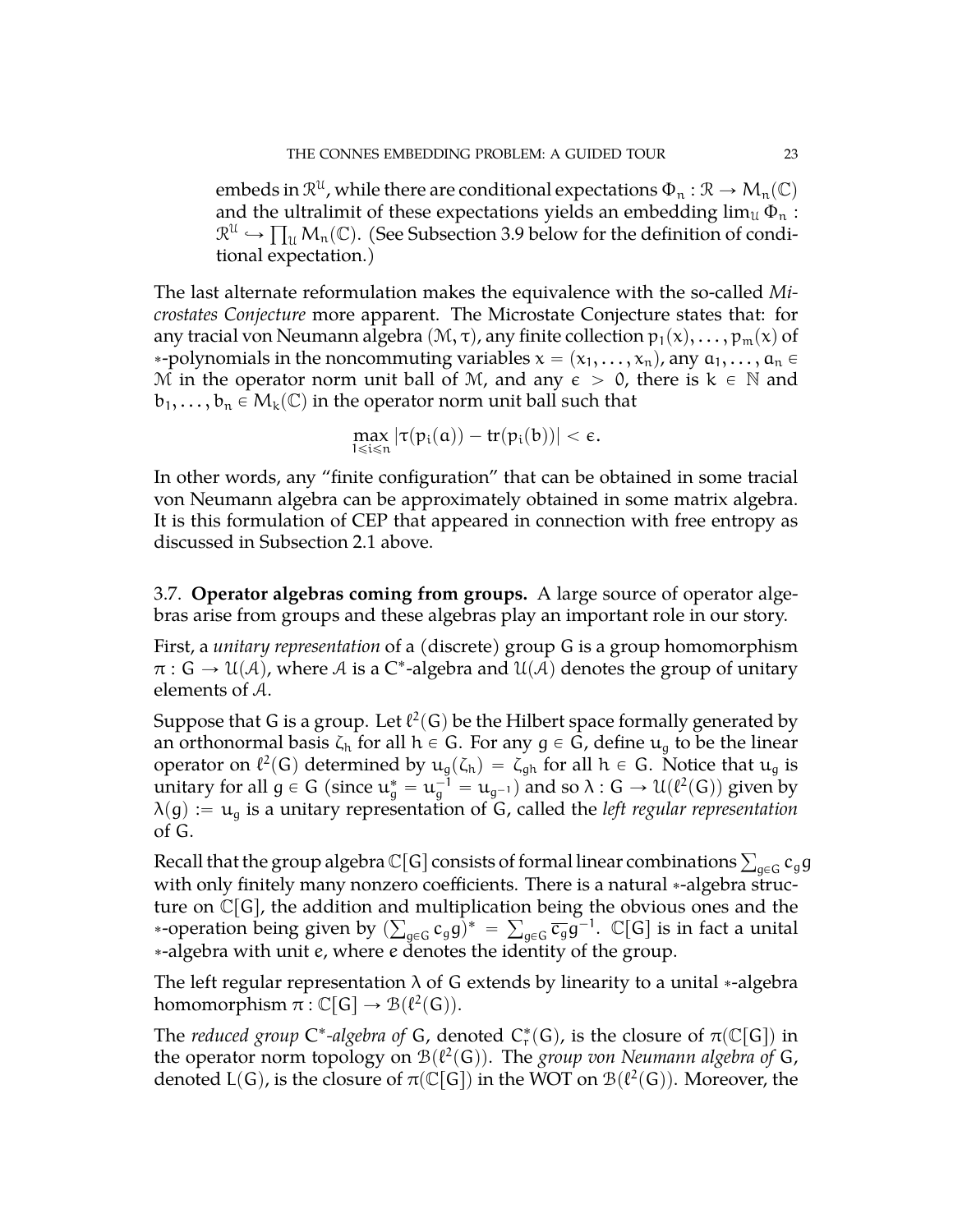vector state on  $\mathcal{B}(\ell^2(\mathsf{G}))$  corresponding to  $\xi_e$  yields a tracial state on  $\mathsf{C}^*_\mathsf{r}(\mathsf{G})$  and a trace on  $L(G)$ .

When G is finite,  $C_r^*(G) = L(G) = \mathbb{C}[G]$  and is generally considered uninteresting (to operator algebraists). When G is infinite,  $L(G)$  is a  $II_1$  factor precisely when G is an *ICC group*, that is, when all nontrivial conjugacy classes of G are infinite.

The procedure of taking the group von Neumann algebra of a group can "forget" a lot of the algebraic structure of the group. For example, it follows from Connes' fundamental work [\[16\]](#page-71-0) that all ICC amenable groups have group von Neumann algebra isomorphic to R.

In the sequel, the reduced group  $\mathrm{C}^\ast$ -algebra of a group is not quite as important as a second C ˚ -algebra associated to a group, the so-called *universal (or maximal)* +

$$
group C*-algebra. To define this, we define a norm on C[G] by defining
$$

$$
\left\|\sum_{g\in G}c_g u_g\right\| = \sup\left\{\left\|\sum_{g\in G}c_g\pi(g)\right\| : \pi: G \to U(\mathcal{A}) \text{ a unitary representation of } G\right\}.
$$

It is readily verified that this is a well-defined (that is, finite)  $\mathsf{C}^*$ -norm on  $\mathbb{C}[\mathsf{G}].$ The completion of  $\mathbb{C}[G]$  with respect to this norm is thus a C\*-algebra, called the universal C\*-algebra associated to G, denoted C\*(G). Since the above norm is easily seen to be the maximal  $C^*$ -norm on  $\mathbb{C}[G]$ , it is sometimes called the maximal norm on  $\mathbb{C}[G]$  and the completion the maximal group C\*-algebra of G. It follows immediately from the definition that any unitary representation  $\pi: G \to \mathcal{U}(\mathcal{A})$  of G extends uniquely to a \*-homomorphism  $\pi: C^*(G) \to \mathcal{A}$ .

A particular corollary of this universal property of the universal group C<sup>\*</sup>algebra is that  $C^*(\mathbb{F}_\infty)$  is *surjectively universal*, where  $\mathbb{F}_\infty$  is the free group on a countably infinite set of generators. More precisely, given any separable C ˚ algebra A, there is a surjective  $*$ -homomorphism  $\text{C}^*(\check{\mathbb{F}}_\infty)\to \mathcal{A}.$  To see that this is the case, just note that there is a countable set  $\{u_i\,:\,i\in\mathbb{N}\}$  of unitaries that generates A (as a C\*-algebra); now apply the universal property to the surjective unitary representation  $\mathbb{F}_{\infty} \to \mathcal{U}(\mathcal{A})$  obtained by mapping the i<sup>th</sup> basis element of  $\mathbb{F}_{\infty}$  onto  $\mathfrak{u}_{i}$ .

Another consequence of the universal property is that if  $f : G \to H$  is a group homomorphism, then we get an induced  $*$ -algebra homomorphism  $\mathsf{C}^*(\mathsf{f}) : \mathsf{C}^*(\mathsf{G}) \to$  $C^*(H)$ . A less obvious fact is that if H is a subgroup of G, then  $C^*(H)$  is naturally a C\*-subalgebra of  $C^*(G)$ . This follows immediately from the definitions once one knows that any unitary representation of H can be extended to a unitary representation of G (via a technique known as *induction*; see [\[24,](#page-71-5) Chapter 6]).

By considering the left-regular representation of G, we immediately see that there is a canonical surjective \*-homomorphism  $C^*(G) \to C^*_r(G)$ . In general,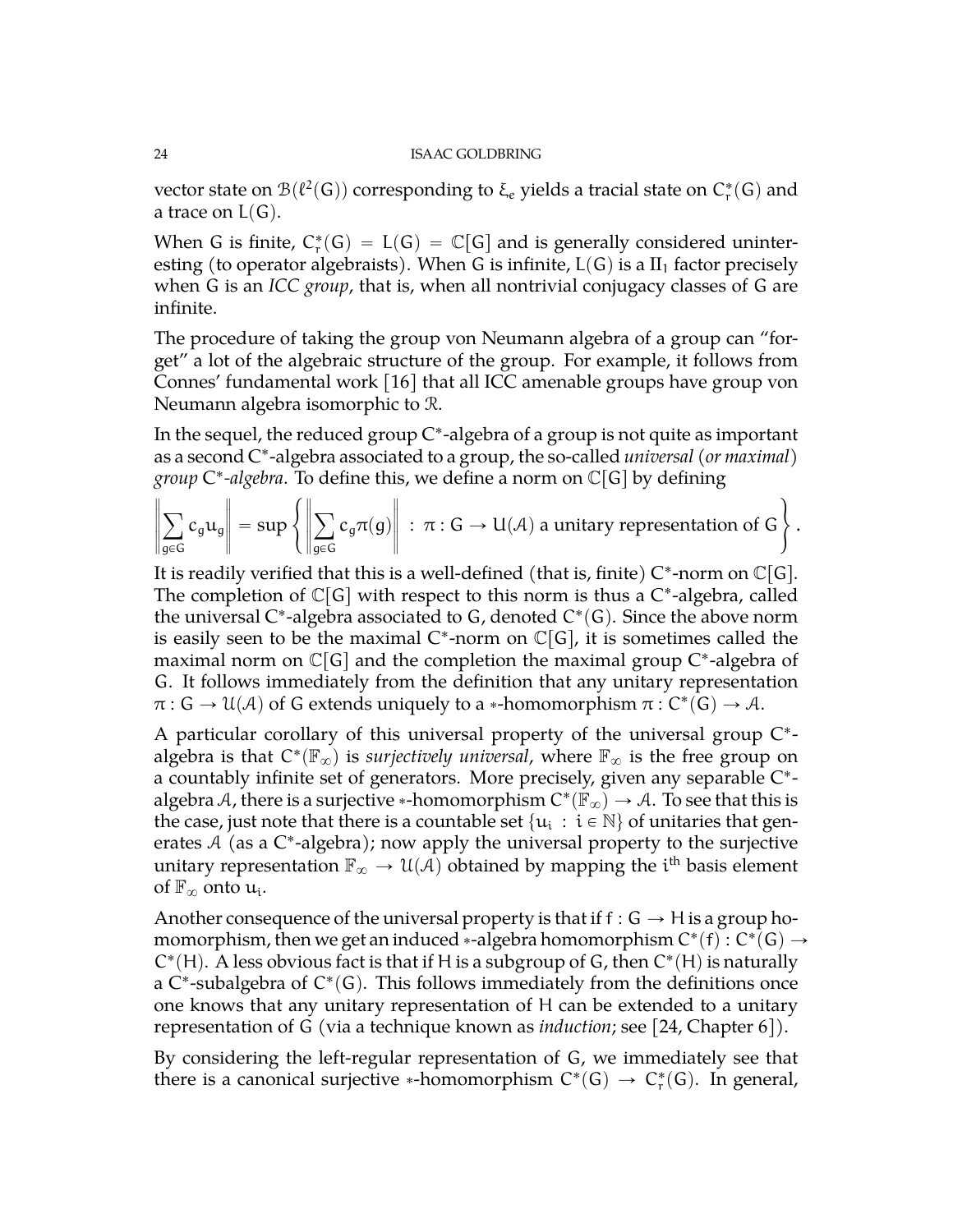this map is not an isomorphism, that is, it often has nontrivial kernel. In fact, the canonical map  $C^*(G) \to C^*_r(G)$  is an isomorphism precisely when G is amenable.

One final fact will prove useful later: for any two groups G and H, we have  $C^*(G * H) \cong C^*(G) * C^*(H)$ , where  $G * H$  denotes the free product of groups and  $C^*(G) * C^*(H)$  denotes the *unital free product of*  $C^*$ -algebras, which is slightly annoying to define but whose properties can be guessed from the terminology.

<span id="page-24-0"></span>3.8. **The problem with** C ˚ **-algebra tensor products.** Before discussing the issues associated with defining tensor products of  $\mathrm{C}^*$ -algebras, we first recall the tensor product construction for vector spaces. Let V and W be vector spaces over the same field K. We let  $F(V \times W)$  be the free K-vector space on the set over the same field K. We let  $\mathbb{F}(V \times W)$  be the free K-vector space on the set  $V \times W$ , that is, all formal linear combinations  $\sum_{(v,w) \in V \times W} c_{(v,w)}(v,w)$  with only finitely many nonzero coefficients.  $\mathbb{F}(V \times W)$  carries an obvious K-vector space structure. The tensor product of V and W, denoted  $V \odot W$ , is the quotient of  $F(V \times W)$  by the subspace generated by elements of the following form, for  $v, v' \in V$ ,  $w, w' \in W$ , and  $\alpha \in \mathbb{K}$ :

- $\bullet \, \left(\nu + \nu',\nu v\right) \left(\nu,\nu v\right) \left(\nu',\nu v\right)$
- $\bullet \; (\nu, w+w') (\nu, w) (\nu, w')$
- $\bullet$   $(\alpha v, w) \alpha(v, w)$
- $\bullet$   $(v, \alpha w) \alpha(v, w)$ .

While it is more common to write  $V\otimes W$  instead of  $V\odot W$ , we will reserve  $\otimes$  for "analytic" tensor products (to be defined shortly) and will use  $\odot$  for the above "algebraic" tensor product.

The equivalence class of  $(v, w)$  in  $V \odot W$  is denoted  $v \otimes w$ . Thus, an arbitrary The equivalence class of  $(v, w)$  in  $V \odot W$  is denoted  $v \otimes w$ . Thus, an arbitrary element of  $V \odot W$  may be written as a formal linear combination  $\sum_{i=1}^{n} \alpha_i v_i \otimes w_i$ , but not necessarily uniquely.

If V and W are both finite-dimensional, then so is  $V \odot W$  with dim $(V \odot W) =$  $\dim(V) \cdot \dim(W)$ ; if  $\{v_1, \ldots, v_m\}$  is a basis for V and  $\{w_1, \ldots, w_n\}$  is a basis for W, then  $\{v_i\otimes w_j\,:\, 1\leqslant i\leqslant m, 1\leqslant j\leqslant n\}$  is a basis for  $V\odot W.$ 

It is clear from the construction that if S :  $V_1 \rightarrow V_2$  and T :  $W_1 \rightarrow W_2$  are Klinear maps, then there is a K-linear map  $S \odot T : V_1 \odot W_1 \rightarrow V_2 \odot W_2$  uniquely determined by  $(S \odot T)(v \otimes w) = S(v) \otimes T(w)$ .

If  $H$  and  $K$  are Hilbert spaces, then the algebraic tensor product  $H \odot K$  comes naturally equipped with an inner product uniquely determined by

$$
\big\langle \xi_1 \otimes \eta_1, \xi_2 \otimes \eta_2 \big\rangle = \big\langle \xi_1, \xi_2 \big\rangle \cdot \big\langle \eta_1, \eta_2 \big\rangle.
$$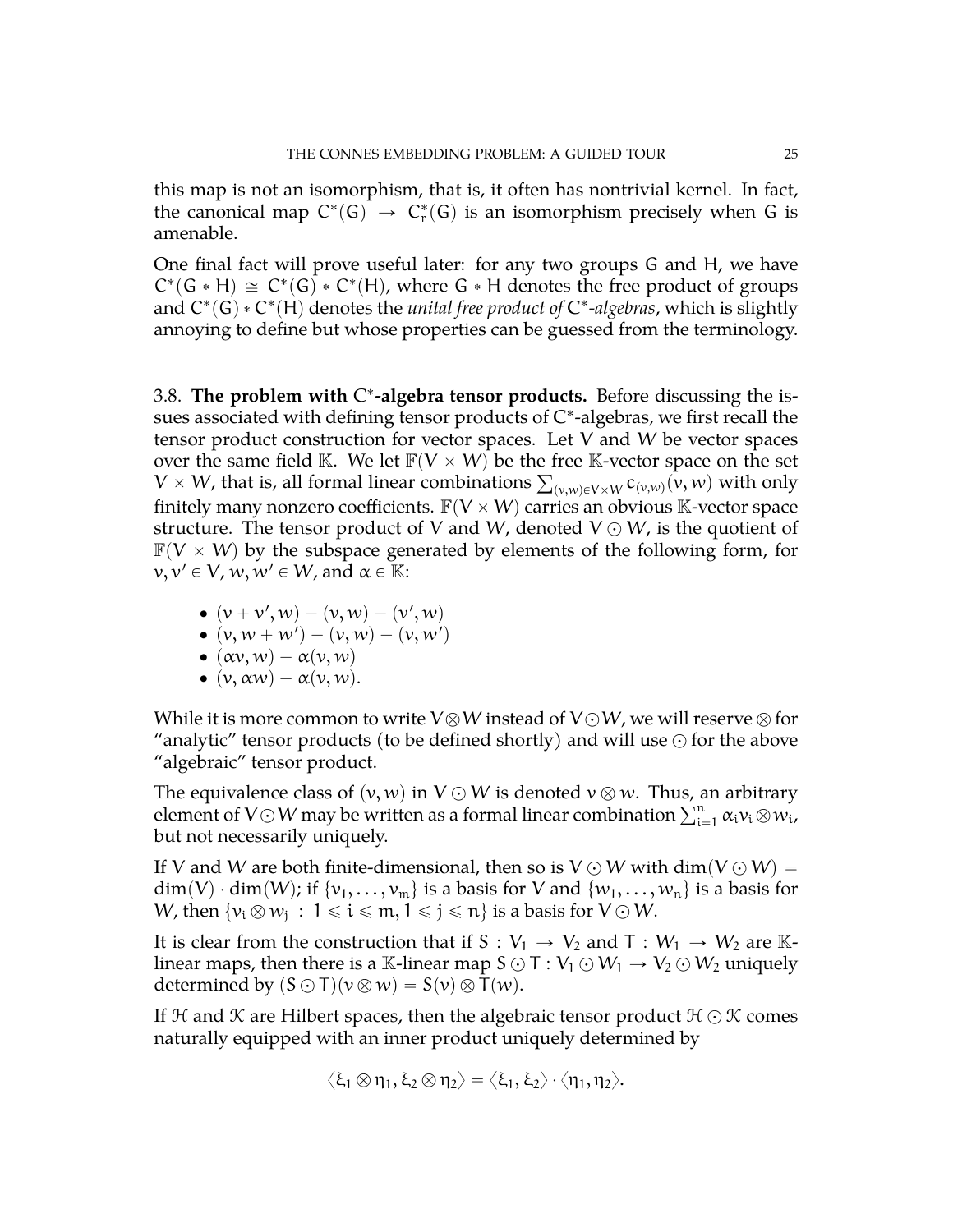The completion of  $\mathcal{H} \odot \mathcal{K}$  with respect to this inner product is then a Hilbert space, denoted  $\mathcal{H} \otimes \mathcal{K}$  and called the *Hilbert space tensor product* of  $\mathcal{H}$  and  $\mathcal{K}$ . If  $\{e_i : i \in I\}$  and  $\{f_j : j \in J\}$  are orthonormal bases for  $H$  and  $K$  respectively, then  $\{e_i\otimes f_j : i \in I, j \in J\}$  is an orthonormal basis for  $\mathcal{H} \otimes \mathcal{K}$ . Moreover, if  $S : \mathcal{H}_1 \to \mathcal{H}_2$ and  $T : \mathcal{K}_1 \to \mathcal{K}_2$  are bounded linear maps, then the algebraic tensor product map S $\odot$ T extends uniquely to a bounded linear map S $\otimes$ T :  $\mathcal{H}_1\otimes\mathcal{K}_1 \rightarrow \mathcal{H}_2\otimes\mathcal{K}_2$ .

We now come to the task of defining tensor products of operator algebras. We first note that if A and B are two  $*$ -algebras, there is a natural  $*$ -algebra operation on their algebraic tensor product  $A \odot B$  determined by

$$
\bullet \ (x_1 \otimes y_1) \cdot (x_2 \otimes y_2) = (x_1x_2) \otimes (y_1y_2)
$$

$$
\bullet \ (\mathsf{x} \otimes \mathsf{y})^* = \mathsf{x}^* \otimes \mathsf{y}^*.
$$

If A and B are both unital, then so is  $A \odot B$  with unit  $1 \otimes 1$ .

The tensor product of von Neumann algebras is fairly uncontroversial. Consider concretely represented von Neumann algebras  $M \subseteq \mathcal{B}(\mathcal{H})$  and  $N \subseteq \mathcal{B}(\mathcal{K})$ . It is straightforward to check that the algebraic tensor product  $\mathcal{M} \odot \mathcal{N}$  is naturally a subset of  $\mathcal{B}(\mathcal{H}\otimes\mathcal{K})$  (using the tensor product of linear transformation construction above) and that the \*-algebra structure induced by this identification agrees with the one placed on it in the previous paragraph. The *von Neumann algebra tensor product*  $M\bar{\otimes}N$  of M and N is then the WOT closure of  $M\odot N$  in  $B(\mathcal{H} \otimes \mathcal{K})$ . One can verify that this construction is indeed independent of the choice of representations of M and N.

The story for C\*-algebras, on the other hand, is far more complicated in general. Fix C\*-algebras  ${\mathcal A}$  and  ${\mathcal B}.$  We seek C\*-norms on  ${\mathcal A}\odot{\mathcal B}$ , for then the completion of  $A \odot B$  with respect to such a  $\mathsf{C}^*$ -norm will be *a*  $\mathsf{C}^*$ -algebra tensor product of A and B.

One natural choice is to proceed as in the case of von Neumann algebras, that is, fix concrete representations  $A \subseteq B(H)$  and  $B \subseteq B(K)$  and to consider the operator norm on  $A \odot B \subseteq B(H \otimes K)$ . One can verify that this norm on  $A \odot B$ is a C ˚ -norm and is independent of the choice of representations. This norm is called the *minimal tensor norm*, denoted  $\|\cdot\|_{min}$ . The justification for the name comes from a theorem of Takesaki showing that  $\|\cdot\|_{min}$  is indeed the minimal C\*-norm on  $\mathcal{A}\odot\mathcal{B}.$  The completion of  $\mathcal{A}\odot\mathcal{B}$  with respect to  $\|\cdot\|_{\min}$  is denoted  $A \otimes_{min} B$  and is called the *minimal tensor product* of A and B. One should be aware of the fact that some authors simply write  $A \otimes B$  instead of  $A \otimes_{min} B$ .

A useful property of the minimal tensor product is the following result, which follows from the independence of the choice of representation: If  $\pi_A : A_1 \rightarrow$  $A_2$  and  $\pi_B : B_1 \to B_2$  are \*-homomorphisms, then the linear map  $\pi_A \odot \pi_B$  :  $A_1 \odot B_1 \rightarrow A_2 \odot B_2$  extends uniquely to a \*-homomorphism  $\pi_A \otimes \pi_B : A_1 \otimes_{min}$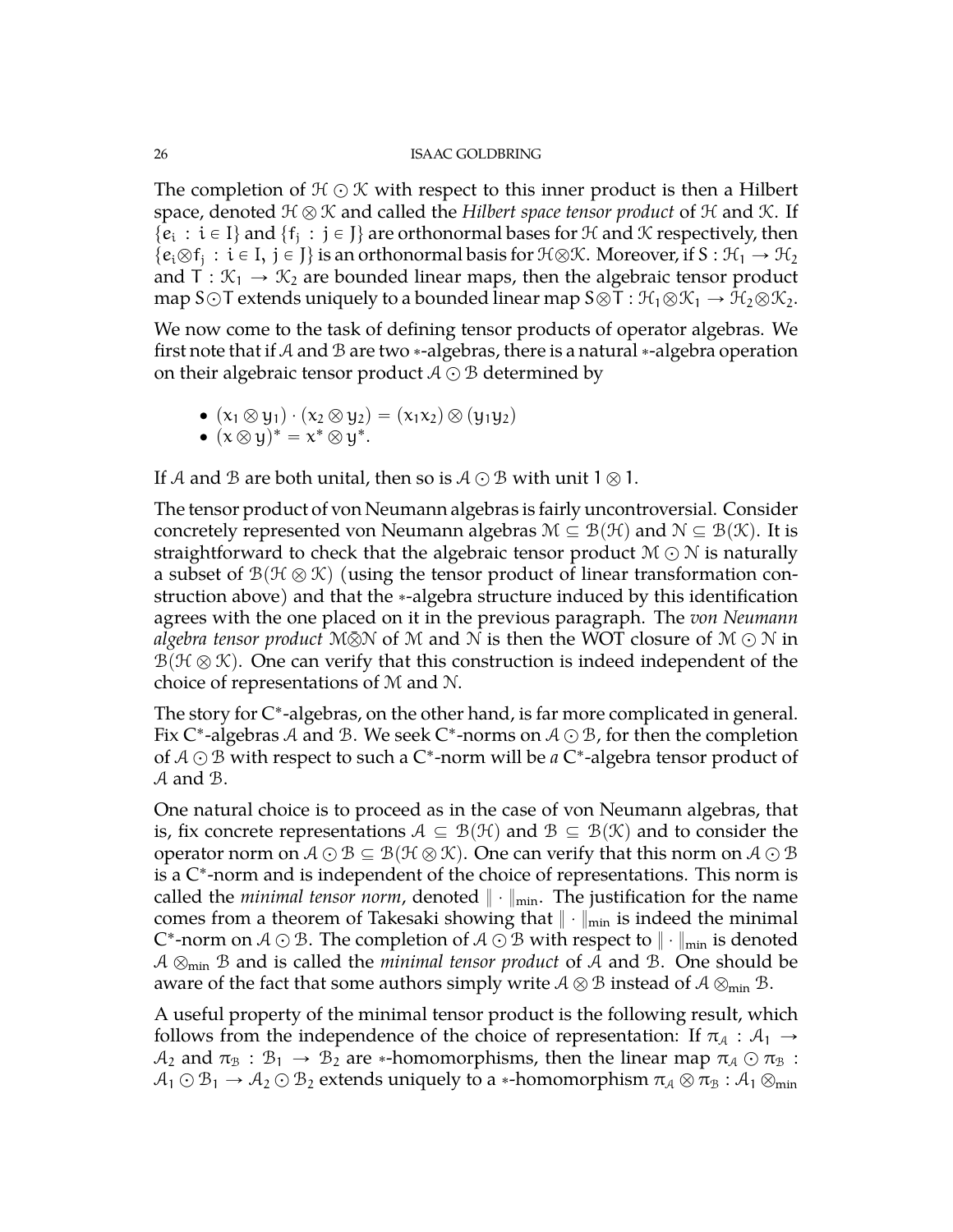$B_1 \rightarrow A_2 \otimes_{\min} B_2$ . Using the Stinespring Dilation theorem, one can generalize the conclusion of the previous sentence to ucp maps as follows: if  $\Phi_A : A \to B(\mathcal{H}_A)$ and  $\Phi_B : \mathcal{B} \to \mathcal{B}(\mathcal{H}_B)$  are ucp maps, then there is a unique ucp map  $\Phi_A \otimes \Phi_B$  :  $A \otimes_{\min} B \to B(\mathcal{H}_A \otimes \mathcal{H}_B)$  determined by  $(\Phi_A \otimes \Phi_B)(\mathfrak{a} \otimes \mathfrak{b}) = \Phi_A(\mathfrak{a}) \otimes \Phi_B(\mathfrak{b}).$ 

Another natural  $C^*$ -norm to consider on  $A \odot B$  is the so-called *maximal norm* defined by

$$
\|x\|_{\max} := \sup\{\|\pi(x)\| \ : \ \pi : A \odot B \to B(\mathcal{H}) \text{ a } * \text{-homomorphism}\}.
$$

In connection with this formula, it is useful to observe that a  $*$ -homomorphism  $\pi : A \odot B \to B(H)$  restricts to \*-homomorphisms  $\pi_A : A \to B(H)$  and  $\pi_B : B \to$  $\mathcal{B}(\mathcal{H})$  with commuting ranges and, conversely, any two  $*$ -homomorphisms  $\pi_A$ :  $A \to B(H)$  and  $\pi_B : B \to B(H)$  with commuting ranges yield a  $*$ -homomorphism  $\pi_A \odot \pi_B : A \odot B \rightarrow B(H)$  uniquely determined by  $(\pi_A \odot \pi_B)(x \otimes y) := \pi_A(x) \pi_B(y)$ . (The commutativity of the ranges of  $\pi_A$  and  $\pi_B$  ensure that this map is in fact a  $*$ -homomorphism.) It is clear that  $\|\cdot\|_{\max}$  is a C\*-norm on  $\mathcal{A}\odot\mathcal{B}$ ; the completion of  $A \odot B$  with respect to  $\|\cdot\|_{\max}$  is called the *maximal tensor product* of A and B, denoted  $A \otimes_{max} B$ . Any pair of \*-homomorphisms  $\pi_A : A \to B(H)$  and  $\pi_{\text{B}} : \mathcal{B} \to \mathcal{B}(\mathcal{H})$  with commuting ranges yields a \*-homomorphism  $\pi_{\mathcal{A}} \otimes \pi_{\mathcal{B}}$  :  $A\otimes_{\text{max}} B \to B(H)$  that extends  $\pi_A \odot \pi_B$ . Consequently,  $\|\cdot\|_{\text{max}}$  really is the largest C\*-norm on  $A \odot B$ . Using a more complicated Stinespring argument than the one mentioned above, one can show that any pair of ucp maps  $\Phi_A : A \to B(H)$ and  $\Phi_{\mathcal{B}} : \mathcal{B} \to \mathcal{B}(\mathcal{H})$  with commuting ranges yields a ucp map  $\Phi_{\mathcal{A}} \otimes \Phi_{\mathcal{B}}$ :  $A \otimes_{\text{max}} B \to \mathcal{B}(\mathcal{H})$  uniquely determined by  $(\Phi_{\mathcal{A}} \otimes \Phi_{\mathcal{B}})(\mathfrak{a} \otimes \mathfrak{b}) = \Phi(\mathfrak{a})\Phi(\mathfrak{b}).$ 

Before moving forward, we notice the following two facts, which are readily verified from the definitions: for any pair of groups G and H, we have:

- $C_r^*(G \times H) \cong C_r^*(G) \otimes_{min} C_r^*(H)$
- $C^*(G \times H) \cong C^*(G) \otimes_{max} C^*(H)$ .

Returning to the general discussion, we have defined two "extreme" C ˚ -norms on  $A \odot B$ . In general, they can be different. For example, it can be shown that the maximal and minimal norms on  $C^*_r(\mathbb{F}_2) \odot C^*_r(\mathbb{F}_2)$  are distinct. The corresponding question for  $C^*(\mathbb{F}_2) \odot C^*(\mathbb{F}_2)$  turns out to be equivalent to CEP, as we will soon see! Another somewhat surprising result is that the maximal and minimal norms on  $\mathcal{B}(\mathcal{H})\bigcirc \mathcal{B}(\mathcal{H})$  (for H infinite-dimensional) are also distinct, a result due to Junge and Pisier [\[43\]](#page-72-13). In fact, Ozawa and Pisier [\[50\]](#page-72-14) showed that there exist at least continuum many different C\*-norms on  $\mathcal{B}(\mathcal{H})\odot\mathcal{B}(\mathcal{H})$  when  $\mathcal H$  is infinite-dimensional.

We say that  $(A, B)$  form a *nuclear pair* if there is a unique C\*-norm on  $A \odot B$ , that is, if the minimal and maximal norms on  $A \bigcirc B$  coincide. We also say that A is *nuclear* if  $(A, B)$  is a nuclear pair for every C<sup>\*</sup>-algebra B. There are many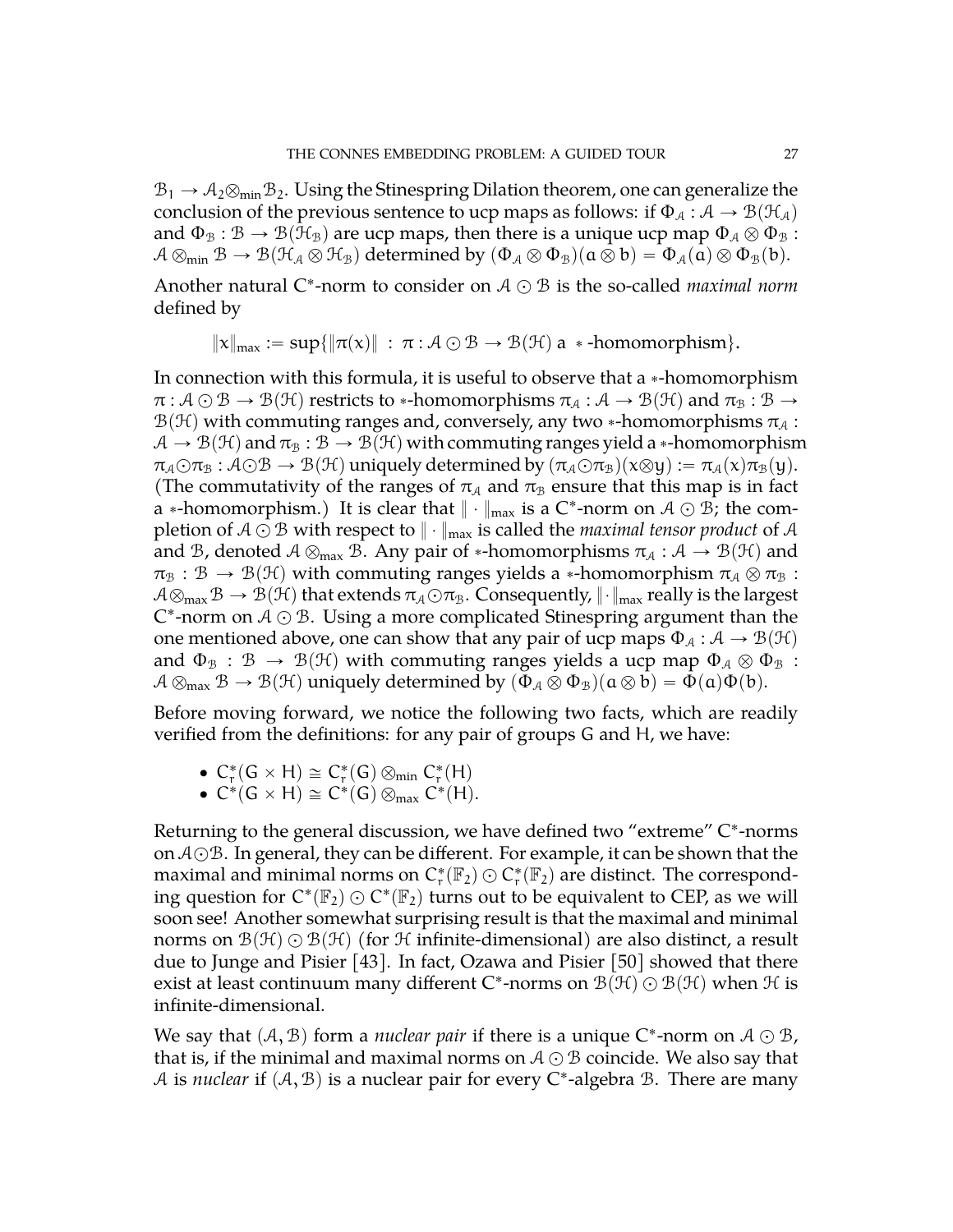interesting examples of nuclear C\*-algebras. For example,  $M_n(\mathbb{C})$  is nuclear for all n, the reason being that  $M_n \odot B \cong M_n(B)$ , which is already a C\*-algebra with a unique C\*-norm. A more interesting example coming from groups is that  $\mathsf{C}^* (G)$  is nuclear if and only if  $\mathsf{C}^*_{\mathsf{r}}(G)$  is nuclear if and only if G is amenable (in which case  $C^*(G) = C^*_r(G)$ ).

The following theorem of Kirchberg [\[45\]](#page-72-1) will be central moving forward:

**Theorem 3.1.**  $(C^*(\mathbb{F}_{\infty}), \mathcal{B}(\mathcal{H}))$  is a nuclear pair.

Note that neither of these algebras are nuclear. The importance of Kirchberg's theorem stems from the fact that  $C^*(\mathbb{F}_{\infty})$  is surjectively universal while  $\mathcal{B}(\mathcal{H})$  is injectively universal.

We also note that if H is a subgroup of G and  $A$  is any  $C^*$ -algebra for which  $(C^*(G), A)$  is a nuclear pair, then so is  $(C^*(H), A)$ . In particular, whether or not  $\rho(C^*(\mathbb F_k),C^*(\mathbb F_k))$  is a nuclear pair is independent of the choice of  $k\in\{2,3,\ldots\}\cup\{0\}$  $\{\infty\}$ , a fact that will come up in our discussion of Kirchberg's QWEP problem. We will also need the fact that if  $p : G \to H$  is a surjective group morphism for which the canonical surjection  $C^*(p): C^*(G) \to C^*(H)$  has a ucp lift (meaning a ucp map  $\Phi: C^*(\mathsf{H}) \to C^*(\mathsf{G})$  for which  $C^*(\mathsf{p})\Phi$  is the identity on  $C^*(\mathsf{H}))$ , then  $(C^*(G), C^*(G))$  being a nuclear pair implies  $(C^*(H), C^*(H))$  is a nuclear pair.

<span id="page-27-0"></span>3.9. **Kirchberg's QWEP problem.** It follows from the definition of the minimal tensor product that for any inclusion  $\mathcal{A} \subseteq \mathcal{B}$  of  $\mathsf{C}^*$ -algebras, one has that  $\mathcal{A} \otimes_{\min}$  $C \subseteq B \otimes_{\min} C$  (isometrically) for any other  $C^*$ -algebra  $\mathcal{C}$ . On the other hand, with the same setup, while there will always be a \*-homorphism  $A\otimes_{\text{max}}\mathcal{C} \rightarrow \mathcal{B}\otimes_{\text{max}}\mathcal{C}$ , this homomorphism need not be injective, that is, isometric. One case, however, where this does hold is the inclusion  $A \subseteq A^{**}$ . That is, it follows from the definitions, that  $A\otimes_{\max} \mathcal{C}\subseteq A^{**}\otimes_{\max} \mathcal{C}$  isometrically for all C\*-algebras  $A$  and C.

Suppose again that  $A \subseteq B$  and further suppose, for the sake of argument, that there is a ucp map  $\Phi : \mathcal{B} \to \mathcal{A}^{**}$  with  $\Phi(\mathfrak{a}) = \mathfrak{a}$  for all  $\mathfrak{a} \in \mathcal{A}$ . By a fact pointed out in the the previous subsection, we obtain a ucp (and thus contractive) map  $\Phi \otimes I_{\mathcal{C}} : \mathcal{B} \otimes_{\text{max}} \mathcal{C} \to \mathcal{A}^{**} \otimes_{\text{max}} \mathcal{C}$ . By the observation made in the previous paragraph, it follows that the canonical map  $A\otimes_{\text{max}}\mathcal{C} \to B\otimes_{\text{max}}\mathcal{C}$  is an isometric inclusion.

If A is a C\*-subalgebra of B and  $\Phi : \mathcal{B} \to \mathcal{A}$  is a linear map for which  $\Phi(\mathfrak{a}) = \mathfrak{a}$ for all  $a \in \mathcal{A}$ , then a theorem of Tomiyama says that the following are equivalent:

- $\bullet$   $\Phi$  is cp
- $\bullet$   $\Phi$  is contractive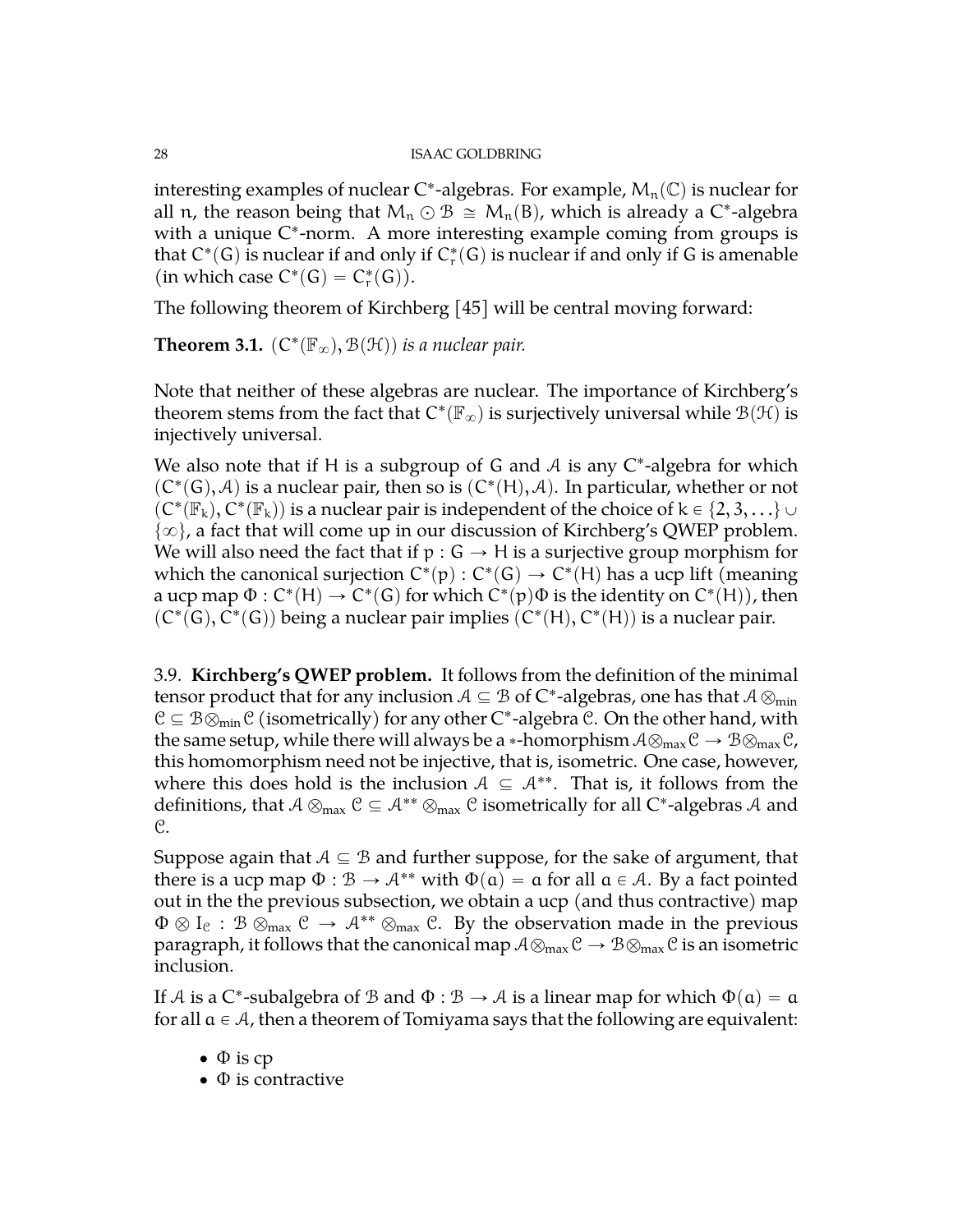$\bullet$   $\Phi$  is a *conditional expectation*, that is,  $\Phi(\text{axb}) = \alpha \Phi(\text{x})\text{b}$  for all  $\alpha, \beta \in A$ and  $x \in B$ .

When such a map exists, we say that A is *cp-complemented* in B. The nomenclature comes from Banach space theory, for a Banach space  $X$  is complemented in a superspace Y if and only if there is a contractive linear map  $\Phi : Y \to X$ that is the identity on X. In the previous paragraph, we merely had to posit the existence of a ucp map  $\Phi : \mathcal{B} \to \mathcal{A}^{**}$ , whence we call  $\Phi$  a *weak conditional expecation* and say that A is *weakly cp-complemented in* B. Consequently, we proved that if A is weakly complemented in B, then  $A \otimes_{max} C \subseteq B \otimes_{max} C$  isometrically for any other C\*-algebra C. With more work, one can actually show that the converse of this observation holds as well. In fact, by the surjective universality of  $C^*(\mathbb{F}_{\infty})$ , we see that A is weakly cp-complemented in  $\mathcal B$  if and only if  $\mathcal{A} \otimes_{\max} C^*(\mathbb{F}_{\infty}) \subseteq \mathcal{B} \otimes_{\max} C^*(\mathbb{F}_{\infty})$  isometrically.

There are two notable examples of cp-complemented inclusions worth pointing out now:

- ' If M is a finite von Neumann algebra, then any von Neumann subalgebra N of M is cp-complemented. To see this, fix a trace  $τ$  on M and note that L<sup>2</sup>(N, τ) is a closed subspace of L<sup>2</sup>(M, τ). One shows that the orthogonal projection  $L^2(\mathcal{M}, \tau) \to L^2(\mathcal{N}, \tau)$  actually restricts to a conditional expectation  $M \rightarrow N$ .
- If H is a subgroup of G, then  $C^*(H)$  is cp-complemented in  $C^*(G)$ . To see this, one shows that the map  $\Phi : G \to \mathbb{C}[H]$  defined by setting  $\Phi(g) = g$ for all  $g \in H$  while  $\Phi(g) = 0$  for all  $g \in G\backslash H$  extends to a conditional expectation  $C^*(G) \to C^*(H)$ .

Returning to the general situation, if  $A$  is weakly cp-complemented in every superalgebra (or equiv. in  $\mathcal{B}(\mathcal{H})$ ), then we say that A has the *weak expectation property (or WEP)*. An insight of Kirchberg [\[45\]](#page-72-1) was to use his theorem proving that  $(\check{C}^*(\mathbb{F}_\infty),\mathcal{B}(\mathcal{H}))$  is a nuclear pair to provide an alternate "test" for having WEP:

**Theorem 3.2.** For a  $C^*$ -algebra  $A \subseteq B(H)$ , the following are equivalent:

- (1) A *has the WEP.*
- (2) For every  $C^*$ -algebra  $C$ ,  $A \otimes_{\text{max}} C \subseteq B(\mathcal{H}) \otimes_{\text{max}} C$  *isometrically.*
- $(3)$   $(\mathcal{A}, C^*(\mathbb{F}_{\infty}))$  is a nuclear pair.

*Proof.* We already observed the equivalence of (1) and (2). Now suppose that A has WEP. We then have

$$
\mathcal{A}\otimes_{max}C^*(\mathbb{F}_{\infty})\subseteq \mathcal{B}(\mathcal{H})\otimes_{max}C^*(\mathbb{F}_{\infty})=\mathcal{B}(\mathcal{H})\otimes_{min}C^*(\mathbb{F}_{\infty})\supseteq \mathcal{A}\otimes_{min}C^*(\mathbb{F}_{\infty}),
$$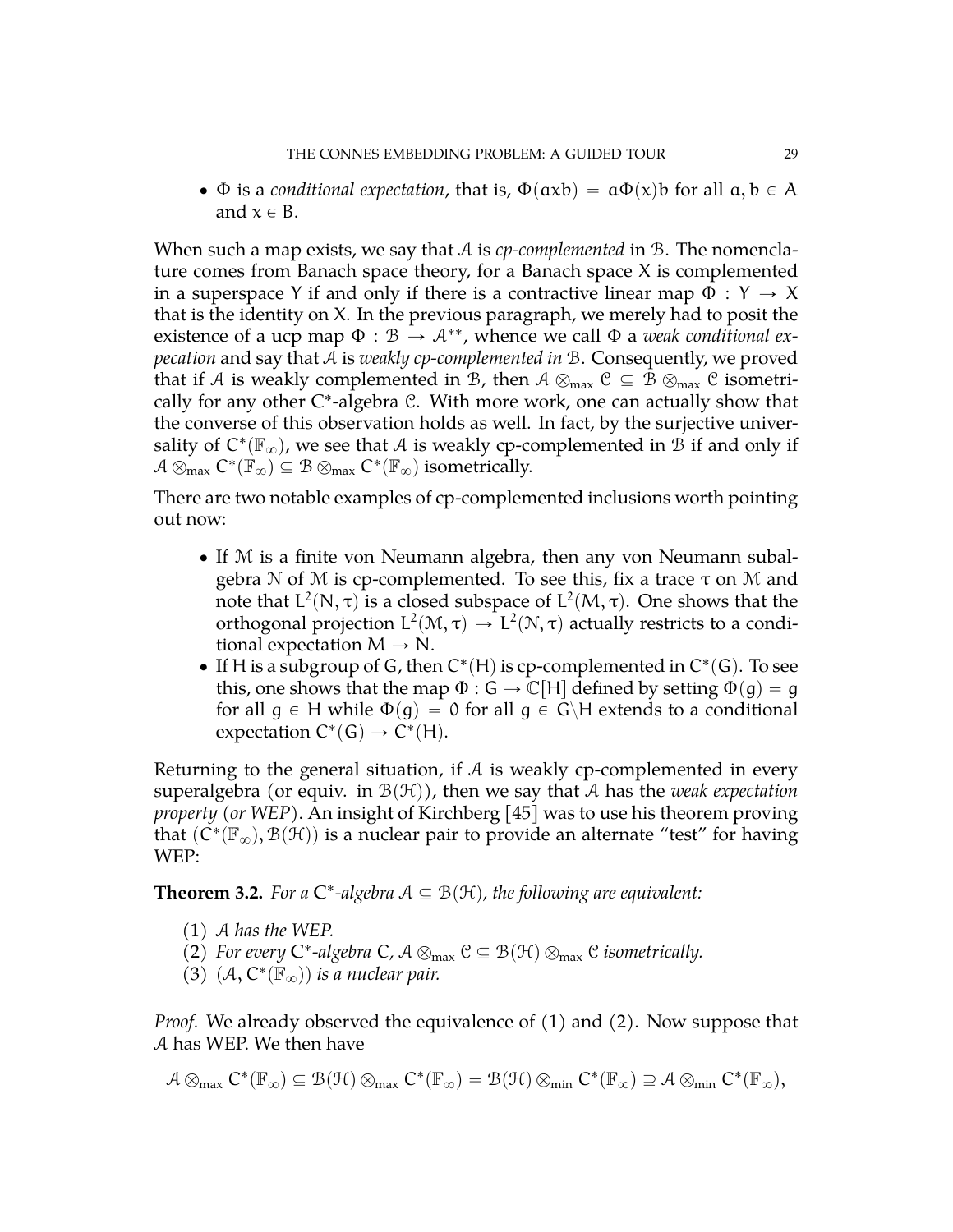that is,  $(A, C^*(\mathbb{F}_{\infty}))$  is a nuclear pair. Conversely, suppose that  $(A, C^*(\mathbb{F}_{\infty}))$  is a nuclear pair. It suffices to show that  $A \otimes_{\text{max}} C^*(\mathbb{F}_{\infty}) \subseteq B(\mathcal{H}) \otimes_{\text{max}} C^*(\mathbb{F}_{\infty})$ . However, this follows immediately from the assumption, Kirchberg's theorem, and the fact that  $\otimes_{min}$  preserves inclusions.  $\Box$ 

What are the ramifications of assuming that  $\mathrm{C}^* (\mathbb{F}_\infty)$  itself has the WEP, that is,  $(C^*(\mathbb{F}_{\infty}), C^*(\mathbb{F}_{\infty}))$  is a nuclear pair? First, as observed above, this is equivalent to  $(C^*(\mathbb{F}_k), C^*(\mathbb{F}_k))$  being a nuclear pair for any fixed  $k \geq 2$ . Next, if we define the QWEP to be the property that a C<sup>\*</sup>-algebra is a quotient of a C<sup>\*</sup>-algebra with WEP, then  $C^*(\mathbb{F}_{\infty})$  having the WEP implies that all separable  $C^*$ -algebras have the QWEP. We note that it is common to see both phrases "A has the QWEP" and "A is QWEP" (although the latter is of course grammatically incorrect).

Conversely, suppose that all separable C\*-algebras have the QWEP. Then certainly  $C^*(\mathbb{F}_{\infty})$  has the QWEP. However,  $C^*(\mathbb{F}_{\infty})$  has another property, the socalled *lifting property (or LP)* which, when combined with QWEP, actually implies the WEP. A C\*-algebra A has the lifting property if, for any ucp map  $\Phi : \mathcal{A} \to \mathcal{B}/\mathcal{J}$ , where  $\mathcal B$  is a C\*-algebra and  $\mathcal J$  is a closed, two-sided ideal in B, there is a ucp map  $\Psi : \mathcal{A} \to \mathcal{B}$  for which  $\pi \circ \Psi = \Phi$ , where  $\pi : \mathcal{B} \to \mathcal{B}/\mathcal{J}$  is the canonical quotient map. Said more casually, A has the LP if every ucp map into a quotient C ˚ -algebra has a ucp lift. Now suppose that A has the LP and the QWEP as witnessed by the quotient map  $q : \mathcal{B} \to \mathcal{A}$  with  $\mathcal{B}$  having the WEP. Let  $\Psi : \mathcal{A} \to \mathcal{B}$  be a ucp lift of the identity map  $\mathcal{A} \to \mathcal{A}$ , that is,  $q \circ \Psi = I_{\mathcal{A}}$ . Then by applying the ucp lift  $\Psi\otimes I_{C^*(\mathbb{F}_\infty)}$  of  $\mathfrak{q}\otimes I_{C^*(\mathbb{F}_\infty)}$ , we see that  $\mathcal A$  also has the WEP.

We have thus arrived at the following:

**Theorem 3.3.** *The following assertions are equivalent:*

- (1)  $C^*(\mathbb{F}_{\infty})$  has the WEP.
- (2) For some (equiv. any)  $k \in \{2, 3, ...\} \cup \{\infty\}$ ,  $(C^*(\mathbb{F}_k), C^*(\mathbb{F}_k))$  is a nuclear *pair.*
- (3) *Every separable* C ˚ *-algebra has the QWEP.*

Any of the above equivalent statements is known as *Kirchberg's QWEP problem*. (We might be tempted to follow the CEP's lead and call this the QWEPP, but that looks a bit silly.) As mentioned above, QWEP combined with LP implies WEP. It turns out that it suffices to consider a "local" version of LP, aptly called the *local lifting property (or LLP)* and the same argument works, that is QWEP together with LLP implies WEP. Thus, another equivalent formulation of the QWEP problem is the statement that LLP implies WEP.

We mention one other equivalent formulation of the QWEP problem that is not relevant for our particular story but is fascinating nonetheless: the QWEP problem is equivalent to the statement that  $C^*(\mathbb{F}_\infty \times \mathbb{F}_\infty)$  has a faithful tracial state.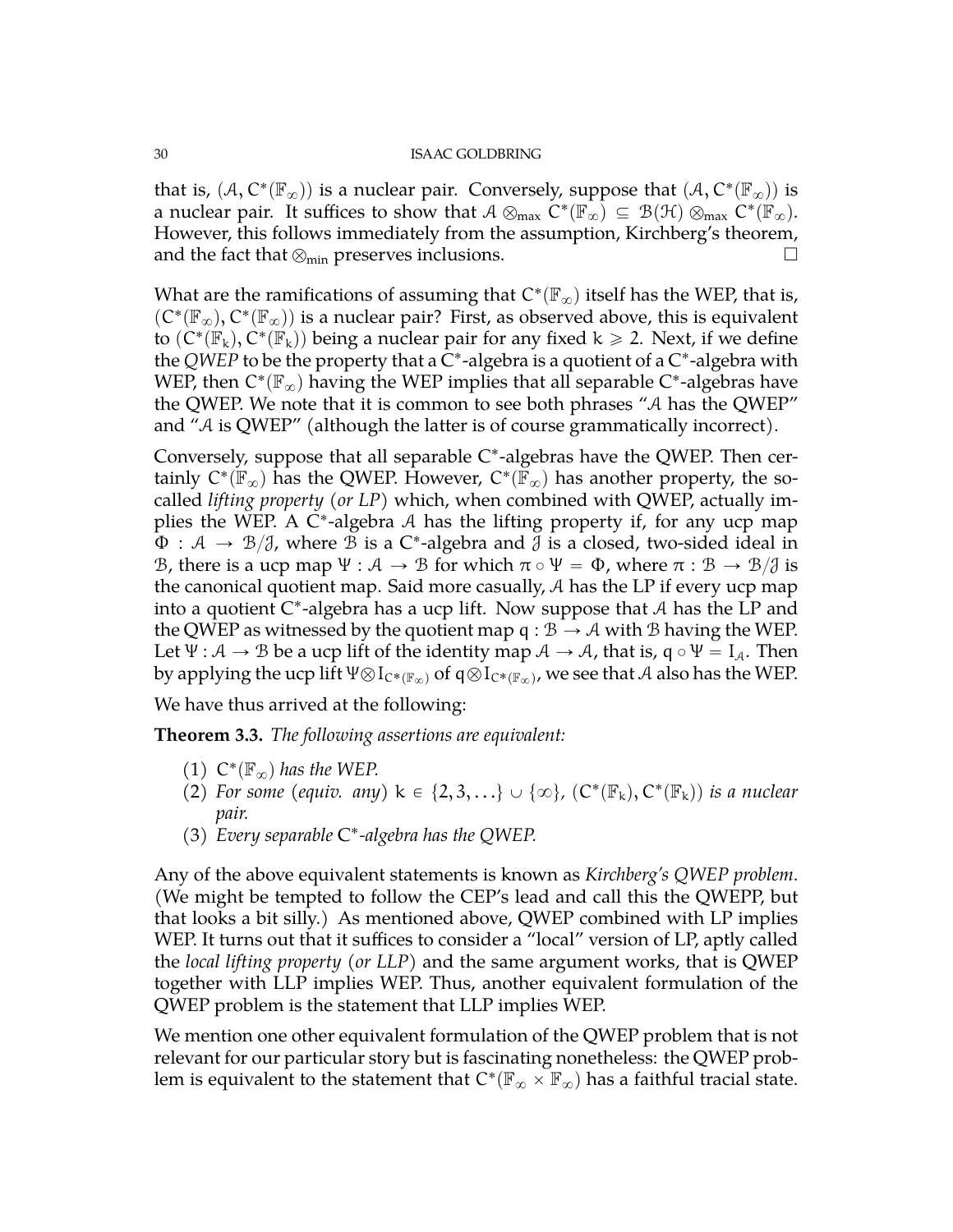What makes this interesting is that this is true for the reduced group C\*-algebra  $C_r^*(\mathbb{F}_{\infty}\times\mathbb{F}_{\infty})$  (simply because it is true for any reduced group  $C^*$ -algebra) *and* it is true for  $C^*(\mathbb{F}_\infty)$  (a result due to Choi).

The classes of WEP and QWEP algebras enjoy a number of closure properties relevant to the proofs that follow. Rather than enumerate them all now, we will simply quote them when we need them later in the paper.

<span id="page-30-0"></span>3.10. **From CEP to QWEP.** In this section, we show how a positive solution to the CEP implies a positive solution to the QWEP problem. While these statements are indeed equivalent, we focus on the direction that we need in order to give a negative solution to CEP.

So how does CEP get involved in a story about C\*-algebras? The first clue is that, for von Neumann algebras, the WEP had already been well-studied and is referred to as *injectivity*. A not so trivial result is that any hyperfinite von Neumann algebra is injective, whence R is injective. The extremely deep work of Connes in [\[16\]](#page-71-0), where the CEP originally comes from, proved the converse, namely any separable injective  $II_1$  factor must be hyperfinite, and thus isomorphic to R. Thankfully we do not need this result in our story, although the proof that  $R$  is injective (and thus has WEP) is difficult enough.

Now that we know that  $\mathcal R$  is injective, so is  $\ell^\infty(\mathcal R)$  as WEP is closed under the formation of direct sums. Since  $\mathcal{R}^\mathfrak{U}$  is a C\*-algebra quotient of  $\ell^\infty(\mathcal{R})$ , we see that  $\mathcal{R}^{\mathcal{U}}$  is QWEP! Okay, it smells like we are getting closer.

Now suppose that M is a tracial von Neumann algebra that embeds in  $\mathcal{R}^{\mathfrak{U}}$  in a trace-preserving manner. Without loss of generality, let us assume that M is simply a subalgebra of  $\mathcal{R}^{\mathfrak{U}}$ . By a fact pointed out above, this means that M is cpcomplemented in  $\mathcal{R}^{\mathfrak{U}}$ . Since QWEP is preserved by (weakly) cp-complemented inclusions, we conclude that M is also QWEP.

We have thus arrived at the statement: a positive solution to CEP implies all finite von Neumann algebras are QWEP!

But we are still talking about von Neumann algebras. How do we bridge the gap into talking about C\*-algebras? Well, recall that every C\*-algebra A has a canonically associated von Neumann algebra  $A^{**}$ . Since A is tautologically weakly cp-complemented in  $A^{**}$ , in order to show that A has QWEP, it suffices to show that  $A^{**}$  has QWEP (again using the closure of QWEP under weakly cp-complemented subalgebras).

While  $A^{**}$  is a separable von Neumann algebra, it may not be finite. How do we get CEP to help us with non-finite von Neumann algebras?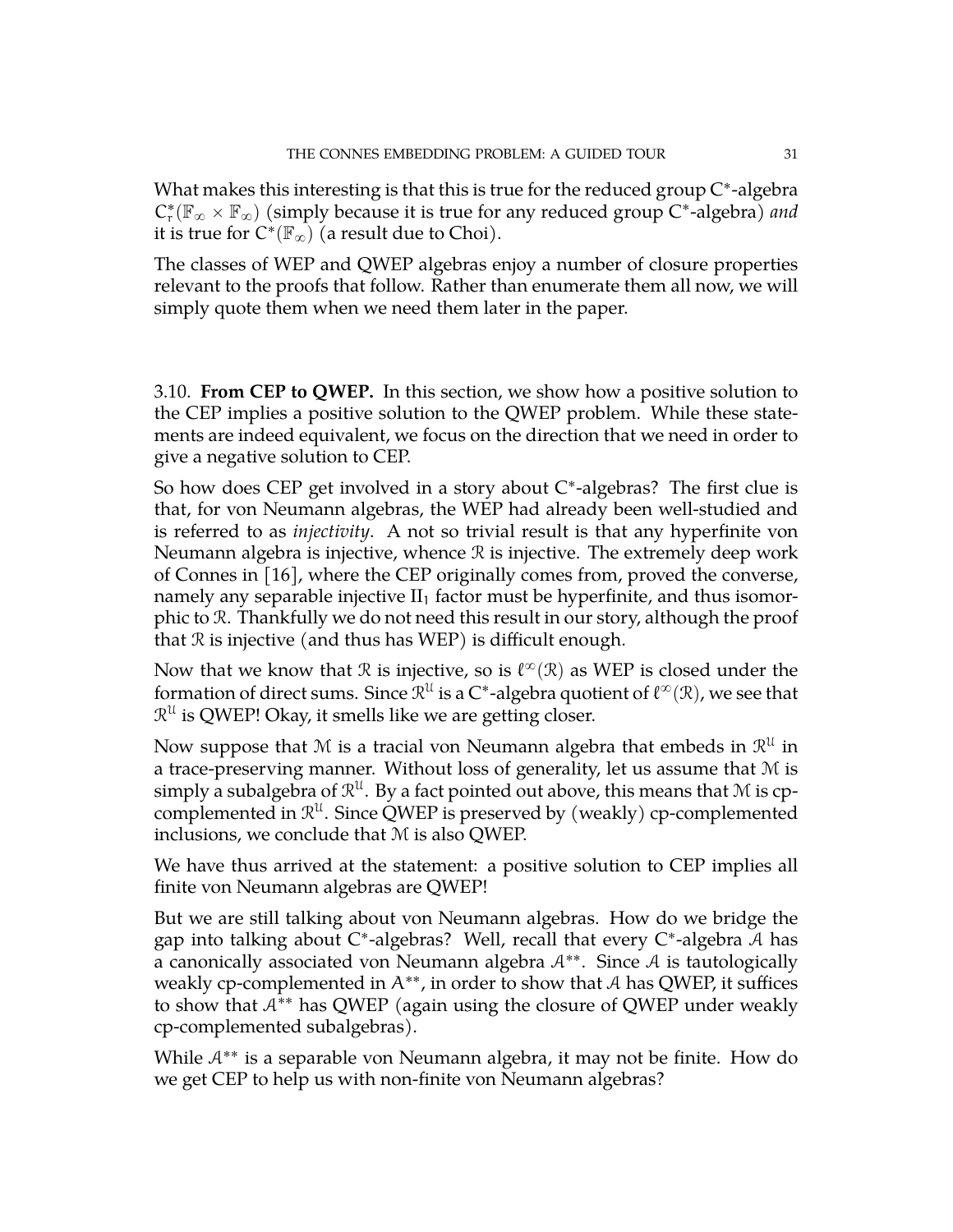Given any von Neumann algebra  $M$ , there is an important one-parameter group  $(\sigma_t^{\varphi})$  of automorphisms of  $\tilde{M}$ , known as the *modular group*. When  $M$  is finite, the modular automorphism group is trivial and thus plays no role. But in the general theory, it is an indispensible tool. (For all of the fancy type III material discussed in this paragraph, Takesaki's book [\[58\]](#page-73-3) is the canonical reference.) Akin to the semidirect product construction in group theory, there is a *crossed product construction* that associates to any group acting on a von Neumann algebra a larger von Neumann algebra where this action is implemented by unitaries. Thus, we are entitled to consider the crossed product algebra  $\mathcal{M} \rtimes_{\sigma_t^{\varphi}} \mathbb{R}$  corresponding to the action of  $\mathbb R$  on  $\mathcal M$  via the modular automorphism group. A serious theorem of Takesaki states that  $\mathcal{M} \rtimes_{\sigma_t^{\phi}} \mathbb{R}$  is semifinite. We came across semifinite factors above. For a general von Neumann algebra, we can take semifinite to mean that the algebra contains an increasing union of finite subalgebras whose union generates the von Neumann algebra. Since QWEP is preserved under unions and a von Neumann algebra is QWEP if it contains a WOT-dense \*-subalgebra with QWEP, we see that  $\mathcal{M} \rtimes_{\sigma_{\varphi}^{\text{t}}} \mathbb{R}$  has QWEP. An alternative approach is to use the fact that a von Neumann algebra is QWEP if and only if all of the factors involved in its direct integral decomposition are QWEP. Thus, to show that a semifinite von Neumann algebra is QWEP, it suffices to consider the case of factors. But then a semifinite factor is of the form  $M\bar{\otimes}B(\mathcal{H})$  for a finite factor M, and one can use the fact that the von Neumann algebra tensor product of QWEP von Neumann algebras is again QWEP. Either way, we now know that  ${\mathcal M}\rtimes_{\sigma_t^\phi}{\mathbb R}$  is QWEP.

Finally, it is a general fact that any von Neumanna algebra M is always cpcomplemented in any crossed product  $\mathcal{M} \rtimes_{\alpha} G$ ; since  $\mathcal{M} \rtimes_{\sigma_{\tau}^{\varphi}} \mathbb{R}$  is QWEP for any von Neumann algebra M, it follows that M itself is also QWEP. Applying this fact to  $\mathcal{M} = \mathcal{A}^{**}$ , we see that  $\mathcal{A}^{**}$ , and thus  $\mathcal{A}$ , are also QWEP for any C $^*$ -algebra A. This finishes the proof that a positive solution to CEP implies a positive solution to the QWEP problem.

As mentioned before, a positive solution to the QWEP problem implies a positive solution to the CEP. The proof involves the theory of *amenable traces*, which we will not go into now, but which will be important in our alternate derivation of the failure of CEP from  $MIP^* = RE$  given in Subsection [7.5](#page-58-1) below.

# 4. A crash course in complexity theory

<span id="page-31-0"></span>In this section, we introduce the basic notions from (classical) complexity theory needed to understand the statement of the result  $MIP^* = RE$ . Essentially all of this material (apart from the business about nonlocal games) was taken from the book  $[4]$ .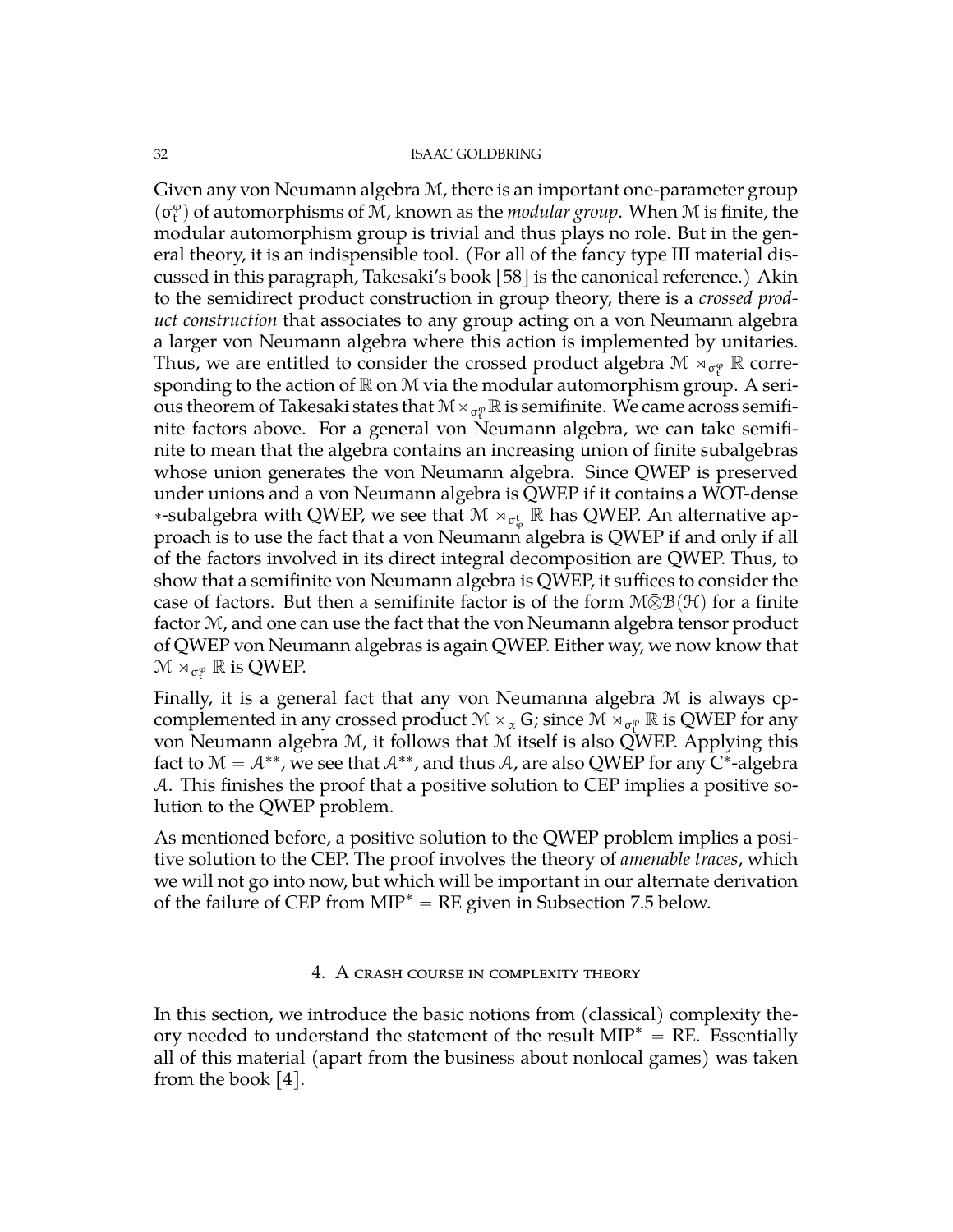<span id="page-32-0"></span>4.1. **Turing machines.** A *Turing machine* is one of the more popular mathematical formulations of an idealized computing device. Formally, a Turing machine is a pair  $M = (Q, \delta)$ , where Q is a finite set of *states* of the machine and  $\delta:Q\times\{0,1,\Box,\triangle\}^3\to Q\times\{0,1,\Box,\triangle\}^2\times\{L,S,R\}^3$  is the *transition function;* here  $\Box$  and  $\triangle$  are two special symbols whose significance will be seen shortly. We always assume that Q contains two special states, namely the *start state* q<sub>start</sub> and the *halting state* q<sub>halt</sub>.

Throughout, for any  $n \in \mathbb{N}$ ,  $\{0, 1\}^n$  denotes the set of binary strings of length n while  $\{0, 1\}^* := \bigcup_{n \in \mathbb{N}} \{0, 1\}^n$  denotes the set of all finite binary strings. Given  $z \in \{0, 1\}^*$ ,  $|z|$  denotes the length of the string  $z$ .

Here is how one should envision the computation performed by the Turing machine **M** upon some input  $z \in \{0, 1\}^*$ . The machine contains three *tapes*, which are one-way infinite strips containing boxes on which, at any given moment in the computation, contain exactly one symbol from  $\{0, 1, \Box, \triangle\}$ . The first tape is the *input tape*, the second tape is the *work tape*, and the last tape is the *output tape*. At the beginning of the computation, the input tape has the *start symbol*  $\triangle$  in the first box, then the input string z in the next |z| boxes, and then the remainder of the boxes contain the *blank symbol*  $\Box$ . Both the work tape and the output tape contain the start symbol  $\triangle$  in the first box and then blank symbols  $\Box$  in the remaining boxes. One envisions each tape having a "tape head" which is placed over exactly one box in the tape at any given moment during the computation; the tape head for the input tape can read the symbol in that box while the tape head for the other two tapes can both read the symbol in that box and potentially change it to a new symbol.

The Turing machine begins the computation in the start state  $q_{start}$  with the tape head above the leftmost box (which contains the start symbol  $\triangle$ ) for each tape. In general, at any given moment during the computation, the Turing machine is in some state  $q \in Q$  with tape heads reading boxes  $k_1, k_2, k_3 \in \mathbb{N}$  (representing how far they are from the beginning of their respective tape) and with symbols  $s_1, s_2, s_3 \in \{0, 1, \square, \triangle\}$  inside of each of the boxes being read. The Turing machine then computes  $\delta(q, s_1, s_2, s_3)$ , obtaining the tuple  $(q', s'_2, s'_3, I_1, I_2, I_3)$ , which should be interpreted as follows:

- The box in the work tape (resp. output tape) that the tape head is reading should have its contents replaced by  $s'_2$  (resp.  $s'_3$ ).
- The tape head for the input tape should move to the left if  $I_1 = L$ , to the right if  $I_1 = R$ , and should stay in the same place if  $I_1 = S$ . Similar actions should be taken corresponding to  $I_2$  for the work tape and  $I_3$  for the output tape. If any tape head is at the leftmost box and the instruction is L, then the tape head should also stay in the same place.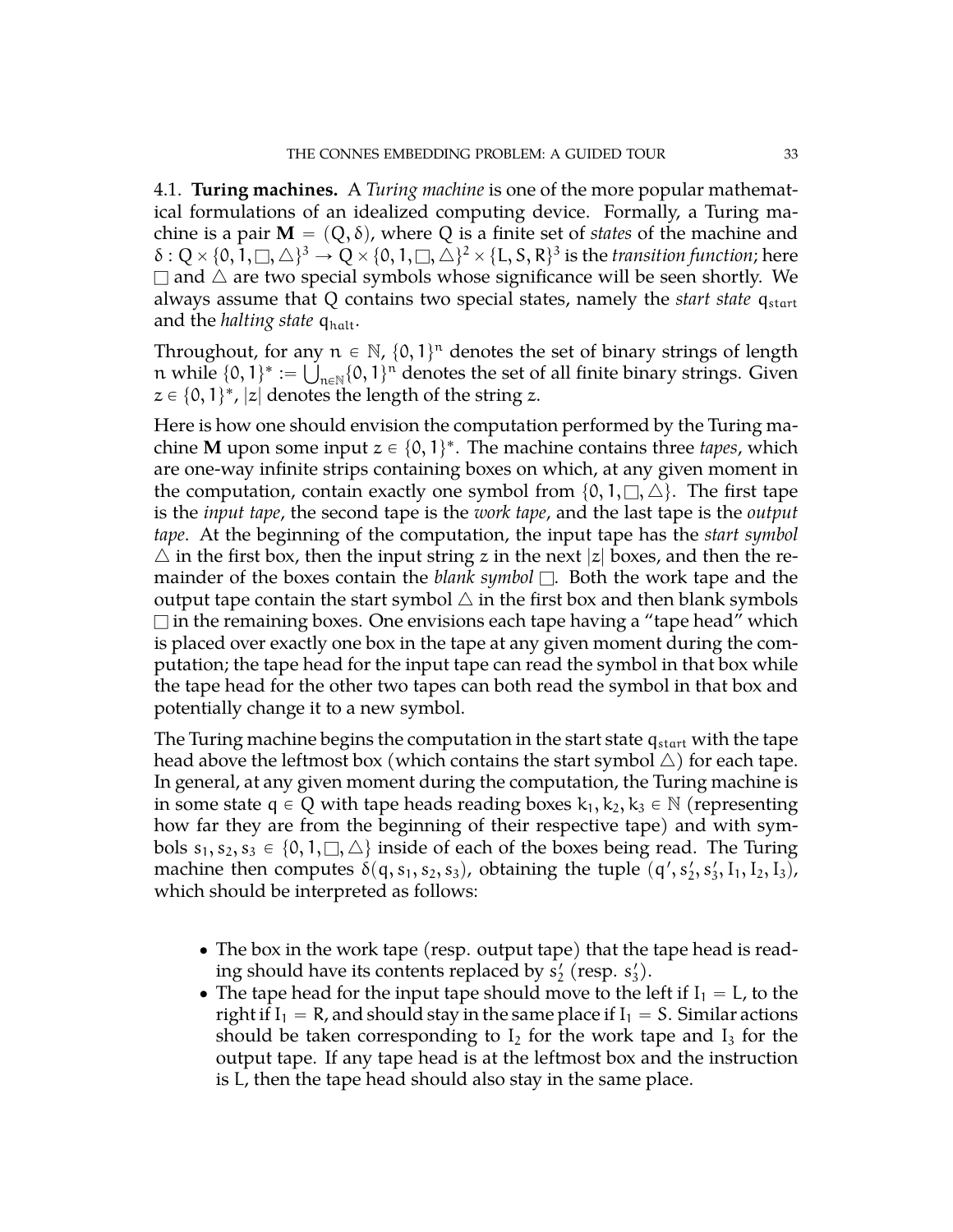' After executing these acts, the Turing machine should now enter state  $q'$ .

The machine continues "running" in this fashion. If the machine ever enters the state  $q_{halt}$ , then the machine "stops running", that is, no further modification of the three tapes will take place. In this case, the *output* of the computation upon input z is the longest initial string on the output tape not containing any blank symbols. (If all the symbols are blank, then the output is considered the empty string).

Every Turing machine **M** computes a partial function  $f^{\mathbf{M}}:\{0,1\}^* \rightharpoonup \{0,1\}^*$  whose domain consists of those strings  $z \in \{0, 1\}^*$  for which **M** halts upon input z; in this case, we define  $f^{M}(z)$  to be the corresponding output. We sometimes abuse notation and identify f<sup>M</sup> with **M** itself, that is, we may write  $\mathbf{M}(z)$  instead of  $f^{M}(z)$ . We say a partial function  $f: \{0, 1\}^{*} \rightarrow \{0, 1\}^{*}$  is *computable* if  $f = f^{M}$  for some Turing machine **M**.

Given a function  $T : \mathbb{N} \to \mathbb{N}$ , we say that the Turing machine **M** *runs in*  $T(n)$ *-time* if, for any input  $z \in \{0, 1\}^*$ , upon input z, **M** halts in at most  $T(|z|)$  steps. Note that if **M** runs in T(n)-time for some function T, then f<sup>M</sup> is a total function. We say that **M** is a *polynomial time* (resp. *exponential time*) Turing machine if **M** runs in Cn<sup>c</sup>- (resp.  $C2^{n^c}$ -) time for some constants  $C > 0$  and  $c \ge 1$ .

A *language* is simply a subset  $L \subseteq \{0, 1\}^*$ . We identify a language  $L$  with its characteristic function  $\chi_L: \{0, 1\}^* \to \{0, 1\}$ . Consequently, it makes sense to speak of **L** being computable by a Turing machine. Usually a language is described in terms of some mathematical problem under consideration, e.g. the set of finite graphs that can be 3-colored. The implict assumption is that there is some natural (and effective) way of coding the set of such graphs as a set of finite binary strings. In the sequel, for all languages introduced in this manner, we assume that the reader can figure out how such a coding might be performed.

Turing machines are one of several mathematically precise models for computation; other alternatives include register machines and the class of recursive functions. However, all known models of computation lead to precisely the same class of computable functions. This is evidence for the *Church-Turing thesis*, which states that this common class of functions coincides with our heuristic notion of what a computable function should be. (See [\[19,](#page-71-6) Chapter 3] for more on this.) One can even formulate a stronger version of the thesis, which states that even when taking into account effective matters, that is, how "fast" one can compute a function, the choice of model is still irrelevant. (It is plausible that quantum computers could pose a serious threat to the strong Church-Turing thesis.) The import of the strong Church-Turing thesis for us in these notes is that, in the sequel, when claiming that a certain problem can be solved in a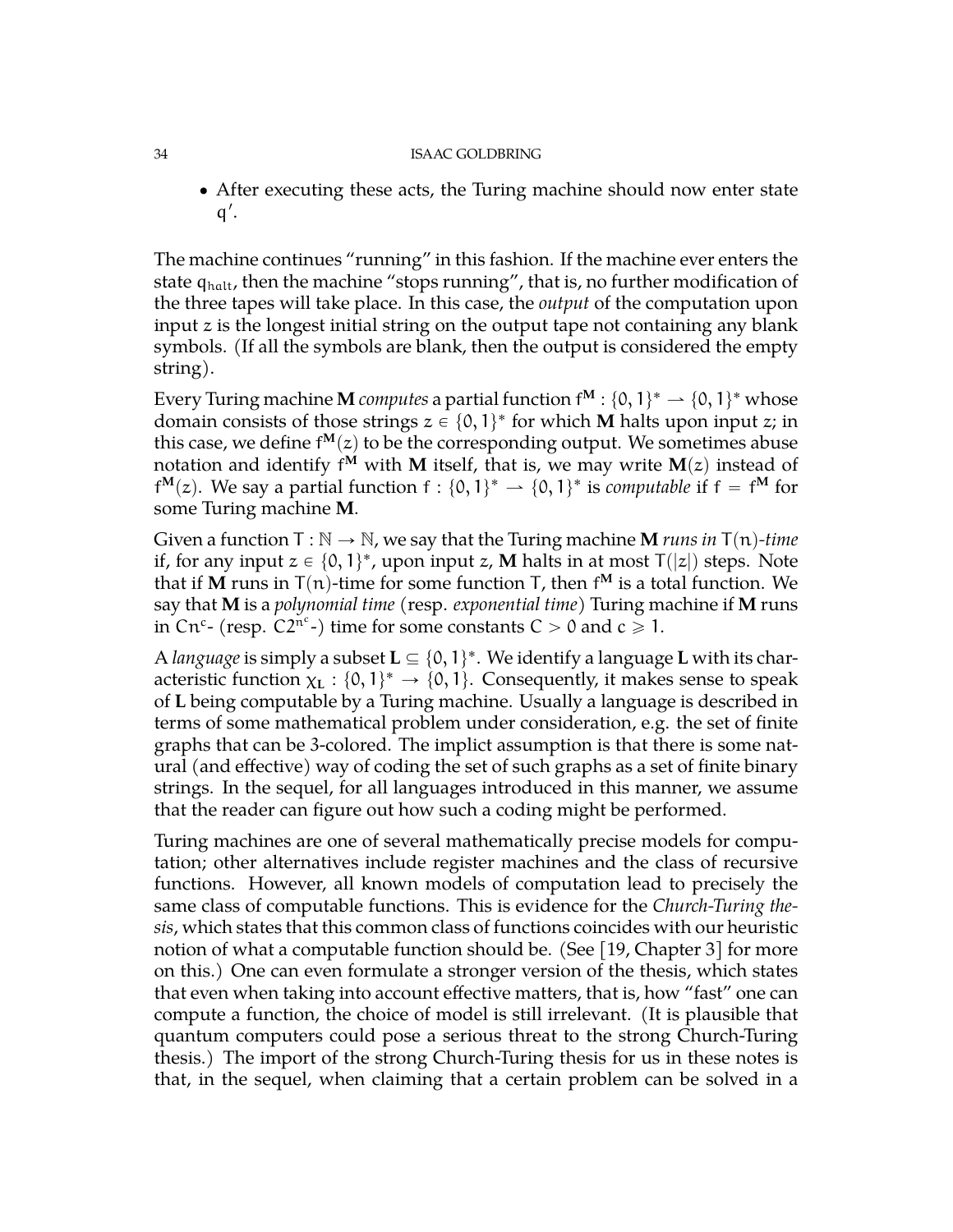certain efficient manner, we never need to actually write down the Turing machine that witnesses this fact. Instead, one can write down an argument using "pseudo-code" and the reader can (if they choose to) convert the pseudo-code into an actual Turing machine program.

<span id="page-34-0"></span>4.2. **Some basic complexity classes.** A *complexity class* is simply a collection of languages. The most interesting complexity classes are those defined by some sort of condition saying that the languages in the class represent efficiently computable (or verifiable, as we shall shortly see) problems.

The complexity class P is defined to be the class of languages **L** such that membership in **L** can be decided by a Turing machine in polynomial time, that is, χ**<sup>L</sup>** can be computed by a polynomial time Turing machine. For example, the set of connected graphs is a language that belongs to  $P$  (as witnessed by, say, the breadth first search algorithm).

The complexity class EXP is defined in the same manner as P, replacing polynomial time by exponential time. The *time hierarchy theorem* implies that  $P \subseteq EXP$ .

Sometimes it is too difficult to come up with an algorithm that efficiently decides membership in a particular language while it is the case that if someone were to "hand you" a proof that a certain string belonged to the language, then you could efficiently verify that the proof was indeed correct. The complexity class NP captures this idea. More precisely, the complexity class NP consists of those languages **L** for which there is a polynomial time Turing machine **M** and a polynomial  $p(n)$  such that:

- for all  $z \in L$ , there is  $w \in \{0, 1\}^{p(|z|)}$  for which  $M(z, w) = 1$ .
- for all  $x \notin L$  and for all  $w \in \{0, 1\}^{p(|z|)}, M(z, w) = 0.$

In the above definition, one thinks of w as the "proof" that  $z \in L$ ; other commonly used terms for w are "witness" and "certificate." One often envisions this situation using two fictious players, a verifier and a prover. If  $z \in L$ , the prover hands the verifier a proof w that z indeed belongs to **L**; the prover has unlimited computation power in this regards. In order for the verifier to be able to efficiently check that the proof indeed works, the proof cannot be too long (or else the verifier will not even be able to read the entire proof), hence the polynomial length requirement. Moreover, if  $z \notin L$ , then there should be no proof that z belongs to **L**, whence the second condition.

It is clear that  $P \subseteq NP$ . While intuitively it seems clear that this inclusion should be proper (there "ought" to be problems that are impossible to efficiently decide but yet there are always proofs that are efficiently verifiable), this fact has yet to be established and remains one of the more famous open problems in mathematics.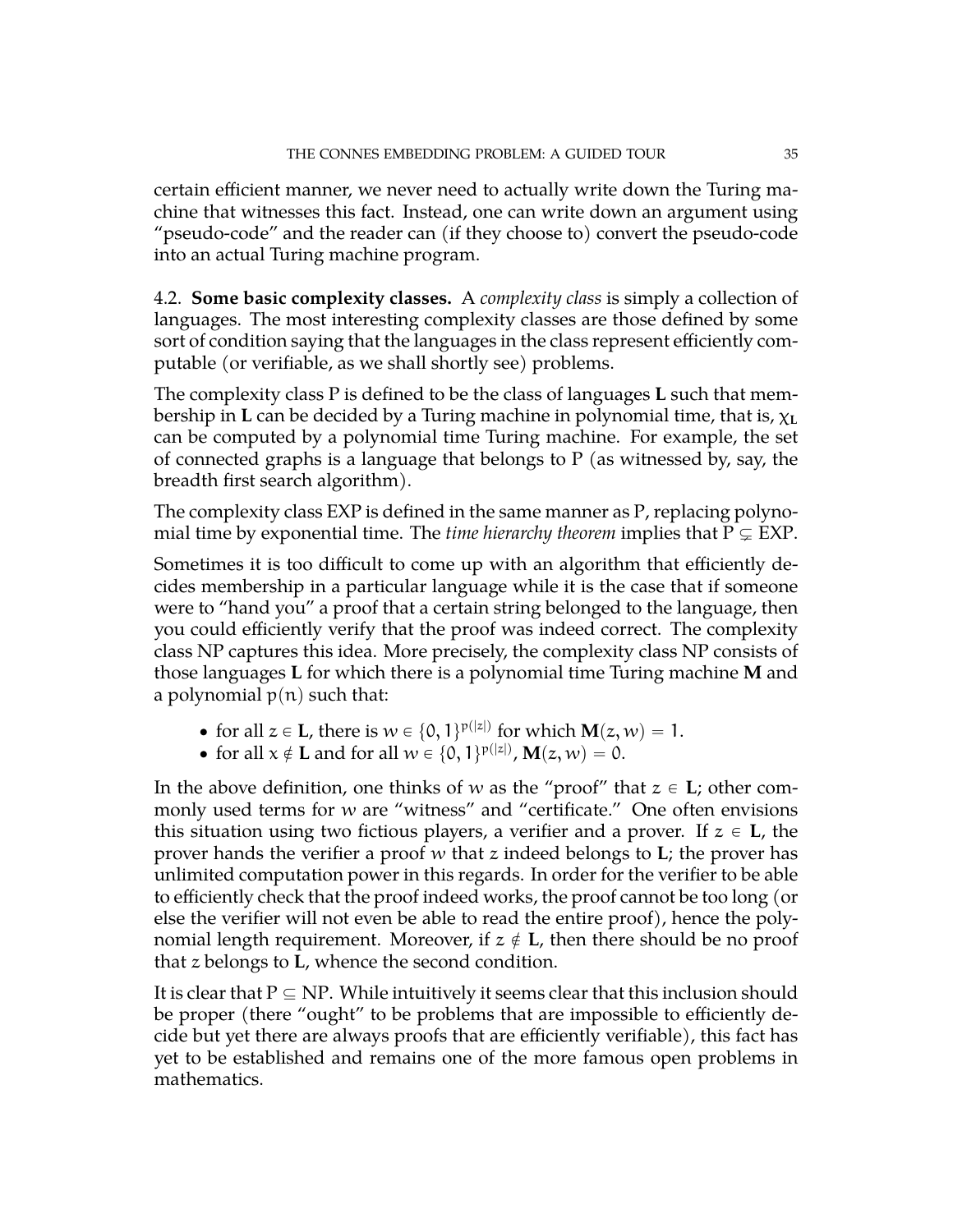We also note that NP  $\subseteq$  EXP as one can check all of the exponentially many possible certificates for a given string in exponential time.

An example of a language in NP is the set of codes for pairs  $(G, k)$ , where G is a finite graph that contains an independent set of size k; a certificate for a given pair is simply an independent set of size k. This language is unlikely to be in P. Indeed, this is an example of a so-called NP*-complete problem*, meaning that it is as difficult as any other problem in NP (in a precise sense), whence if it belongs to P, then so do all languages in NP and  $P = NP$ . Another example of a language in NP is the set of codes for pairs  $(G_1, G_2)$  of finite graphs that are isomorphic; the certificate here is the isomorphism between the graphs. This problem, however, is unlikely to be NP-complete (see  $\vert 4$ , Section 8.4).

An alternative way of defining the class NP is to use *nondeterministic Turing machines*, which is actually the original definition and explains the terminology (NP stands for nondeterministic polynomial-time). A nondeterministic Turing machine is defined exactly like a deterministic one except that it has two transition functions rather than one. Consequently, rather than there being a single (determinstic) sequence of steps during a computation upon a given input, there is an entire binary tree of such computations, for at every step during a computation, one can apply either of the two transition functions. One additional difference is that instead of a single halting state  $q_{halt}$ , we now have two halting states called  $q_{\text{accept}}$  and  $q_{\text{reject}}$ . We say that the nondeterministic Turing machine **M** outputs 1 on input z if there is *some* sequence of steps which causes the machine to reach  $q_{\text{accept}}$ . If every sequence of steps causes the machine to reach  $q_{reject}$ , then we say that **M** outputs 0. If every sequence of computations results in either  $q_{\text{accept}}$  or  $q_{\text{reject}}$  in time  $T(|z|)$ , then we say that **M** runs in time  $T(n)$ . It thus makes sense to speak of polynomial (resp. exponential time) nondeterminstic Turing machines.

It can easily be verified that a language **L** belongs to NP if and only if there is a polynomial time nondeterministic Turing machine  $\mathbf M$  such that  $\mathsf{f}^{\mathbf M} \,=\, \chi_{\mathbf L}.$ Moreover, using exponential time nondeterministic Turing machines, we can also define the complexity class NEXP. Of course, using nondeterministic Turing machines that run in doubly exponential time, one can also define NEEXP (this will come up later). A nondeterministic version of the time hierarchy theorem guarantees  $NP \subsetneq NEXP \subsetneq NEEXP$ .

At this point, we have  $P \subseteq NP \subseteq EXP \subseteq NEXP$  with  $P \subseteq EXP$  and  $NP \subseteq NEXP$ . One can also use a "padding" argument to show that if  $EXP = NEXP$ , then  $P = NP$ .

So far we have only been concerned with time efficiency. One can instead consider "space efficiency." We will only consider the class PSPACE, which consists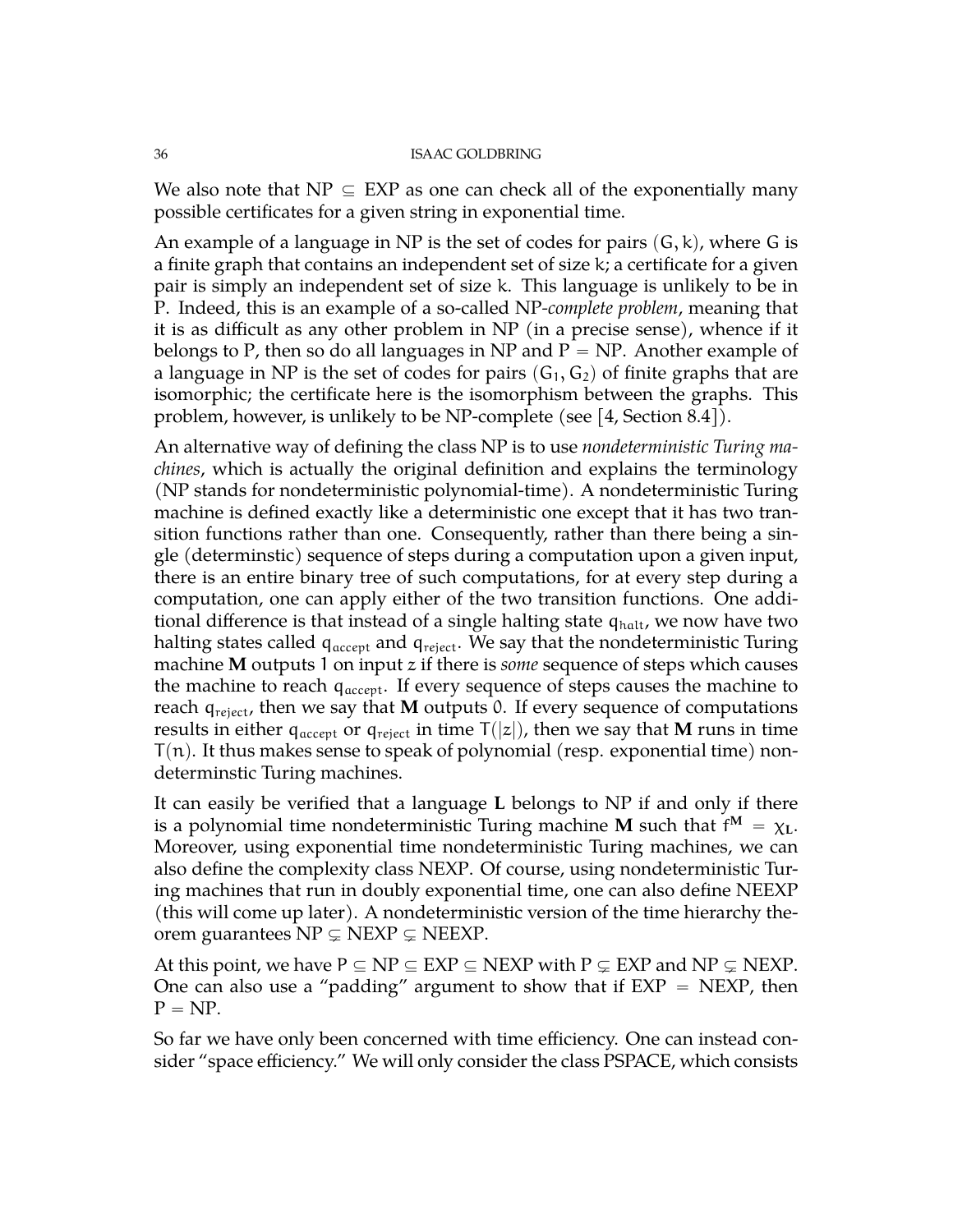of all languages **L** for which there is a Turing machine such that, upon input z, decides whether or not  $z \in L$  using only a polynomial amount of work space. It is clear that  $P \subseteq PSPACE$ . It is also fairly easy to see that  $NP \subseteq PSPACE$ , for one can simply check all possible certificates, erasing one's work after each individual check, thus using only a polynomial amount of space. A slightly less obvious inclusion is PSPACE  $\subseteq$  EXP; the proof uses the notion of a configuration graph for a computation. So, to update our state of knowledge, we have  $P \subseteq NP \subseteq PSPACE \subseteq EXP \subseteq NEXP$ . It is not known if the inclusion  $NP \subseteq PSPACE$  is proper. In fact, it is not even known if the inclusion  $PSPACE \subseteq NEXT$  is proper (this is relevant for our later discussion). Of course, if PSPACE  $=$  NEXP, then EXP  $=$  NEXP, whence  $P = NP$ .

We end this section with the definition of the class BPP. Although it will not play a direct role in the story to follow, it will make a later pill easier to swallow. We return to the setting of nondeterministic Turing machines, but this time we count the proportion of computations that output  $M(z) = 1$ . We say that the language **L** belongs to the class BPP if there is a nondeterministic Turing machine **M** such that, upon  $z \in \{0, 1\}^*$ , the probability that a random nondeterministic computation agrees with  $\chi_{\rm L}(z)$  is at least  $\frac{2}{3}$ . Just as in the case of NP, there is a formulation using deterministic Turing machines: **L** belongs to BPP if and only if there is a Turing machine **M** and a polynomial  $p(n)$  such that, for every string  $z \in \{0, 1\}^*$ , the probability that a random  $r \in \{0, 1\}^{p(|z|)}$  is such that  $M(z, r) = \chi_L(z)$  is at least  $\frac{2}{3}$ . We remark that the choice of  $\frac{2}{3}$  is fairly arbitrary; by repeating the computation several (but still a reasonable number of) times and taking the majority result of the computations, we can replace  $\frac{2}{3}$  with a probability as close to 1 as one desires. The class BPP is contained in EXP as one can check all random bits and compute the probability that a random choice yields 1 or 0.

If **L** is a language in BPP and one repeats the computation a sufficient number of times to achieve a probability of, say, 0.99, then one can be fairly certain that the result of the probabilistic computation is the truth, and thus BPP seems like a fairly good substitute for P. In fact, there are complexity-theoretic reasons for believing that BPP might coincide with  $P$  (see [\[4,](#page-70-0) Chapter 16]).

4.3. **Interactive proofs.** We now imagine the situation where rather than the prover just handing the verifier a proof, the prover and the verifier are allowed to interact. Given an input, the verifier can ask the prover a question, the prover can answer that question, then based on that answer, the verifier can ask the prover another question to which the prover can reply, and so on, for a certain number of rounds. Each time, the verifier's question and the prover's answer depend on the entire sequence of questions and answers obtained up to that point (as well as the input). After this discussion, the verifier can decide whether or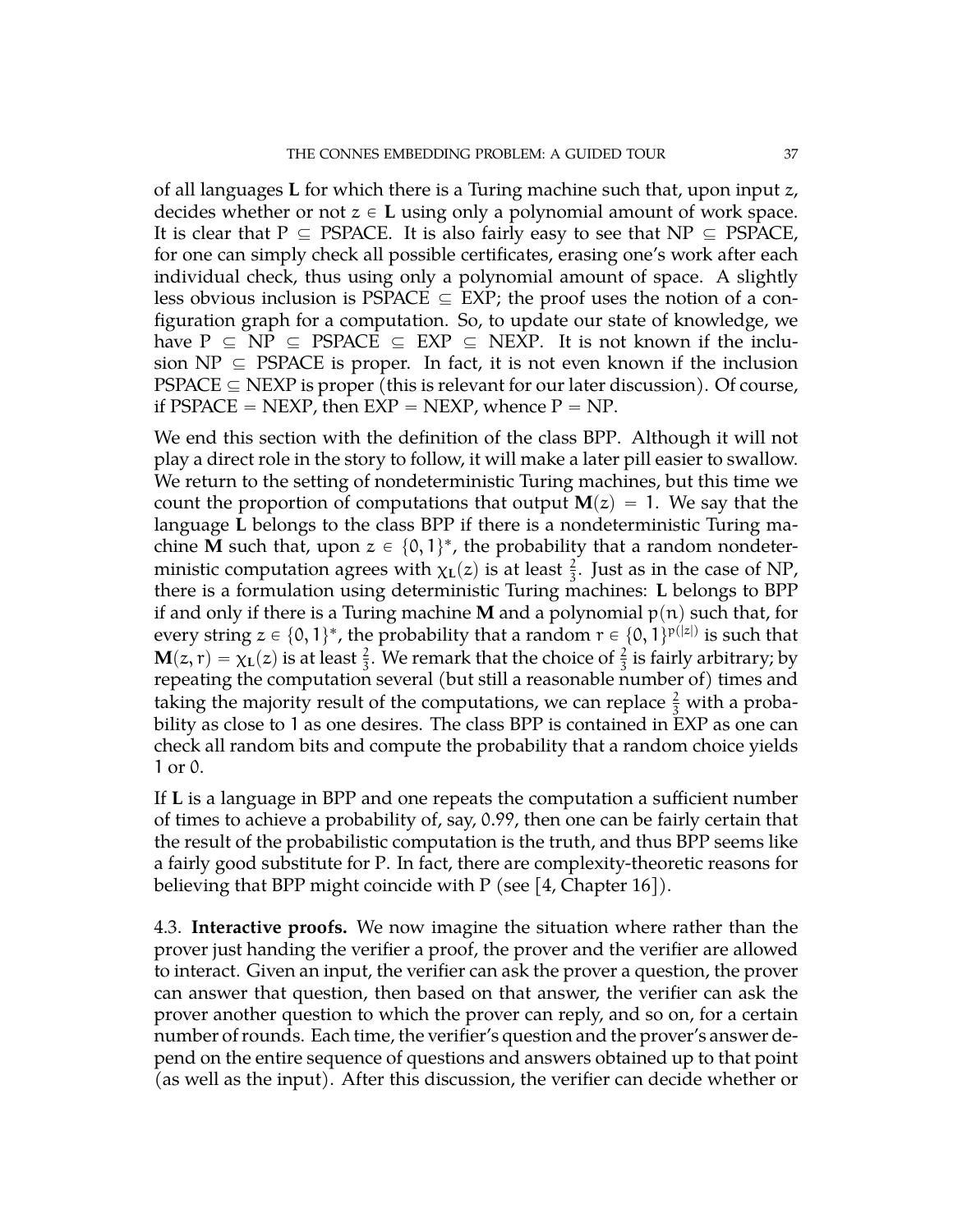not to accept. Once again, the verifier uses a polynomial-time Turing machine to choose which questions to ask and whether or not to accept at the end of the conversation while the prover has no computational limitations.

It is not too difficult to verify that, with this description of interactive proof, the corresponding complexity class would simply be NP in disguise. Indeed, one can just use the conversation, or "transcript" as it is usually called, as the certificate. However, combining this idea with a randomized process as discussed at the end of the last subsection does lead to a class with more computational power (although, interestingly enough, a class we have already seen before).

In order to define this class, we fix  $k \in \mathbb{N}$  (although one could actually work with a polynomial-time computable  $k : \mathbb{N} \to \mathbb{N}$  instead) and a polynomial  $p(n)$ . Assume that we also have a Turing machine **V** (now that we are really viewing the machine as a verifier, we have replaced **M** with **V**) such that, for all  $z \in \{0, 1\}^*$ , all  $r \in \{0, 1\}^{p(|z|)}$ , and all strings  $a_1, \ldots, a_{2k} \in \{0, 1\}^*$ ,  ${\bf V}$  halts upon input  $(z, r, a_1, \ldots, a_{2i})$  in time polynomial in |z| for all  $i = 0, \ldots, k$ . We then imagine a prover P :  $\{0,1\}^* \rightarrow \{0,1\}^*$  interacting with **V** as follows. First, the verifier randomly selects  $r \in \{0, 1\}^{p(|z|)}$  and computes  $a_1 := V(z, r)$ ; this is  $V's$ first "question" to P. P then responds with the "answer"  $a_2 := P(z, a_1)$ . (Note that P does not have access to the random string r; one says that **V** is using "private coins." It turns out that for what we are going to define below, one can also use "public coins" that the prover is aware of.) This constitutes the first "round" of their interaction. The verifier then asks P their second question  $a_3 := V(z, r, a_1, a_2)$  and P responds with  $a_4 := P(z, a_1, a_2, a_3)$ , completing the second round of interaction. This is repeated for a total of k rounds. **V** then returns their decision  $V(z, r, a_1, \ldots, a_{2k}) \in \{0, 1\}$ , indicating whether or not they accept the prover's answers as constituting evidence that z indeed belongs to **L**.

The complexity class IP is defined to be the collection of those languages **L** for which there is a Turing machine **V** as above such that:

- If  $z \in L$ , then there is a prover P such that the probability that a random bit r causes **V** to accept is at least  $\frac{2}{3}$ .
- If  $z \notin L$ , then no prover can cause **V** to accept more than  $\frac{1}{3}$  of the time.

The probabilities  $\frac{2}{3}$  and  $\frac{1}{3}$  above are called the *completeness* and *soundness* parameters respectively. As in the case of BPP, they are somewhat arbitrary; any completeness parameter strictly larger than  $\frac{1}{2}$  will define the same class. It turns out that one can even replace the completeness parameter by 1 without changing the class; this property of IP is called *perfect completeness*.

A nice example of a language in IP is the collection of pairs  $(G_1, G_2)$  of finite graphs that are *not* isomorphic. Note that this class is not obviously in NP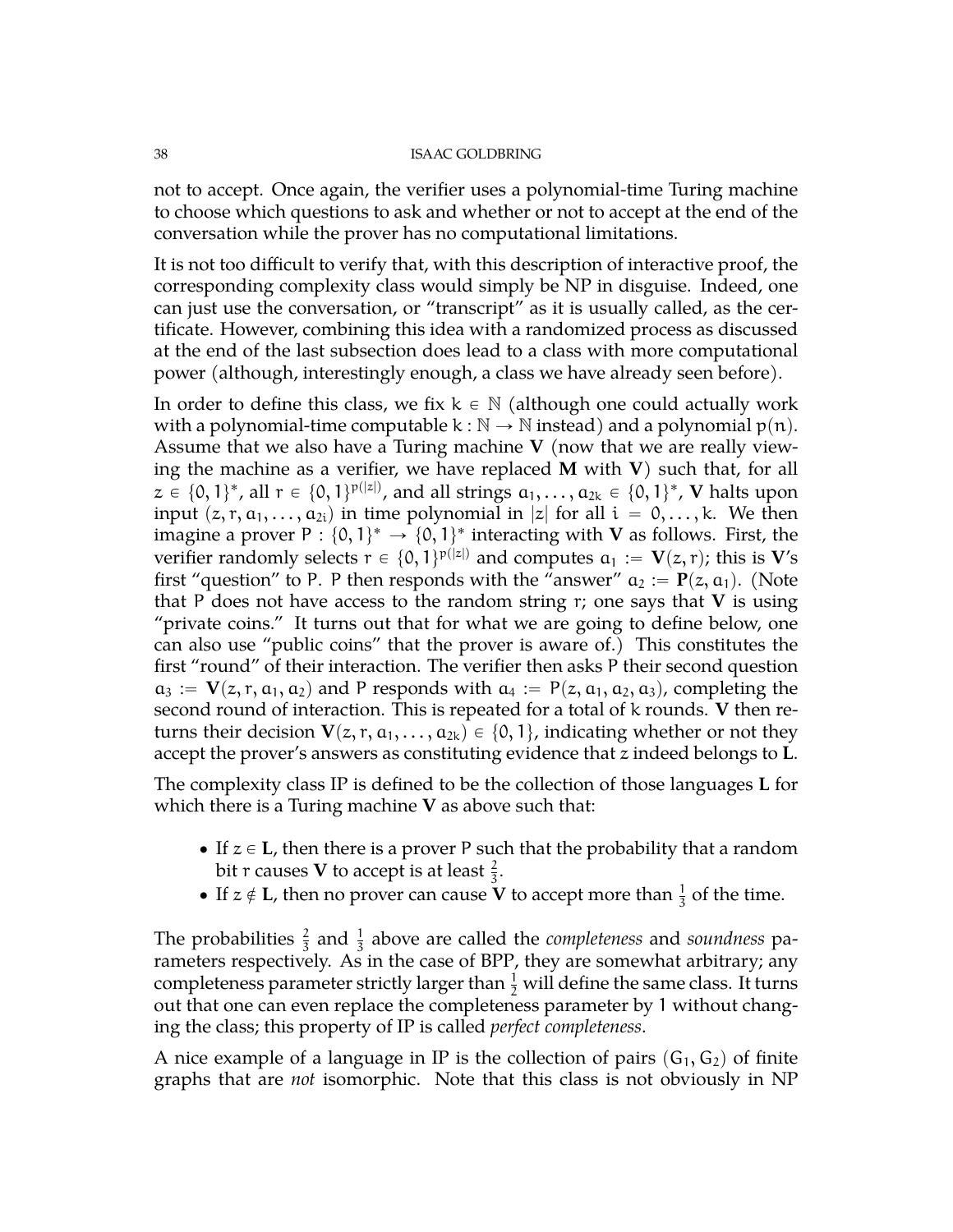for there are too many possible functions that could serve as an isomorphism. There is however a simple interactive proof for this class. Indeed, the verifier randomly selects  $i \in \{1, 2\}$  and then randomly selects a permutation  $\sigma$  on the number of vertices of  $G_i$ , obtaining a graph H isomorphic to  $G_i$ . The verifier then sends the graph H to the prover as its "question." The prover then responds with a bit  $a \in \{1, 2\}$ , which represents its guess as to which of the two graphs  $G_1$  or  $G_2$  the verifier selected randomly. The verifier accepts if and only if the prover guessed the chosen graph correctly. Note that if  $G_1 \not\cong G_2$  (that is, if the pair  $(G_1, G_2)$  belongs to the class), then the prover can always respond correctly, for the prover can just figure out whether or not H is isomorphic to  $G_1$  or to  $G_2$ . (Do not forget that the prover is all-powerful!) However, if  $G_1 \cong G_2$  (that is,  $(G_1, G_2)$  does not belong to the class), then H is isomorphic to both  $G_1$  and  $G_2$ and thus the prover (regardless of its unlimited power) can do no better than simply guessing which graph was chosen by the verifier, thus only convincing the verifier at most half of the time

Given a verifier **V** as in the definition of IP, one can compute in  $poly(|z|)$ -space the optimal prover strategy. This shows that  $IP \subseteq PSPACE$ . A landmark theorem in the subject shows that in fact we have equality:

# **Theorem 4.1** (Fortnow, Karloff, Lund, Nisan [\[25\]](#page-71-0)). IP = PSPACE.

Recall that randomization alone likely does not achieve anything new (earlier we remarked that  $P = BPP$  is likely) and, similarly, interaction alone does not achieve anything too new (as we just recover NP). However, by combining randomization with interaction bumps us up to PSPACE (which is likely bigger than NP).

But why stop at one prover? One can consider interactions as above but allowing for *multiple* provers to interact with the verifier. It should be emphasized that the provers are not allowed to interact with each other during the interaction, but only with the verifier. They can, however, have a meeting before the interaction starts and decide upon a strategy that they will use while interacting with the verifier. In other words, the provers are cooperating but noncommunicating. If the provers use deterministic strategies as above, we arrive at the complexity class MIP. By allowing different kinds of strategies (in particular, those that employ quantum methods), we arrive at variations of MIP, such as the famous  $MIP^*$  appearing in the equation  $MIP^* = RE$ .

It turns out that the complexity class MIP is unchanged if one restricts to just two provers and one round of interaction; we thus make that default assumption from now on. By ignoring one of the provers, we clearly have that  $IP \subseteq MIP$ . As with IP, one can also achieve perfect completeness.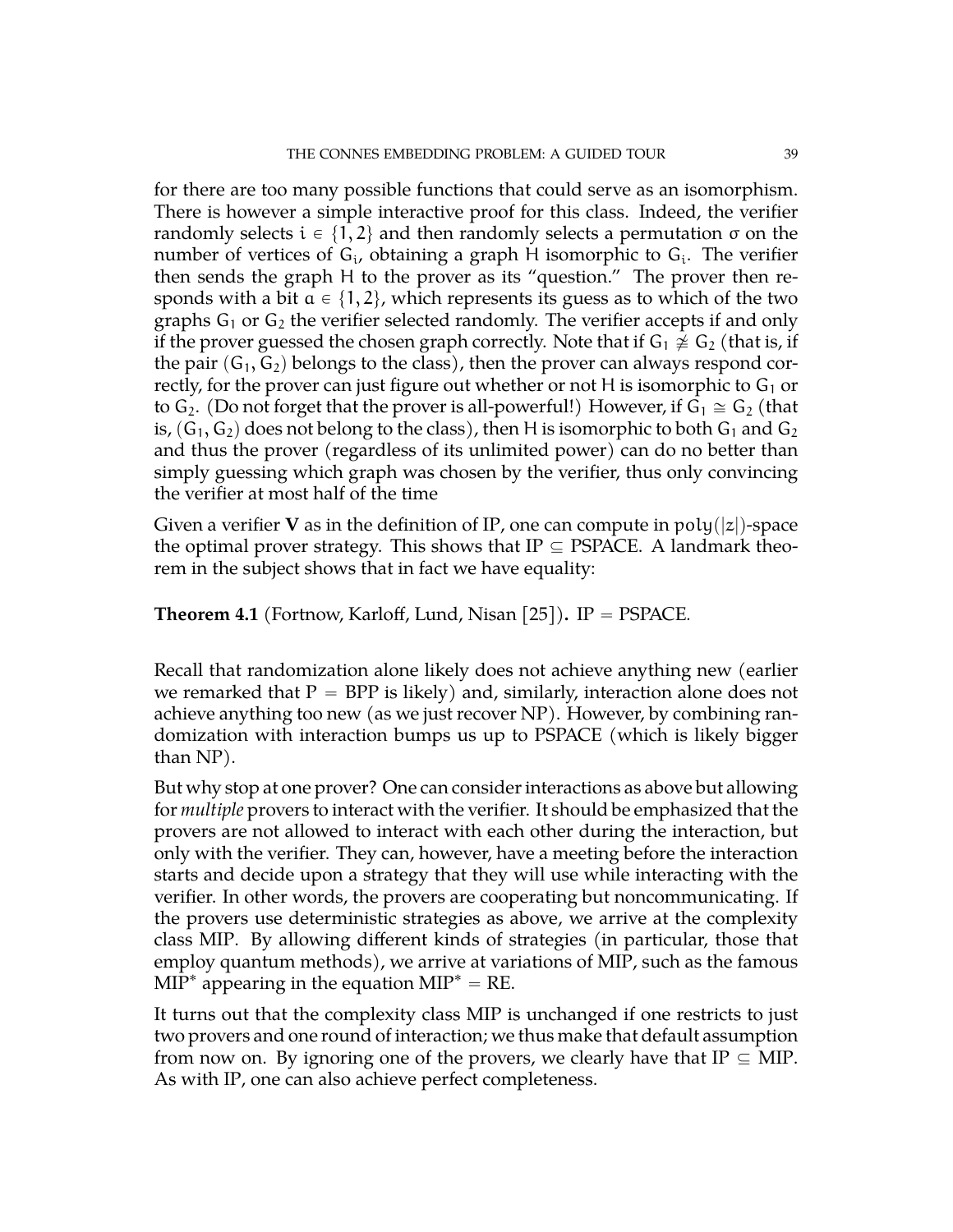With two provers, one can now utilize "police-style" interrogation tactics. This makes it possible for the verifier to read polynomially many random portions of an exponentially long proof and come to a conclusion that with high probability agrees with the truth. A formalization of this idea yields another major theorem in the subject:

**Theorem 4.2** (Babai, Fortnow, Lund [\[6\]](#page-70-1)). MIP  $=$  NEXP.

As mentioned before, it is believed that PSPACE  $+$  NEXP (else P  $=$  NP). Consequently, it appears that the jump from one to more than one prover does indeed lead to a computationally superior verifier.

<span id="page-39-0"></span>4.4. **Nonlocal games.** It will be useful to recast our description of the class MIP in terms of so-called *nonlocal games*, a certain collection of two-person games. (The terminology "nonlocal" comes from the connection with Bell's theorem on quantum nonlocality, as we discuss later.)

Consider a language **L** in MIP as witnessed by the polynomial-time verifier **V**. Given input z and a sequence of random bits r, by computing  $V(z, r)$ , we are really computing the two "questions" x and y (sequences of bits of length polynomial in  $|z|$ ) that are being sent to the two provers, who we will call Alice and Bob, following typical quantum information nomenclature. Alice and Bob, employing their deterministic strategies A and B, then respond with their "answers", say  $a := A(x)$  and  $b := B(y)$ , and then the prover calculates  $V(z, r, x, y, a, b)$  to decide whether or not to accept their answers. Whether or not z belongs to **L** then corresponds to the expected value over a randomly chosen r that the verifier returns  $V(z, r, x, y, a, b) = 1$ . Note that the polynomial time requirement on **V** allows us to assume that the set of possible answers only contains bits that are of size at most some fixed polynomial in  $|z|$ .

This reformulation leads us to the following notion: A *nonlocal game with* k *questions and* n *answers* is a pair  $\mathfrak{G} = (\pi, D)$ , where  $\pi$  is a probability distribution on  $[k] \times [k]$  and D :  $[k] \times [k] \times [n] \times [n] \rightarrow \{0, 1\}$  is the decision predicate for the game. Here,  $[k] := \{1, ..., k\}$  and similarly for  $[n]$ . A *strategy* for the players consists of a conditional probability  $p(a, b|x, y)$  expressing the probability that Alice and Bob respond with answers  $a$  and  $b$  if they are asked questions  $x$  and y respectively. We view such a strategy p as an element of  $[0,1]^{k^2n^2}$ . Above, we only considered *deterministic strategies*, namely those p for which there are functions A, B : [k]  $\rightarrow$  [n] such that  $p(A(x), B(y)|x, y) = 1$  for all  $x, y \in [k]$ . We let  $C_{\text{det}}(k,n) \subseteq [0, 1]^{k^2n^2}$  denote the set of such deterministic strategies. Later, we will consider several other sets of strategies.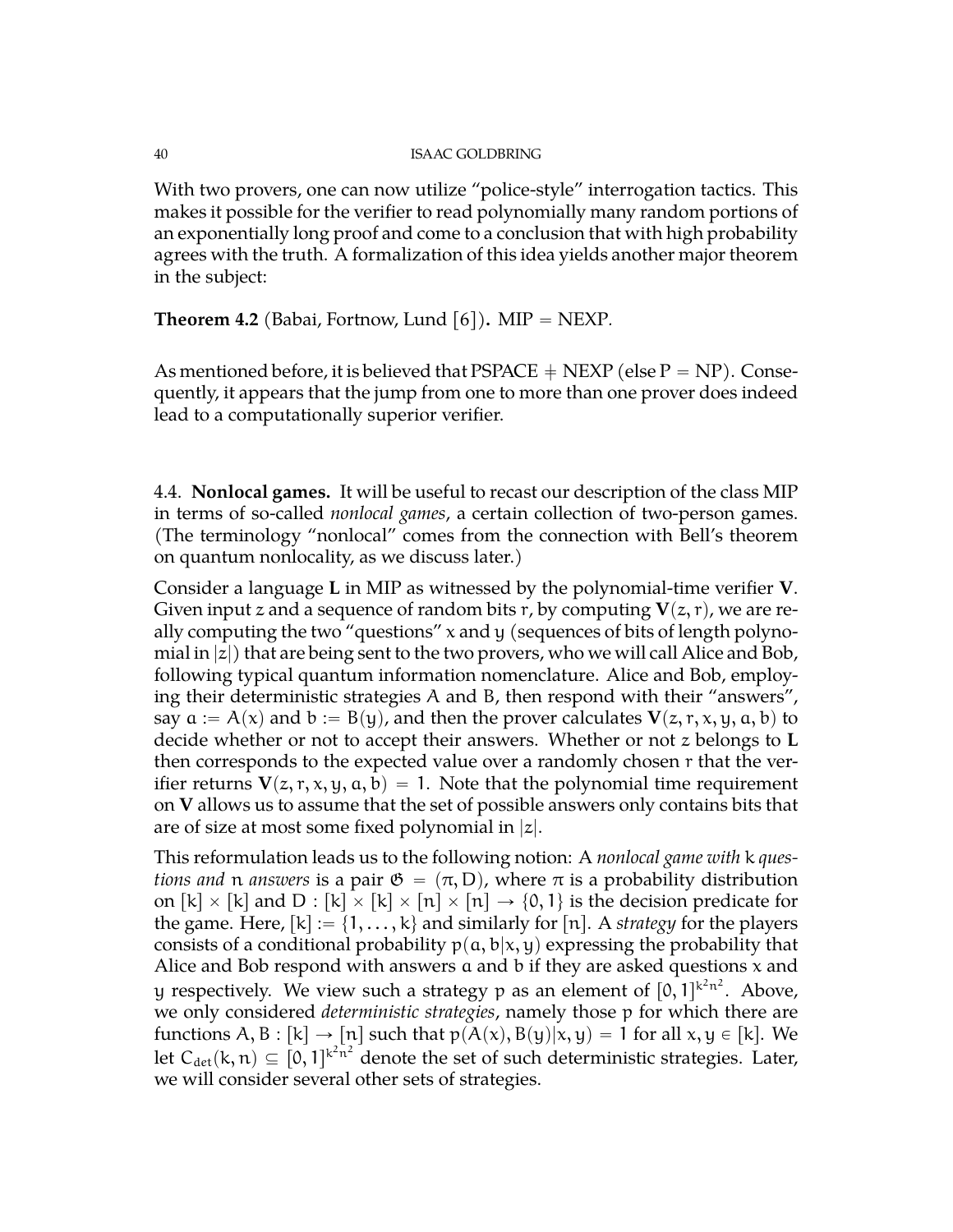Given a strategy p, the *value of the game* G *with respect to the stratey* p is the expected value the players win  $\mathfrak G$  if they play according to  $\mathfrak p$ , that is,  $\frac{1}{2}$ 

$$
\mathrm{val}(\mathfrak{G},p):=\sum_{(x,y)\in[k]\times[k]} \pi(x,y) \sum_{(a,b)\in[n]\times[n]} D(x,y,a,b)p(a,b|x,y).
$$

We set val $(\mathfrak{G}):=\sup_{\mathfrak{p}\in \mathsf{C}_{\det}(\mathsf{k},\mathfrak{n})} \mathrm{val}(\mathfrak{G},\mathfrak{p})$  and refer to this as the *classical value* of the game G.

We can now rephrase the definition of MIP in terms of nonlocal games: a language **L** belongs to MIP if and only if there is an "efficient mapping"  $z \mapsto \mathfrak{G}_z$  (in the precise sense described earlier in this subsection) so that:

- If  $z \in L$ , then  $val(\mathfrak{G}_z) \geq \frac{2}{3}$ .
- If  $z \notin L$ , then  $val(\mathfrak{G}_z) \leq \frac{1}{3}$ .

The class  $MIP^*$  appearing in the result  $MIP^* = RE$  is defined in the analogous way except that we replace classical strategies by quantum strategies. But first, an interlude to explain all things quantum.

# 5. A quantum detour

In this section, we introduce the quantum prerequisites necessary to understand the definition of the complexity class MIP<sup>\*</sup>. Our presentation of quantum mechanics is fairly standard and can be found in any good textbook on quantum mechanics. As mentioned above, we also found Paulsen's lecture notes [\[51\]](#page-72-0) very helpful as well.

5.1. **Quantum measurements.** In quantum mechanics, one associates to each physical system a corresponding Hilbert space H. The *state* of the system at any given time is given by a unit vector  $\xi \in \mathcal{H}$ . The state of the system evolves linearly according to a certain partial differential equation (the *Schrödinger equation*) **until it is measured**. A measurement should be thought of as an experiment on the system which has a finite number, say n, possible outcomes. (There are also experiments that can have a countably infinite set of outcomes, say the infinite discrete set of energies of some particle, or even a continuum of outcomes, say when measuring the position or momentum of a particle; for the purposes of this paper, it suffices to focus on the case of finitely many outcomes.) Formally, a measurement with n outcomes consists of n bounded operators  $M_1, \ldots, M_n \in \mathcal{B}(\mathcal{H})$ . The *Born rule* states that, if the state of the system is  $\xi$  upon measurement, then the probability that the  $\mathfrak{i}^{\text{th}}$  outcome happens is given by  $\|{\sf M}_{{\mathfrak i}} \xi\|^2.$  Furthermore, in case the  ${\mathfrak i}^{\rm th}$  outcome is measured, the *collapse*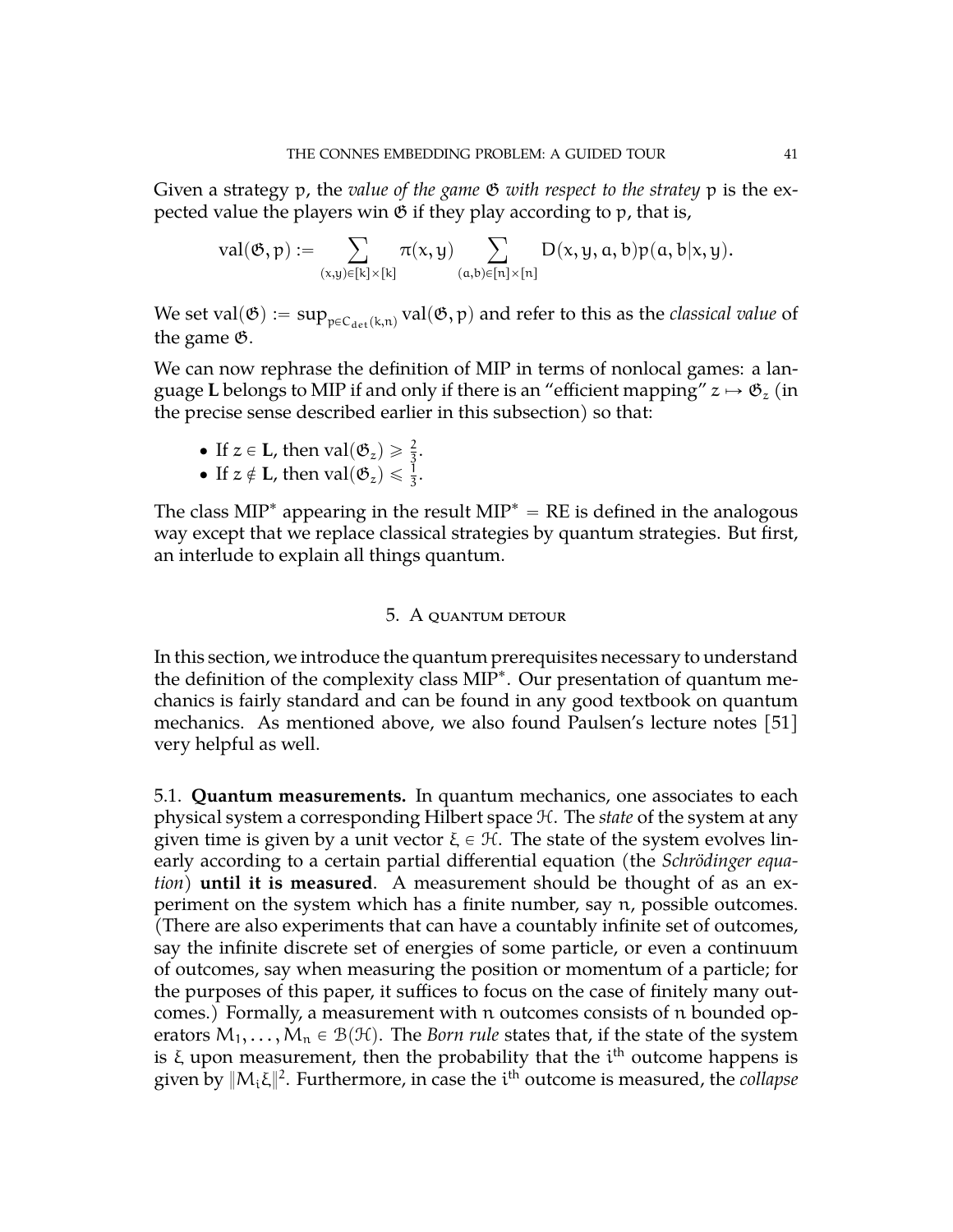*dynamics* tells us that the state of the system instantaneously (and discontinuously) changes to  $M_i(\xi)/||M_i(\xi)||$ . Since the sum of the outcome probabilities must be 1, we see that

$$
1=\sum_{i=1}^n\|M_i\xi\|^2=\sum_{i=1}^n\langle M_i^*M_i\xi,\xi\rangle.
$$

Since this equality must hold true for all unit vectors  $\xi \in \mathcal{H}$ , it follows that  $\bigcup_{i=1}^n M_i^*M_i = I_{\mathcal{H}}$ . Consequently, any sequence  $M_1, \ldots, M_n \in \mathcal{B}(\mathcal{H})$  satisfying this latter property constitutes a measurement of the system.

If one is only interested in the probabilities of the outcomes rather than the outcomes themselves (as we will be when we return to our discussion of nonlocal games), then it simplifies matters by replacing a measurement as above by a sequence  $P_1, \ldots, P_n$  consisting of positive operators which sum up to  $I_{\mathcal{H}}$  and interpret the probability that the  $i<sup>th</sup>$  outcome is obtained when the system is in state ξ to be given by  $\langle P_i \xi, \xi \rangle$ . Such a collection of positive operators is called a *positive operator-valued measure* or *POVM* on H (the terminology comes from spectral theory). If one specializes even further to the case that each  $P_i$  is not only a positive operator but in fact a projection, then one speaks of *projectionvalued measures* (or *PVMs*) on H. Note then that the projections are automatically pairwise orthogonal, so a PVM on  $H$  with n outcomes corresponds to a decomposition of H into n orthogonal subspaces.

Many introductions to quantum mechanics discuss the measurements of *observables*. An observable for the physical system is a self-adjoint operator  $\varnothing$  on  $\mathcal{H}$ . Supposing for simplicity that  $H$  is finite-dimensional, the Spectral Theorem implies that we can find a PVM  $P_1,\ldots,P_n$  on  $\mathfrak {H}$  such that the  $P_i$ 's correspond to the projections onto the various eigenspaces of  $H$  corresponding to  $\mathcal O$ . The selfadjointness assumption on O further implies that the corresponding eigenvalues are real numbers, whence we can interpret them as corresponding to actual possible physical measurements. Conversely, given any PVM  $P_1, \ldots, P_n$  on H and real numbers  $\lambda_1,\ldots,\lambda_n$ , one has an observable  $\emptyset:=\sum_{i=1}^n\lambda_iP_i$ .

A simple example of the content of the previous paragraph is given by the *spin* of an electron. The spin of an electron along any choice of axis comes in one of two flavors: "up" or "down." (By the way, this is what is "quantum" about quantum mechanics: many attributes of a physical system come in a discrete set of possibilities.) For the sake of completeness, let us say that we are measuring spin along the vertical axis. The state of the electron is given by a unit vector  $\psi$  in the Hilbert space  $\mathbb{C}^2$ . We view the usual orthonormal basis  $\{e_1, e_2\}$  for  $\mathbb{C}^2$ as representing the two possible spin values: so  $e_1$  corresponds to "up" while  $e_2$  corresponds to "down." Now a general unit vector  $\psi$  in  $\mathbb{C}^2$  can be written in the form  $\psi = \alpha_1 e_1 + \alpha_2 e_2$  for unique complex numbers  $\alpha_1, \alpha_2 \in \mathbb{C}$  for which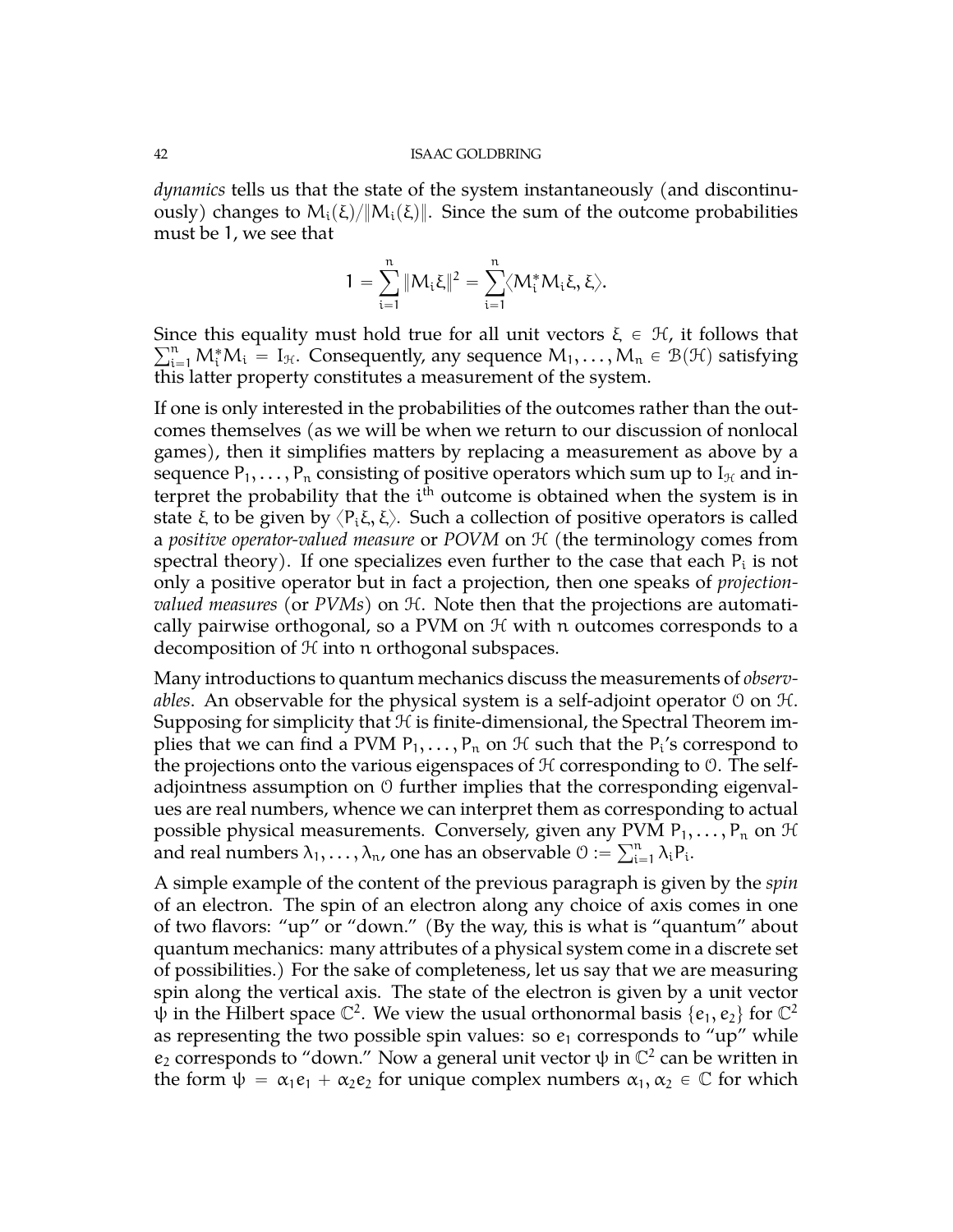$|\alpha_1|^2 + |\alpha_2|^2 = 1$ . What is strange and new about quantum mechanics is that a given electron can be in a state that is neither up nor down. More specifically, when neither  $\alpha_1$  nor  $\alpha_2$  are 0, the electron is considered in a *superposition* of the two states and will only reveal one of these two states upon a measurement of the spin, that is, using the PVM  $P_1$ ,  $P_2$  on  $\mathbb{C}^2$  consisting of the projections onto the coordinate axes. The state of the electron merely gives us probabilistic information as to which of the two outcomes will happen upon such a measurement. Moreover, once the measurement has been made, the new state of the electron instantaneously and discontinuously jumps to the unit vector  $e_1$  or  $e_2$  corresponding to the outcome of the measurement just made. This reflects the fact that if another measurement is made directly following the first measurement, the same outcome will occur. It is important to make the distinction between superposition and definite measurement outcome with probabilities measuring ignorance of the actual value.

The above description of quantum mechanics we have given is the standard or *Copenhagen* interpretation and it is a mighty big pill to swallow upon a first reading. (Technically speaking, this is really the *von Neumann-Dirac* formulation of the theory; however, it has become common parlance to refer to this interpretation as the Copenhagen interpretation, even though Niels Bohr himself explicitly disagreed with this formulation.) Perhaps the biggest point of contention is the question "What constitutes a measurement?" together with the followup question "Why did the state of the electron *collapse* to one of the two basis states?" This is the so-called *measurement problem* and is a very popular topic of debate amongst philosophers and theoretical physicists. It has lead to a plethora of alternate interpretations of quantum mechanics (often yielding mathematically equivalent predictions); a good introduction to these foundational issues is Barrett's recent book [\[7\]](#page-70-2).

To keep the strangeness coming, suppose that we want to measure spin in the horizontal direction instead of the vertical direction. It turns out that the appropriate basis to consider now is now  $\{v_1, v_2\}$ , where  $v_1 = \frac{1}{\sqrt{2}}$  $\frac{1}{2}e_1 + \frac{1}{\sqrt{2}}$  $\frac{1}{2}$ e<sub>2</sub> and  $v_2 = \frac{1}{\sqrt{2}}$  $\frac{1}{2}e_1-\frac{1}{\sqrt{2}}$  $\frac{1}{2}e_2$ . In other words, the PVM  $Q_1, Q_2$  consisting of the orthogonal projections onto the lines spanned by  $v_1$  and  $v_2$  respectively constitutes a measurement of the spin of the electron in the horizontal direction. Suppose that an electron has a definite spin, say up, in the vertical direction, whence its state is  $e_1$ . In the eigenbasis for the observable of spin in the horizontal direction, the state becomes  $e_1 = \frac{1}{\sqrt{2}}$  $\frac{1}{2}\nu_1 + \frac{1}{\sqrt{2}}$  $\frac{1}{2}v_2$ . Consequently, a measurement of an electron with an up spin in the vertical direction will yield a spin of either left or right in the horizontal direction with equal probability. Even more strangely, suppose that the electron that had a definite vertical spin that was up was then measured in the horizontal direction and the outcome was spin left, that is, the measurement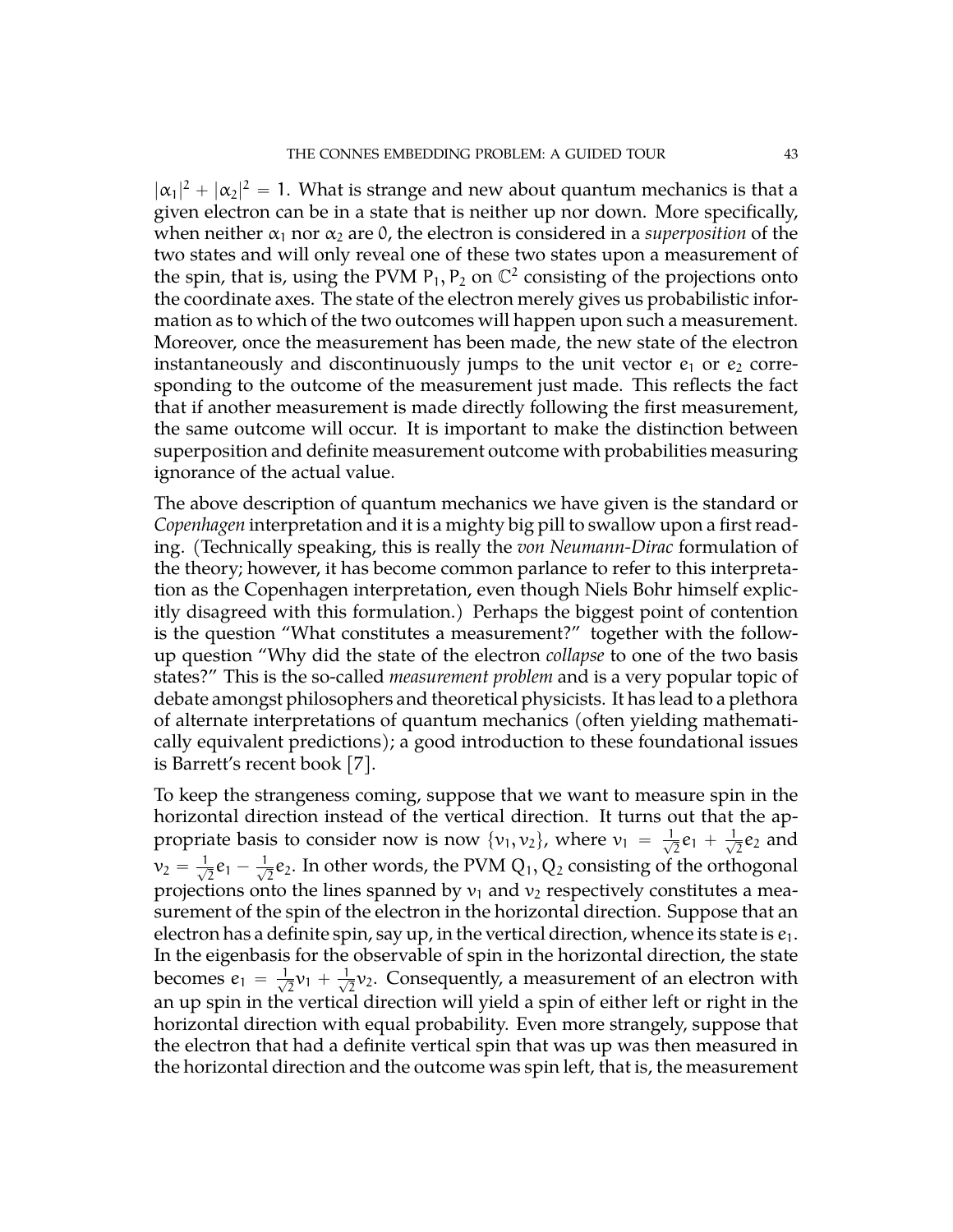led to an outcome state of  $v_1$ . Suppose further that a subsequent measurement of the electron in the vertical direction was performed. Since  $v_1 = \frac{1}{\sqrt{2}}$  $\frac{1}{2}e_1 + \frac{1}{\sqrt{2}}$  $\frac{1}{2}e_2$ , we see that the outcome of the measurement now yields up or down with equal probability. Thus, the measurement in the horizontal direction destroyed the definite spin the electron had in the vertical direction!

5.2. **The spookiness of entanglement.** The postulates of quantum mechanics tell us that if  $\mathcal{H}_A$  and  $\mathcal{H}_B$  are the Hilbert spaces representing two physical systems, then the appropriate Hilbert space for studying the composite system is the tensor product space  $\mathcal{H}_A \otimes \mathcal{H}_B$ . The fact that elements of the tensor product need not be merely simple tensors leads to the fascinating concept of *entanglement*, which, in some sense, is the essence of this entire story!

In order to get an idea of the utility of entanglement as a resource in, say, quantum information theory, we present the example of *superdense coding*. We set  $\psi_{\texttt{EPR}} := \frac{1}{\sqrt{2}}$  $\frac{1}{2}(e_1\otimes e_1+e_2\otimes e_2)\in \mathbb{C}^2\otimes \mathbb{C}^2\cong \mathbb{C}^4.$  This quantum state is known as the *EPR state*, named after Einstein, Podolsky, and Rosen. We will have more to say about this state and why EPR were considering it shortly. Let us imagine that Alice and Bob each possess an electron and the joint state of the vertical spins of the two electrons is  $\psi_{EPR}$ , that is, the electrons are in an equal superposition of both spins being up or both spins being down. Furthermore, imagine that Alice and Bob are really (really) far away from each other. We show how Alice and Bob can utilize the fact that their electrons are in this entangled state in order for Alice to send two classical bits of information to Bob by just sending one *qubit* of information, that is, by Alice sending Bob her electron (after she has done some work on it first).

Depending on what two bits of information Alice wishes to send to Bob, she performs one of the following actions to her electron:

- $\psi_{11} := (I \otimes I) \psi_{EPR} = \frac{1}{\sqrt{2}}$  $\overline{z}$ (e<sub>1</sub>  $\otimes$  e<sub>1</sub> + e<sub>2</sub>  $\otimes$  e<sub>2</sub>)
- $\psi_{12} := (X \otimes I) \psi_{EPR} = \frac{1}{\sqrt{2}}$  $\overline{z}$ (e<sub>2</sub>  $\otimes$  e<sub>1</sub> + e<sub>1</sub>  $\otimes$  e<sub>2</sub>)
- $\psi_{21} := (Z \otimes I) \psi_{EPR} = \frac{1}{\sqrt{2}}$  $\overline{z}$ (e<sub>1</sub>  $\otimes$  e<sub>1</sub> – e<sub>2</sub>  $\otimes$  e<sub>2</sub>)
- $\psi_{22} := (ZX \otimes I)\psi_{EPR} = \frac{1}{\sqrt{2}}$  $\overline{z}$ (e<sub>1</sub>  $\otimes$  e<sub>2</sub> - e<sub>2</sub>  $\otimes$  e<sub>1</sub>)

Here,  $X =$ ˆ 0 1  $\begin{pmatrix} 0 & 1 \ 1 & 0 \end{pmatrix}$ , the so-called *bit-flip operator*, and Z = ˆ 1 0  $0 -1$ ˙ , the so-called *phase-flip operator*.

One can check that the four vectors  $\psi_{11}, \psi_{12}, \psi_{21}, \psi_{22}$  form an orthonormal basis for  $\mathbb{C}^2 \otimes \mathbb{C}^2 \cong \mathbb{C}^4$  known as the *Bell basis*. Consequently, any observable 0 on  $\mathbb{C}^4$  with distinct eigenvalues and with the Bell basis vectors as eigenvectors can be used to distinguish these vectors, that is, when the state of the system is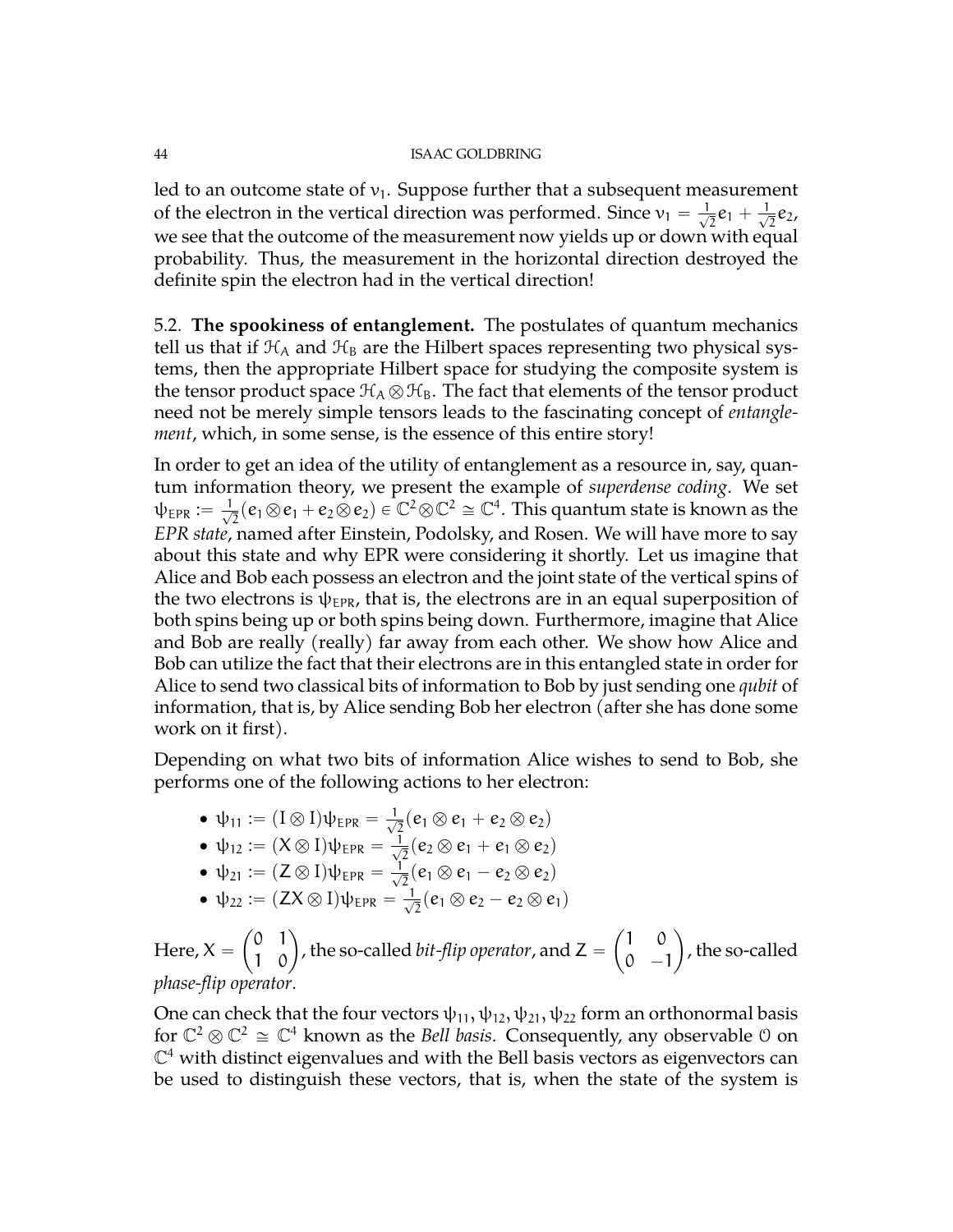$\psi_{ii}$ , a measurement of 0 will yield  $\psi_{ii}$  with probability one, whence Bob knows which of the four actions above Alice took and thus knows which pair of bits she wished to send to Bob. (One can be explicit about the observable O, namely  $\mathcal{O} = (H \otimes I_{\mathbb{C}^2})\mathsf{C}$ , where  $H := \frac{1}{\sqrt{2}}$  $\overline{Z}(X + Z)$  is the so-called *Hadamard operator* and C is the so-called *controlled not operator*.)

Notice something peculiar about the EPR state: if the state of two electrons is given by  $\psi_{EPR}$ , then they are in a superposition of either both electrons having spin up or both electrons having spin down (with equal probability). However, if Alice performs a measurement of the spin of her electron and sees a result of spin up, she knows, with absolute certainty, that a subsequent measurement of the spin of Bob's electron will also be spin up. Thus, while Bob's electron did not have a determinate spin before Alice's measurement, the result of Alice's measurement *instantaneously* gave a determinate value to the spin of Bob's electron.

Einstein was worried by this phenomenon, which he called "spooky action at a distance." Together with Podolsky and Rosen [\[18\]](#page-71-1), they used the EPR state to present an argument for the *incompleteness* of quantum mechanics. The gist of the argument is as follows: suppose that Alice and Bob share a pair of electrons in the EPR state  $\psi_{EPR}$  and that Alice and Bob are again really (really) far apart. Suppose that Alice measures her electron and sees the result spin up. Then Alice knows with 100% certainty that if Bob were to measure his electron, then it must also have a determinately up spin. Ditto for a measurement result of spin down. Since Alice can predict with certainty the outcome of Bob's measurement and since her measurement could not possibly have altered the spin of Bob's electron, Bob's spin must have a definite value, independent of whether or not Alice were to measure it. This definite value must represent some element of physical reality and if quantum mechanics were to be complete, there must be some counterpart of this physical reality in the theory. Since there is nothing in the description of the EPR state which specifies a determinate value for Bob's spin, quantum mechanics must be incomplete.

It gets even worse, for if Alice were to decide to measure her spin along a different axis, say the horizontal axis, then once again the result of her measurement would allow her to definitively conclude the value of Bob's electron's spin in the horizontal axis. In this case, *both* the vertical and horizontal spins would have definite, predetermined values, which is a contradiction to the fact that knowing, say, the vertical spin of an electron forces us to be maximally uncertain about the horizontal spin of the electron. So in some sense, the EPR argument even posits that quantum mechanics is inconsistent!

The underlying philosophy that EPR have in their argument is usually dubbed *local realism*: the term "local" refers to the assumption that Alice's measurement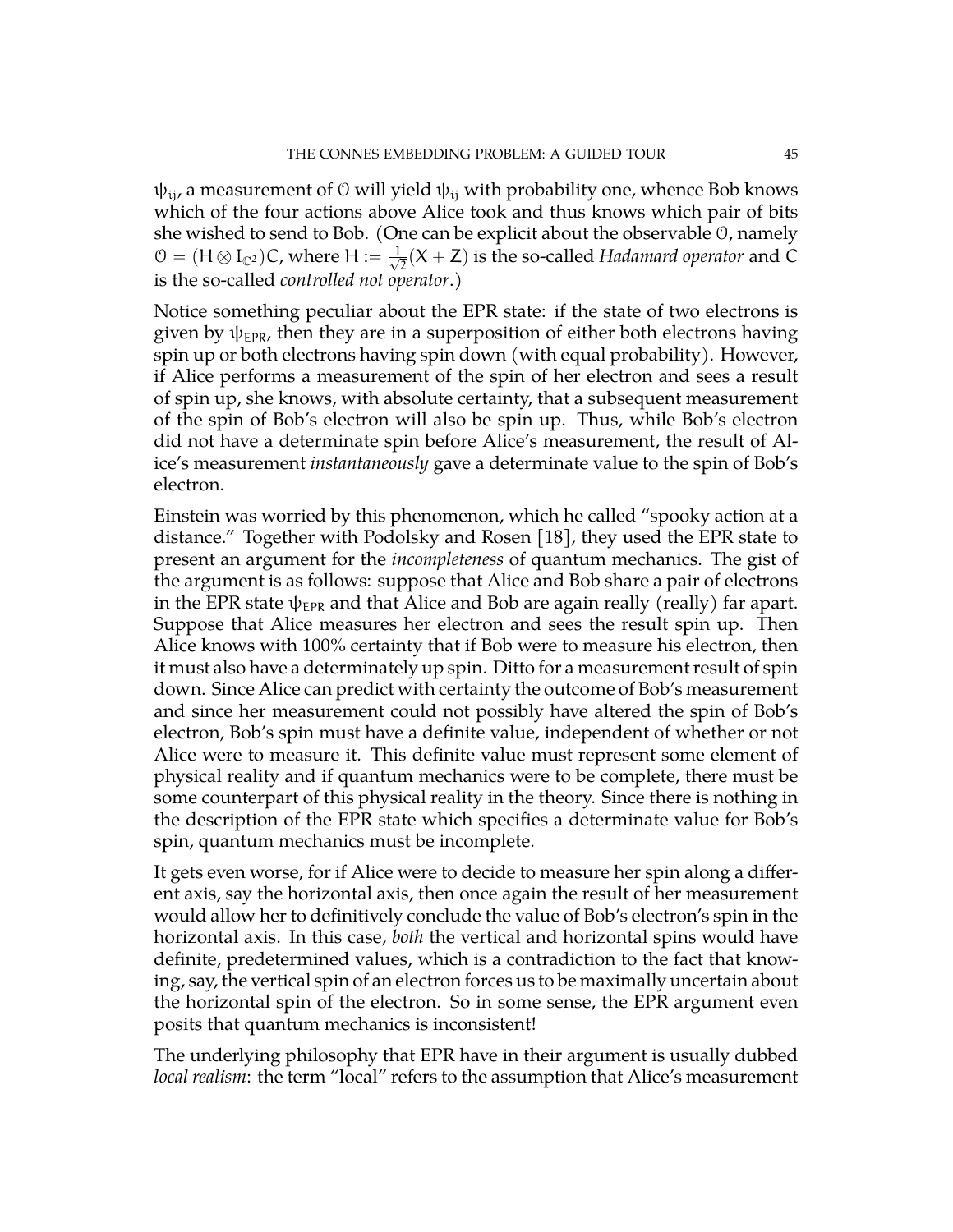could not have affected Bob's electron since they are so far away and communication can not travel faster than the speed of light, while the term "realism" refers to the statement that the fact that one can determine the spin of Bob's electron with certainty implies that there must be some real, predetermined value to the spin. EPR believed that there should be some "hidden variable" explaining this predetermined spin, allowing them to preserve their classical, locally real intuitions.

John Bell [\[8\]](#page-70-3) set up a thought experiment to determine whether there could indeed be a formulation of quantum mechanics that was complete and adhered to the local realist philosophy. He showed that this is in fact impossible by showing that a small set of local realist assumptions leads to an inequality on the expected outcome of a certain experiment and that a particular quantum measurement could violate that inequality. Moreover, it is actually experimentally testable whether or not this inequality holds in nature. Spoiler alert: the inequality is violated by nature, whence quantum mechanics comes out victorious! Thus, while seemingly strange, quantum mechanics lies in contradistinction to the local realist assumptions.

Besides being an intellectually fascinating story, there turns out to be a direct link between these Bell inequalities and the phenomena of having quantum strategies for nonlocal games that exceed all possible classical values, which we now explain. (The idea of treating the violation of Bell-type inequalities as quantum strategies for nonlocal games that exceed the classical value of the game seems to have first been seriously studied by Cleve, Hoyer, Toner, and Watrous [\[15\]](#page-71-2)).

We have already discussed deterministic strategies for nonlocal games. One may imagine incorporating a probabilistic component to these strategies by considering a probability space  $(\Omega, \mu)$  and determinstic strategies  $A_{\omega} : |k| \to |n|$ and  $B_{\omega} : [k] \rightarrow [n]$ , one for each  $\omega \in \Omega$ . Consequently, the players can randomly (according to  $(\Omega, \mu)$ ) select an  $\omega$  and then play deterministically according to  $A_{\omega}$  and  $B_{\omega}$ . In terms of the EPR experiment, one may think of  $\omega$  as the "hidden variable" for which we do not have perfect knowledge but that if we were to know it, then things would behave deterministically. The probability space  $(\Omega, \mu)$  represents our epistemic (lack of) knowledge of the hidden variable. Consequently, we now have probabilistic strategies

$$
p(a,b|x,y) := \mu(\{\omega \in \Omega \,:\, A_{\omega}(x) = a \text{ and } B_{\omega}(y) = b\}),
$$

which are called *local strategies*, the term "local" referring to the fact that each player's output still only depends on their local environment. The set of such local strategies is denoted  $C_{loc}(k, n)$ . It is straightforward to see that  $C_{loc}(k, n)$ is a compact, convex subset of  $[0,1]^{k^2n^2}$  whose extreme points are the elements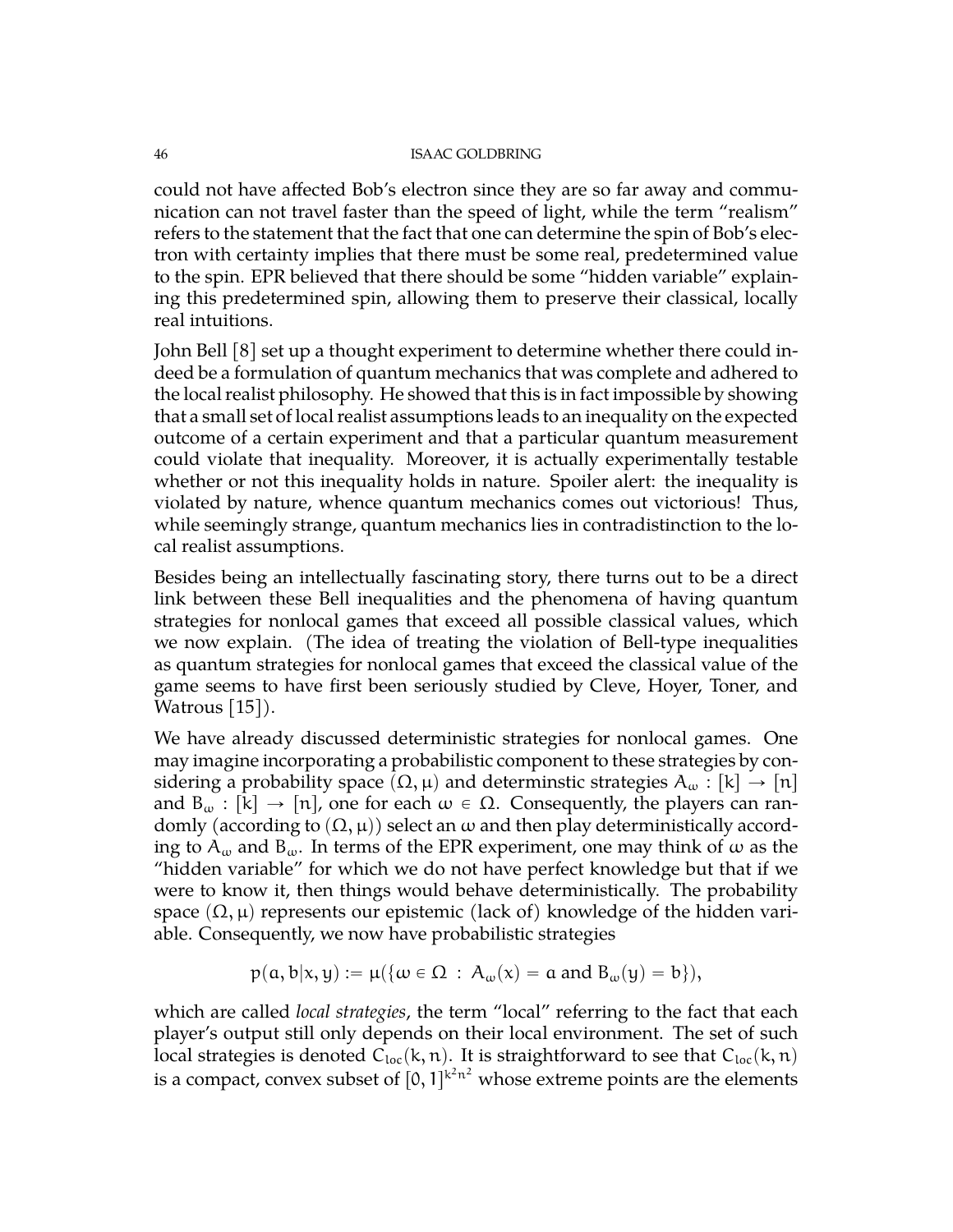in  $C_{\text{det}}(k, n)$ . Moreover, it is clear that every element of  $C_{\text{loc}}(k, n)$  is a convex combination of elements of  $C_{\det}$ (k, n), whence val $(\mathfrak{G}) = \sup_{\mathfrak{p} \in C_{\text{loc}}(k,n)} \text{val}(\mathfrak{G},\mathfrak{p})$ for any nonlocal game  $\mathfrak G$  with k questions and n answers.

On the other hand, we can consider quantum strategies for nonlocal games as follows. We let  $C_q(k, n)$  consist of those strategies p for which

$$
p(a,b|x,y)=\langle (A^\mathsf{x}_a\otimes B^\mathsf{y}_b)\psi,\psi\rangle,
$$

where, for each  $x, y \in [k]$ ,  $A^x = (A^x_\alpha)_{\alpha \in [n]}$  and  $B^y = (B^y_\alpha)$  $_{\text{b}}^{\text{y}})_{\text{b}\in\left[ n\right]}$  are POVMS with  $\text{n}$ outcomes on *finite-dimensional* Hilbert spaces  $H_A$  and  $H_B$  respectively. We call such a strategy p a *quantum strategy*. These stratgies correspond to Alice and Bob sharing a (possibly entangled) state  $\psi$  of their composite system  $\mathcal{H}_A \otimes \mathcal{H}_B$ and performing measurements  $A^x$  and  $B^y$  on their portion of the state upon receiving questions x and y respectively. Using a technique known as *Naimark dilation* (a special case of the Stinespring Dilation theorem from above), one can replace POVMs with the more convenient to use PVMs without altering the definition of  $C_q(k, n)$ . It is a straightforward argument to show that  $C_q(k, n)$  is a convex subset of  $[0,1]^{k^2n^2}$ .

We have that  $C_{loc}(k, n) \subseteq C_q(k, n)$ . Indeed, since every element of  $C_{loc}(k, n)$  is a convex combination of deterministic strategies and  $C_q(k, n)$  is convex, it suffices to show that every determinstic strategy p is contained in  $C_q(k, n)$ . However, this is quite easy: if  $A : [k] \rightarrow [n]$  is the function determining Alice's strategy, let A<sup>x</sup> be the POVM on C for which  $A^x_{A(x)} = I$  and  $A^x_a = 0$  for all  $a \neq A(x)$ . Bob's  $\rm POVM$  B $^{\rm b}_{\rm y}$  is defined in the analogous way. It follows that,for any state  $\xi\in\mathbb{C}\otimes\mathbb{C}$ , we have that  $p(\mathfrak{a},\mathfrak{b}|\mathfrak{x},\mathfrak{y})=\langle (A^{\mathfrak{x}}_{\mathfrak{a}}\overline{\otimes}\, \mathrm{B}^{\mathfrak{y}}_{\mathfrak{b}}$  $_{\text{b}}^{\text{y}}$ )ξ, ξ $\rangle$ .

Given a non-local game G, we define its *entangled value* to be

$$
val^*(\mathfrak{G}):=\sup_{p\in C_q(k,n)} val(\mathfrak{G},p).
$$

By the previous paragraph, we have that  $val(\mathfrak{G}) \leq val^*(\mathfrak{G})$  for any nonlocal game G. The idea behind Bell's theorem, recast in the setting of nonlocal games, is that there are nonlocal games  $\mathfrak G$  for which val $(\mathfrak G)<\mathrm{val}^*(\mathfrak G)$ .

For example, we consider the following game, known as the *CHSH game*. (The acronym CHSH stands for Clauser, Horne, Shimony, and Holt,the researchers responsible for the CHSH inequality, a Bell-type inequality that was one of the first to be experimentally testable.) The CHSH game  $\mathfrak{G}_{CHSH}$  is a game with k =  $n = 2$ . The question distribution is the uniform distribution on  $\lbrack 2 \rbrack \times \lbrack 2 \rbrack$  and with decision predicate D given by the following conditions:

• If  $x = 1$  or  $y = 1$ , then Alice and Bob win if and only if their answers agree.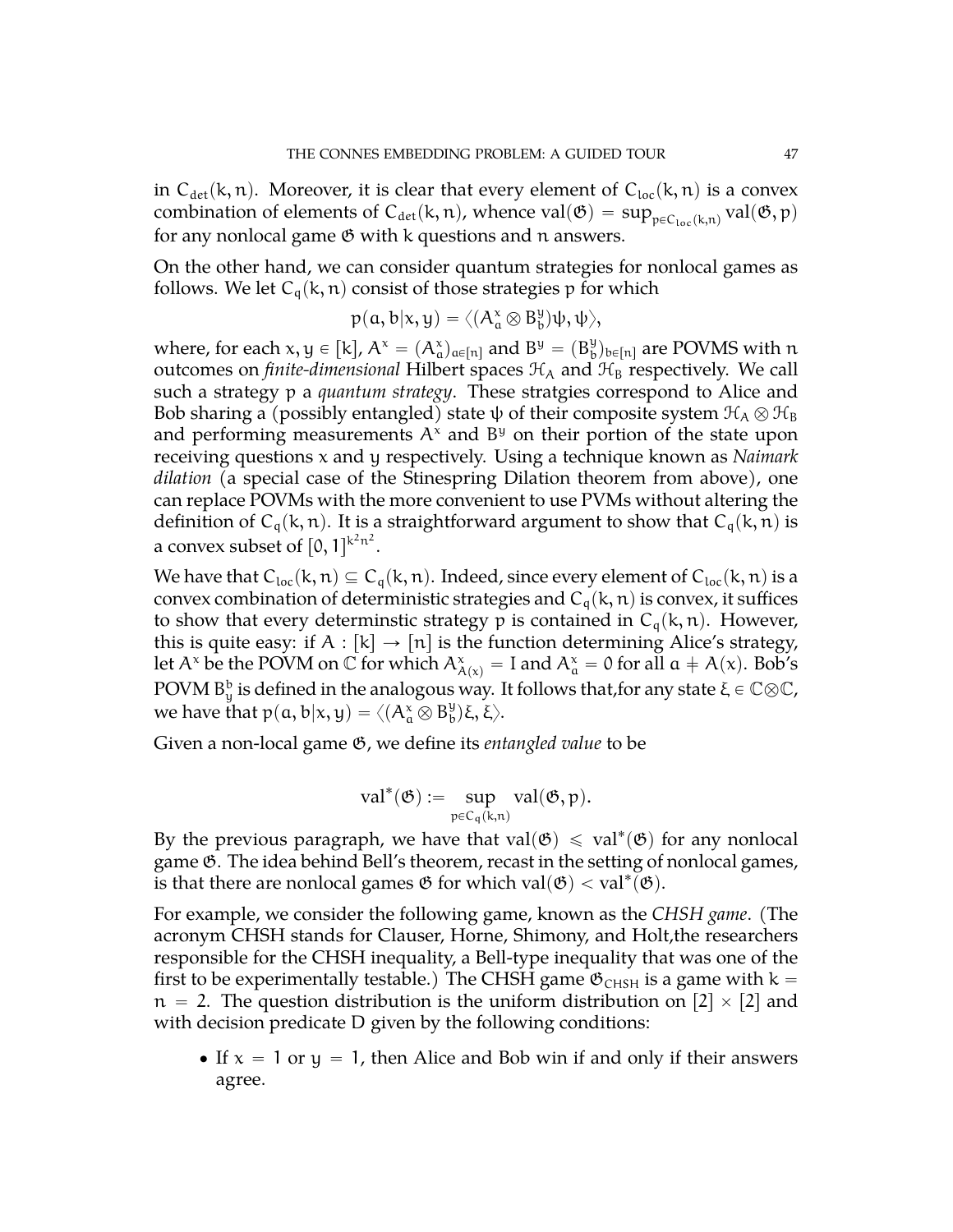• If  $x = y = 2$ , then Alice and Bob win if and only if their answers disagree.

By inspecting all determinstic strategies, one finds that val $(\mathfrak{G}_{CHSH}) = \frac{3}{4}$ . However, the entangled value of the game satisfies val\* $(\mathfrak{G}) = \cos^2(\frac{\pi}{8})$  $(\frac{\pi}{8})$   $\approx$  0.85  $>$ val( $\mathfrak{G}_{CHSH}$ ). The interested reader can find the details for this calculation in [\[15,](#page-71-2) Section 3.1]. We merely point out that a quantum strategy for achieving  $\text{val}^*(\mathfrak{G})$ uses the EPR state  $\psi_{EPR}$ .

5.3. **MIP\*.** Based on the nonlocal game definition of the complexity class MIP and our recent discussion of quantum strategies for nonlocal games, it should be clear how to define the complexity class MIP˚ : the language **L** belongs to MIP˚ if there is an efficient mapping (in the precise sense from Subsection [4.4\)](#page-39-0)  $z \mapsto \mathfrak{G}_z$  from strings to non-local games such that:

- If  $z \in L$ , then val<sup>\*</sup> $(\mathfrak{G}_z) \geq \frac{2}{3}$ .
- If  $z \notin L$ , then  $val^*(\mathfrak{G}_z) \leq \frac{1}{3}$ .

We remark that the definition of MIP<sup>\*</sup> first appeared in the aforementioned paper [\[15\]](#page-71-2).

To be fair, we are really defining the complexity class  $MIP^*(2,1)$ , which only has two provers and one round of interactions. There are ways to define similar classes that allow more verifiers and rounds, but the eventual result  $MIP^* = RE$ will show they yield the same class anyways, so we will not bother.

So how do the classes MIP and MIP<sup>\*</sup> relate? The lesson from the previous section was that provers that share entanglement can win some nonlocal games more often than they "rightfully should." In other words, it seems that it might be the case that for a language **L** that belongs to MIP and for a string z that does *not* belong to **L**, the provers might have a strategy for the corresponding game  $\mathfrak{G}_z$  whose value exceeds  $\frac{1}{3}$ .

Nevertheless (and perhaps somewhat surprisingly), Ito and Vidick [\[39\]](#page-72-1) showed that MIP  $\subseteq$  MIP $^*$ . The rough idea behind this inclusion is that it suffices to show that NEXP  $\subseteq$  MIP<sup>\*</sup> and the games involved in the proof that MIP = NEXP are such that their classical and quantum values are approximately the same.

Later, Natarajan and Wright  $[47]$  showed that NEEXP  $\subseteq$  MIP<sup>\*</sup>. Recalling that  $MIP = NEXP \subsetneq NEEXP$ , this shows that  $MIP \subsetneq MIP^*$ , whence adding entanglement does indeed strictly increase the computational power of the verifier.

So exactly how much extra power does entanglement give us? Besides the result mentioned in the last paragraph, there was only an a priori seemingly silly upper bound on MIP<sup>\*</sup>, namely  $\widehat{MIP}^* \subseteq RE$ , where RE (which is short for *recursively enumerable*) is the complexity class which consists of those languages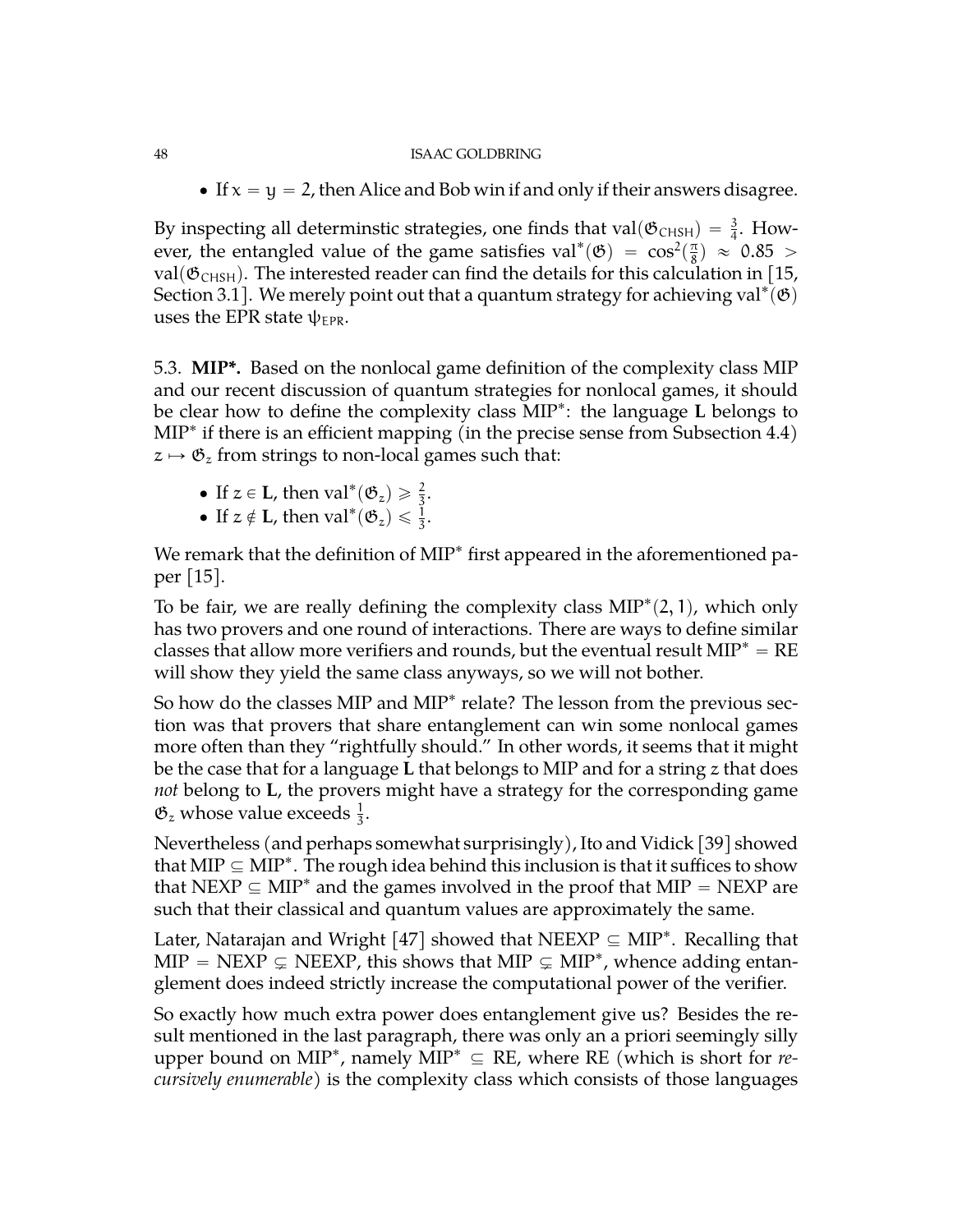**L** for which there is a Turing machine **M** (with absolutely no efficiency requirements whatsoever) whose domain is **L**, that is, **L** consists of the set of inputs for which **M** halts. An alternative formulation of RE is helpful: **L** belongs to RE if there is a total computable function whose range is **L** (this is why modern computability theorists refer to this as being *computably enumerable* or *CE*). To see the inclusion MIP<sup>\*</sup>  $\subseteq$  RE, note first that, given any dimension d, one can effectively enumerate a countable set of quantum strategies of dimension d that is dense in the set of such strategies and for which one can effectively compute val $(\mathfrak{G}, p)$  for any such quantum strategy p. By letting d tend to  $\infty$ , if one ever finds such a strategy p for which val $(\mathfrak{G}_z, \mathfrak{p}) > \frac{1}{2}$ , one knows that  $z \in L$  (and one is guaranteed that this will happen for some such p if  $z \in L$ ). Note that if  $z \notin L$ , this procedure will never convince us that  $z \notin L$  because maybe we did not wait long enough and a higher dimensional strategy would indeed have convinced us if we were just a bit more patient.

The amazing fact proven in [\[40\]](#page-72-3) is that this upper bound is actually tight! That is,  $MIP^* = RE$  holds! More specifically, the authors prove that there is an effective mapping  $M \mapsto \mathfrak{G}_M$  from (codes for) Turing machines to nonlocal games such that:

- If **M** halts on the empty tape, then  $val^*(\mathfrak{G}_M) = 1$ .
- If **M** does not halt on the empty tape, then  $val^*(\mathfrak{G}_M) \leq \frac{1}{2}$ .

The language consisting of codes for Turing machines that halt on the empty tape is known as the *halting problem* **HALT**. Since the halting problem is complete for the class RE, the inclusion  $RE \subseteq MIP^*$  holds.

Irregardless of your interest in CEP, the equality  $MIP^* = RE$  is an amazing fact. The halting problem is an undecidable problem (this follows from a simple diagonalization argument together with the fact that there is a so-called *universal Turing machine*). Nevertheless, if two cooperating but non-communicating provers share some quantum entanglement, they can reliably convince a verifier whether or not a given Turing machine halts! This is a landmark intellectual achievement.

The proof of  $MIP^* = RE$  is very complicated and we will not discuss it here. The introduction to [\[40\]](#page-72-3) does a great job outlining the essence of the proof.

The story of MIP<sup>\*</sup> is about allowing quantum resources but keeping the computational model classical. It is also interesting to ask what happens if we also replace the computational model we are using (i.e. the Turing machine) with a quantum computational model (e.g. quantum circuits). It turns out that there is nothing to be gained here: by prefixing the corresponding classical complexity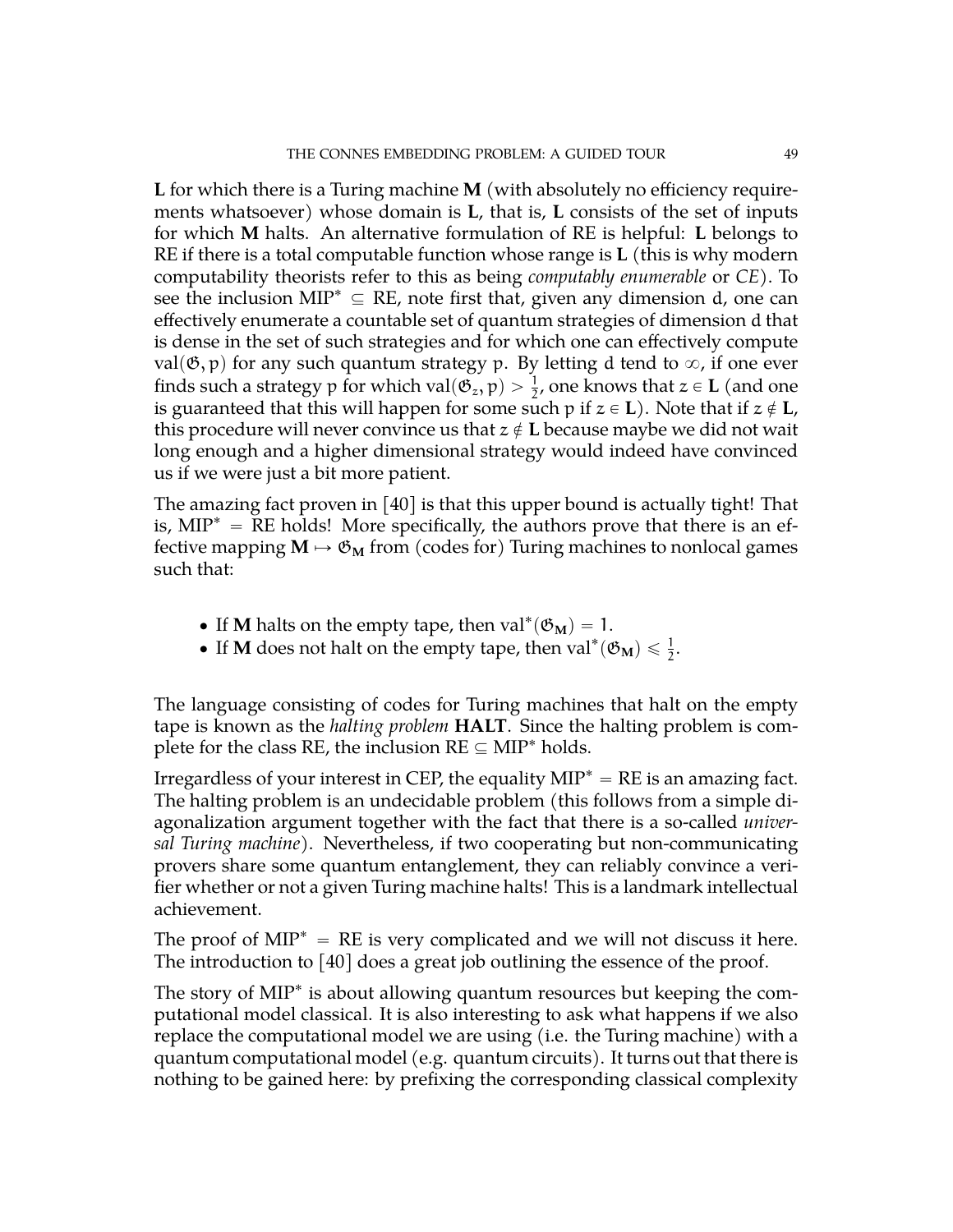class with a "Q" to denote its counterpart defined using a quantum computational model, we have  $QIP = IP$ ,  $QMIP = MIP$ , and  $QMIP^* = MIP^* = RE$ ; see [\[62\]](#page-73-0) for the details.

6. From MIP\*=RE to the failure of CEP: the traditional route

The derivation of the negative solution to the CEP from  $MIP^* = RE$  now proceeds in two steps: we first show how  $MIP^* = RE$  leads to a negative solution to *Tsirelson's problem* in quantum information theory; we show this in the first subsection. In the second subsection, we then show how a negative solution to Tsirelson's problem naturally leads to a negative solution to Kirchberg's QWEP problem. As we already observed in Subsection [3.10,](#page-30-0) this leads to a negative solution to the CEP.

6.1. **A negative solution to Tsirelson's problem.** In order to explain Tsirelson's problem, we need to introduce some more collections of strategies. First, we define  $C_{qs}(k, n)$  exactly as in the definition of  $C_q(k, n)$  except that we remove the finite-dimensionality assumptions on Alice's and Bob's state spaces  $\mathcal{H}_A$  and  $\mathcal{H}_B$ ; a strategy in this larger class is called a *quantum spatial strategy*. Quantum spatial strategies still correspond to the idea that Alice and Bob each have their own physical system and the state of their composite system is given by the tensor product. It can be checked that there is no loss of generality in restricting attention to separable Hilbert spaces in the definition of  $C_{qs}(k, n)$ . Moreover, by considering projections onto larger and larger finite-dimensional subspaces, we see that  $C_{qs}(k, n) \subseteq \overline{C_q(k, n)}$ , the closure of  $C_q(k, n)$  in the usual topology it inherits from being a subset of  $[0, 1]^{k^2 n^2}$ . Like  $C_q(k, n)$ , one can check that  $C_{qs}(k, n)$  is convex.

There is another model that is natural to consider which arises in quantum field theory. In quantum field theory, one usually considers a large quantum system (maybe the system describing the whole universe!) and then it may be difficult to separate Alice and Bob's systems as isolated subsystems of the larger system. The state of the large system is now given by some unit vector  $ξ$  in a single Hilbert space  $H$  and Alice's and Bob's measurements are now given by families of POVMs  $(A^x)_{x\in[k]}$  and  $(B^y)_{y\in[k]}$  acting on this single Hilbert space  $H$ . Since we are still assuming that Alice and Bob are far away and so they cannot interact with each other, it is natural to assume that either of them can measure first without affecting the value of the other's measurements (or even that they can perform their measurements simultaneously). According to von Neumann, the mathematical way of modeling this situation is to assume that Alice's and Bob's measurements commute with one another, that is,  $A^x_\alpha B^y_b = B^y_b A^x_\alpha$ for all  $x, y \in [k]$  and all  $a, b \in [n]$ . The corresponding strategy is given by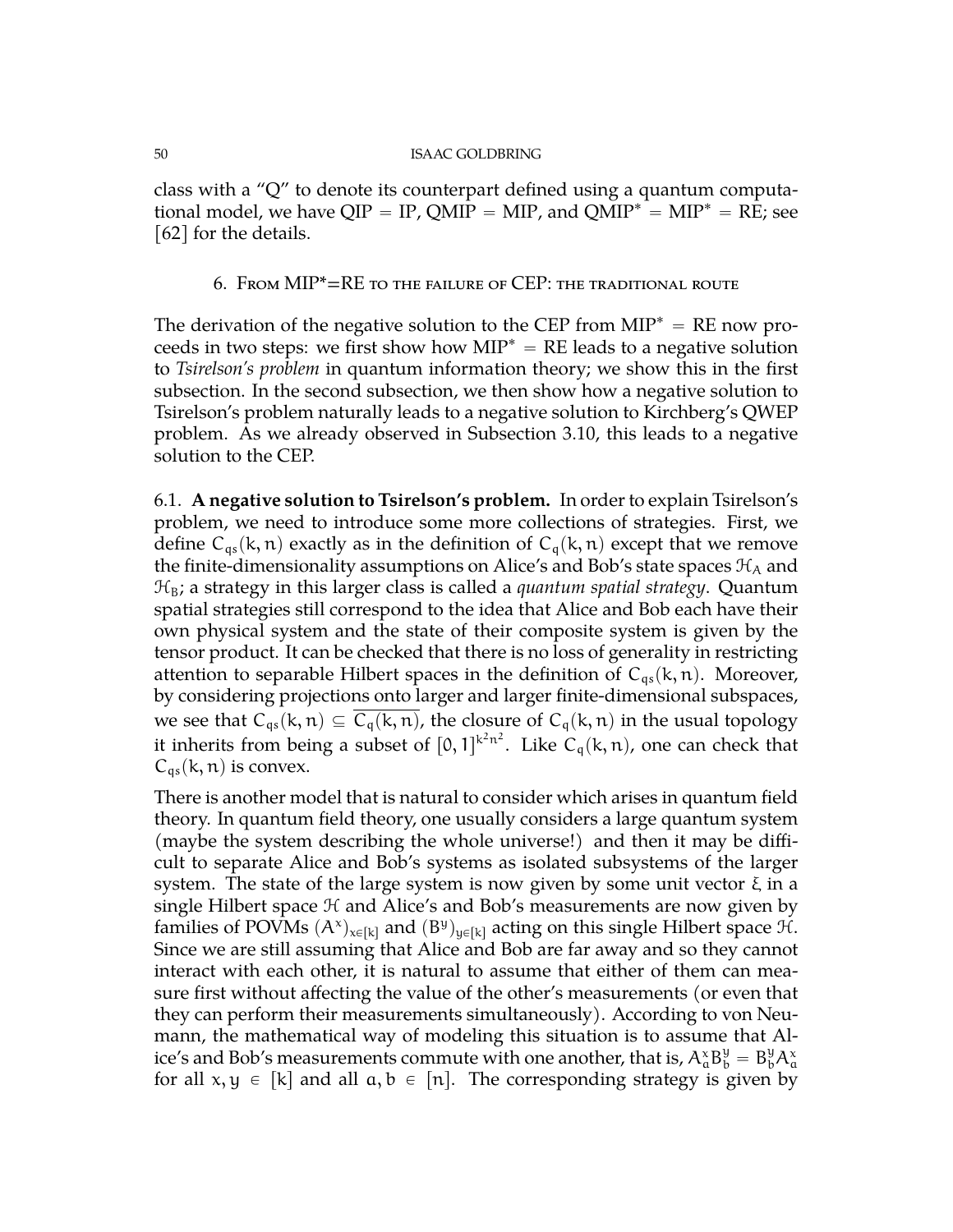$p(a, b|x, y) = \langle A^x_a B^y_b \rangle$  $\mathcal{G}_b^{\mathsf{y}}\xi,\xi\rangle$  and is called a *quantum commuting strategy*. (Commutativity ensures that this a priori complex value lies in  $[0, 1]$ .) The set of quantum commuting strategies is denoted  $C_{qc}(k, n)$ . Note that there is no requirement that  $H$  be finite-dimensional (although one can take it to be separable) and, in fact, requiring  $H$  to be finite-dimensional yields another description of the set  $C_q(k, n)$  (see [\[17\]](#page-71-3)). Later, we will see that  $C_{qc}(k, n)$  is a closed convex subset of  $[0,1]^{k^2n^2}$  and that, like  $C_q(k, n)$ , one can use PVMs instead of POVMs without changing the definition.

It is clear that  $C_{qs}(k, n) \subseteq C_{qc}(k, n)$ . In [\[59\]](#page-73-1), Boris Tsirelson claimed (without proof) that equality holds for all  $(k, n)$ . After he was questioned about this, he realized that he could not prove this claim. In fact, upon further reflection, he could not even establish whether or not  $C_{qs}(k, n)$  was closed nor whether or not  $C_{qa}(k, n) := C_{qs}(k, n) = C_q(k, n)$  coincided with  $C_{qc}(k, n)$  (see his note [\[60\]](#page-73-2)). The question of whether or not  $C_{qa}(k, n) = C_{qc}(k, n)$  for all  $(k, n)$  is known as *Tsirelson's problem*. Incidentally, in [\[56\]](#page-73-3) Slofstra showed that Tsirelson's original claim was false, that is, there is a pair  $(k, n)$  such that  $C_{qs}(k, n) \neq C_{qc}(k, n)$  and even strengthened this result to show that  $C_{qs}(k, n)$  need not be closed, that is, there is  $(k, n)$  for which  $C_{qs}(k, n) \subsetneq C_{qa}(k, n)$ .

Fix a nonlocal game  $\mathfrak G$  with k questions and n answers. It is clear that

$$
\sup_{\mathfrak{p}\in C_{q\alpha}(k,n)} val(\mathfrak{G},\mathfrak{p})=\sup_{\mathfrak{p}\in C_{q\alpha}(k,n)} val(\mathfrak{G},\mathfrak{p})=val^*(\mathfrak{G}).
$$

However, we can also use elements of  $C_{qc}(k, n)$  to define values of games, namely we define the *commuting value* of  $\mathfrak G$  to be val<sup>co</sup> $(\mathfrak G):=\sup_{\mathfrak {pcC}_{qc}(k,n)} val(\mathfrak G, \mathfrak p)$ . It is clear that val\* $(\mathfrak{G}) \leq \text{val}^{\text{co}}(\mathfrak{G})$  and that equality holds for all nonlocal games if Tsirelson's problem has an affirmative answer. In fact, it can be shown that an affirmative answer to Tsirelson's problem is equivalent to the statement val\* $(\mathfrak{G}) =$ val<sup>co</sup>( $\mathfrak{G}$ ) for all nonlocal games  $\mathfrak{G}$ .

Recall that in our discussion of the inclusion MIP<sup>\*</sup>  $\subseteq$  RE, we discussed how  $val^*(\mathfrak{G})$  can be effectively approximated from below. On the other hand, it turns out that val<sup>co</sup>( $\mathfrak{G}$ ) can be effectively approximated from above. This result follows from two facts:

- There is a finitely presented group  $G_{\mathfrak{G}}$  (which in fact only depends on the number of questions and answers in  $\mathfrak{G}$  ) and an element  $\eta_{\mathfrak{G}} \in C^*(\mathsf{G}_{\mathfrak{G}})$ such that val<sup>co</sup> $(\mathfrak{G}) = \|\eta_{\mathfrak{G}}\|$  (see Corollary [6.3](#page-53-0) below), and
- ' For any finitely presented group G, one can always find effective upper bounds on the operator norm of C $^*(G)$  (a result due to Fritz, Netzer and Thom [\[27,](#page-71-4) Corollary 2.2]).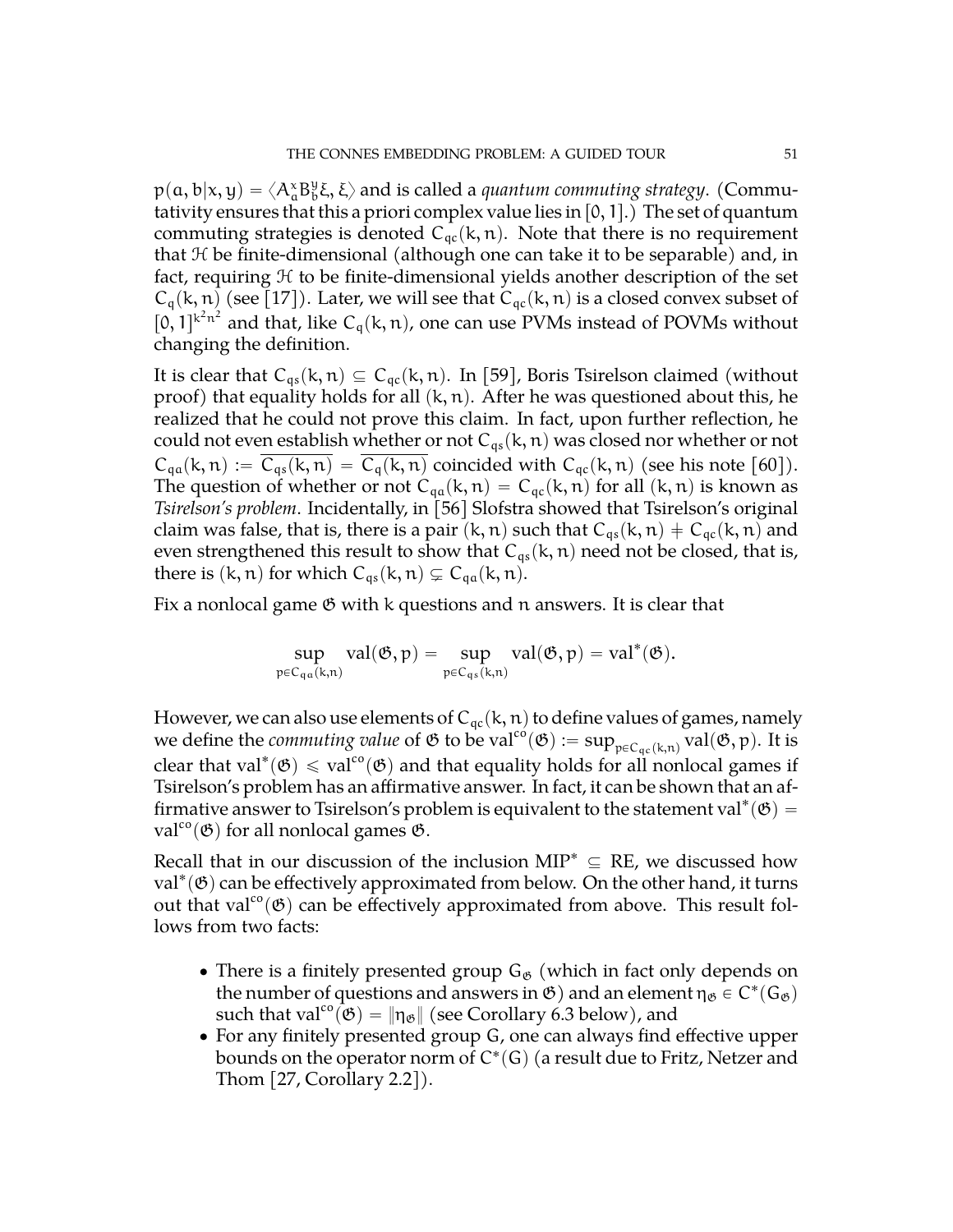In Subsection [7.8](#page-63-0) below, we offer a simple model-theoretic proof of the fact that val<sup>co</sup>( $\mathfrak{G}$ ) can be approximated from above, although, to be fair, we really establish a slightly different version of this fact sufficient to derive the failure of Tsirelson's problem from MIP<sup>\*</sup> = RE. In any event, if val<sup>\*</sup>( $\mathfrak{G}$ ) = val<sup>co</sup>( $\mathfrak{G}$ ), that is, if Tsirelson's problem has an affirmative answer, then we can effectively approximate val<sup>\*</sup>( $\ddot{\mathfrak{G}}$ ) = val<sup>co</sup>( $\mathfrak{G}$ ) both from below and above, which would then imply that all languages in MIP $^*$  are decidable, contradicting MIP $^* = \text{RE}!$ 

By the way, the argument in the preceding paragraph shows that  $\text{MIP}^{\text{co}}\subseteq \text{coRE},$ where  $\text{MIP}^{\text{co}}$  is defined exactly like  $\text{MIP}^*$  but using the commuting value val<sup>co</sup> of games instead of the entangled value val˚ and coRE denotes the class of languages whose complement lies in RE. It is currently unknown if this upper bound is sharp.

6.2. **A negative solution to Kirchberg's QWEP problem.** In this subsection, we show how a negative solution to Tsirelson's problem yields a negative solution to Kirchberg's QWEP problem. We follow Fritz' presentation [\[26\]](#page-71-5) closely.

We begin by considering the abelian C<sup>\*</sup>-algebra  $\mathbb{C}^n$ . For each  $a = 1, \ldots, n$ , we let  $e_a$  denote the  $a<sup>th</sup>$  standard basis element of  $\mathbb{C}^n$ . (We are using a as the index since we are using the notation from nonlocal games.) For any  $k \ge 1$ , we also consider the k-fold free product  $\ast_{x=1}^{k} \mathbb{C}^{n}$  and denote by  $e_{\alpha}^{x}$  the version of  $e_{\alpha}$  in the  $x^{\text{th}}$ -copy of  $\mathbb{C}^n$ .

# <span id="page-51-0"></span>**Proposition 6.1.**

- (1) *There is a 1-1 correspondence between* n-outcome POVMS  $\{A_1, \ldots, A_n\}$  *in*  $\mathcal{B}(\mathcal{H})$  and ucp maps  $\Phi : \mathbb{C}^n \to \mathcal{B}(\mathcal{H})$  given by  $\Phi(e_a) := A_a$ .
- (2) *There is a 1-1 correspondence between* k-tuples  $\{A_1^x, \ldots, A_n^x\}_{x=1}^k$  *of* n-outcome *POVMS in*  $\mathcal{B}(\mathcal{H})$  *and ucp maps*  $\Phi : *_{x=1}^k \mathcal{C}^n \to \mathcal{B}(\mathcal{H})$  given by  $\Phi(e^x_\alpha) := A^x_\alpha$ .

*Proof.* The proof of (1) is easy to check, using that a positive map with commutative domain is automatically completely positive. Part (2) follows from (1) and a theorem of Florin Boca [\[12\]](#page-71-6), which implies that the individual ucp maps  $\Phi^x: \mathbb{C}^n \to \mathcal{B}(\mathcal{H})$  given by  $\Phi^x(e^x_\alpha) := A^x_\alpha$  can be jointly extended to a single ucp  $\text{map } \Phi : *_{x=1}^k \mathbb{C}^n \to \mathcal{B}(\mathcal{H}).$ 

We now bring group C\*-algebras into the picture, getting us closer to the QWEP problem. We first note that  $\mathbb{C}^n \cong C^*(\mathbb{Z}_n)$ , where  $\mathbb{Z}_n$  denotes the additive group of integers modulo n. Indeed, let u be a generator of  $\mathbb{Z}_n$  and consider the eleof integers mo<br>ment  $z := \sum_{a}^{n}$  $_{a=1}^{\mathfrak{n}} \exp(\frac{2\pi\mathrm{i}a}{\mathfrak{n}})$  $\frac{\pi i a}{n}$ ) $e_a \in \mathbb{C}^n$ . It is readily verified that z is an element of  $\mathcal{U}(\mathbb{C}^n)$  of order n, whence the assignment  $u \mapsto z$  yields a unitary representation  $\mathbb{Z}_n \to \mathcal{U}(\mathbb{C}^n)$ , extending to a \*-homomorphism  $C^*(\mathbb{Z}_n) \to \mathbb{C}^n$  that can be checked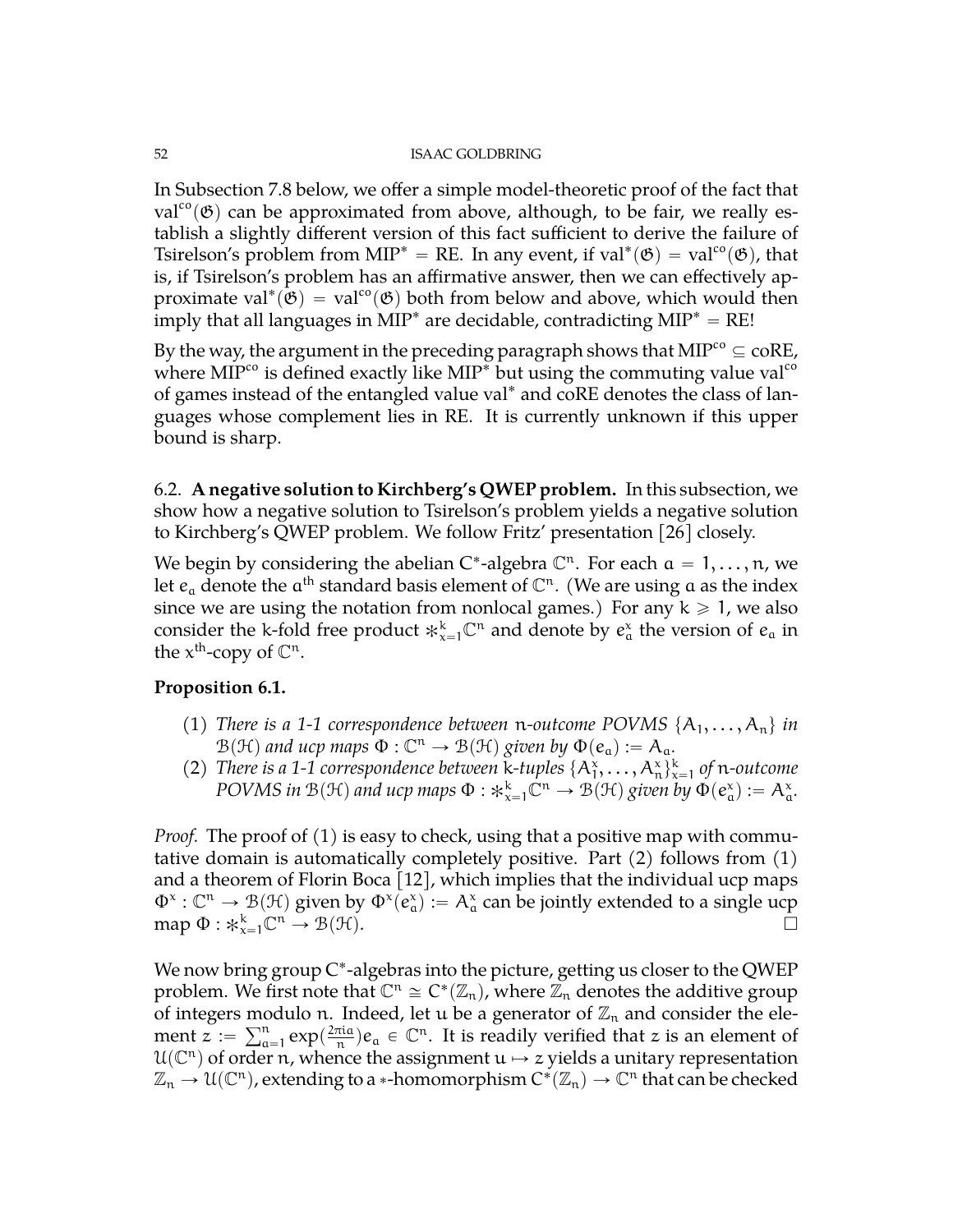to be an isomorphism. (This identification usually goes under the name *discrete Fourier transform*.)

Let  $\mathbb{F}(\mathsf{k},\mathfrak{n}) := *_{\mathsf{x}=1}^{\mathsf{k}} \mathbb{Z}_{\mathfrak{n}}$  denote the group freely generated by k elements of order n. We then have

$$
C^*(\mathbb{F}(k,n))=C^*(\divideontimes_{x=1}^k \mathbb{Z}_n)\cong \divideontimes_{x=1}^k C^*(\mathbb{Z}_n)\cong \divideontimes_{x=1}^k \mathbb{C}^n.
$$

We abuse notation slightly and let  $e^x_\alpha$  denote the element of  $C^*(\mathbb{F}(\mathsf{k},\mathfrak{n}))$  corresponding to  $e_a^x \in \ast_{x=1}^k \mathbb{C}^n$ . (Another viewpoint is that  $(e_a^x)_{a=1}^n$  denote the spectral projections corresponding to the  $x^{\text{th}}$ -unitary element of  $\tilde{C}^*(\mathbb{F}(k,n))$ .)

Here is the main result connecting the QWEP problem and Tsirelson's problem:

<span id="page-52-0"></span>**Theorem 6.2.** Fix  $k, n \geq 2$  and a strategy  $p \in [0, 1]^{k^2 n^2}$ . We then have:

- (1)  $p \in C_{qa}(k, n)$  *if and only if there is a state*  $\phi$  *on*  $C^*(\mathbb{F}(n, k)) \otimes_{min} C^*(\mathbb{F}(n, k))$ *for which*  $p(a, b|x, y) = \phi(e^x_a \otimes e^y_b)$ b q*.*
- (2)  $p \in C_{qc}(k, n)$  *if and only if there is a state*  $\phi$  *on*  $C^*(\mathbb{F}(n, k)) \otimes_{max} C^*(\mathbb{F}(n, k))$ *for which*  $p(a, b|x, y) = \phi(e^x_a \otimes e^y_b)$ b q*.*

*Proof.* For the forward direction of (1), we may assume, without loss of generality, that  $p\, \in\, \mathrm C_{\mathfrak q s}(\mathsf k,\mathfrak n)$ , say  $p(\mathfrak a,\mathfrak b|\mathsf x,\mathsf y)=\langle (\check{A}_\mathfrak a^\chi\otimes B_\mathfrak b^\mathfrak y$  $_{\text{b}}^{\text{y}}$ )ξ, ξ $\rangle$ , where the POVMs  $A^x$  and  $B^y$  act on the Hilbert spaces  $\mathcal{H}_A$  and  $\mathcal{H}_B$  respectively. By Proposition [6.1](#page-51-0) and the above identification  $C^*(\mathbb{F}(k,n)) \cong *_{x=1}^k \mathbb{C}^n$ , we have ucp maps  $\Phi_A$ :  $C^*(\mathbb{F}(k,n)) \to \mathcal{B}(\mathcal{H}_A)$  and  $\Phi_B : C^*(\mathbb{F}(k,n)) \to \mathcal{B}(\mathcal{H}_B)$  corresponding to these POVMs. These two ucp maps combine to yield a ucp map  $\Phi = \Phi_A \otimes \Phi_B$ :  $C^*(\mathbb{F}(k,n)) \otimes_{min} C^*(\mathbb{F}(k,n)) \to \mathcal{B}(\mathcal{H}_A \otimes \mathcal{H}_B)$ . Consequently, we can define a state  $\phi$  on  $C^*(\mathbb F(\kappa,n))\otimes_{\min} C^*(\mathbb F(\kappa,n))$  by setting  $\phi(w\,\overline{\otimes}\, z):=\langle(\Phi(w\otimes z)\xi,\xi\rangle.$ It is clear that this state  $\phi$  "implements" p as in the statement of (1).

Conversely, suppose that  $\varphi$  is a state on  $C^*(\mathbb{F}(\mathfrak{n},k)) \otimes_{min} C^*(\mathbb{F}(\mathfrak{n},k))$  for which  $p(a, b|x, y) = \oint_{\alpha} (e_a^x \otimes e_b^y)$  $\mathcal{L}_{\mathfrak{b}}^{\mathfrak{y}}$ . Concretely represent  $C^*(\mathbb{F}(\mathsf{k},\mathfrak{n})) \subseteq \mathcal{B}(\mathcal{H})$  so that  $C^*(\mathbb{F}(k,n))\otimes_{min}C^*(\mathbb{F}(k,n))\subseteq \mathcal{B}(\mathcal{H}\otimes\mathcal{H}).$  Extend  $\varphi$  to a state on  $\mathcal{B}(\mathcal{H}\otimes\mathcal{H})$ , which we will continue to denote φ. Since convex combination of vector states are dense in the state space of  $\mathcal{B}(\mathcal{H}\otimes\mathcal{H})$ , given  $\epsilon > 0$  there are vectors  $\xi_1, \ldots, \xi_n \in$  $\mathcal{H} \otimes \mathcal{H}$  for which  $|\dot{\Phi}(e^{\chi}_{a} \otimes e^{\psi}_{b})|$  $\mathcal{B}(\mathcal{H} \otimes \mathcal{H})$ , given  $\epsilon$ <br> $\mathcal{B}_b^{\mathfrak{y}}$ ) –  $\sum_{i=1}^n \langle (e_a^\mathsf{x} \otimes e_b^\mathsf{y}) \rangle$  $\big\{\xi_{\rm b}, \xi_{\rm i}, \xi_{\rm i} \big\}\big\}<\epsilon$  for all  ${\rm x,y\in [\rm k]}$  and  $a, b \in [n]$ . This shows that p can be approximated by convex combinations of elements of  $C_{qs}(k, n)$ . Since  $C_{qa}(k, n)$  is closed and convex, we have that  $p \in$  $C_{qa}(k, n)$ .

The proof of the forward direction of (2) is identical to the proof of the forward direction of (1), using the fact that one can combine ucp maps with commuting ranges into a ucp map on the maximal tensor product. For the converse, suppose that φ is a state on  $C^*(\mathbb{F}(n,k)) \otimes_{max} C^*(\mathbb{F}(n,k))$  for which  $p(a,b|x,y) =$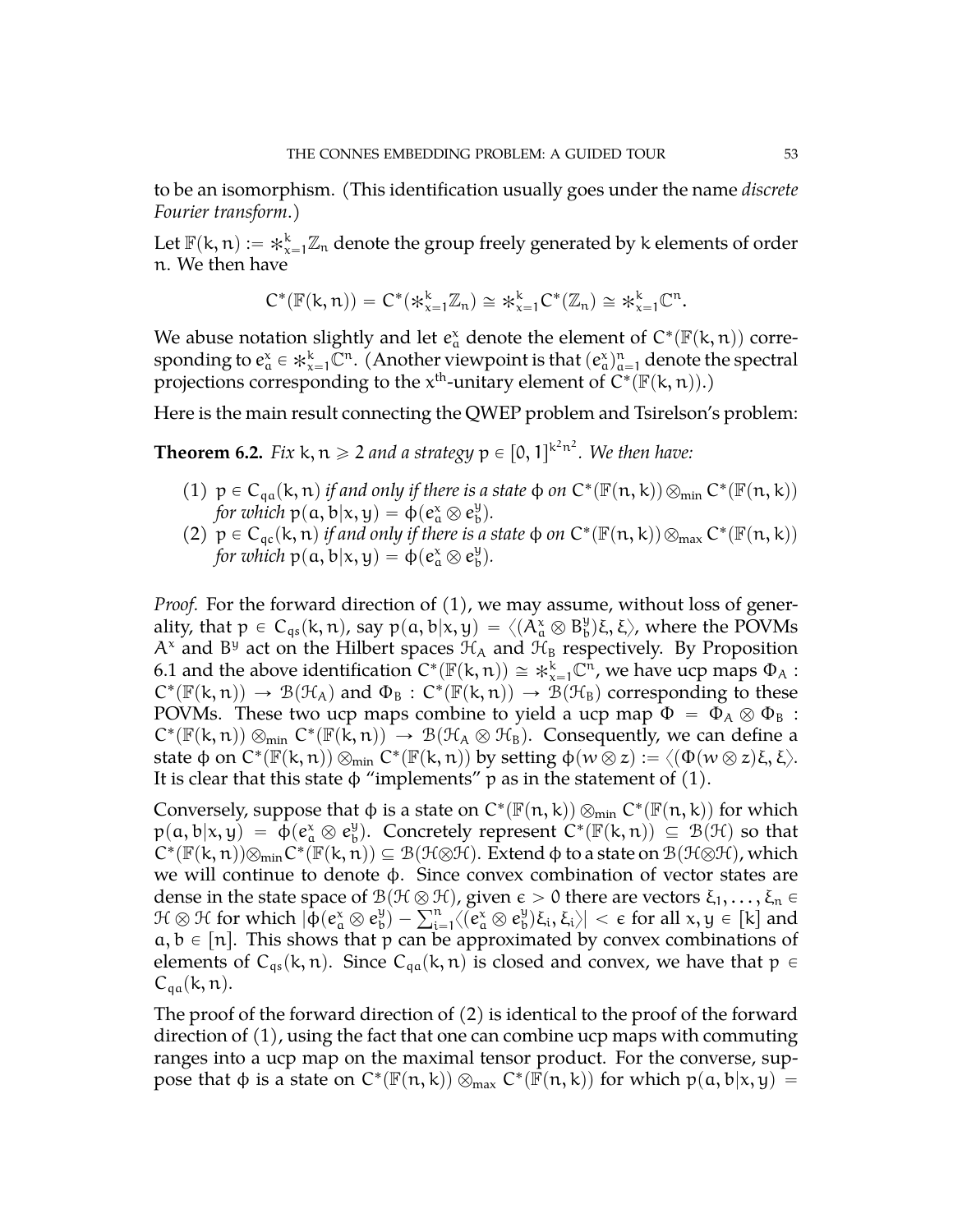$\varphi$ ( $e_a^x \otimes e_b^y$  $\mathcal{B}_{\text{b}}^{\text{y}}$ ). Let  $\pi_{\varphi}: C^*(\mathbb{F}(n,k)) \otimes_{\max} C^*(\mathbb{F}(n,k)) \to \mathcal{B}(\mathcal{H})$  be the GNS representation corresponding to the state φ with cyclic vector ξ. Set  $A^\chi_\mathfrak{a}:=\pi_\phi(e^\chi_\mathfrak{a}\bar{\otimes}I)$  and  $B_h^y$  $\theta_{\text{b}}^{\text{y}}\coloneqq\pi_{\phi}(\text{I}\overset{\bullet}{\otimes}\text{e}_{\text{b}}^{\text{y}})$  $\mathcal{L}_{\text{b}}^{\text{y}}$ ). It is clear that  $A_{\alpha}^{\text{x}}$  and  $B_{\text{b}}^{\text{y}}$  $\frac{9}{b}$  commute for all x, y, a, b and that  $p(a, b|x, y) = \langle A^x_a B^y_b \rangle$  $\mathcal{L}_{\mathfrak{b}}^{\mathfrak{y}}(\xi,\xi)$ , whence  $p \in C_{\mathfrak{q}_c}(\kappa,n)$ .

We note that the proof above fulfills a few promises made earlier, namely that elements of  $C_{qc}(k, n)$  can always be taken to arise from PVMs (instead of just POVMs) and that  $C_{qc}(k, n)$  is closed and convex (being the continuous image of the compact convex set of states on  $C^*(\mathbb{F}(k,n)) \otimes_{max} C^*(\mathbb{F}(k,n)).$ 

Given a nonlocal game  $\mathfrak{G} = (\pi, D)$  with k questions and n answers, set

$$
\eta_{\mathfrak{G}}:=\sum_{x,y\in[k]}\pi(x,y)\sum_{a,b\in[n]}D(x,y,a,b)(e_a^x\otimes e_b^y)\in C^*(\mathbb{F}(k,n))\odot C^*(\mathbb{F}(k,n)).
$$

<span id="page-53-0"></span>**Corollary 6.3.** *For any nonlocal game*  $\mathfrak{G}$ *, we have*  $val^*(\mathfrak{G}) = ||\eta_{\mathfrak{G}}||_{min}$  *and*  $val^{co}(\mathfrak{G}) =$  $\|\eta_{\mathfrak{G}}\|_{\max}$ .

We remind the reader that the previous corollary is responsible for the negative solution to Tsirelson's problem from MIP<sup>\*</sup> = RE. Indeed,  $\|\eta_{\mathcal{B}}\|_{\text{max}}$  corresponds to the operator norm of  $\eta_{\mathfrak{G}}$  when viewed as an element of  $C^* (\mathbb{F}(\mathsf{k},\mathfrak{n}) \times \mathbb{F}(\mathsf{k},\mathfrak{n}));$ by [\[27,](#page-71-4) Corollary 2.2], one can effectively compute upper bounds of the operator norm of elements of  $C^*(\mathbb{F}(k,n) \times \mathbb{F}(k,n))$ , whence one can effectively compute upper bounds for val<sup>co</sup> $(\mathfrak{G})$ .

**Corollary 6.4.** For any  $k, n \ge 2$ , if  $(C^*(\mathbb{F}(k, n)), C^*(\mathbb{F}(k, n))$  is a nuclear pair, then *Tsirelson's problem has a positive solution for scenarios of dimension*  $(k, n)$ *, that is,*  $val^*(\mathfrak{G}) = val^{co}(\mathfrak{G})$  for all nonlocal games  $\mathfrak{G}$  with k questions and n answers.

The quotient map  $\mathbb{Z} \to \mathbb{Z}_n$  yields a quotient map  $\mathbb{F}_k \to \mathbb{F}(k, n)$ , leading to a surjective \*-homomorphism  $C^*(\mathbb{F}_k) \to C^*(\mathbb{F}(k,n))$ . One can show that this map has a ucp lift  $C^*(\mathbb{F}(k,n)) \to C^*(\mathbb{F}_k)$  (see, for example, [\[26,](#page-71-5) Lemma D.3]), whence  $(C^*(\overline{\mathbb{F}}(\kappa,n)),C^*(\overline{\mathbb{F}}(\kappa,n))$  is a nuclear pair if  $(C^*(\overline{\mathbb{F}}_\kappa),C^*(\mathbb{F}_\kappa))$  is a nuclear pair. (It can be shown that  $\mathbb{F}(k, n)$  contains a copy of  $\mathbb{F}_2$  if  $(k, n) \neq (2, 2)$ , whence the converse to the previous sentence also holds in this case.) Consequently, we have:

**Corollary 6.5.** *If Kirchberg's QWEP problem has a positive answer, then Tsirelson's problem has a positive answer.*

In the last subsection, we saw that  $MIP^* = RE$  implies that Tsirelson's problem has a negative solution; combined with the previous corollary, we now have that the QWEP problem has a negative solution, and thus, coupled with the discussion in Subsection [3.10](#page-30-0) above, we finally have the desired negative solution to the CEP!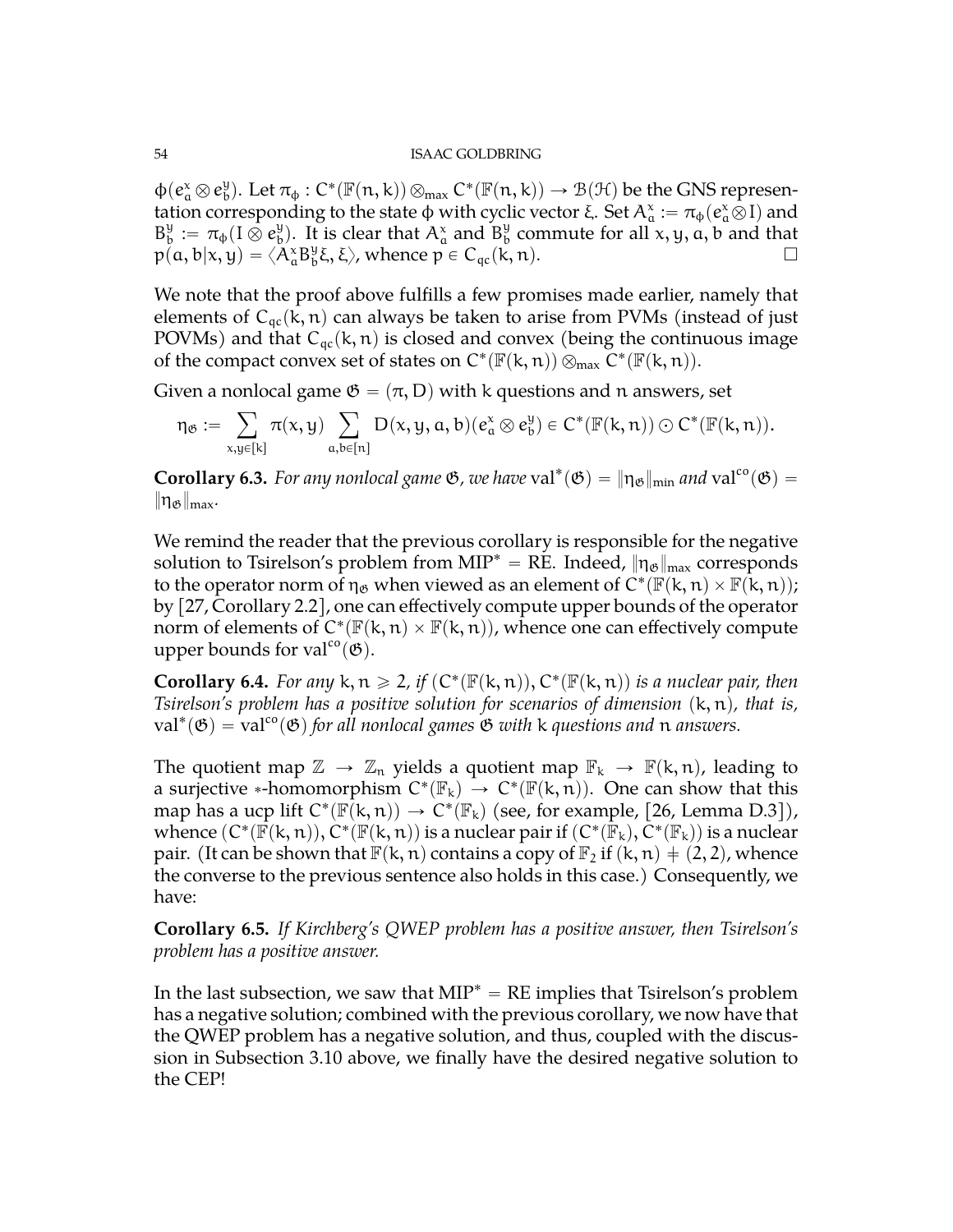7. From MIP\*=RE to the failure of CEP: a model-theoretic shortcut

In this section, we show how ideas from logic yield a (in this author's opinion) more elementary derivation of a negative solution of CEP from  $MIP^* = RE$ . Much of the material presented in this section represents joint work of the author and Bradd Hart [\[32\]](#page-72-4) and [\[33\]](#page-72-5).

7.1. **A continuous logic for studying tracial von Neumann algebras.** The negative solution to CEP from  $MIP^* = RE$  presented in this section uses techniques from logic. Consequently, we need to describe an appropriate first-order language in a certain *continuous logic* for studying tracial von Neumann algebras. (We apologize for the double use of the word "language" in this paper. The complexity-theoretic languages have been denoted using bold letters **L**; we will use Roman letters L for languages in the sense of logic.)

For a von Neumann algebra  $M$ , we let  $M_1$  denote the operator norm unit ball. Recall that by a \*-polynomial  $p(x_1, \ldots, x_n)$  in the indeterminates  $x_1, \ldots, x_n$  we mean an expression built from the indeterminates using the ˚ -algebra operations. Let  $\mathcal F$  denote the set of all  $^*$ -polynomials  $p(x_1, \ldots, x_n)$   $(n \geq 0)$  such that, for *any* von Neumann algebra  $M$ , we have  $p(M_1^n) \subseteq M_1$ . For example, the following functions belong to F:

- the "constant symbols" 0 and 1 (thought of as 0-ary functions);
- $x \mapsto x^*$ ;
- $\bullet \; x \mapsto \lambda x \; (|\lambda| \leq 1)$
- $\bullet$   $(x, y) \mapsto xy$
- $(x, y) \mapsto \frac{x+y}{2}$ .

We then work in the formal *language*  $L_{vNa} := \mathcal{F} \cup \{tr_{\mathcal{R}}, tr_{\mathcal{I}}, d\}$ , where  $tr_{\mathcal{R}}$  (resp.  $tr_1$ ) denote the real (resp. imaginary) parts of the trace and d denotes the metric on the operator norm unit ball given by  $d(x, y) := ||x - y||_{\tau}$ . We can then formulate certain properties of tracial von Neumann algebras using the language  $L_{vNa}$ as follows.

*Basic* L<sub>vNa</sub>-formulae will be formulae of the form  $tr_{\Re}(p(\vec{x}))$  or  $tr_{\Im}(p(\vec{x}))$  for  $p \in$ F. *Quantifier-free* L<sub>vNa</sub>-formulae are formulae of the form  $f(\varphi_1, \ldots, \varphi_m)$ , where  $f: \mathbb{R}^m \to \mathbb{R}$  is a continuous function and  $\varphi_1, \ldots, \varphi_m$  are basic  $L_{\nu Na}$ -formulae. Finally, an arbitrary  $L_{vNa}$ -formula is of the form

$$
Q^1_{x_{i_1}}\cdots Q^k_{x_{i_k}}\phi(x_1,\ldots,x_n),
$$

where each  $i_1 \in \{1, ..., n\}$ ,  $\varphi(x_1, ..., x_n)$  is a quantifier-free L<sub>vNa</sub>-formula, and each  $\mathrm{Q}^\mathrm{i}$  is either sup or inf; we think of these  $\mathrm{Q}_\mathrm{i}{}'$ s as *quantifiers over the unit ball of the algebra*.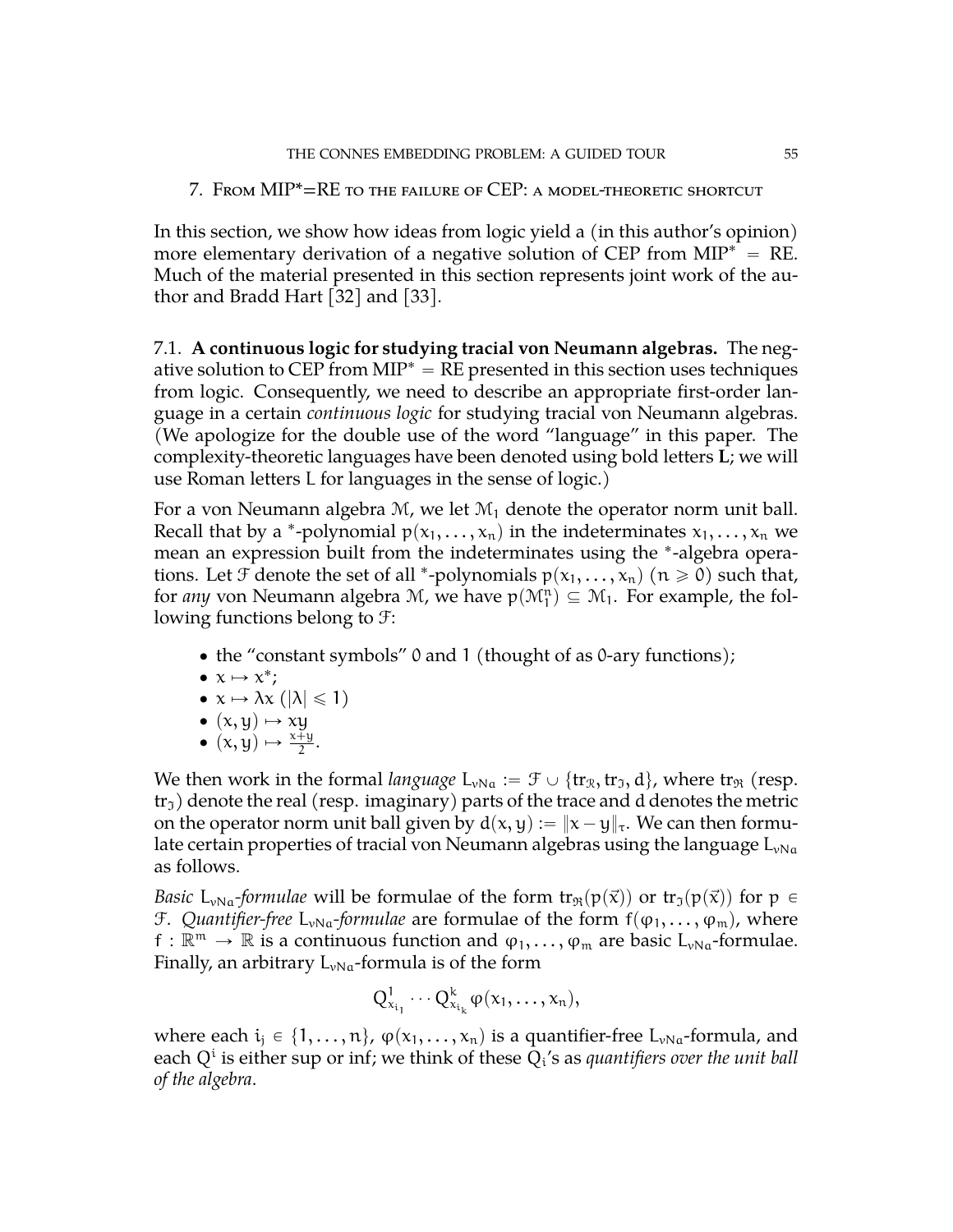For those keeping score at home, our setup here is a bit more specialized than the general treatment of continuous logic in [\[9\]](#page-71-7) (or even the version [\[22\]](#page-71-8) presented for operator algebraists), but a dense set of the formulae in [\[9\]](#page-71-7) are logically equivalent to formulae in the above form, so there is no loss of generality in our treatment here.

Also, in order to keep the set of formulae "separable" and "computable", when forming the set of quantifier-free formulae, we really should restrict ourselves to a computable dense subset of the set of all continuous functions  $\mathbb{R}^m \to \mathbb{R}$  as m ranges over  $\mathbb N$ . (See [\[32,](#page-72-4) Section 2].)

Suppose that  $\varphi(\vec{x})$  is a formula, M is a tracial von Neumann algebra, and  $\vec{a} \in$  $\mathcal{M}^{\mathfrak{n}}_{1}$ , where  $\mathfrak{n}$  is the length of the tuple  $\vec{\mathsf{x}}$ . We let  $\phi(\vec{\mathsf{a}})^{\mathcal{M}}$  denote the real number obtained by replacing the variables  $\vec{\mathsf{x}}$  with the tuple  $\vec{\mathsf{a}}$ ; we may think of  $\phi(\vec{\mathsf{a}})^\mathcal{M}$ as the truth value of  $\varphi(\vec{x})$  in M when  $\vec{x}$  is replaced by  $\vec{a}$ . For example, if  $\varphi(x_1)$  is the formula sup<sub>x<sub>2</sub></sub>  $d(x_1x_2, x_2x_1)$ , then  $\varphi(\mathfrak{a})^{\mathcal{M}} = 0$  if and only if  $\mathfrak{a}$  is in the center of M.

If  $φ$  has no *free variables* (that is, all variables occurring in  $φ$  are bounded by some quantifier), then we say that  $\varphi$  is a *sentence* and we observe that  $\varphi^{\mathcal{M}}$  is a real number. Given a tracial von Neumann algebra, the *theory of* M is the function Th(M) which maps the sentence  $\varphi$  to the real number  $\varphi^M$ . Sometimes authors define Th(M) to consist of the set of sentences  $\varphi$  for which  $\varphi^M = 0$ ; since Th(M), as we have defined it, is determined by its zeroset, these two formulations are equivalent.

If  $\varphi(\vec{x})$  is a formula, then there is a bounded interval  $[m_\varphi, M_\varphi] \subseteq \mathbb{R}$  called the range of  $\varphi$  such that, for any tracial von Neumann algebra M and any  $\vec{\alpha} \in M_1$ , we have  $\varphi(\vec{a})^{\mathcal{M}} \in [m_{\varphi}, M_{\varphi}].$ 

At this point we need to mention an important if not seemingly pedantic point (to a nonlogician). We have been focusing our attention on those structures in the language  $L_{vNa}$  that actually correspond to (unit balls of) tracial von Neumann algebras. This is a perfectly legitimate thing to do because the class of tracial von Neumann algebras form an *elementary class*. Perhaps a simpler example from classical logic will help illustrate the point. Let  $L_{app} = \{\cdot, e\}$  consist of a single binary function symbol  $\cdot$  and constant symbol  $e$ . Of course, the intended  $L_{\text{qrp}}$ -structures are the ones that interpret these symbols as the multiplication and identity of a group. However, there are perfectly reasonable, if not silly,  $L_{\text{qrp}}$ -structures, such as, for example, one that interprets  $\cdot$  as a constant function. The key point is that we can write down a collection of axioms, that is, a set of  $L_{\text{arp}}$ -sentences  $T_{\text{arp}}$ , that single out the class of groups in the sense that an  $L_{\text{qrp}}$ -structure G is a group if and only if every sentence in  $T_{\text{qrp}}$  is true in G. This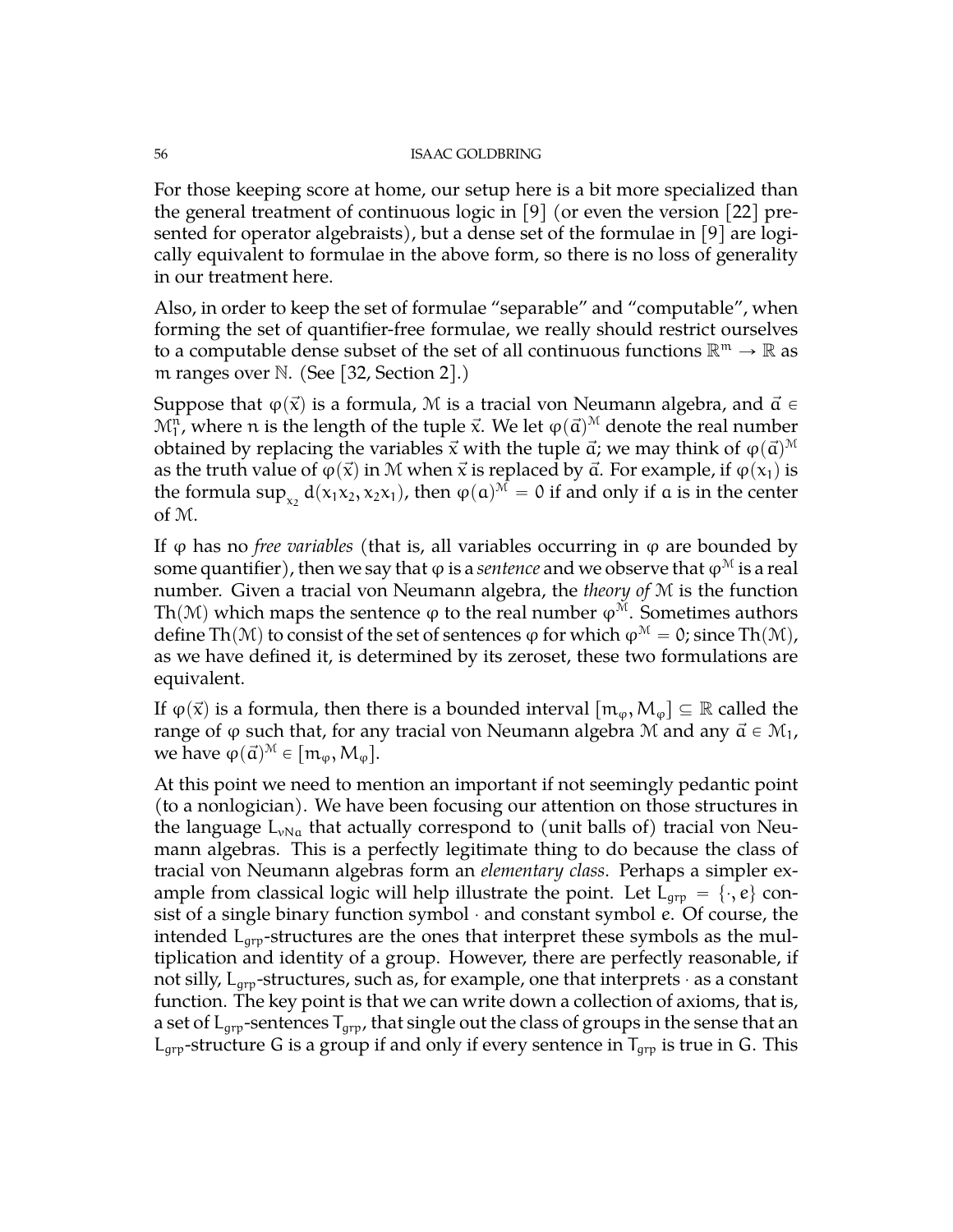is the definition of what it means for the class of groups to be an elementary class in the language  $L_{\text{qrp}}$ .

A similar situation is true in our context, namely, there is a collection  $T_{\nu Na}$  of  $L_{vNa}$ -sentences such that an  $L_{vNa}$ -structure is the unit ball of a von Neumann algebra if and only if each sentence in  $T_{vNa}$  evaluates to 0 in the structure. In fact, one can add to these axioms a couple of extra sentences in order to obtain the theory  $T_{II_1}$  whose models are all (unit balls of)  $II_1$  factors.

# 7.2. **The model-theoretic reformulation of CEP.** An  $L_{vNa}$ -sentence  $\sigma$  of the form

$$
\sup_{x_1}\cdots\sup_{x_n}\phi(x_1,\ldots,x_n)
$$

is called *universal* if ϕ is quantifier-free and the range of ϕ is non-negative and similarly *existential* if all the quantifiers are inf. This terminology is justified if one thinks of the value 0 as "true" for then  $\sigma^{\mathcal{M}}=0$  if and only if  $\phi(\mathfrak{a}_1,\ldots,\mathfrak{a}_n)=0$ 0 for all  $a_1, \ldots, a_n \in \mathcal{M}_1$ . If we restrict the function Th $(\mathcal{M})$  to the set of all universal (resp. existential) sentences, the resulting function is defined to be the *universal* (resp. *existential*) theory of M, denoted  $Th_\forall(\mathcal{M})$  (resp.  $Th_\exists(\mathcal{M})$ ).

It is fairly easy to see that  $\text{Th}_{\forall}(\mathfrak{M}) = \text{Th}_{\forall}(\mathfrak{M}^{\mathfrak{U}})$  for any tracial von Neumann algebra M and any ultrafilter U. (The *Łos theorem* [\[22,](#page-71-8) Proposition 4.3] shows that  $\text{Th}(\mathcal{M}) = \text{Th}(\mathcal{M}^{\mathfrak{U}})$ , but we will not need this more general fact.) Consequently, if  $\mathcal N$  embeds into  $\mathcal M^{\mathfrak U}$ , then we have that  $\text{Th}_{\forall}(\mathcal N)\leqslant\text{Th}_{\forall}(\mathcal M)$  (as a function). It turns out that the converse is also true. To see this, assume that  $Th_v(N) \le Th_v(M)$ . To show that N embeds into an ultrapower of M, it suffices (by standard ultrapower arguments) to show, given any finitely many  $a_1, \ldots, a_n \in \mathbb{N}_1$ , any atomic formula  $\varphi(x_1, \ldots, x_n)$ , and any  $\epsilon > 0$ , that there are  $b_1, \ldots, b_n \in \mathcal{M}_1$  such that  $|\varphi(\vec{a})^{\mathcal{N}} - \varphi(\vec{b})^{\mathcal{M}}| < \varepsilon$ . Set  $r := \varphi(\vec{a})^{\mathcal{N}}$  and  $\sigma := \inf_{\vec{x}} |r - \varphi(\vec{x})|$ . It is clear that  $\sigma^{\mathcal{N}}=0.$  The assumption that  $Th_{\forall}(\mathcal{N})\leqslant Th_{\forall}(\mathcal{M})$  implies that  $Th_{\exists}(\mathcal{M})\leqslant Th_{\exists}(\mathcal{N})$ , whence  $\sigma^{\mathcal{M}}=$  0, which easily implies the existence of the desired tuple  $\vec{\mathfrak{b}}\in\mathcal{M}_1.$ (None of this is particular to the case of tracial von Neumann algebras and holds for any pair of structures in the same language.)

We can thus reformulate the CEP as follows: for every tracial von Neumann algebra M, we have that  $Th_v(M) \le Th_v(\mathcal{R})$ . Recalling that  $\mathcal R$  embeds into every  $II<sub>1</sub>$  factor, we can further reformulate the CEP: there is a unique universal theory of II<sub>1</sub> factors, namely Th<sub> $\forall$ </sub>( $\Re$ ).

7.3. **The Completeness Theorem for (continuous) first-order logic.** Before discussing the Completeness theorem for  $II_1$  factors in the context of continuous logic, we consider the simpler example of groups in classical logic.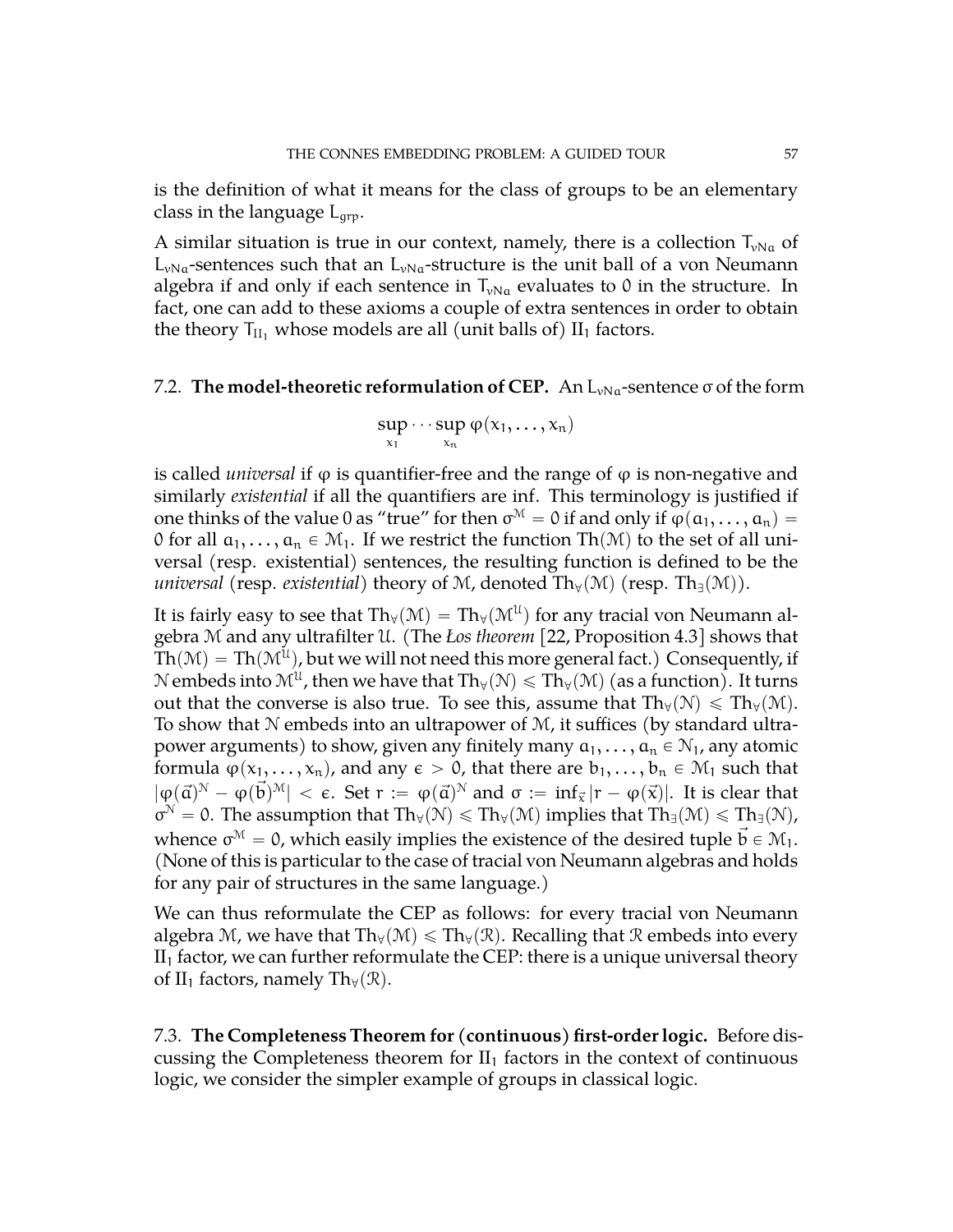Consider the following theorem in group theory: every group has a unique identity element. This theorem can be written as an  $L_{\text{qr}}$ -sentence  $\sigma_e$  defined by  $\forall x(\forall y(x \cdot y = y \cdot x = x) \rightarrow x = e)$ . What exactly does it mean for  $\sigma_e$  to be a theorem of group theory?

Syntactically, what this means is that in some formal proof system for first-order logic, there is a formal proof of  $\sigma_e$  from  $T_{\text{qrp}}$ , denoted  $T_{\text{qrp}} \vdash \sigma_e$ . This formal proof is simply a finite list of sentences, each of which is either an element of  $T_{\text{qrp}}$  or can be obtained from earlier elements of the list using the rules of the proof system, with  $\sigma_e$  being the last element of the list.

Semantically, we might say that in every model of  $T_{\text{qrp}}$ , that is, in every group, the sentence  $\sigma_e$  is true; we denote this relationship by  $T_{\text{qrp}} \models \sigma_e$ .

For any reasonable proof system, it is fairly easy to prove that  $\vdash$  implies  $\models$ ; this is called the *Soundness theorem for first order logic*. A much less obvious result is that the converse also holds, namely that any time  $T_{qrp} \models \sigma$ , then in fact  $T_{qrp} \models$ σ. (There is obviously nothing special here about  $T_{\text{qrp}}$  and this works for any classical first-order theory.) This is called the *Completeness theorem for first-order logic* and is due to Einstein's pal Kurt Gödel. (See [\[19,](#page-71-9) Section 2.5] for a nice treatment.)

The relevance of the Completeness theorem is that if we use some effective coding of the symbols of  $L_{\text{qrp}}$  and the logical symbols, then we can start a computer program running all proofs from  $T_{qrp}$  and outputting all theorems of  $T_{qrp}$ . In other words, the language (in the sense of complexity theory) consisting of codes for theorems of group theory belongs to RE. Note that all that was used about  $T_{\text{qrp}}$  is that the set of codes for axioms in  $T_{\text{qrp}}$  itself belongs to RE.

There are corresponding Soundness and Completeness theorems for continuous logic due to Ben-Yaacov and Pedersen [\[11\]](#page-71-10). Due to the approximate nature of continuous logic, the Completeness theorem takes a slightly different form. Restricted to our case of interest, namely  $T_{\text{II}_1}$ , it reads: for every  $L_{\nu Na}$ -sentence σ, we have

$$
sup\{\sigma^{\mathcal{M}}\::\: \mathcal{M}\: a\; II_1\; factor\} = inf\{r\in \mathbb{Q}^{>0}\::\: T_{II_1}\vdash \sigma \;\doteq\; r\}.
$$

Here,  $\div$  is the function given by  $r \div s := \max(r - s, 0)$ . Consequently, the Completeness theorem tells us that the largest truth value that σ could take in a II<sub>1</sub> factor is the smallest upper bound for  $\sigma$  that you could prove from the axioms  $T_{II_1}$ .

The proof system for continuous logic is still of the form that you can effectively enumerate theorems from an effectively enumerated set of axioms. In particular, since the set of axioms for  $T_{II_1}$  given in [\[22\]](#page-71-8) is easily checked to be effectively enumerated, we see that the set of theorems of  $T_{II_1}$  belongs to RE.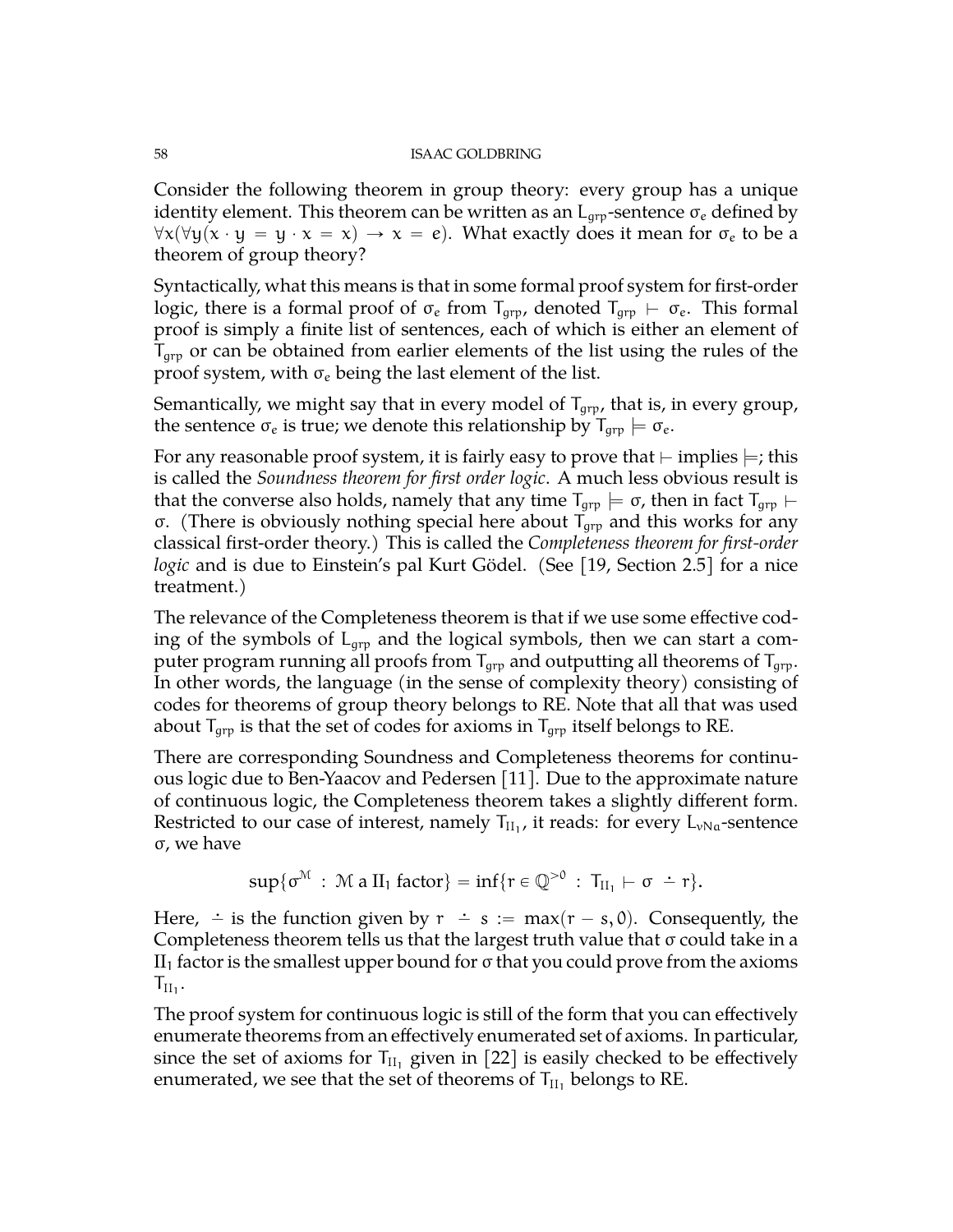7.4. **CEP and the computability of the universal theory of** R**.** Given a tracial von Neumann algebra M, we say that the universal theory of M is *computable* if there is an algorithm such that, upon input an  $L_{vNa}$ -sentence  $\sigma$  and a rational  $\epsilon > 0$ , returns  $\alpha, b \in \mathbb{Q}^{>0}$  with  $a < b$  and  $b - a < \epsilon$  and for which  $\sigma^M \in (a, b)$ .

The ideas in the previous subsection allow us to prove the following:

**Theorem 7.1** (G. and Hart [\[32\]](#page-72-4))**.** *If CEP has a positive answer, then the universal theory of* R *is computable.*

*Proof.* If CEP holds, then, recalling that  $\Re$  embeds into any  $II_1$  factor, we have, for any universal sentence σ, that  $\sup\{\sigma^{\rm M}\,:\, {\rm \mathcal{M}}\; a\; {\rm II}_1 \;\text{factor}\}=\sigma^{\mathcal{R}}.$  Consequently, if we start enumerating all proofs from  $\mathsf{T}_{\text{II}_1}$  and record all instances of theorems of the form  $σ - r$ , then we know that  $σ<sup>R</sup> ≤ r$  and this allows us to effectively enumerate better and better upper bounds for  $\sigma^{\mathrel{\mathcal{R} }}.$ 

On the other hand, we can also effectively enumerate better lower bounds for σ<sup> $x$ </sup>. There are two ways that one can go about this. One way is to write σ =  $\sup_x \varphi(x)$ , where  $\varphi(x) = f(\tau(p_1(x)), \ldots, \tau(p_n(x)))$ , and each  $p_i$  is a  $\ast$ -polynomial and f is a "computable" continuous function, that is, generated from a computable set of connectives. One can then approximately calculate  $\varphi$  on matrices of larger dimensions with rational coordinates. (Technically,  $x$  is restricted to range over matrices of operator norm at most one, but one can efficiently verify this too.) Another option is to consider the existential sentence  $\sigma_0 := M_{\sigma} \doteq \sigma$ , where  $M_{\sigma}$  is an upper bound for  $\sigma$  (uniform over all II<sub>1</sub> factors) that is effectively computable from  $\sigma$  itself. Since  $\mathcal R$  embeds in every  $II_1$  factor, we once again have  $\sup\{\sigma_0^{\mathcal M}\,:\, {\mathcal M} \text{ a } \Pi_1 \text{ factor}\}=\sigma_0^{\mathcal R}$  (this does not use CEP), and thus we can enumerate all proofs from  $T_{II_1}$  and every time we see that  $\sigma_0 \doteq r$ , we know that  $\sigma^{\mathcal{R}} \geqslant M_{\sigma} - r$ .

We run both the upper and lower bound algorithms simultaneously and wait until they output numbers within  $\epsilon$  of each other.

7.5. **Synchronous strategies, definable sets, and finishing the proof.** Based on the theorem in the previous section, in order to refute CEP, it suffices to prove the following theorem:

<span id="page-58-0"></span>**Theorem 7.2** (G. and Hart [\[33\]](#page-72-5))**.** *The universal theory of* R *is not computable.*

We will use  $MIP^* = RE$  to prove this result. But how? Given a nonlocal game  $\mathfrak{G}$ , the definition of val<sup>\*</sup>( $\mathfrak{G}$ ) resembles a universal sentence in the language  $L_{\nu Na}$ except that it is not a priori clear how to view the set of correlations  $C_{qa}$  as something that we can quantify over in a  $II<sub>1</sub>$  factor.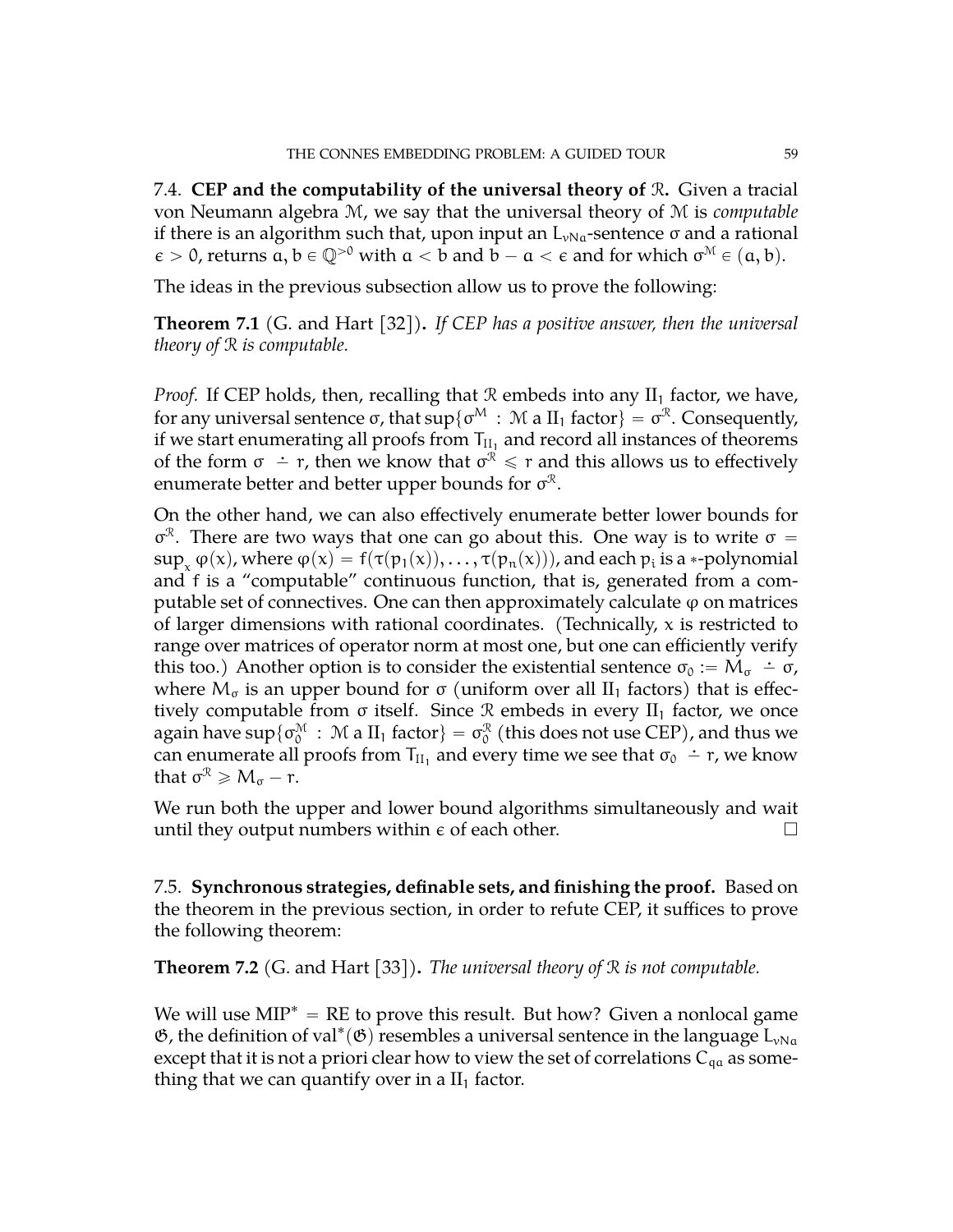Thankfully, a specific subset of  $C_{qa}$  can be characterized by a formula that our logic can handle. A strategy p is called *synchronous* if  $p(a, b|x, x) = 0$  for all  $x \in [k]$  and distinct  $a, b \in [n]$ . That is, p is synchronous if, whenever both players are asked the same question, they always answer with the same answer. We let  $C^s_{\rm qa}({\bf k},{\bf n})$  (resp.  $C^s_{\rm qc}({\bf k},{\bf n}))$  denote the synchronous elements of  $C_{\rm qa}({\bf k},{\bf n})$ (resp.  $C_{qc}(k, n)$ ). Given a nonlocal game  $\mathfrak G$  with k questions and n answers, we set its *synchronous entangled value* to be

$$
sval^*(\mathfrak{G}):=\sup_{p\in C^s_{q\alpha}(k,n)} val(\mathfrak{G},p).
$$

One defines the *synchronous commuting value* sval<sup>co</sup> $(\mathfrak{G})$  in the obvious way. In general, we have that  $sval^*(\mathfrak{G}) \leqslant val^*(\breve{\mathfrak{G}})$  and  $sval^{co}(\mathfrak{G}) \leqslant val^{co}(\mathfrak{G})$ . .

Paulsen et. al. [\[52,](#page-72-6) Corollary 5.6] showed that  $p \in C_{qc}^{s}(k, n)$  if and only if there is a tracial state  $\tau$  on  $C^*(\mathbb{F}(k,n))$  such that  $p(a,b|x,y) = \tau(e_a^x e_b^y)$  $_{\rm b}^{\rm y}$ ). Contrast this result with Theorem [6.2](#page-52-0) above: gone is the maximal tensor product of  $C^*(\mathbb{F}(k,n))$  with itself, but instead the state is required to be a tracial state. Later, Kim, Paulsen, and Schaufhauser [\[44,](#page-72-7) Theorem 3.6] showed that  $p \in C_{qa}^{s}(k, n)$  if and only if there is an *amenable* tracial state  $\tau$  on  $C^{*}(\mathbb{F}(k, n))$ such that  $p(a, b|x, y) = \tau(e_a^x e_b^y)$  $\mathcal{L}_{\text{b}}^{y}$ ). One definition of an amenable tracial state τ on a C\*-algebra  ${\mathcal{A}}$  is that there is a \*-homomorphism  $\theta:{\mathcal{A}}\to{\mathcal{R}}^{\mathcal{U}}$  with a ucp lift  $A \to \ell^{\infty}(R)$  for which  $\tau = \tau^{\mathfrak{U}}_{\mathfrak{R}} \circ \theta$ , where  $\tau_{\mathfrak{R}}$  is the unique trace on  $\mathfrak{R}$ . There are many alternate characterizations of being an amenable trace showing that this is indeed a robust condition. In fact, Kirchberg used the notion of amenable trace in his proof that, for finite von Neumann algebras, being QWEP is equivalent to being isomorphic to a  $*$ -subalgebra of  $\mathcal{R}^{\mathfrak{U}}.$ 

In any event, the above characterization of  $C_{qa}^s(k, n)$  can be used to show that  $p \in C^s_{qa}(k, n)$  if and only if there are n-outcome PVMs  $(f^x)_{x \in [k]}$  in  $\mathcal{R}^{\mathcal{U}}$  such that  $p(a, b|x, y) = \tau_{\mathcal{R}}^{\mathcal{U}}(f_a^xf_b^y)$  $_{\rm b}^{\rm y}$ ). In the sequel, we let  $\rm X_n$  denote the set of PVMs in  $\mathcal{R}^{\rm u}$  of length n. By the previous paragraph, we have

$$
sval^*(\mathfrak{G})=\sup_{f^1,\ldots,f^k\in X_n}\left(\sum_{x,y\in[k]}\pi(x,y)\sum_{a,b\in[n]}D(x,y,a,b)\tau(f^x_af^y_b)\right)^{\mathcal{R}^{\mathcal{U}}}
$$

We now note two very important facts:

(1) The value contained in the parentheses is a legitimate first order formula evaluated in the ultrapower  $\mathcal{R}^{\mathfrak{U}}$  of  $\mathcal{R}.$ 

.

(2) The *proof* of MIP<sup>\*</sup> = RE actually shows that the reduction  $M \rightarrow \mathfrak{G}_M$ from Turing machines to nonlocal games is such that if **M** halts, then  $sval^*(\mathfrak{G}_M) = 1.$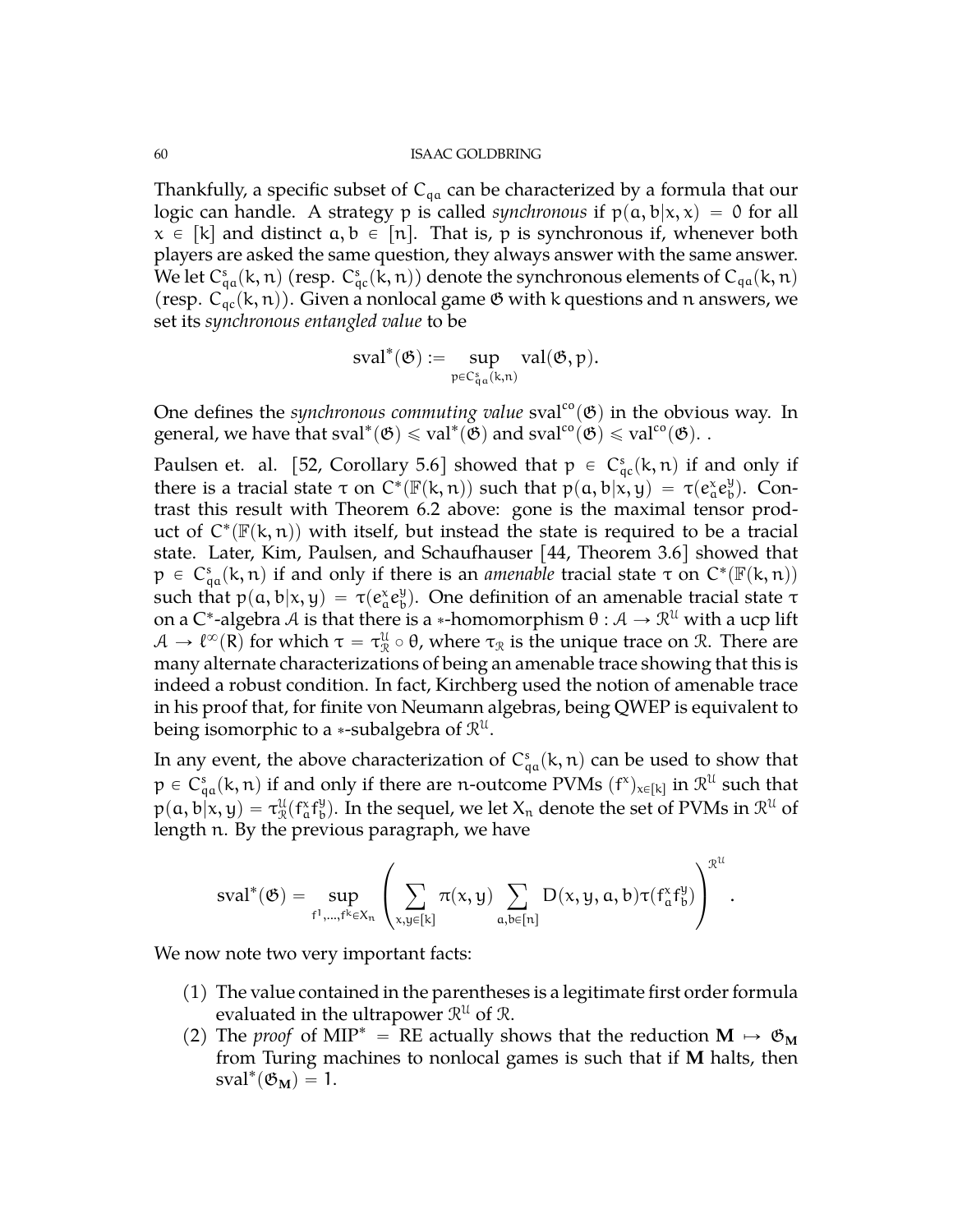From these two facts, it seems like the proof of Theorem [7.2](#page-58-0) is complete, for if we could approximately compute the value of any universal sentence in R, then we could approximate sval $^*(\mathfrak{G}_M)$  for any Turing machine **M** and thus be able to decide the halting problem!

There is one (not so minor) issue: the supremum in the above display is still not technically allowable in our logic! Indeed, we are taking the supremum over elements from a certain set  $X_n$  rather than just tuples from the unit ball. However, it turns out that the founders of continuous logic thought long and hard about such suprema and their efforts will pay off tremendously.

To explain this, we return to classical logic for one moment and the case of groups. Given any group G, its center  $Z(G)$  can be defined by the formula  $\gamma(x) := \forall y(xy = yx)$ , that is,  $Z(G) = \{g \in G : \gamma(g) \text{ is true in } G\}$ . Consequently, given any formula  $\theta(x)$ , the formula  $(\forall x \in Z(G))\theta(x)$  represents an actual sentence in classical logic, being shorthand for the more cumbersome  $\forall x(\gamma(x) \rightarrow \theta(x)).$ 

We are faced with a similar situation in the above paragraph. The elements of  $X_n$  are those that make the formula

$$
\max\left(\max_{i=1,\ldots,n}d(p_i,p_i^*),\max_{i=1,\ldots,n}d(p_i,p_i^2),d\left(\sum_{i=1}^np_i,1\right)\right)
$$

equal to 0. One would hope that we could thus take the supremum over this set of elements as a shorthand for a more complicated "legitimate" formula. Unfortunately, such a move is not always possible.

More generally, given  $L_{vNa}$ -formulae  $\theta(x)$  and  $\psi(x)$ , the expression

$$
sup{\{\psi(x)^{\mathcal{R}} \,:\, \theta(x)^{\mathcal{R}}=0\}}
$$

is only equivalent to  $\sigma^\mathcal{R}$  for an actual  $\mathsf{L}_{\nu\mathsf{Na}}$ -sentence  $\sigma$  if  $\theta(\mathsf{x})$  satisfies a certain "almost-near" property, that is, for each  $\epsilon > 0$ , there is a  $\delta > 0$  such that, for all  $a \in \mathcal{R}_1$ , if  $\theta(a)^{\mathcal{R}} < \delta$ , then there is  $b \in \mathcal{R}_1$  with  $\theta(b)^{\mathcal{R}} = 0$  and  $d(a, b) < \epsilon$ . In the operator algebraic literature, this is usually referred to as a *weak stability* phenomena. In the model theory literature, this is called being a *definable set*. (See the author's paper [\[29\]](#page-71-11) for more on definability in continuous logic and its connection to operator-algebraic matters.)

Now here is the fantastic (and fortuitious part): the formula defining  $X_n$  above does have this property! And here's the kicker: Kim, Paulsen, and Schaufhauser themselves proved it [\[44,](#page-72-7) Lemma 3.5] while establishing their above characterization of  $C_{qa}^{s}(k, n)$ . Thus, we are entitled to write the above "formula" for  $sval^*(\mathfrak{G})$  as a shorthand for a legitimate sentence in the language of continuous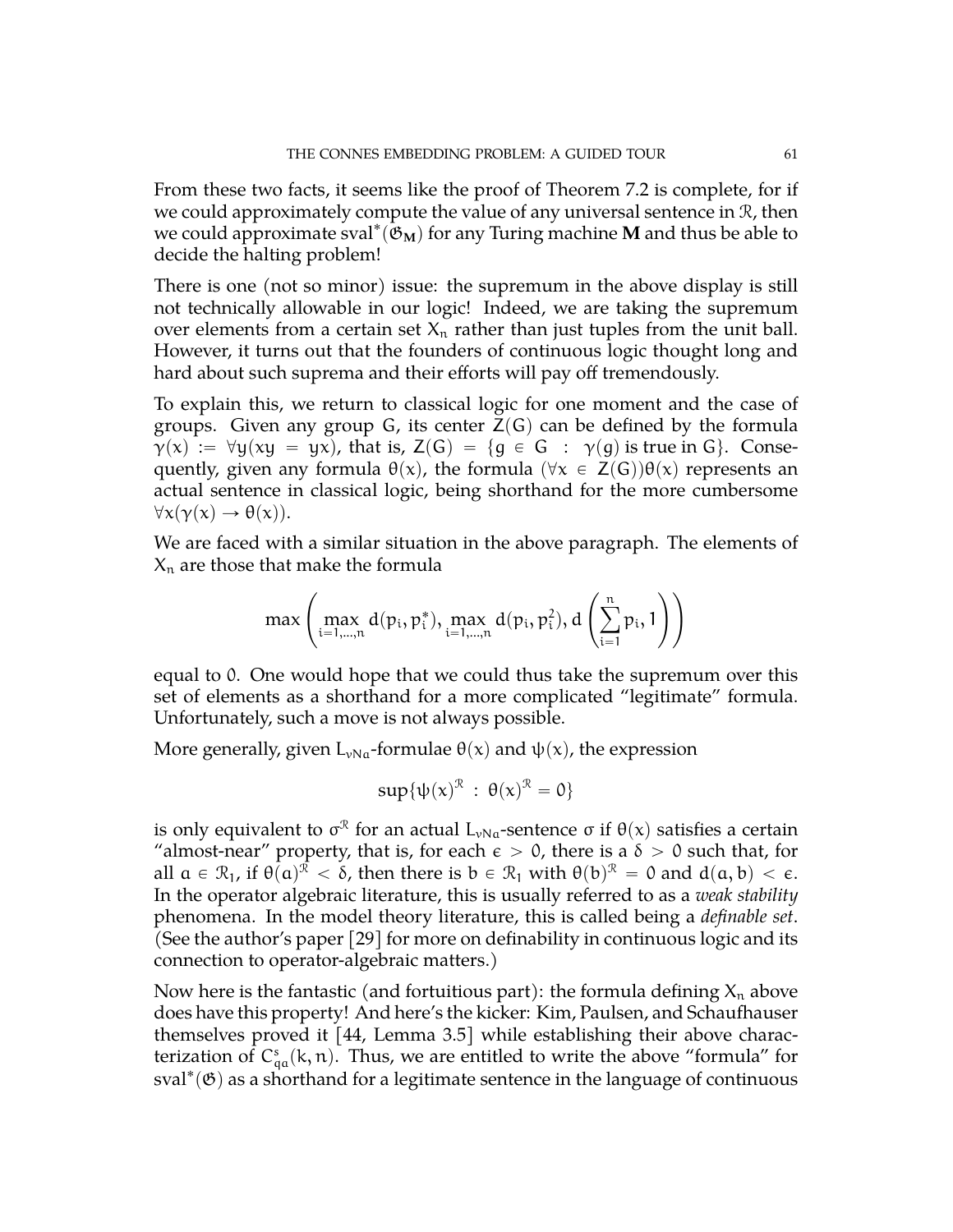logic. There is a little bit of fine print to check, namely that the resulting sentence is in fact universal and that this transformation can be done effectively, but the details can indeed be carried out. This completes the proof of Theorem [7.2](#page-58-0) above and thus the model-theoretic proof of the negative solution to CEP.

7.6. **A Gödelian refutation of the CEP.** Gödel's Incompleteness Theorem is one of the landmark intellectual achievements of the 20th century. It addresses a seemingly simple question: is there an algorithm such that, upon input a sentence in the language of number theory, returns the truth value of the sentence in the natural numbers? Surprisingly, Gödel proved that the answer is no [\[28\]](#page-71-12)! (See also [\[19,](#page-71-9) Section 3.5] for a more modern treatment.)

Gödel actually proved something much stronger, namely he proved that any attempt to answer the previous question by giving an effective axiomatization of number theory is doomed to fail. More specifically, there is a natural (and effective) collection of axioms known as *Peano arithmetic* such that any effective extension T of Peano arithmetic is destined to be incomplete, meaning there will be sentence σ that is true in N but not provable from T. Since simply listing all true sentences of  $N$  as axioms is obviously complete, it follows that the set of true sentences is not effectively enumerable.

We can use the ideas in the previous subsection to give a Gödelian-style refutation of CEP. Indeed, one can view CEP as the question of asking whether or not the effective list of axioms for being a  $II_1$  factor is enough to axiomatize the universal theory of R. The failure of CEP shows that the answer to this is no. But perhaps there is a stronger, but still effective, list of axioms extending the axioms for being a  $II_1$  factor so that any model of these axioms would then satisfy the conclusion of CEP. Our proof from the previous subsection shows that the answer is still no:

**Theorem 7.3** (G. and Hart [\[33\]](#page-72-5))**.** *There does not exist an effectively enumerable list* T of axioms extending  $\mathsf{T}_{\text{II}_1}$  such that all models of T are embeddable in  $\mathcal{R}^{\text{U}}$ .

In particular, this shows that the collection of axioms  $\sigma\,\doteq$   $\,$  r for which  $\sigma^{\mathcal{R}}\leqslant$   $\,$  r is not effectively enumerable.

The previous theorem allows us to provide "many" counterexamples to CEP:

**Corollary 7.4.** *There is a sequence*  $\mathcal{M}_1, \mathcal{M}_2, \ldots,$  *of separable*  $II_1$  *factors, none of which embed into an ultrapower of* R*, and such that, for all* i ă j*,* M<sup>i</sup> *does not embed into an ultrapower of* M<sup>j</sup> *.*

*Proof.* We construct the sequence inductively. Set  $\mathcal{M}_1$  to be any separable  $II_1$  factor that does not embed into an ultrapower of R. Suppose now that  $M_1, \ldots, M_n$ have been constructed satisfying the conclusion of the Corollary. For each  $i =$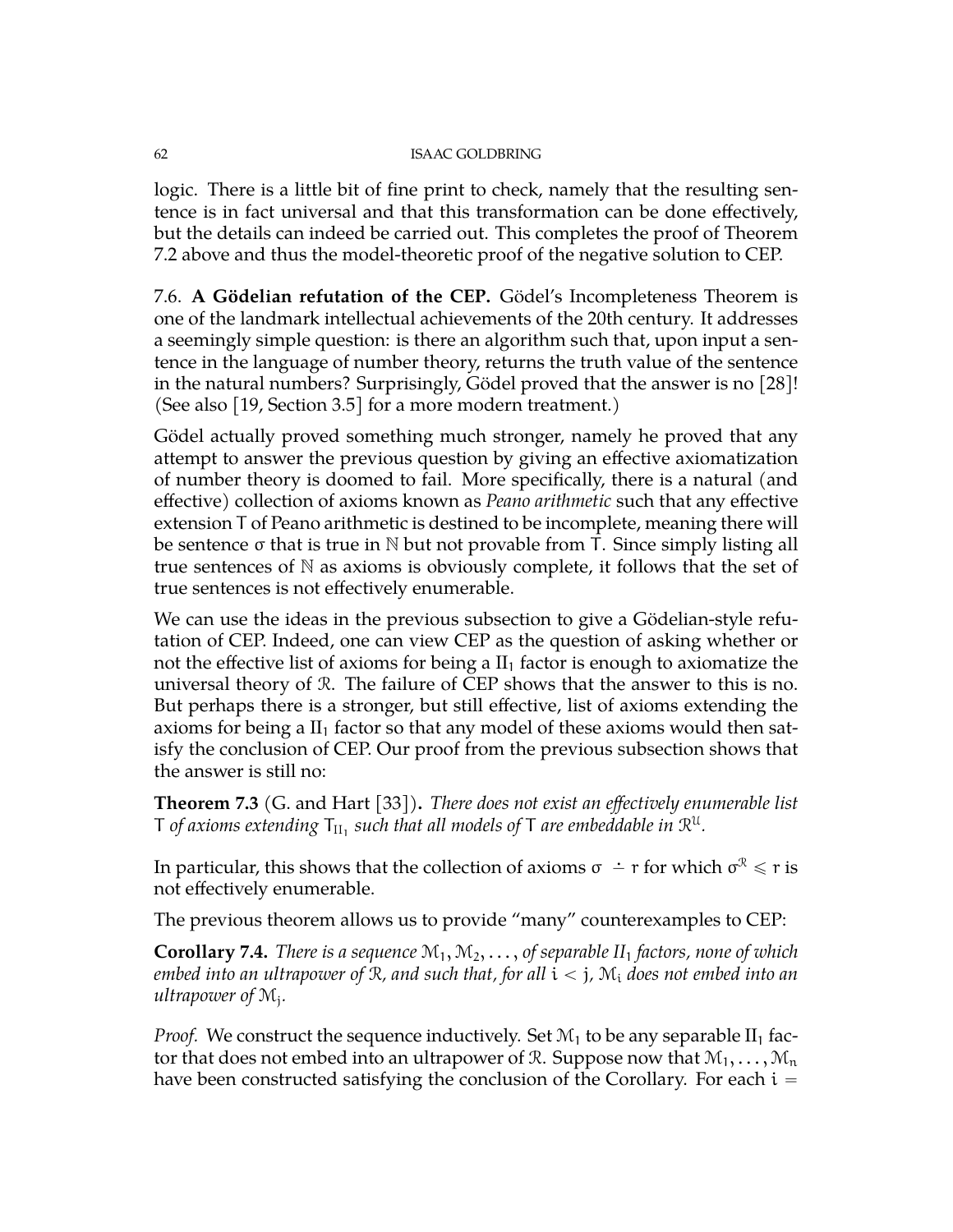1, . . . , n, let σ<sub>i</sub> be a nonnegative sentence such that  $\sigma_i^{\mathcal{R}} = 0$  but  $\sigma_i^{\mathcal{M}_i} > 0$ . For each  $i=1,\ldots,n$ , fix a rational number  $\delta_i\in (0,\sigma_i^{\mathcal{M}_i}).$  Let T be the theory of  ${\rm II}_1$  factors together with the single condition  $\max_{i=1,\dots,n} (\sigma_i \div \delta_i) = 0$ . It is clear that T is an effectively enumerable subset of the theory of R. Thus, by the previous theorem, there is a separable model  $\mathcal{M}_{n+1}$  of T such that  $\mathcal{M}_{n+1}$  does not embed into an ultrapower of R. Given  $i=1,\ldots,n$ , since  $\sigma_i^{\mathcal{M}_i} > \delta_i$  while  $\sigma_i^{\mathcal{M}_{n+1}} \leqslant \delta_i$ , it follows that  $\mathcal{M}_i$  does not embed into an ultrapower of  $\mathcal{M}_{n+1}$ . This indicates how to continue the recursive construction, completing the proof.

7.7. **The universal theory of** R **and the moment approximation problem.** In this subsection, we offer a purely operator-algebraic reformulation of the statement that Th<sub> $\forall$ </sub>( $\Re$ ) is not computable, first proven in [\[33\]](#page-72-5).

Given positive integers n and d, we fix variables  $x_1, \ldots, x_n$  and enumerate all \*-monomials in the variables  $x_1, \ldots, x_n$  of total degree at most d as  $m_1, \ldots, m_L$ . (Of course,  $L = L(n, d)$  depends on both n and d.) We consider the map  $\mu_{n,d}$ :  $\mathbb{R}^n_1 \to \mathbb{D}^L$  given by  $\mu_{n,d}(\vec{a}) = (\tau(m_i(\vec{a})) : i = 1, ..., L)$ . (Here,  $\mathbb D$  is the complex unit disk.)

We let  $X(n, d)$  denote the range of  $\mu_{n,d}$  and  $X(n, d, p)$  be the image of the unit We let  $X(n, d)$  denote the range of  $\mu_{n, d}$  and  $X(n, d, p)$  be the image of tip-<br>ball of  $M_p(\mathbb{C})$  under  $\mu_{n, d}$ . Notice that  $\bigcup_{p \in \mathbb{N}} X(n, d, p)$  is dense in  $X(n, d)$ .

**Theorem 7.5.** *The following statements are equivalent:*

- (1) *The universal theory of* R *is computable.*
- (2) There is a computable function  $\dot{F}: \mathbb{N}^3 \to \mathbb{N}$  such that, for every  $n, d, k \in \mathbb{N}$ ,  $X(n, d, F(n, d, k))$  is  $\frac{1}{k}$ -dense in  $X(n, d)$ .

*Proof.* First suppose that the universal theory of  $\Re$  is computable. We produce a computable function F as in (2). Fix n, d, and k, and set  $\epsilon := \frac{1}{3k}$ . Computably find  $s_1, \ldots, s_t$ , an  $\epsilon$ -net in  $\mathbb{D}^L$ . For each  $i = 1, \ldots, t$ , ask the universal theory of  $\mathcal R$  to compute intervals  $(a_i,b_i)$  with  $b_i-a_i<\epsilon$  and with  $(\mathrm{inf}_{\vec x}|\mu_{n,d}(\vec x)-s_i|)^{\mathcal R}\in$  $(a_i, b_i)$ . For each  $i = 1, ..., t$  such that  $b_i < 2\epsilon$ , let  $p_i \in \mathbb{N}$  be the minimal p such that when you ask the universal theory of  $M_p(\mathbb{C})$  to compute intervals of shrinking radius containing  $(\inf_{\vec x} | \mu_{n,d}(\vec x) - s_i|)^{M_p(\mathbb C)}$ , there is a computation that returns an interval  $(c_i, d_i)$  with  $d_i < 2\epsilon$ . Let p be the maximum of these  $p_i$ 's. We claim that setting  $F(n, d, k) := p$  is as desired. Indeed, suppose that  $s \in$  $\lambda(n,d)$  and take  $i=1,\ldots,t$  such that  $|s-s_i|<\epsilon.$  Then  $\left(\inf_\vec{x}|\mu_{n,d}(\vec{x})-s_i|\right)^{\mathcal{R}}<\epsilon.$  $\epsilon$ , whence  $b_i$  < 2 $\epsilon$ . It follows that there is an interval  $(c_i, d_i)$  as above with  $(\inf_{\vec{x}} |\mu_{n,d}(\vec{x}) - s_i|)^{M_p(\mathbb{C})} < d_i < 2\varepsilon$ . Let  $a \in M_p(\mathbb{C})$  realize the infimum. Then  $|\mu_{n,d}(\vec{\alpha}) - s| < 3\epsilon = \frac{1}{k}$  $\frac{1}{k}$ , as desired.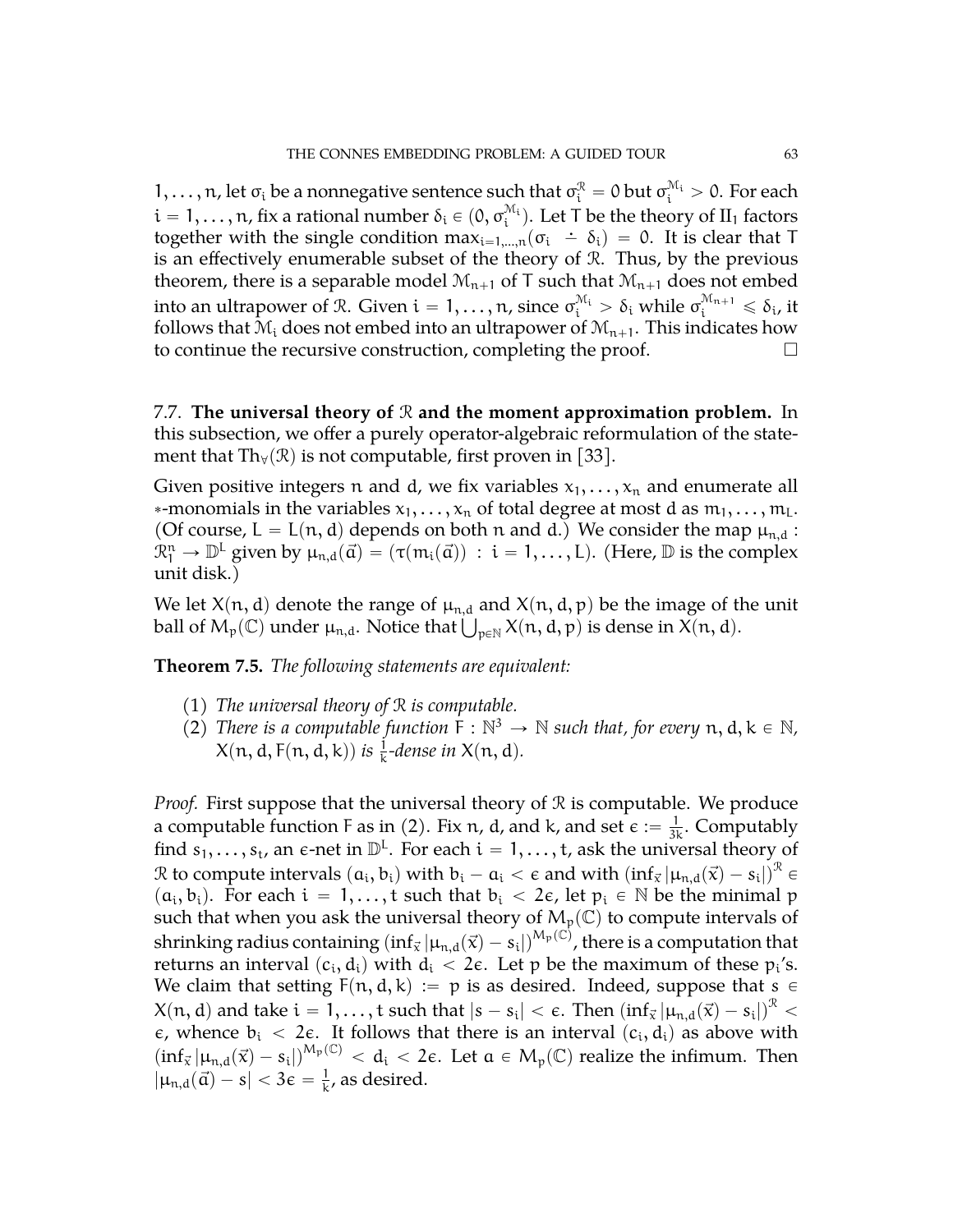Now suppose that F is as in  $(2)$ . We show that that the universal theory of  $\mathcal R$  is computable. Towards this end, fix a universal sentence

$$
\sigma = \sup_{\vec{x}} f(\tau(m_1), \ldots, \tau(m_\ell))
$$

where  $\vec{x} = x_1, \dots, x_n$ ,  $m_1, \dots, m_\ell$  are \*-monomials in  $\vec{x}$  of total degree at most d, and f is a "computable" connective. Fix also rational  $\epsilon > 0$ . We show how to compute the value of  $\sigma^{\mathcal{R}}$  to within  $\epsilon$ . Since f is computable, it has a "computable modulus of continuity"  $\delta$ , meaning that we can find  $k \in \mathbb{N}$  computably so that  $\frac{1}{k} \leq \delta(\epsilon)$ . Set  $p = F(n, d, 2k)$ . Computably construct a sequence  $\vec{a}_1,\ldots,\vec{a}_t \in (M_p(\mathbb{C})_1)^n$  that is a  $\frac{1}{2k}$  cover of  $(M_p(\mathbb{C})_1)^n$  (with respect to the  $\ell^1$ metric corresponding to the 2-norm). Consequently,  $\mu_{n,d}(\vec{a}_1), \ldots, \mu_{n,d}(\vec{a}_t)$  is a  $\frac{1}{2k}$ -cover of  $X(n, d, p)$ . Set

$$
r:=\max_{i=1,\ldots,t}f(\tau(m_1(\vec{a}_i)),\ldots,\tau(m_l(\vec{a}_i))).
$$

By assumption,  $X(n, d, p)$  is  $\frac{1}{2k}$ -dense in  $X(n, d)$ . It follows that  $r \leqslant \sigma^{\mathcal{R}} \leqslant r + \epsilon$ , as desired.  $\Box$ 

<span id="page-63-0"></span>7.8. A negative solution to Tsirelson's problem from  $MIP^* = RE$ . In this subsection, we offer an alternative proof of the negative solution to Tsirelson's problem using  $MIP^* = RE$  and the Completeness Theorem; we follow closely the treatment given in [\[33\]](#page-72-5). As in the definition of the synchronous entangled value sval\*( $\mathfrak{G}$ ) of a nonlocal game  $\mathfrak{G}$  with k questions and n answers, we define its  $synchronous commuting value$  to be  $sval^{co}(\mathfrak{G}):=\sup_{\mathfrak{p}\in C^s_{\mathrm{qc}}(\mathsf{k},\mathfrak{n})} \mathrm{val}(\mathfrak{G},\mathfrak{p}).$ 

**Definition 7.6.** Fix  $0 < r \leqslant 1$ . We define  $\text{MIP}_{0,r}^{\cos,s}$  to be the set of those languages **L** for which there is an efficient mapping  $z \mapsto \mathfrak{G}_z$  from strings to nonlocal games such that  $z \in L$  if and only if sval<sup>co</sup> $(\mathfrak{G}_z) \ge r$ .

<span id="page-63-1"></span>**Theorem 7.7.** [G. and Hart [\[33\]](#page-72-5)] For any  $0 < r \le 1$ , every language in MIP $_{0,r}^{co,s}$ *belongs to the complexity class coRE.*

In other words, if  $\mathbf{L} \in \text{MIP}_{0,r}^{\cos,s}$ , then there is an algorithm which enumerates the complement of **L**.

For the remainder of this subsection, we work in the first-order language  $L_{\tau C^*}$ for tracial C\*-algebras, that is, C\*-algebras equipped with a distinguished tracial state, which is defined in a manner analogous to the language  $L_{vNa}$  used to study tracial von Neumann algebras. Fix a nonlocal game  $\mathfrak G$  with k questions and n answers. Let  $w = (w_{x,a})_{x \in [k], a \in [n]}$  denote a tuple of variables and  $\psi_{\mathfrak{G}}(w)$  be the  $L_{\tau C^*}$ -formula

$$
\sum_{(x,y)\in[k]\times[k]} \pi(x,y) \sum_{(a,b)\in[n]\times[n]} D(x,y,a,b)\tau(w_{x,a}w_{y,b}),
$$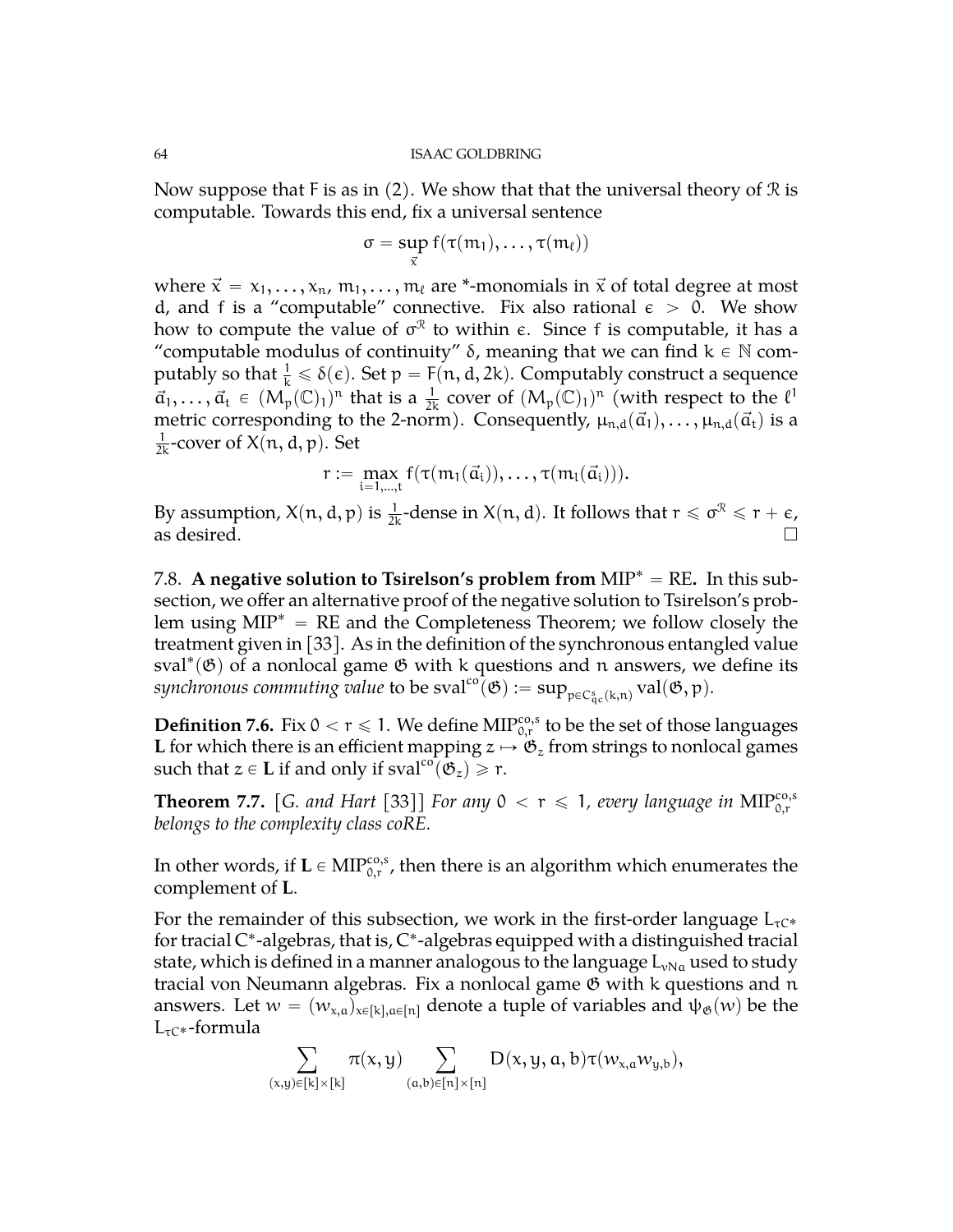which informally calcualates the expected value of winning when playing according to a strategy from  $C_{qc}^s$  (recalling the Paulsen et al. characterization of elements of C $_{\mathfrak{q}_{\mathcal{C}}}^{\mathfrak{s}}$ ). We then let  $\theta_{\mathfrak{G}, \mathfrak{r}}$  be the L<sub>τC\*</sub>-sentence

$$
\inf_{\scriptscriptstyle {\mathcal W}} max\left( \max_{x,a}(\lVert w_{x,a}^2 - w_{x,a}\rVert, \max_{x,a}\lVert w_{x_a}^* - w_{x,a}\rVert, \max_x\lVert\sum_i w_{x,a} - 1\rVert, r - \psi_{\mathfrak{G}}(w)\right),
$$

which informally calculates sval<sup>co</sup> $(\mathfrak{G})$ .

Let  $T_{\tau C^*}$  be the  $L_{\tau C^*}$ -theory of tracial  $C^*$ -algebras. The following is immediate:

<span id="page-64-1"></span>**Proposition 7.8.** *For any nonlocal game*  $\mathfrak{G}$ *, we have* sval<sup>co</sup> $(\mathfrak{G}) \geq r$  *if and only if the theory*  $T_{\tau C^*} \cup {\theta_{\mathfrak{G},r}} = 0$  *is satisfiable, that is, has a model.* 

We will also need the following immediate consequence of the Completeness Theorem:

<span id="page-64-2"></span>**Lemma 7.9.** Let  $U$  be a continuous theory. Then  $U$  is satisfiable if and only if  $U \not\vdash \bot^1.$  $U \not\vdash \bot^1.$  $U \not\vdash \bot^1.$ 

We can now prove Theorem [7.7.](#page-63-1) Let **L** belong to  $\text{MIP}^{\text{co},\text{s}}_{0,\text{r}}$  and consider a string  $z \notin L$ , with corresponding game  $\mathfrak{G}_z$ . By Proposition [7.8](#page-64-1) and Lemma [7.9,](#page-64-2) we have that  $T_{\tau C^*} \cup {\theta_{\mathfrak{G}_z,r}} = 0$   $\vdash \bot$ . Since this latter condition is recursively enumerable, the proof of Theorem [7.7](#page-63-1) is complete.

One can now deduce the failure of Tsirelson's problem from MIP\*=RE as follows. Suppose, towards a contradiction, that  $C_{qa}^s(k,n) = C_{qc}^s(k,n)$  for every k and n. Let  $M \mapsto \mathfrak{G}_M$  be the efficient mapping from Turing machines to nonlocal games provided by  $MIP^* = RE$ . Given a Turing machine **M**, one simultaneously starts computing lower bounds on val<sup>\*</sup>( $\mathfrak{G}_{\mathbf{M}}$ ) while running proofs from  $T_{\tau C^*} \cup {\theta_{\mathfrak{G}_M,1}} = 0$ . Since we are assuming that  $C_{\mathfrak{q}a}^s(k,n) = C_{\mathfrak{q}c}^s(k,n)$  (where k and n are the number of questions and answers of  $\mathfrak{G}_z$ ), we have that either the first computation eventually yields the fact that val<sup>\*</sup>( $\mathfrak{G}_{\mathcal{M}}$ ) >  $\frac{1}{2}$ , in which case M halts, or else the second computation eventually yields the fact that  $T_{\tau C^*} \cup {\theta_{\mathfrak{G}_M,1}} = 0$   $\vdash \bot$ , in which case sval<sup>\*</sup>( $\mathfrak{G}_M$ ) < 1, and **M** does not halt. In this way, we can decide the halting problem, a contradiction. Note that we derived the a priori stronger statement that  $C_{qa}^s(k, n) \, \doteqdot \, C_{qc}^s(k, n)$  for some k and n.

¸

<span id="page-64-0"></span> $1\perp$  represents a contradiction i.e. any continuous sentence which cannot evaluate to 0. For instance, the constant function 1.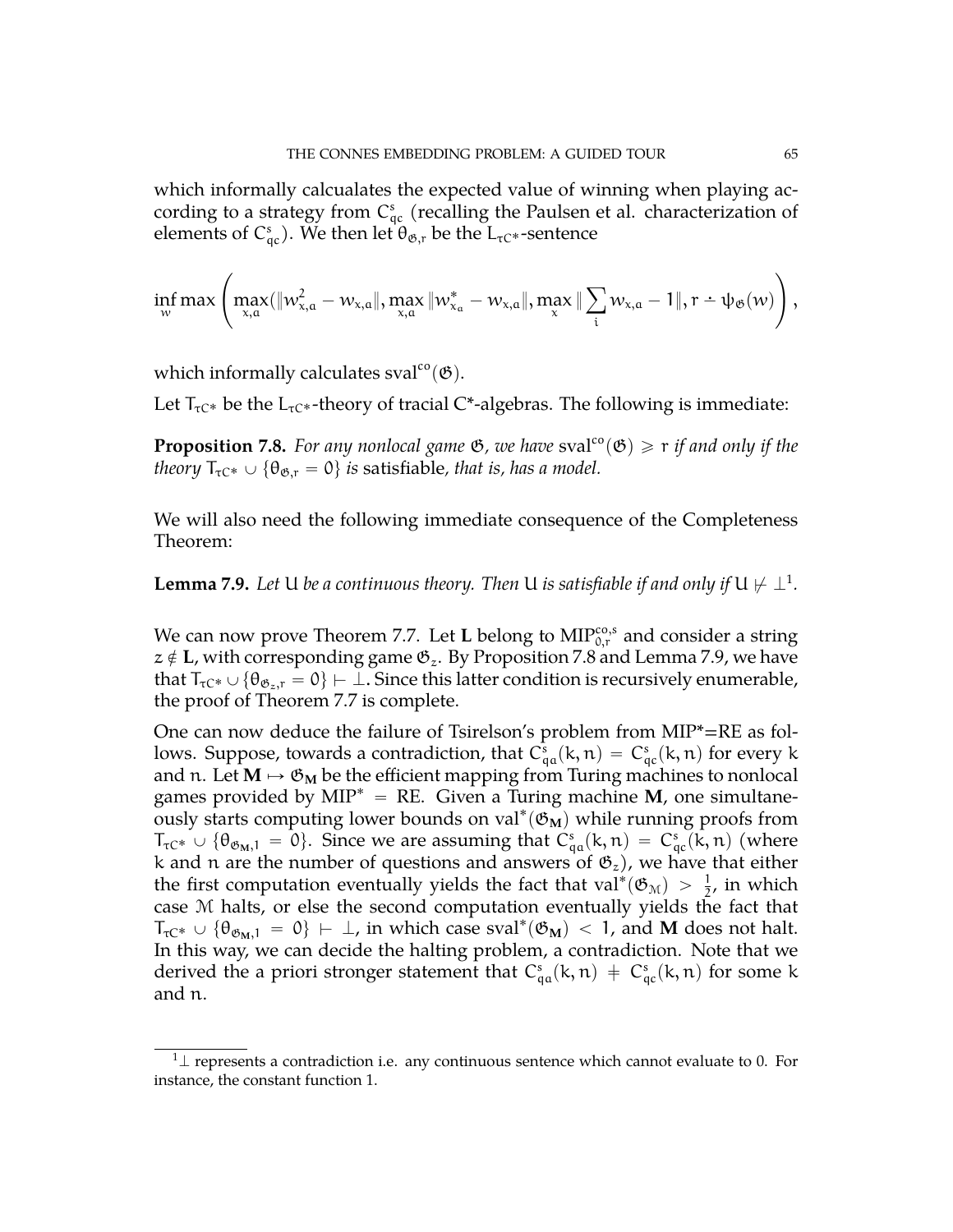# 8. The enforceable  $II_1$  factor (should it exist)

In this section, we describe a model-theoretic weakening of CEP, namely the statement that the enforceable  $II_1$  factor exists. In order to explain this statement and its connection to CEP, we first need to introduce a certain two-player game.

8.1. **A different kind of game.** We introduce a method for building tracial von Neumann algebras first introduced in [\[30\]](#page-71-13) for an arbitrary structure in continuous logic (based on the discrete case presented in Hodges' book [\[38\]](#page-72-8)). This method goes under many names, such as *Henkin constructions*, *model-theoretic forcing*, or *building models by games*.

We fix a countably infinite set C of distinct symbols that are to represent generators of a separable tracial vNa that two players (traditionally named  $\forall$  and  $\exists$ ) are going to build together (albeit adversarially). The two players take turns playing finite sets Σ of expressions of the form  $\|p(c)\|_{\tau} - r| < \epsilon$ , where c is a tuple of variables from C,  $p(x)$  is a \*-polynomial, and each player's move is required to extend (that is, contain) the previous player's move. These sets are called  $(open)$  *conditions*. The game begins with  $\forall$ 's move. Moreover, these conditions are required to be *satisfiable*, meaning that there should be some tracial von Neumann algebra M and some tuple a from  $\mathcal{M}_1$  such that  $\|\mathfrak{p}(\mathfrak{a})\|_{\tau} - r| < \epsilon$  for each such expression in the condition. We play this game for countably many rounds. At the end of this game, we have enumerated some countable, satisfiable set of expressions. Provided that the players address a "dense" set of moments infinitely often, they can ensure that the play is *definitive*, meaning that the final set of expressions yields complete information about all \*-polynomials over the variables C (that is, for each \*-polynomial  $p(x)$  and each tuple c from C, there should be a unique r such that the play of the game implies that  $||p(c)||_{\tau} = r$ ) and that this data describes a countable, dense \*-subalgebra of a unique tracial von Neumann algebra, which is called the *compiled structure*. In what follows, we assume all plays of the game are definitive.

8.2. **Enforceable properties of tracial von Neumann algebras.** Crucial to the connection between the above games and the CEP is the notion of an enforceable property:

**Definition 8.1.** Given a property P of tracial von Neumann algebras, we say that P is an *enforceable* property if there a strategy for  $\exists$  so that, regardless of player  $\forall$ 's moves, if  $\exists$  follows the strategy, then the compiled structure will have property P.

Perhaps being an enforceable property seems so severe that there are in fact no enforceable properties. We will soon see that many interesting properties are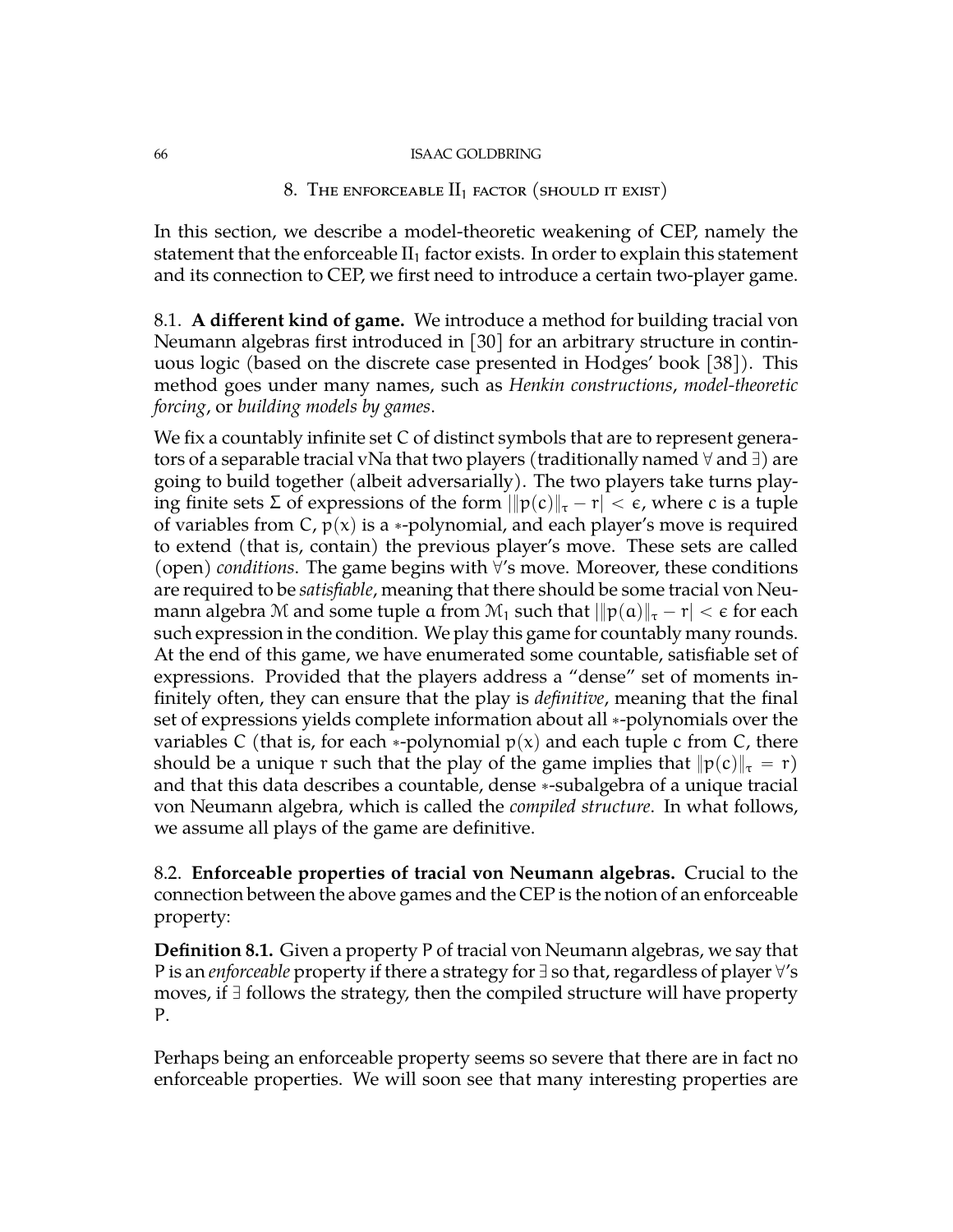in fact enforceable. First, we mention the *Conjunction lemma* [\[30,](#page-71-13) Lemma 2.4]: If in fact enforceable. First, we mention the Conjunction lemma [30, Lemma 2.4]: I<br>P<sub>n</sub> is an enforceable property for each  $n \in \mathbb{N}$ , then so is the conjunction  $\bigwedge_n \mathsf{P}_n.$ 

As a first example of an enforceable property of tracial von Neumann algebras, we show that being a factor is enforceable. To see this, let  $\theta(x)$  be the L<sub>vNa</sub>we show that being a factor is enforceable. To see this, let θ(x) be the L<sub>vNa</sub>-<br>formula  $\sqrt{\|x\|_{\tau}^2 - \tau(x)^2}$  and let η(x) be the L<sub>νNa</sub>-formula sup<sub>y</sub>  $\|xy - yx\|_{\tau}$ . Finally, let  $\sigma$  be the  $L_{\nu Na}$ -sentence  $\sup_x(\theta(x) - \eta(x))$ . It was shown in [\[22\]](#page-71-8) that a von Neumann algebra M is a factor if and only if  $\sigma^{\mathcal{M}}=0.$  To see that being a factor is enforceable, by the Conjunction Lemma, it suffices to show that, given any  $n \in \mathbb{N}$  and rational  $\epsilon > 0$ , the expression  $(\theta(c_n) - \eta(c_n)) < \epsilon$  is enforceable. To see that this is the case, suppose that player  $\forall$  opened the game with the open condition Σ. Without loss of generality, we may suppose that  $c_n$  appears in Σ. Since Σ is satisfiable in some tracial von Neumann algebra, it is also satisfiable in some  $II_1$  factor M (as every tracial von Neumann algebra embeds in a  $II_1$  factor). Consequently, since  $\sigma^M = 0$ , we see that M also witnesses that  $\Sigma \cup \{\theta(c_n) \doteq$  $\eta(c_n) < \epsilon$  is a condition, whence  $\exists$  can respond with this condition, as desired.

We next show that being a  $II_1$  factor is enforceable. Since being a factor is enforceable, it suffices to show that it is enforceable that, in the compiled structure, there is a projection of irrational trace (say  $\frac{1}{\pi}$ ). By the Conjunction Lemma again, it suffices to show that, for any rational  $\epsilon > 0$ , there is some  $n \in \mathbb{N}$  for which  $\max(d(c_n, c_n^*), d(c_n, c_n^2), |\tau(c_n) - \frac{1}{\pi}|) < \epsilon$  is enforceable. Indeed, if this is enforceable, then since "almost" projections are near actual projections, there will be actual projections in the compiled structure whose trace approaches  $\frac{1}{\pi}$ , whence there will be an actual projection of trace  $\frac{1}{\pi}$  as desired. However, this condition is clearly enforceable by the exact same argument used in the previous paragraph, this time, using a "fresh" constant, that is, some  $c_n$  which did not appear in player  $\forall$ 's opening play Σ.

One can go even further and show that being a  $McDuff$  II<sub>1</sub> factor is enforceable. A II<sub>1</sub> M factor is McDuff if M $\bar{Q}R \cong M$ . For example, R is McDuff. An alternate formulation for being McDuff will prove useful: M is McDuff if and only if there is a copy of  $\mathsf{M}_{2}(\mathbb{C})$  inside of  $\mathfrak{M}^7\cap \mathfrak{M}^{\mathfrak{U}}.$  This amounts to showing that: for any finite  $\mathcal{F} \subseteq \mathcal{M}$  and any rational  $\epsilon > 0$ , there are matrix units  $(e_{ij})_{i,j=1,2}$  for  $M_2(\mathbb{C})$  for which  $\|\{x, e_{ij}\}\|_{\tau} < \epsilon$  for all  $x \in \mathcal{F}$  and all i, j = 1, 2. Hopefully by now the strategy is apparent: given any open play Σ for player  $\forall$ , we realize Σ in some tracial von Neumann algebra M. We then note that  $\Sigma$  is also realized in M $\bar{\otimes}$ M $_2$ (C) and then choose fresh constants  $c_{n_1},\ldots,c_{n_4}$  and say that they are "almost" matrix units for  $M_2(\mathbb{C})$  which almost commute with  $c_1, \ldots, c_n$ . As we let n increase and  $\epsilon$  decrease and using the fact that "almost" matrix units are near actual matrix units, the result follows using the Conjunction Lemma.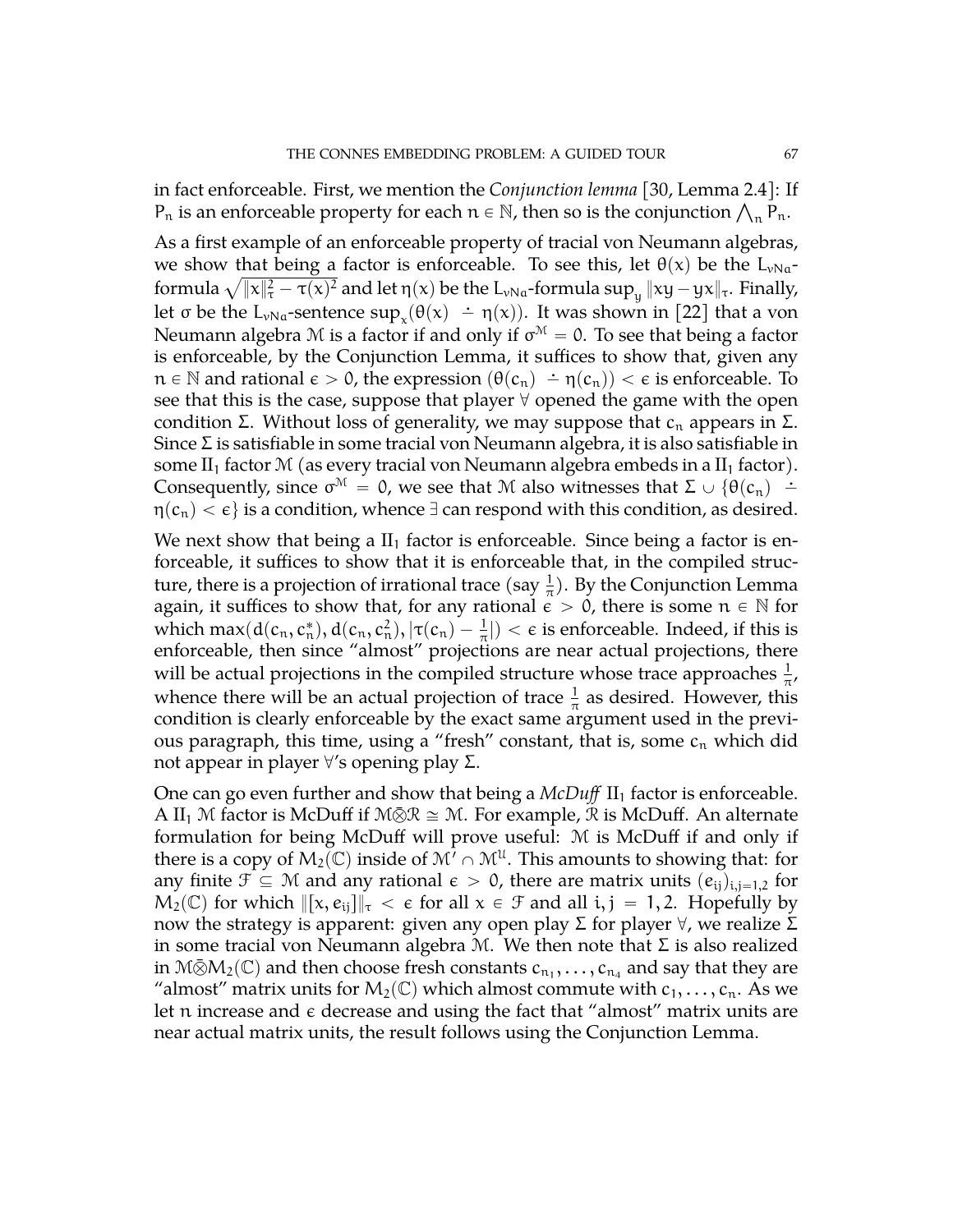8.3. **Existentially closed tracial von Neumann algebras (and yet another reformulation of CEP).** One can push the line of reasoning in the previous subsection much further. First, it is helpful to introduce the notion of an *existentially closed (e.c.) tracial von Neumann algebra*. A tracial von Neumann algebra M is e.c. if: whenever  $\mathcal{M} \subseteq \mathcal{N}$ , there is an embedding  $\mathcal{N} \hookrightarrow \mathcal{M}^{\mathcal{U}}$  into some ultrapower of M that restricts to the diagonal embedding of  $M$  into its ultrapower. If  $N$  is separable (whence so is  $\mathcal{M}$ ), then this is equivalent to the above definition where we can use any nonprincipal ultrapower of M. This version of the definition is the semantic version. Syntactically,  $M$  is e.c. if: for any existential formula  $\varphi(x)$  (where x is a finite tuple of variables), any  $a \in \mathcal{M}_1$ , and any tracial von Neumann algebra  $\mathcal N$  containing  $\mathcal M$ , we have  $\phi(\mathfrak{a})^{\mathfrak{M}}=\phi(\mathfrak{a})^{\mathfrak{N}}.$  In other words, any phenomena that "could happen" in an extension of M approximately also happens in M. It is for this reason that one should think of an e.c. tracial von Neumann algebra as being an analog of an algebraically closed field.

E.c. tracial von Neumann algebras appear in abundance. Indeed, any tracial von Neumann algebra embeds into an e.c. one of the same density character. Moreover, we know many properties of an e.c. tracial von Neumann algebra: they must be McDuff  $II_1$  factors, all of their automorphisms must be approximately inner, etc... The reader interested in learning more about e.c. tracial von Neumann algebras can consult [\[21\]](#page-71-14), [\[29\]](#page-71-11), and [\[34\]](#page-72-9).

But can we name a concrete e.c. tracial von Neumann algebra? Well:

**Theorem 8.2** (Farah, G., Hart, and Sherman [\[21\]](#page-71-14))**.** R *is an e.c. tracial von Neumann algebra if and only if CEP has a positive solution.*

*Proof.* We first note that if  $\Re$  is e.c., then CEP holds: given a  $II_1$  factor  $M$ , we have that  $\mathcal{R} \subseteq \mathcal{M}$ , whence, since  $\mathcal{R}$  is e.c., we have that  $\mathcal{M}$  embeds into  $\mathcal{R}^{\mathfrak{U}}$ . Conversely, suppose that CEP holds; we show that R is e.c. To see this, suppose that  $\mathcal{R} \subseteq \mathcal{M}$  with M separable. By CEP, M embeds into  $\mathcal{R}^{\mathcal{U}}$ . At the moment, this does not imply that  $\mathcal R$  is e.c. as the composed embedding  $\mathcal R \hookrightarrow \mathcal R^{\mathfrak U}$  need not be the diagonal embedding. However, a nontrivial result of Kenley Jung [\[41\]](#page-72-10) implies that every embedding  $\pi: \mathbb{R} \hookrightarrow \mathbb{R}^{\mathfrak{U}}$  is unitarily conjugate to the diagonal embedding, meaning that there is a unitary element  $u \in \mathcal{R}^{\mathcal{U}}$  such that  $\pi(\mathfrak{a}) =$ uau $^*$  for all  $a \in \mathcal{R}$  (viewing  $\mathcal{R}$  as literally a subalgebra of  $\mathcal{R}^{\mathcal{U}}$  via the diagonal embedding). It is straightforward to check that this finishes the job.  $\Box$ 

Following [\[23\]](#page-71-15), we call a tracial von Neumann algebra M *locally universal* if every tracial von Neumann algebra embeds into an ultrapower of M. In this terminology, CEP asks if R is locally universal. The proof of the previous theorem shows the following: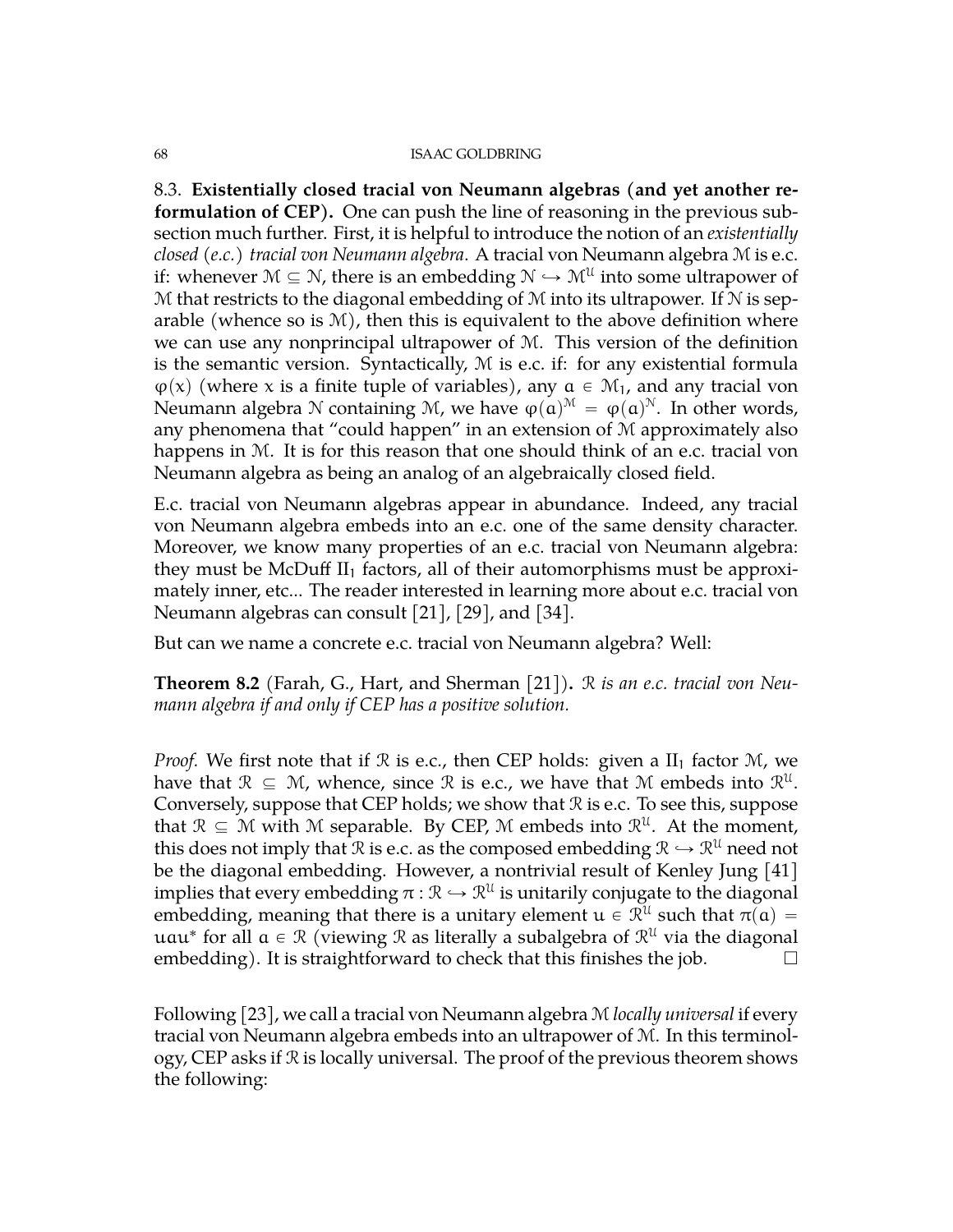**Theorem 8.3.** *Every e.c. tracial von Neumann algebra is locally universal. In particular, locally universal tracial von Neumann algebras exist.*

The latter conclusion was first reached (using a different argument) in [\[23,](#page-71-15) Example 6.4] and was referred to as a resolution to the *Poor Man's Connes Embedding Problem*. Note also that CEP holds if and only if any locally universal tracial von Neumann algebra embeds in  $\mathcal{R}^{\mathfrak{U}}.$ 

Another important fact for us is the following; see [\[30,](#page-71-13) Proposition 2.10] for a proof:

**Theorem 8.4.** *Being an e.c. tracial von Neumann algebra is an enforceable property.*

The proof of the previous theorem is a more elaborate version of the arguments given in the last section.

One might ask: is there some first-order way of axiomatizing the e.c. tracial von Neumann algebras? The answer is no, a result first proven by Hart, Sinclair, and the author in [\[34\]](#page-72-9) although we now know of some more elementary proofs (see [\[29,](#page-71-11) Corollary 5.19] for example).

8.4. **CEP and enforceability.** As we have seen in the previous subsections, while enforceability of a property seemed like it shoud rarely happen, we actually know of many interesting properties that are in fact enforceable. We now consider a real extreme version of this:

**Definition 8.5.** A tracial von Neumann algebra M is said to be *enforceable* if the property of being isomorphic to M is an enforceable property.

Clearly, if an enforceable tracial von Neumann algebra exists, then it is unique. Enforceable structures do exist in many other contexts. For example, the enforceable graph is the *random* or *Rado* graph and the enforceable field of a particular characteristic is the algebraic closure of the prime field. (Note, however, that the enforceable group does not exist; while somewhat implicit in [\[38\]](#page-72-8), this is made explicit in [\[35\]](#page-72-11).) On the analytic side, we have that the enforceable metric space is the *Urysohn space* [\[61\]](#page-73-4), the unique Hilbert space of dimension  $\aleph_0$  is the enforceable Hilbert space [\[9,](#page-71-7) Section 15], and the enforceable Banach space is the *Gurarij Banach space* [\[10\]](#page-71-16).

So what about the enforceable tracial von Neumann algebra? Here is the connection to CEP:

**Theorem 8.6** (G. [\[30\]](#page-71-13))**.** *The following statements are equivalent:*

- (1) *CEP has a positive solution.*
- (2) *The property of being hyperfinite is enforceable.*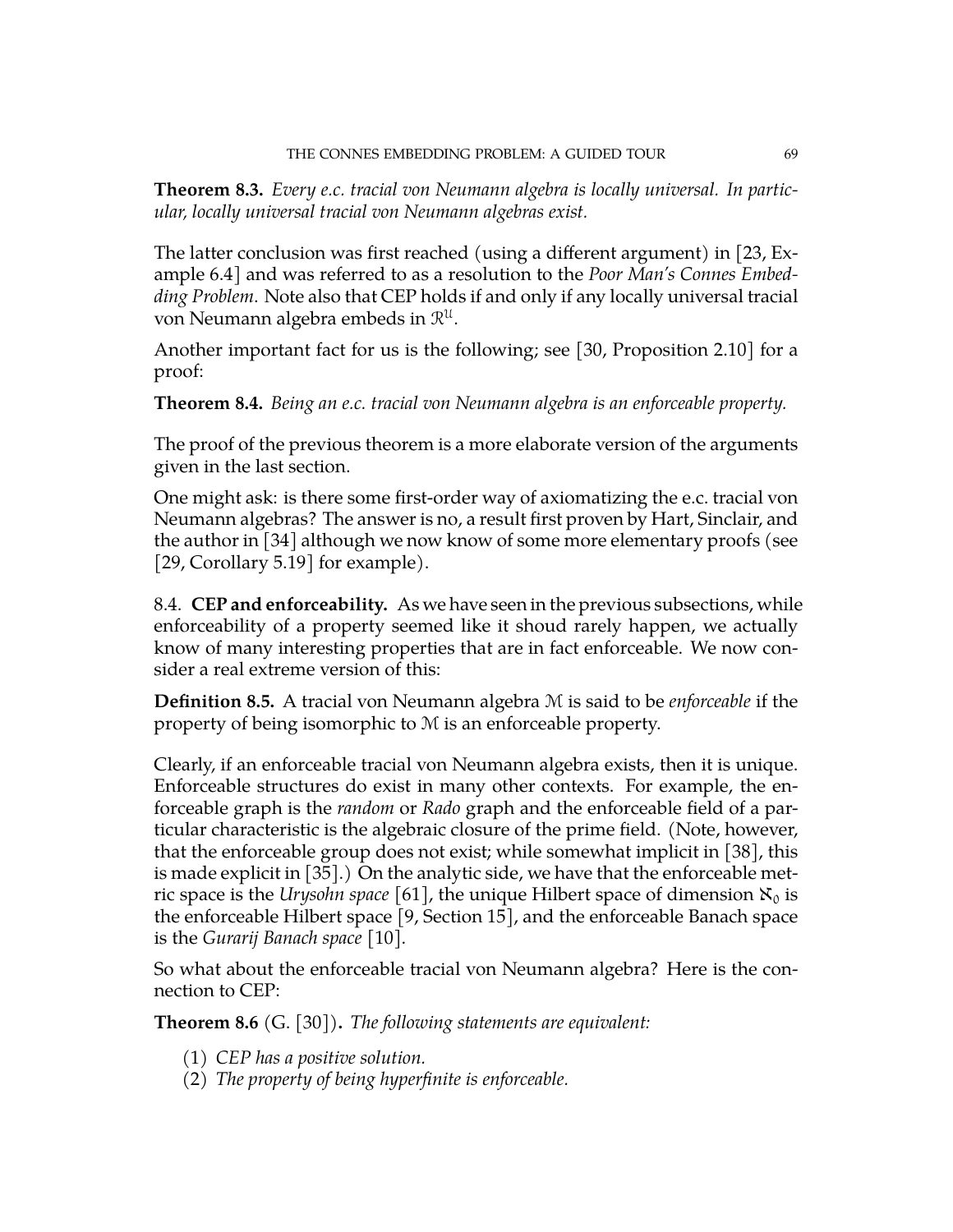- (3) R *is the enforceable tracial von Neumann algebra.*
- (4) The property of being embeddable in  $\mathbb{R}^{\mathfrak{U}}$  is enforceable.

*Proof.* (1) implies (2): By CEP, every open condition is satisfied in  $\mathbb{R}^{\mathfrak{U}}$  and hence in R. Thus, given any n and rational  $\epsilon > 0$ , if player  $\forall$  opens with  $\Sigma$ , then  $\Sigma$  is satisfied in R and thus  $c_1, \ldots, c_n$  are all within  $\epsilon$  in  $\|\cdot\|_{\tau}$  of some finite linear combination of approximate matrix units for some sufficiently large matrix algebra. Thus, player  $\exists$  can respond with this extension of Σ. Now apply the Conjunction Lemma.

(2) implies (3): If being hyperfinite is enforceable, then since being a  $II_1$  factor is also enforceable, we see by the Conjunction Lemma that being a hyperfinite  $II<sub>1</sub>$  factor is enforceable, whence  $R$  itself is enforceable.

(3) implies (4) is trivial. For (4) implies (1), if being embeddable in  $\mathbb{R}^{\mathfrak{U}}$  is enforceable, then since being e.c. is also enforceable, we see that there is an e.c. tracial von Neumann algebra that embeds in  $\mathcal{R}^\mathfrak{U}.$  Since this e.c. tracial von Neumann algebra is necessarily locally universal, by the observation made in the previous subsection, we have that CEP has a positive solution.  $\Box$ 

Now that we know that CEP has a negative solution, we see that no e.c. tracial von Neumann algebra embeds in  $\mathcal{R}^\mathfrak{U}.$  Since being e.c. is enforceable, we see that the situation is pretty dire: it is enforceable that the compiled structure does not embed in  $\mathcal{R}^\mathfrak{U}$ , which should be seen as a "generic" negative solution to the CEP.

8.5. **Properties of the enforceable II**<sup>1</sup> **factor (again, should it exist).** Now that we know that CEP has a negative solution, we know that  $\mathcal R$  is not enforceable. But there is still the possibility that the enforceable tracial von Neumann algebra  $\mathcal E$  (which must necessarily be a  $II_1$  factor) exists. It is this author's humble opinion that the existence of the enforceable  $II_1$  factor is one of the most interesting open problems in the model theory of operator algebras. Indeed, if  $\epsilon$  exists, then it rivals  $\Re$  for being the most "canonical" II<sub>1</sub> factor. On the other hand, if  $\mathcal E$ does not exist, then this can be seen as a strong negative solution to the CEP.

We first mention a theorem that might help us figure out whether or not it exists; see [\[30\]](#page-71-13) for a proof:

**Theorem 8.7** (Dichotomy theorem)**.** *Exactly one of the following two conditions holds:*

- (1) *For every enforceable property* P *of tracial von Neumann algebras, there exist continuum many nonisomorphic separable tracial von Neumann algebras with property* P*.*
- (2) *The enforceable II*<sup>1</sup> *factor* E *exists.*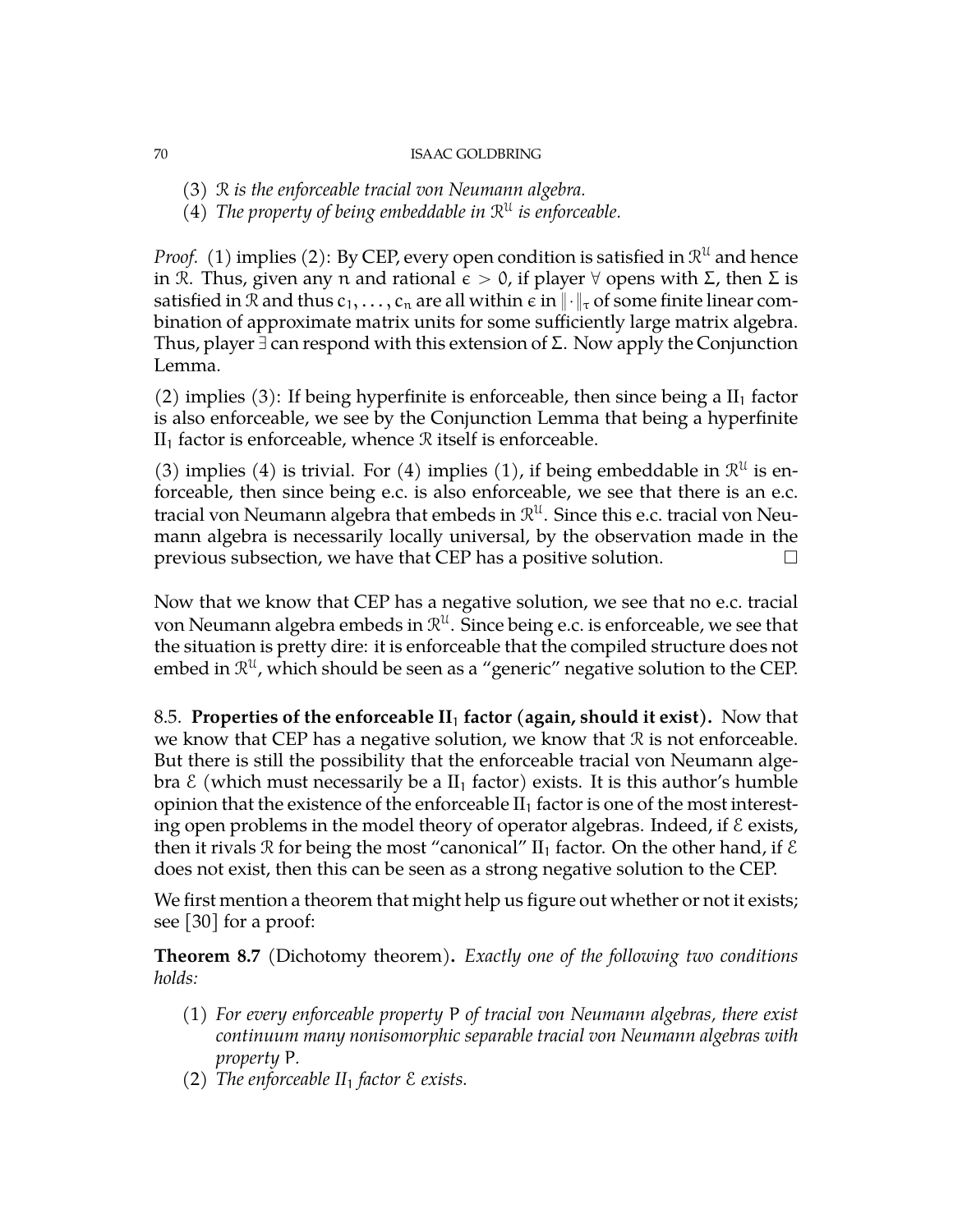Consequently, one strategy for showing that  $\mathcal E$  does exist is to find some enforceable property P such that fewer than continuum many tracial von Neumann algebras have property P.

On the other hand, in order to prove that  $\mathcal E$  does not exist, it might prove useful to analyze some of its properties (should it exist). As mentioned above, being e.c. is an enforceable property and thus  $\mathcal{E}$ , if it exists, has all of the properties common to e.c. factors, such as being McDuff and having only approximate inner automorphisms. Moreover, as shown in [\[30,](#page-71-13) Section 6],  $\epsilon$  would embed into every e.c. factor, which is reminiscent of the situation that  $\mathcal R$  embeds into every  $II_1$  factor.

Recalling that R has the McDuff property, we see that  $\mathbb{R}\bar{\otimes}\mathbb{R}\cong\mathbb{R}$ . However, one can show that if  $\mathcal E$  exists, then  $\mathcal E\otimes\mathcal E\not\cong\mathcal E$ . Indeed, it is possible to show that if the property of being isomorphic to  $M\bar{\otimes} M$  for some  $II_1$  factor  $M$  is enforceable, then CEP holds (see [\[30,](#page-71-13) Remark 5.8]). Thus,  $\mathcal{E} \not\cong \mathcal{M} \bar{\otimes} \mathcal{M}$  for any tracial von Neumann algebra M.

The theorem of Jung mentioned above states that every embedding of  ${\mathcal R}$  into  ${\mathcal R}^{\mathfrak U}$ is unitarily conjugate to the diagonal embedding. We say that a  $II_1$  factor  $M$  has the *Jung property* if every embedding of M into its ultrapower  $\mathcal{M}^{\mathcal{U}}$  is unitarily conjugate to the diagonal embedding. Atkinson and Kunnawalkam Elayavalli [\[5\]](#page-70-4) showed that  $\mathcal R$  is the only  $\mathcal R^{\mathfrak U}$ -embeddable factor with the Jung property. However, in [\[31\]](#page-72-12), we showed that  $\mathcal{E}$ , if it exists, also has the Jung property. One can use this fact to show that E, should it exist, cannot even be *elementarily equivalent* to  $\mathcal{E} \bar{\otimes} \mathcal{E}$ , meaning that there must be some L<sub>νNa</sub>-sentence σ such that  $\sigma^{\varepsilon} + \sigma^{\varepsilon \bar{\otimes} \varepsilon}$ !

### **REFERENCES**

- [1] N. Aharon, S. Machnes, and J. Silman. On the relation between Bell's inequalities and nonlocal games. Physicsl Letters A 372 (2007), 3796-3800.
- [2] H. Ando, U. Haagerup, C. Winsløow. Ultraproducts, QWEP von Neumann algebras, and the Effros-Maréchal topology. J. Reine Angew. Math. 715 (2016), 231–250.
- [3] E. Artin. Über die Zerlegung definiter Funktionen in Quadrate. Abh. Math. Sem. Univ. Hamburg 5 (1927), 100–115.
- <span id="page-70-0"></span>[4] S. Arora and B. Barak. Computational complexity: a modern approach. Cambridge University Press (2009).
- <span id="page-70-4"></span>[5] S. Atkinson and S. Kunnawalkam Elayavalli. On ultraproduct embeddings and amenability for tracial von Neumann algebras. International Mathematics Research Notices 2021 (2021), 2882-2918.
- <span id="page-70-1"></span>[6] Laszlo Babai, Lance Fortnow, and Carsten Lund. Non-deterministic exponential time has two-prover interactive protocols. Computational complexity, 1 (1991), 3-40.
- <span id="page-70-2"></span>[7] J. Barrett. The conceptual foundations of quantum mechanics. Oxford University Press  $(2020).$
- <span id="page-70-3"></span>[8] J. Bell. On the Einstein Podolsky Rosen Paradox. Physics 1 (1964), 195-200.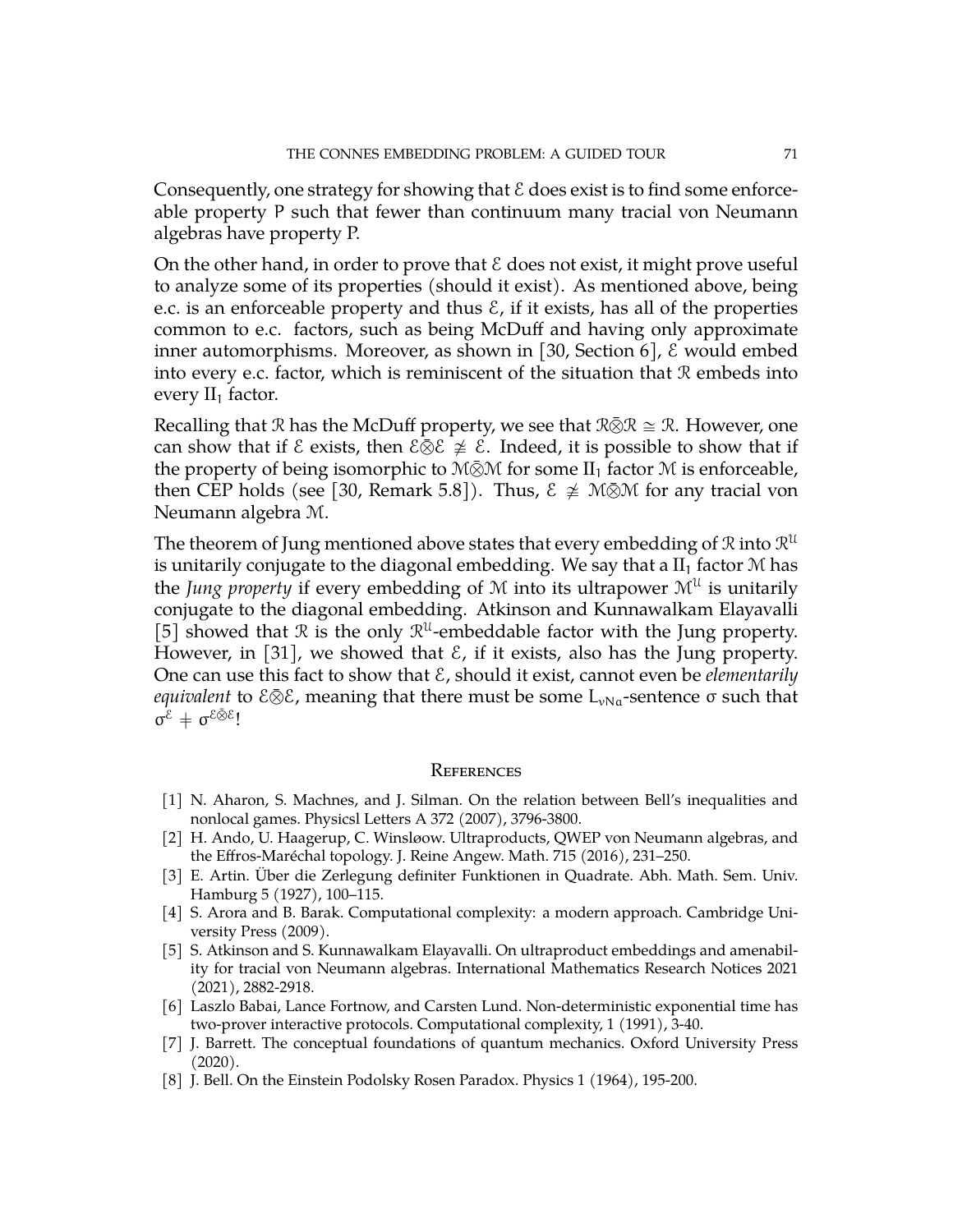- <span id="page-71-7"></span>[9] I. Ben Yaacov, A. Berenstein, C. W. Henson, and A. Usvyatsov, Model theory for metric structures, Model theory with applications to algebra and analysis. Vol. 2, London Math. Soc. Lecture Note Ser., vol. 350, Cambridge Univ. Press, Cambridge, 2008, 315-427.
- <span id="page-71-16"></span>[10] I. Ben Yaacov and C.W. Henson. Generic orbits and type isolation in the Gurarij space. Fundamenta Mathematicae 237 (2017), 47-82.
- <span id="page-71-10"></span>[11] I. Ben Yaacov and A.P. Pederson, A proof of completeness for continuous first order logic, J. of Symb. Log. 75 (2010), 168–190.
- <span id="page-71-6"></span>[12] F. Boca. Free products of completely positive maps and spectral sets. J. Funct. Anal. 97 (1991), 251-263.
- [13] N. Brown and N. Ozawa, C\*-algebras and finite-dimensional appoximations, AMS Graduate Studies in Mathematics 88 (2008).
- [14] V. Capraro and M. Lupini. Introduction to Sofic and Hyperlinear groups and Connes' embedding conjecture. Lecture notes in Mathematics 2136 (2015), Springer International Publishing.
- <span id="page-71-2"></span>[15] R. Cleve, P. Hoyer, B. Toner, and J. Watrous. Consequences and limits of nonlocal strategies. CCC '04 Proceedings of the 19th IEEE Annual Conference on Computational Complexity (2004), 236-249.
- [16] A. Connes. Classification of injective factors. Cases II<sub>1</sub>, II<sub> $\alpha$ </sub>, III<sub> $\lambda$ </sub>,  $\lambda \neq 1$ . Ann. of Math. 74 (1976), 73–115.
- <span id="page-71-3"></span>[17] A. Dohert, Y. Liang, B. Toner, and S. Wehner. The quantum moment problem and bounds on entangled multi-prover games. 23rd Annual IEEE Conference on Computational Complexity (2008), 199-210.
- <span id="page-71-1"></span>[18] A. Einstein, B. Podolsky, and N. Rosen. Can quantum-mechanical desciption of physical reality be considered complete? Physical Review 47 (1935), 777-780.
- <span id="page-71-9"></span>[19] H. Enderton. A mathemtical introduction to logic, 2nd edition. Academic Press (2001).
- [20] I. Farah, B. Hart, M. Lupini, L. Robert, A. Tikuisis, A. Vignati and W. Winter. Model Theory of C ˚-algebras, accepted for publication in the Memoirs of the AMS.
- <span id="page-71-14"></span>[21] I. Farah, I. Goldbring, B. Hart, and D. Sherman. Existentially closed II<sub>1</sub> factors. Fund. Math. 233 (2016), 173–196.
- <span id="page-71-8"></span>[22] I. Farah, B. Hart, Bradd, D. Sherman. Model theory of operator algebras II: model theory. Israel Journal of Mathematics 201 (2014), 477-505.
- <span id="page-71-15"></span>[23] I. Farah, B. Hart, Bradd, D. Sherman. Model theory of operator algebras III: II<sub>1</sub> factors and elementary equivalence.
- [24] G. Folland. A course in abstract harmonic analysis, 2nd edition. Chapman and Hall/CRC (2015).
- <span id="page-71-0"></span>[25] L. Fortnow, C. Lund, , H. Karloff, and N. Nisan. Algebraic methods for interactive proof systems. In Proceedings of 31st Annual Symposium on Foundations of Computer Science (1990), 2-10.
- <span id="page-71-5"></span>[26] T. Fritz. Tsirelson's problem and Kirchberg's conjecture. Reviews in Mathematical Physics, 24 (2012), 1250012.
- <span id="page-71-4"></span>[27] T. Fritz, T. Netzer and A. Thom. Can you compute the operator norm? Proc. of the AMS, 142 (2014), 4265–4276.
- <span id="page-71-12"></span>[28] K. Gödel. Über formal unentscheidbare Sätze der Principia Mathematica und verwandter Systeme, I. Monatshefte für Mathematik und Physik 38 (1931) 173-198.
- <span id="page-71-11"></span>[29] I. Goldbring. Spectral gap and definability. To appear in the book Beyond First Order Model Theory Volume 2.
- <span id="page-71-13"></span>[30] I. Goldbring Enforceable operator algebras. Journal of the Institute of Mathematics of Jussieu 20 (2021), 31-63.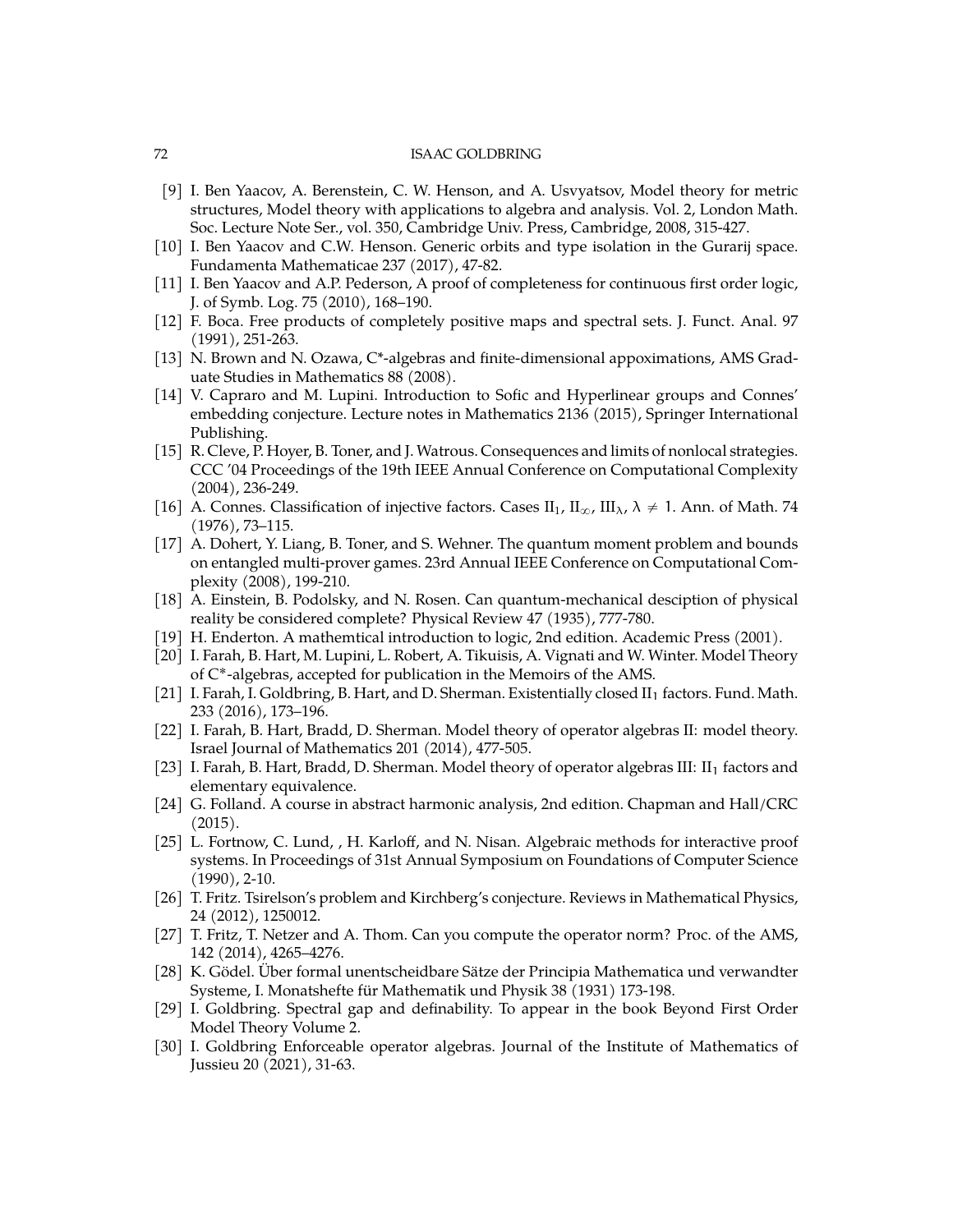- [31] I. Goldbring. Nonembeddable  $II_1$  factors resembling the hyperfinite  $II_1$  factor. To appear in the Journal of Noncommutative Geometry.
- [32] I. Goldbring and B. Hart. A computability-theoretic reformulation of the Connes Embedding Problem, Bull. of Symbolic Logic, 22 (2016), 238–248.
- [33] I. Goldbring and B. Hart. The universal theory of the hyperfinite  $II_1$  factor is not computable, arXiv 2006.05629.
- [34] I. Goldbring, B. Hart, and T. Sinclair. The theory of tracial von Neumann algebras does not have a model companion. Journal of Symbolic Logic 78 (2013), 1000–1004.
- [35] I. Goldbring, S. Kunnmawalkam Elayavalli, and Y. Lodha. Generic properties in spaces of enumerated groups. Manuscript in preparation.
- [36] B. Hall. Quantum theory for mathematicians. Graduate Texts in Mathematics 267 (2013), Springer.
- [37] J. Helton and S. McCullough. A positivstellensatz for non-commutative polynomials. Transactions of the American Mathematical Society 356 (2004), 3721-3737.
- [38] W. Hodges. Building models by games. London Math Soc. Student Texts 2 (1985), Cambridge University Press.
- [39] T. Ito and T. Vidick. A multi-prover interactive proof for NEXP sound against en- tangled provers. In 2012 IEEE 53rd Annual Symposium on Foundations of Computer Science, pages 243–252. IEEE, 2012.
- [40] Z. Ji, A. Natarajan, T. Vidick, J. Wright and H. Yuen, MIP\* = RE, preprint, arxiv 2001.04383.
- [41] K. Jung. Amenability, tubularity, and embeddings into  $\mathcal{R}^{\omega}$ . Mathematische Annalen 338 (2007), 241-248.
- [42] M. Junge, M. Navascues, C. Palazuelos, D. Perez-Garcia, V. Scholz, and R. Werner. Connes' embedding problem and Tsirelson's problem. Journal of Mathematical Physics, 52 (2011), 012102.
- [43] M. Junge and G. Pisier. Bilinear forms on exact operator spaces and  $\mathcal{B}(\mathcal{H})$ . Geometric and Functional Analysis 5 (1995), 329-363.
- [44] S. Kim, V. Paulsen and C. Schafhauser, A Synchronous Game For Binary Constraint Systems, Journal of Mathematical Physics 59 (2018), 032201.
- [45] E. Kirchberg. On nonsemisplit extensions, tensor products and exactness of group C\*algebras, Invent. Math. 112 (1993), 449–489.
- [46] I. Klep and M. Schweighofer. Connes' embedding conjecture and sums of Hermitian squares. Adv. Math. 217 (2008), 1816-1837.
- [47] A. Natarajan and J. Wright. NEEXP  $\subseteq$  MIP<sup>\*</sup>. arXiv preprint arXiv:1904.05870v3, 2019.
- [48] N. Ozawa. About the Connes embedding conjecture: algebraic approaches. Japanese Journal of Mathematics 8 (2013), 147–183.
- [49] N. Ozawa. About the QWEP conjecture. International Journal of Mathematics 15 (2004), 501-530.
- [50] N. Ozawa and G. Pisier. A continuum of  $C^*$ -norms on  $\mathcal{B}(\mathcal{H})$  and related tensor products. Glasgow Mathematics Journal 58 (2016), 433-443.
- [51] V. Paulsen. Entanglement and nonlocality. Lecture notes available at https://www.math.uwaterloo.ca/ vpaulsen/EntanglementandNonlocality\_LectureNotes\_7.pdf
- [52] V. Paulsen, S. Severini, D. Stahlke, I. Todorov, and A. Winter. Estimating quantum chromatic numbers, Journal of Functional Analysis, 270 (2016), 2180-2222.
- [53] G. Pisier. Tensor products of C\*-algebras and operator spaces: The Connes-Kirchberg Problem. Cambridge University Press (2020).
- [54] F. Radulescu. The von Neumann algebra of the non-residually finite Baumslag group  $\langle \alpha, \mathfrak{b} | \mathfrak{a} \mathfrak{b}^3 \mathfrak{a}^{-1} = \mathfrak{b}^2 \rangle$  embeds into  $\mathfrak{R}^\omega$ . arXiv 0004172.